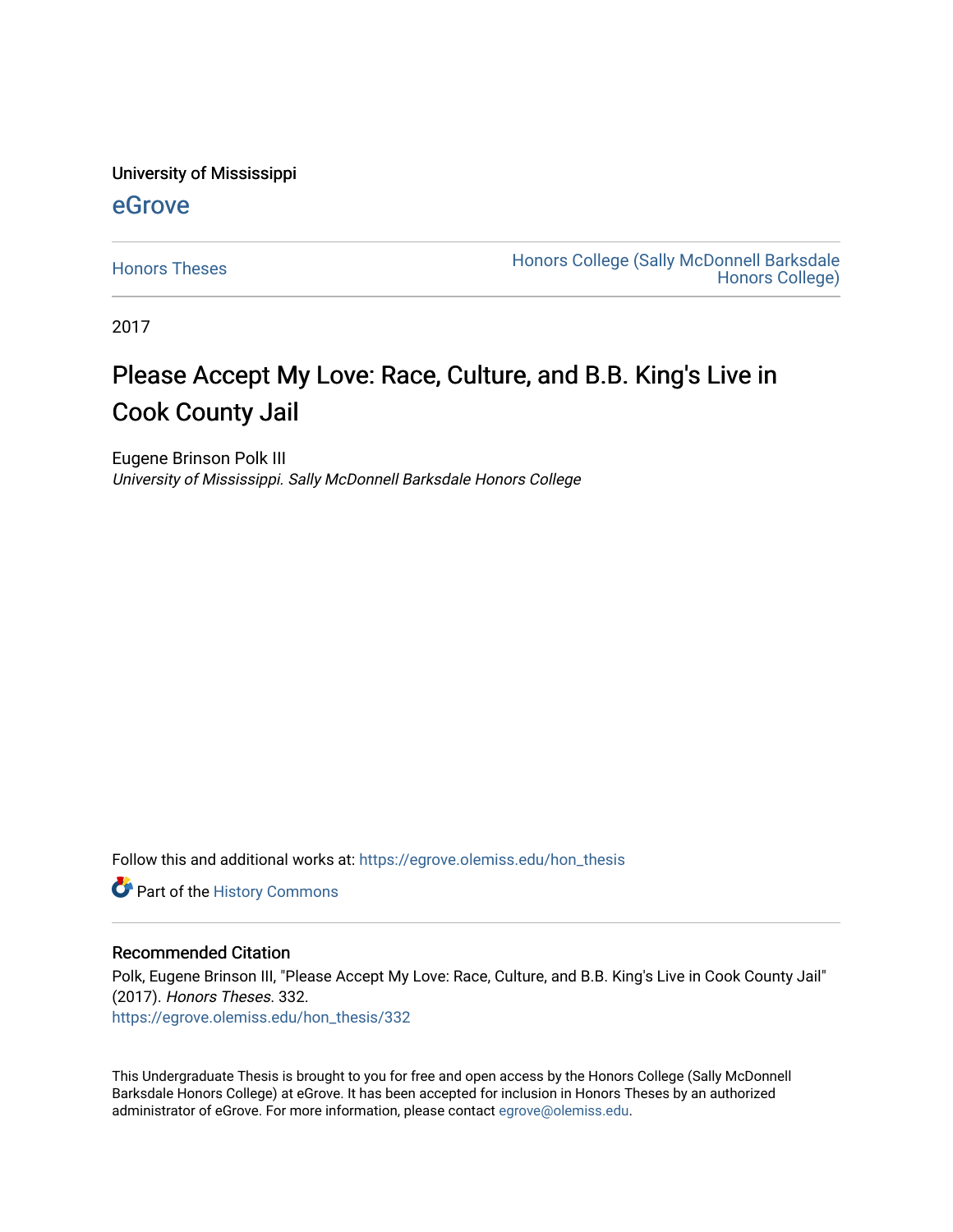# **Please Accept My Love: Race, Culture, and B.B. King's** *Live in Cook County Jail*

by: Tre Polk

A thesis submitted to the faculty of The University of Mississippi in partial fulfillment of the requirements of the Sally McDonnell Barksdale Honors College.

Oxford May 2017

Approved by:

Advisor: Professor Darren Grem

 $\mathcal{L}_\text{max}$  , where  $\mathcal{L}_\text{max}$  and  $\mathcal{L}_\text{max}$  and  $\mathcal{L}_\text{max}$ 

Reader: Professor Adam Gussow

 $\mathcal{L}_\text{max}$  , where  $\mathcal{L}_\text{max}$  and  $\mathcal{L}_\text{max}$  and  $\mathcal{L}_\text{max}$ 

 $\mathcal{L}_\text{max}$  , where  $\mathcal{L}_\text{max}$  and  $\mathcal{L}_\text{max}$ 

Reader: Professor Ted Ownby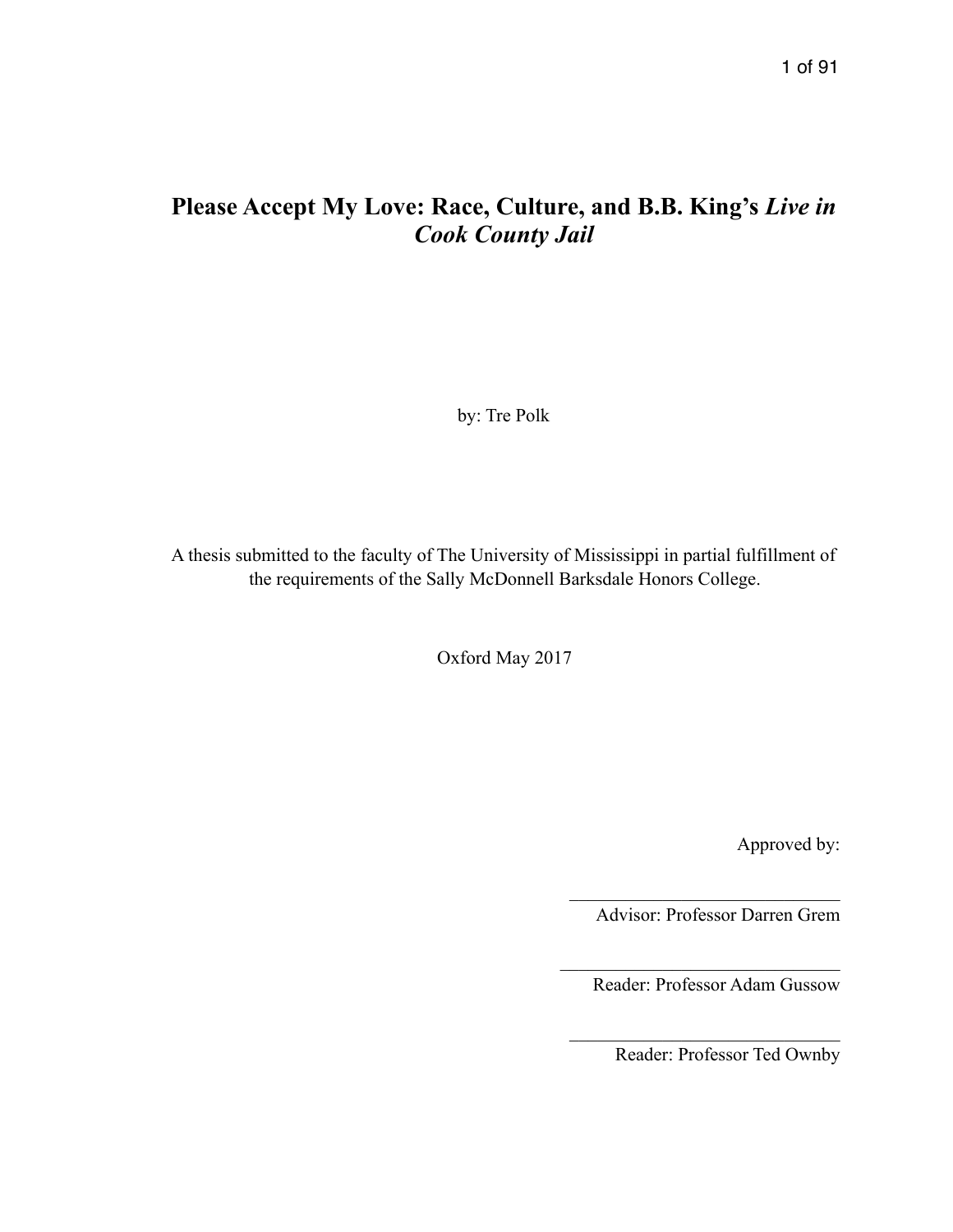# **Dedication**

I would like to dedicate to this thesis to my late aunt, Julie Walker, who passed away during the process of writing of this work. I hope you understood how much we all loved you. You will, forever, be missed.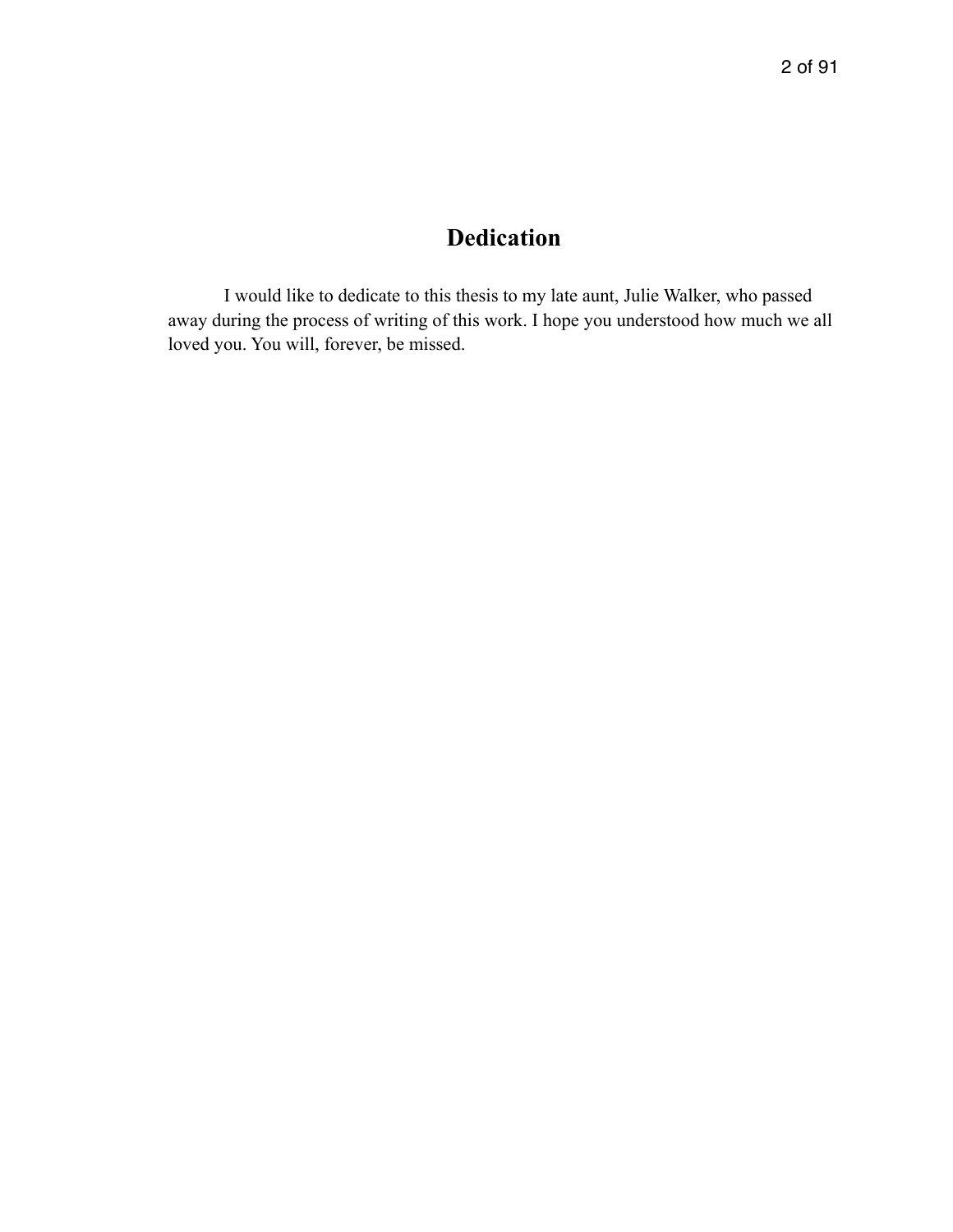## **Acknowledgements**

 First, I would like to thank Dr. Grem for advising me throughout the entire process of creating, organizing, and drafting this thesis. Under your guidance, my ability to write and research has grown exponentially. This thesis, as it stands today, would not exist without your help and input.

Second, I would like to thank all of the individuals who helped proofread my work throughout the writing process including: Brooke Thomas, my mother, Cheryl Sullivan, Mrs. Sherri Blankenship, and all of the unlucky souls that helped me at the Writing Center in my hours of need. Specifically, I would like to thank Jordan Walker who, despite recently losing her mother and returning from mission work in Haiti, took the time to edit and review my second chapter. You are the best.

I would also like to thank Jarrod Lee who, while not influencing this thesis directly, introduced me to the blues when I was a kid. While I did not know it then, all of those guitar lessons and stories of blues and rock-n-roll legends have had a positive impact on my personal and academic life. "The Dude Abides Man."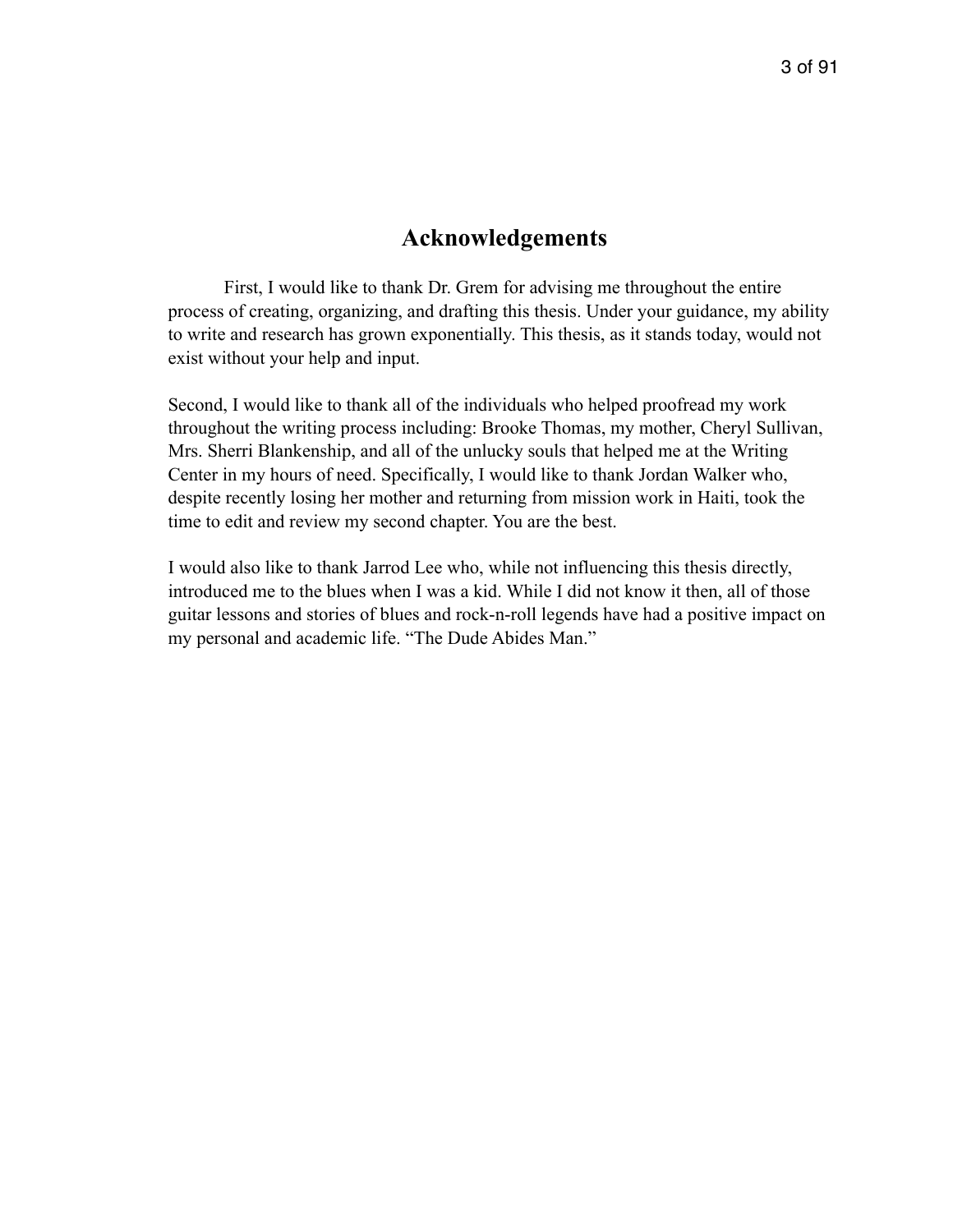## **Abstract**

This thesis uses a specific event, B.B. King's performance in 1970 and subsequent album from Chicago's Cook County Jail, to study the intersections of race, music, and American culture. First, I trace the events leading up to the performance and album and contextualize both within King's career and the history of race relations in the South and in Chicago. Second, I detail the history of Cook County Jail and King's subsequent prison activism. All in all, this thesis argues that the sense of racial bondage shared between the blues, King, and the inmates at Cook County Jail, is the primary reason Live in Cook County Jail became the most successful prison blues ever recorded. This thesis also concludes that, while King's performance occurred nearly a half a century ago, what it had to say about racial inequality in correctional facilities remains relevant.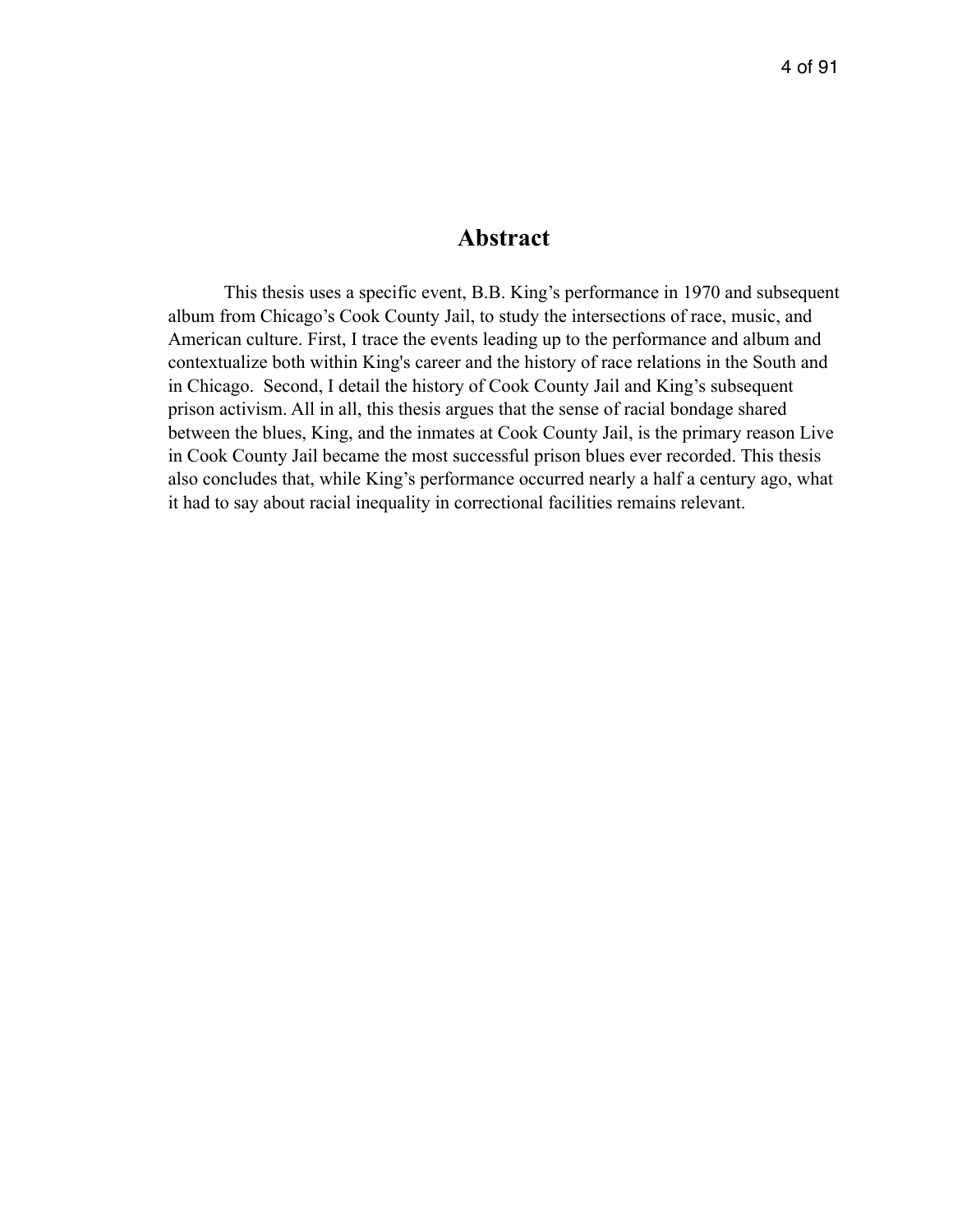# **Table of Contents**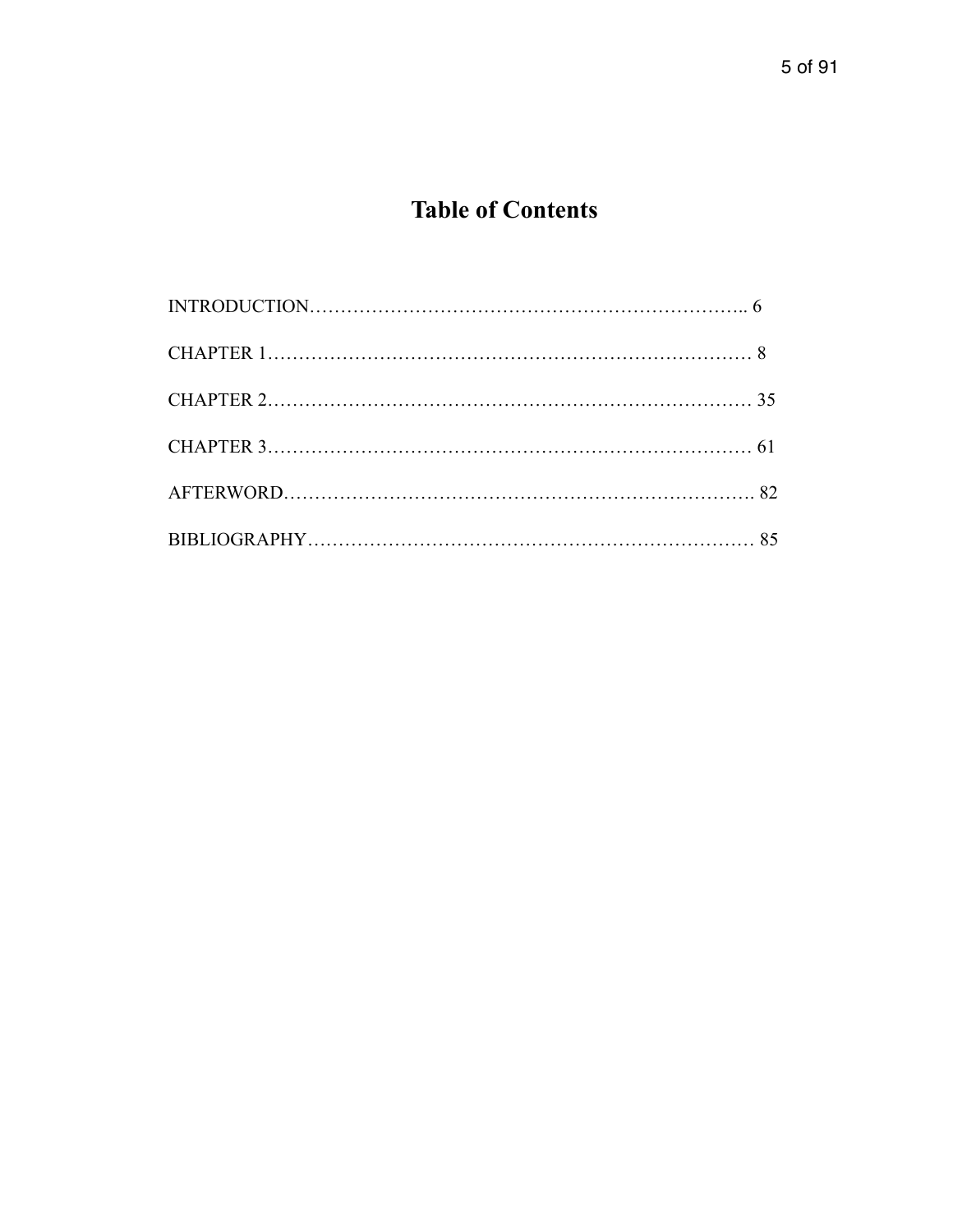## **Introduction:**

The decision of B.B. King to perform at Chicago's Cook County Jail in 1970 proved to be a historic choice. Born in similar conditions as his fellow Delta bluesmen in Mississippi and many of the jail's black inmates, King had for decades forged a unique type of blues, one that made him both popular and revered. He brought his brand of blues to Cook County Jail, an institution famously labeled a "jungle" by a federal prison advisory group in 1968. Two years before King arrived, Cook County Jail had hired the United States's first black jail warden. At the time, it was the largest county correctional facility in the country with nearly twenty-five hundred inmates, 80 percent of whom were black. In front of an audience of many second and third generation migrants out of Jim Crow Mississippi, King "swapped blues" with the inmates, creating a performance and record that captured the quintessential bond between blues, correctional facilities, and African-American identity.

 This thesis argues that the ultimate success of the Cook County Jail performance and album is due to the sense of racial "control" shared between the blues, King, and the Cook County Jail inmates. King, like the blues, originated in the Jim Crow South, an environment that was built upon the control of African American identity and autonomy, similar to Chicago before and after the implementation of the "War on Drugs" and the jail itself. This shared connection not only created a performance environment that was so emotional that it brought some who witnessed it to tears, but it also created a "vibe" that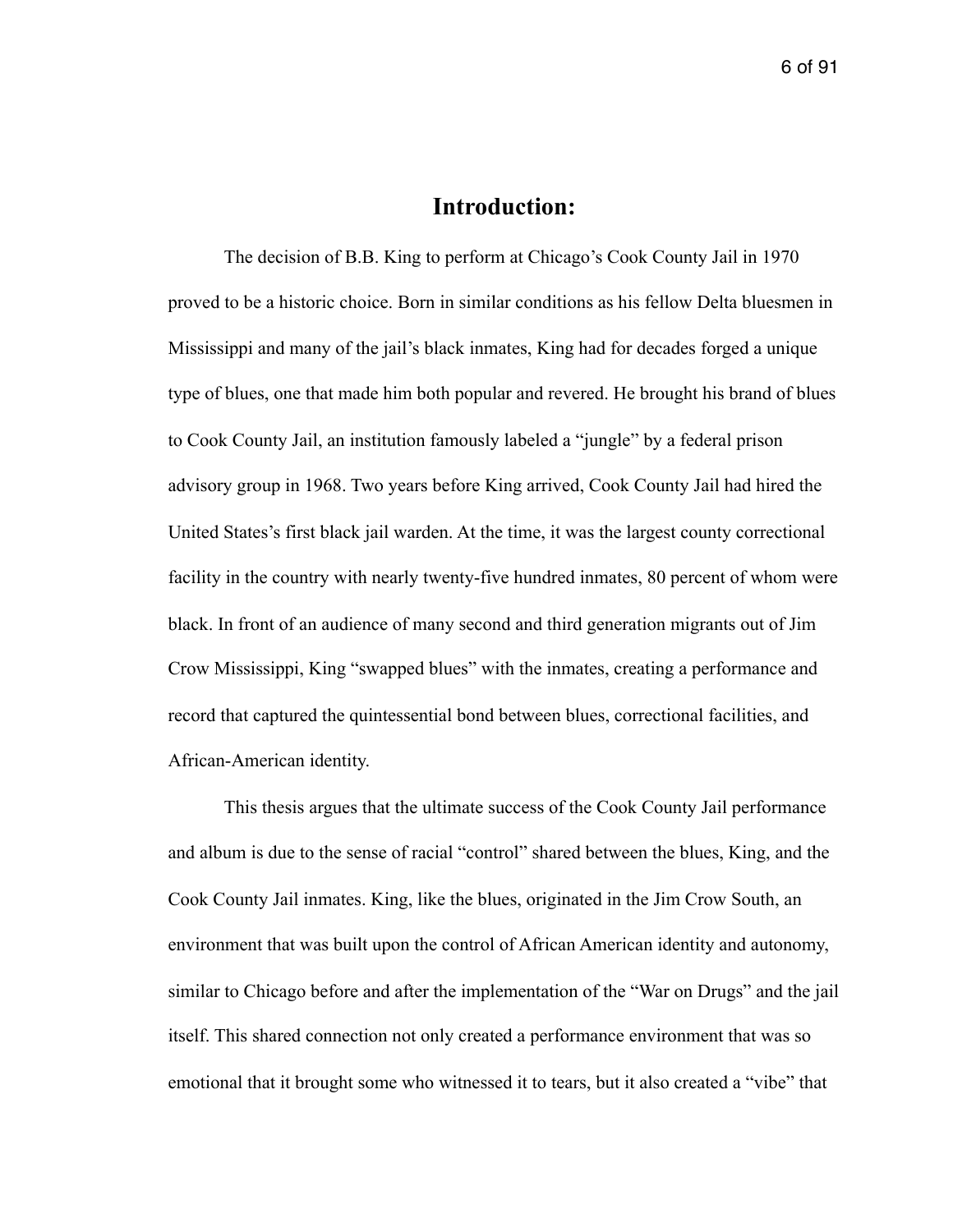appealed to white record buyers who wanted their blues to be as "authentic" or as "black" as possible. While the sole fact that King was a black blues musician playing in a jail boosted the album's sales, it was not the primary reason that album was successful. The level of emotion, a product of the personal and racial connection between King and the inmates, transmitted through King's spectacular musicianship is what turned his performance into the most successful prison blues album ever recorded.

 As the first blues album in history recorded in a correctional facility by a noninmate, *Live in Cook County Jail* brought national awareness to both the blues and life in jail. In a broader sense, *Live in Cook County Jail* had a direct connection to King's seventy or so jail and prison performances that followed, and to the establishment of a prison activism group known as FAIRR (The Foundation for the Advancement of Inmate Rehabilitation and Recreation.) Hence, King's performance at Cook County Jail not only brought the blues to Chicago's inmates but to inmates across the country and around the world.

 This thesis analyzes King's performance and album in three parts. The first chapter provides the necessary historical context for understanding the album and performance. The second chapter examines the concert itself as well as the work of those involved in the planning and executing of the event. The third chapter details the effects of the concert on King's subsequent prison and jail activism, Cook County Jail, and on jails and prisons in general.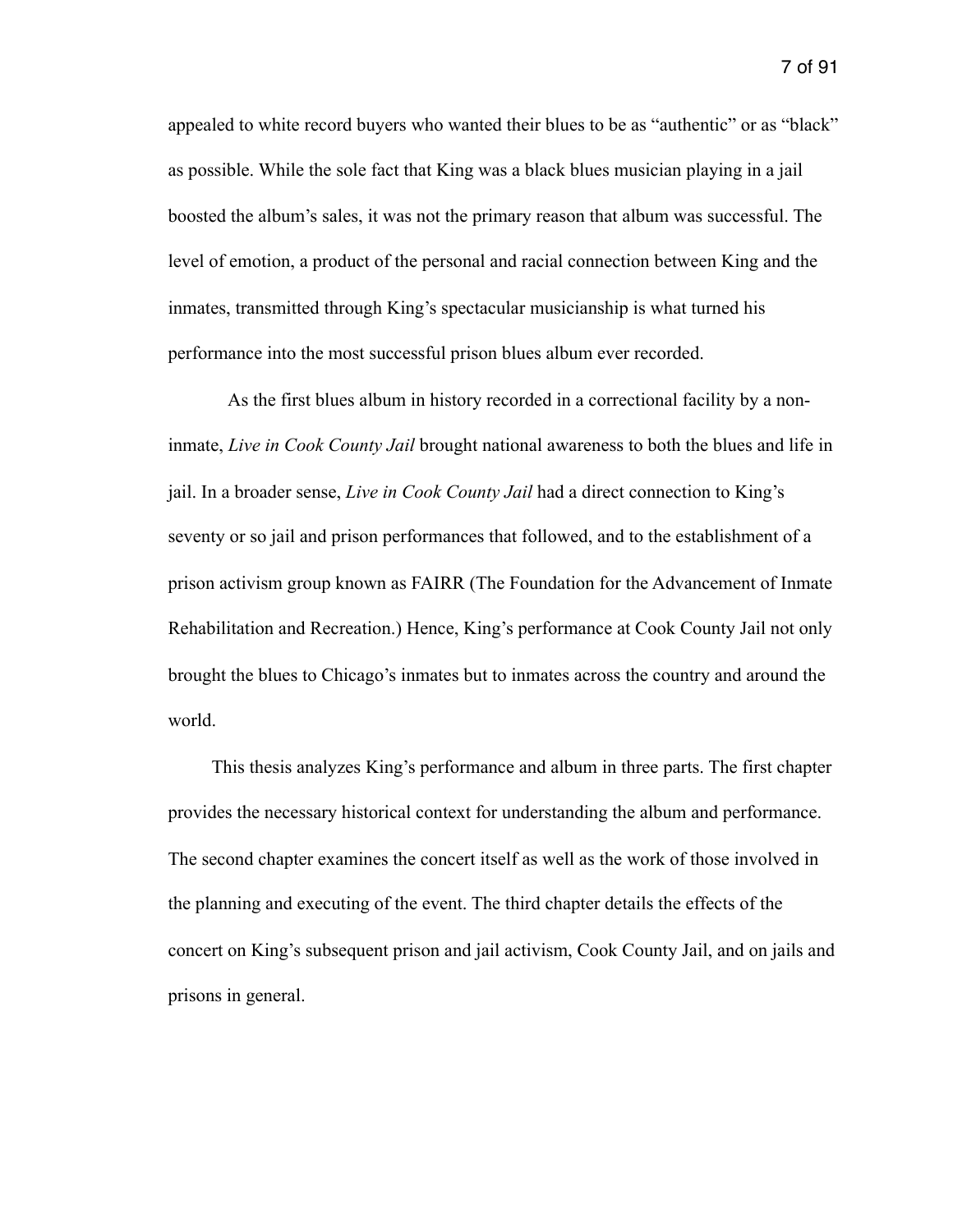## <span id="page-8-2"></span>**Chapter 1**

## **How Blue Can You Get: The story of King, the Blues, and the Great Migration prior to** *Live in Cook County Jail*

#### **The Blues Roots in the South**

 To understand Riley "B.B." King, one must first understand the blues. Blues music does not have a particular starting place or point, so it is difficult to discuss its formation with clarity and precision. Blues also has many varying genres and sub-genres that can sound quite different from one another. What we do know is musicians played some form of blues in the 1890s and early 1900s in places like St. Louis, Missouri, Clarksdale,Mississippi, and most famously in Tutwiler, Mississippi in  $1903$  $1903$ <sup>1</sup> Regardless of its exact origins, the blues stems from two hundred and fifty years of slave work songs which influenced the black musical community that formed after the Civil War and emancipation.

 The period that bred the expansion of the blues in the South was also known by another name: Jim Crow. Racial segregation started after Reconstruction and was for the most part cemented as a political, social, and economic system to restore white superiorityby the turn of the century.<sup>[2](#page-8-1)</sup> This system, which ruled the rural and urban South

<span id="page-8-3"></span><span id="page-8-0"></span><sup>&</sup>lt;sup>[1](#page-8-2)</sup> Robert Palmer, *Deep Blues: A Musical and Cultural History of the Mississippi Delta* (New York: Viking Press, 1981), 37-49.

<span id="page-8-1"></span>Michelle Alexander, *The New Jim Crow: Mass Incarceration in the Age of Colorblindness.* [2](#page-8-3) (New Press, 2012), 30-32.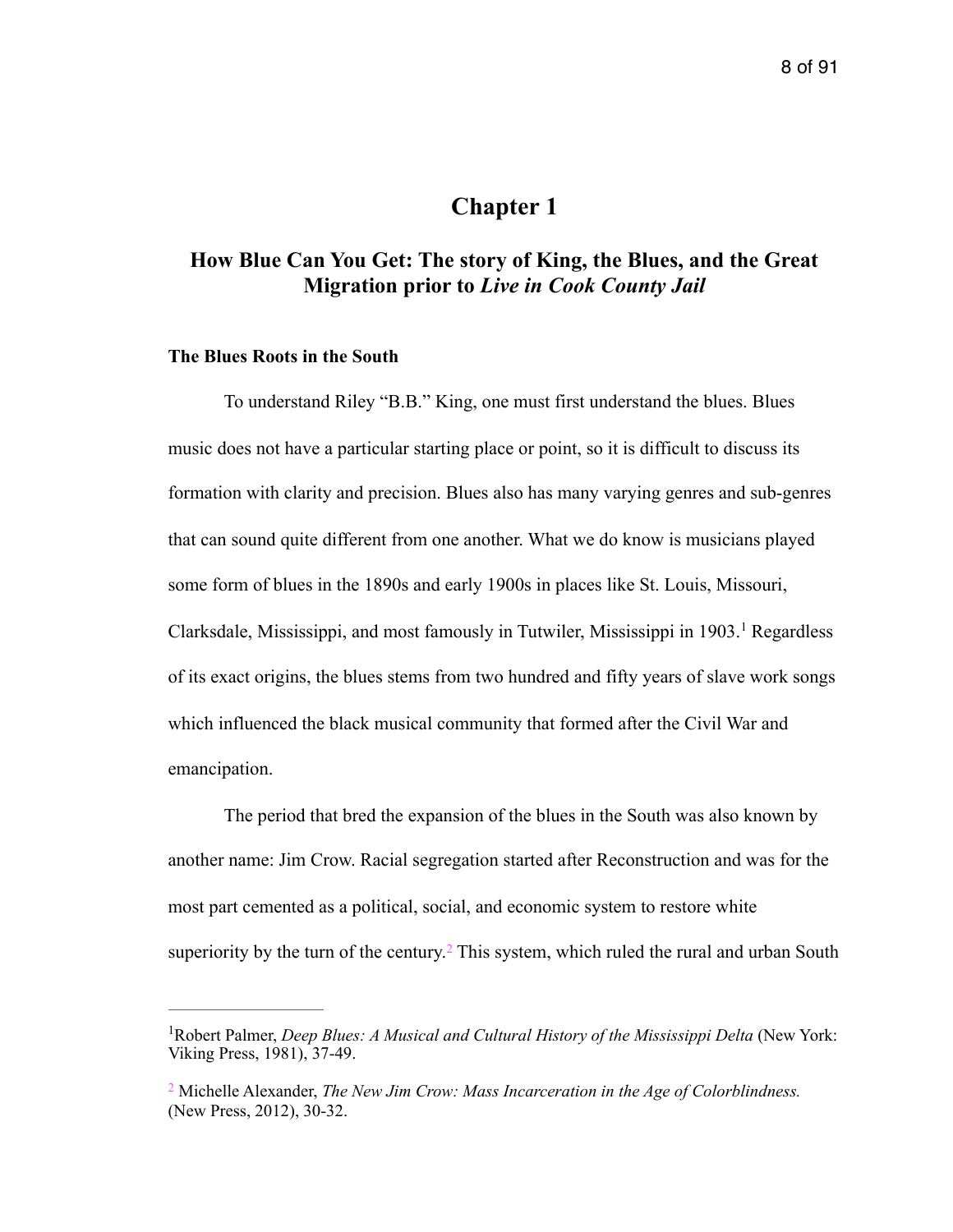<span id="page-9-4"></span>up until the 1960s, ensured that many African Americans were confined mostly to backbreakingfield or menial labor, a role similar to the years of slavery.<sup>[3](#page-9-0)</sup> The Delta region of Mississippi became both the center of African American labor and, therefore, blues music.

<span id="page-9-5"></span> Until the end of the Civil War, the Delta remained a vastly uncharted territory filled with thick forests and swamps and, along with Florida's wetlands, was one of the last unsettled regions east of the Mississippi River[.](#page-9-1)<sup>[4](#page-9-1)</sup> It was not until after the Civil War that southern landowners made a large effort to clear the forest for farmland and build levees to harness the flood of the Mississippi River that led the Delta to becoming a landscape for King Cotton, around 1880 with the construction of a rail line in the region.<sup>[5](#page-9-2)</sup> Migrant African Americans filled the levee camp, forest clearing, and field laborer positions in the Delta[.](#page-9-3)<sup>[6](#page-9-3)</sup> In these jobs, African Americans toiled for years only to generate wealth for an elite class that they had no hope to be a part of, differing little from the state of bondage that held them a generation before.

<span id="page-9-7"></span><span id="page-9-6"></span> The backbreaking, menial work in the Delta was an extension of slave labor and helped to keep alive musical traditions that developed during slavery. The work song and field holler were primary examples of slave musical traditions that continued into the Jim

<span id="page-9-0"></span><sup>&</sup>lt;sup>[3](#page-9-4)</sup> Leroi Jones, "Slave and Post-Slave," Tracy Reader: Ole Miss-Blackboard, 86.

<span id="page-9-1"></span>Palmer, *Deep Blues,* 10. [4](#page-9-5)

<span id="page-9-2"></span><sup>&</sup>lt;sup>[5](#page-9-6)</sup> James Cobb, *The Most Southern Place on Earth: The Mississippi Delta and the Roots of Regional Identity* (New York: Oxford University Press, 1994).

<span id="page-9-3"></span> $6$  Ibid.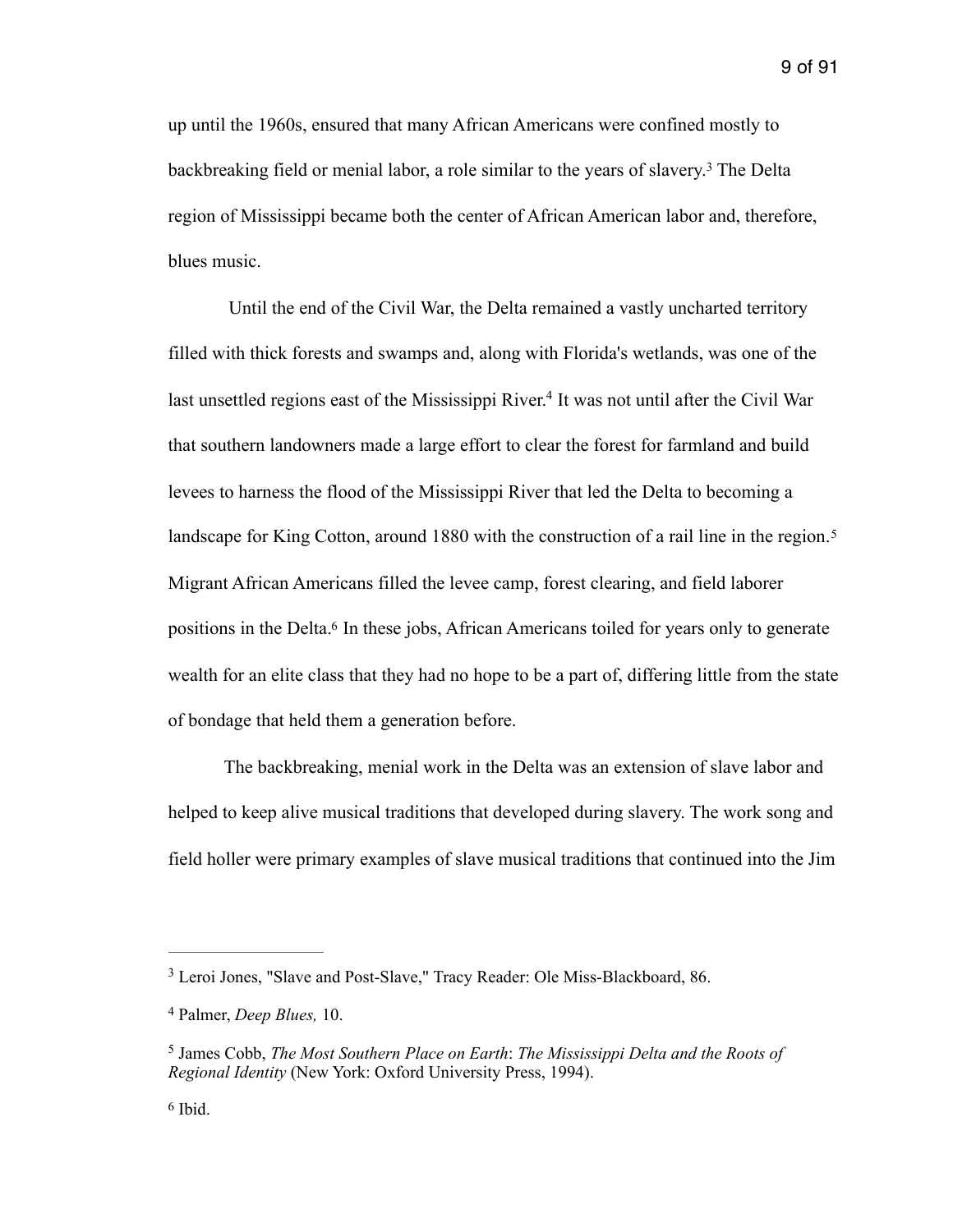<span id="page-10-7"></span><span id="page-10-6"></span>Crow era[.](#page-10-0)<sup>[7](#page-10-0)</sup> The work song and field holler were used to keep rhythm when working individually and in unison, as well as to distract the mind from fatigue. A song's content could describe anything from the actions of work being performed, like swinging an ax or a hammer, to "bad men" like cruel bosses, late workers, and famous outlaws[.](#page-10-1)<sup>[8](#page-10-1)</sup> As time passed, many of the songs' themes began to focus more on the problems blacks had in understanding their role in the new Jim Crow South rather than problems they faced as slaves[.](#page-10-2)<sup>9</sup> Leroi Jones points out that the new problems demonstrated in post slave worksongs centered around the creation of black individuality, a concept that many slaves neverpossessed in full.<sup>[10](#page-10-3)</sup> The creation of black individuality helps to explain why the blues formed after emancipation instead of during slavery.<sup>[11](#page-10-4)</sup>

<span id="page-10-11"></span><span id="page-10-10"></span><span id="page-10-9"></span><span id="page-10-8"></span> Along with the musical traditions that formed during field labor, recreational activities allowed on off days, like drinking and dancing, were also key contributors to the blues. The gathering place for mischief on Saturday night became known as the juke joint,a place where hard workers came to play even harder in their free time.<sup>[12](#page-10-5)</sup> For the festivities to be complete, there needed to be music, and the songs that developed at juke joint performances came to be known as blues. Many famous bluesmen got their starts in

<span id="page-10-0"></span><sup>&</sup>lt;sup>[7](#page-10-6)</sup> Jones, "Slave and Post Slave," 88.

<span id="page-10-1"></span>Leroi Jones, "Primitive Blues and Primitive Jazz," Tracy Reader: Ole Miss-Blackboard. 89-92. [8](#page-10-7)  $9$  Ibid.

<span id="page-10-3"></span><span id="page-10-2"></span> $10$  Ibid.

<span id="page-10-4"></span> $11$  Ibid.

<span id="page-10-5"></span><sup>&</sup>lt;sup>[12](#page-10-11)</sup> Palmer, *Deep Blues*, 10.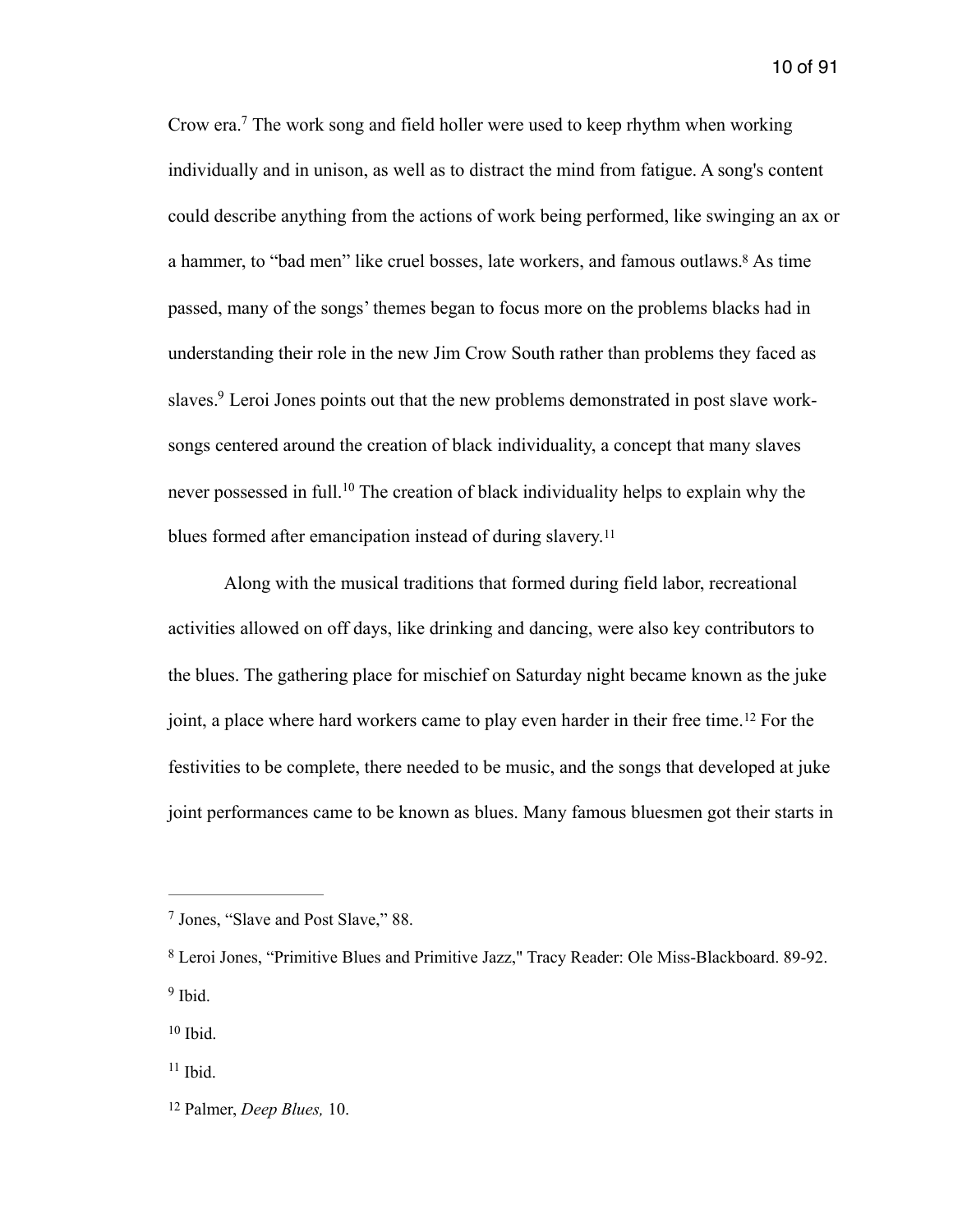<span id="page-11-7"></span>the Delta from traveling around different plantations and playing different ["](#page-11-0)jukes."<sup>[13](#page-11-0)</sup> For the pioneer bluesman, traveling from juke to juke was a way to make a living and to escape daunting fieldwork, but it was a fairly tedious craft. A mobile African American with the ability to earn money outside of agricultural labor directly defied the laws and customs that whites had prescribed via Jim Crow. [14](#page-11-1)

<span id="page-11-11"></span><span id="page-11-10"></span><span id="page-11-9"></span><span id="page-11-8"></span> The black codes, enacted after the end of the Civil War, became infamous for their adaptions of earlier rules known as vagrancy laws that made loitering or not possessing proof of employment a felony[.](#page-11-2)<sup>[15](#page-11-2)</sup> While the black codes as a legal doctrine ended after Reconstruction, vagrancy laws, and other petty crimes used to control blacks, continued tobe enforced into the 20th century.<sup>[16](#page-11-3)</sup> As a result, many African Americans in the South werearrested and leased out via a convict-leasing system.<sup>[17](#page-11-4)</sup> The Thirteenth Amendment to the Constitution, ratified to end slavery, did not protect prisoners regarding forced labor. In many ways, "convict leasing" was worse than slavery. Unlike slaveholders, contractorshad no stake in the health or well-being of the prisoners.<sup>[18](#page-11-5)</sup> Contractors could work prisoners to death. If death occurred, contractors went back the next day and broughtout the newest convict to the fields and continued the process.<sup>[19](#page-11-6)</sup> Convict leasing

<span id="page-11-3"></span> $16$  Ibid.

<span id="page-11-4"></span> $17$  Ibid.

<span id="page-11-5"></span> $18$  Ibid.

<span id="page-11-6"></span> $19$  Ibid.

<span id="page-11-13"></span><span id="page-11-12"></span><span id="page-11-0"></span> $13$  Ibid

<span id="page-11-1"></span><sup>&</sup>lt;sup>[14](#page-11-8)</sup> Alexander, *The New Jim Crow*, 28-30.

<span id="page-11-2"></span><sup>&</sup>lt;sup>[15](#page-11-9)</sup> David Oshinsky. *Worse Than Slavery: Parchman Farm and the Ordeal of Jim Crow Justice* (New York: Free Press Paperbacks, 1997), 31-53.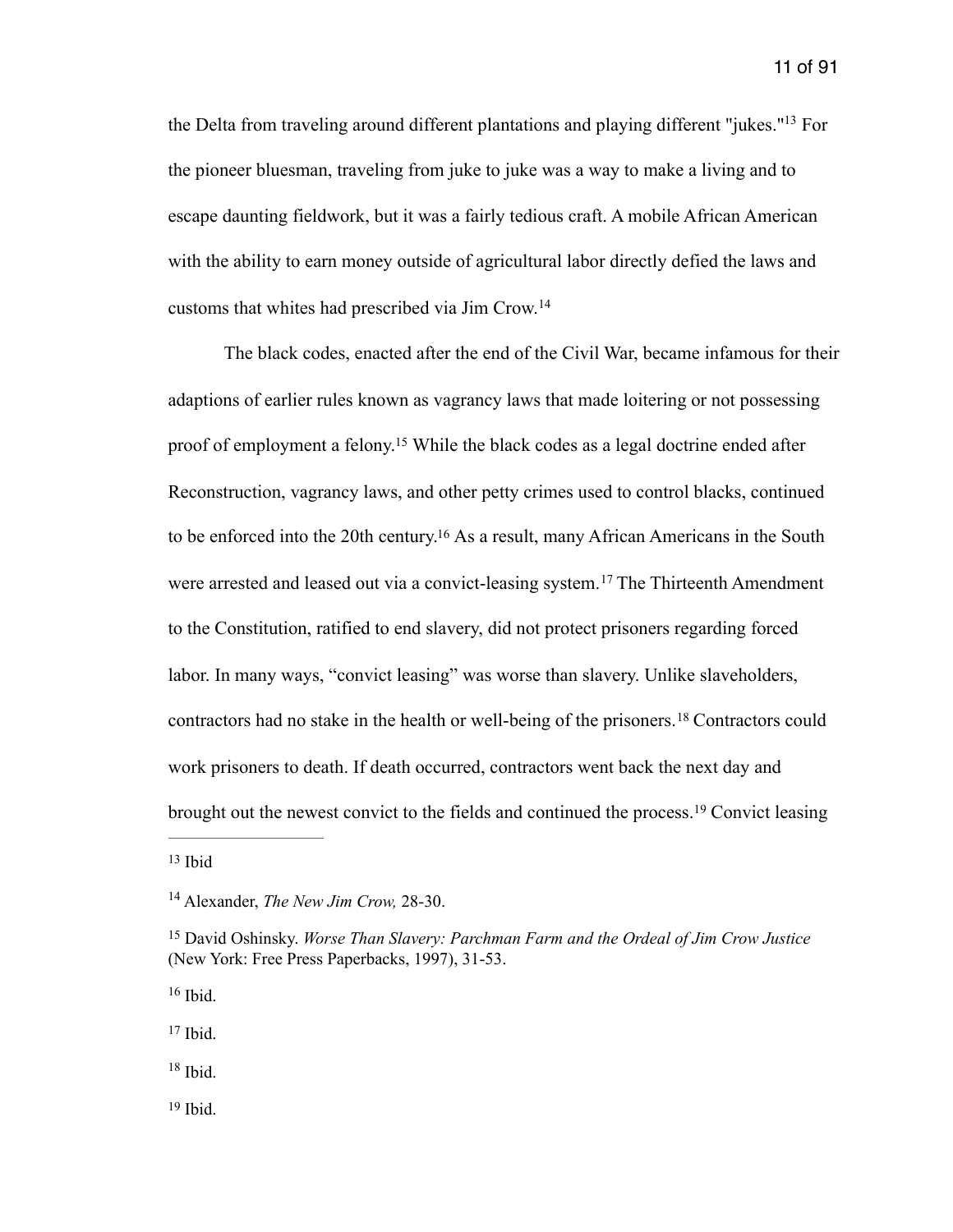<span id="page-12-7"></span><span id="page-12-6"></span>was so profitable for southern governments and businesses that law enforcement sought to provide an excess supply of prisoners to sustain the system[.](#page-12-0)<sup>[20](#page-12-0)</sup> By the turn of the century, convict-leasing gave way to prison plantations[.](#page-12-1)<sup>[21](#page-12-1)</sup> And, unsurprisingly, the first prison plantation was established in the Mississippi Delta in Sunflower County. It was known as Parchman Farm. [22](#page-12-2)

<span id="page-12-10"></span><span id="page-12-9"></span><span id="page-12-8"></span> Borrowing from the convict leasing system, prison farms like Parchman became profitable for the Mississippi state government. Instead of leasing out prisoners to differentcompanies, prisoners at Parchman Farm harvested cotton for sale.<sup>[23](#page-12-3)</sup> Given the profit incentive, law enforcement continued to arrest blacks in the Delta for vagrancy and other charges for the sole purpose of placing them in the state's prison farm.<sup>[24](#page-12-4)</sup> Several Delta bluesman spent time at Parchman Farm, including David "Honeyboy" Edwards, and Bukka White, B.B. King's cousin. The convict lease system, along with Parchman Farm, influenced not only the blues but African American culture in the Delta as a whole. Moreover, as the Delta blues moved to Chicago along with droves of blacks who left Mississippi in the Great Migration, it transformed into a popular form of music.<sup>[25](#page-12-5)</sup>

<span id="page-12-11"></span><span id="page-12-0"></span> $20$  Ibid. 55-84.

<span id="page-12-1"></span> $21$  Ibid.

<span id="page-12-2"></span> $22$  Ibid.

<span id="page-12-3"></span> $23$  Ibid.

<span id="page-12-4"></span><sup>&</sup>lt;sup>[24](#page-12-10)</sup> Oshinsky. *Worse Than Slavery,* 55-84; Alexander, *The New Jim Crow,* 32-33.

<span id="page-12-5"></span><sup>&</sup>lt;sup>[25](#page-12-11)</sup> James Cobb, The Most Southern Place on Earth, 277-299.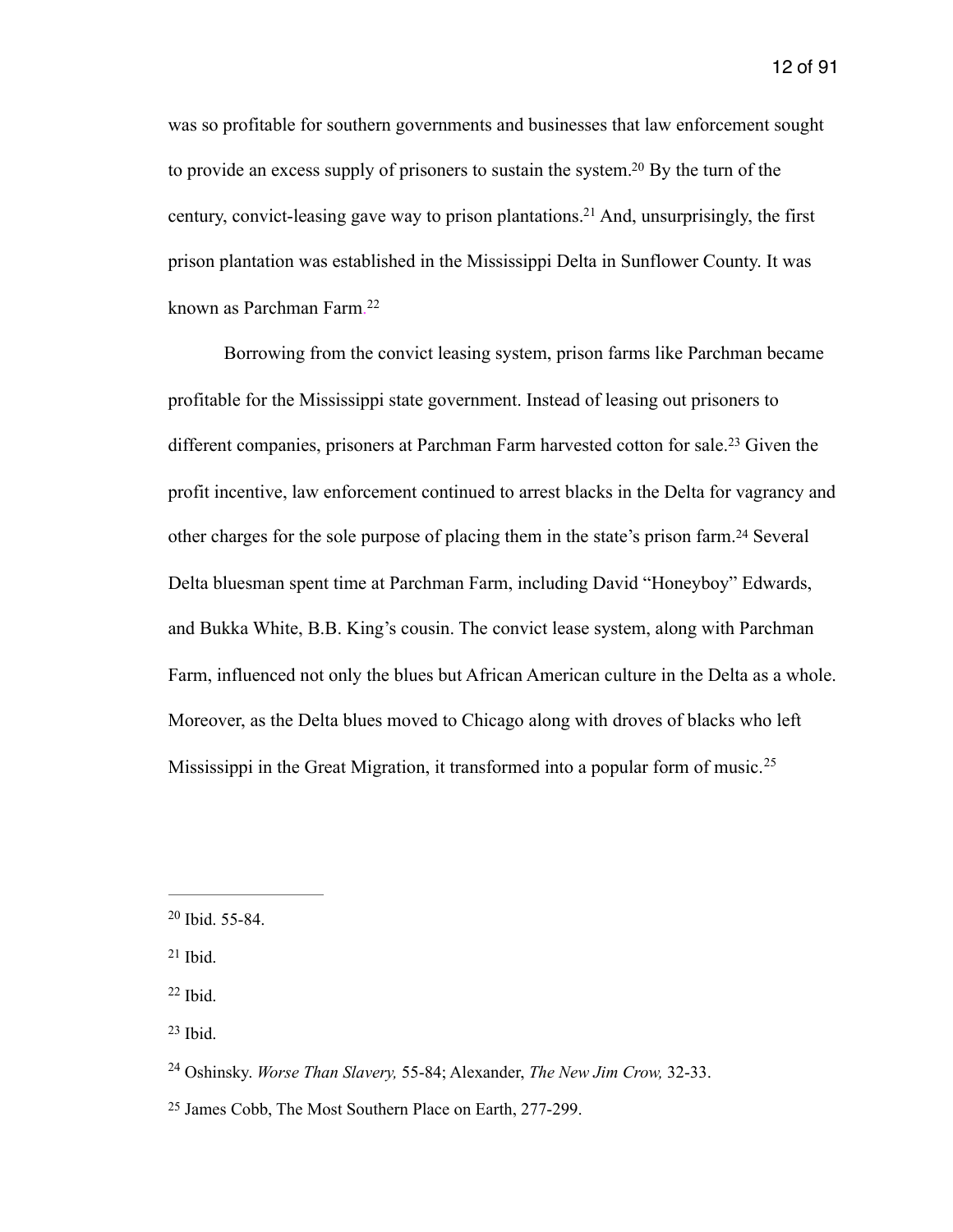### **The Great Migration**

<span id="page-13-6"></span><span id="page-13-5"></span> The Great Migration began in large numbers in 1914-17 and did not start to declineuntil the  $1970s$ <sup>[26](#page-13-0)</sup> During this roughly fifty-five year period, nearly six million African-Americans fled the South for northern cities in search of new freedoms and opportunitiesthey did not enjoy in their home region.<sup>[27](#page-13-1)</sup> The Great Migration changed the course of history for African Americans who both left and stayed. The six million who left for the strange new places they would eventually call home did not abandon their southernheritage.<sup>[28](#page-13-2)</sup> Instead, the migrants attempted to keep as many of their cultural traditions alive as possible, effectively bringing the blues greater national and international fame.

<span id="page-13-8"></span><span id="page-13-7"></span> During the first decade of the Migration, beginning with World War I, 555,000 African-Americans left the South, a number totaling more than all those who left the Southduring the five decades following emancipation.<sup>[29](#page-13-3)</sup> As northern factories saw shortages of labor due to the war, they sent recruiters to the South in an attempt to persuade blacks to fill the void.<sup>[30](#page-13-4)</sup> Along with northern factories, *The Chicago Defender*, the most powerful African-American news organization in the country, attempted to urge

<span id="page-13-9"></span><span id="page-13-0"></span><sup>&</sup>lt;sup>[26](#page-13-5)</sup> Isabel Wilkerson, *The Warmth of Other Suns: The Epic Story of America's Great Migration* (New York: Random House, 2010), 216-218

<span id="page-13-1"></span> $27$  Ibid.

<span id="page-13-2"></span> $28$  Ibid, 527-530

<span id="page-13-3"></span> $29$  Ibid, 160-164

<span id="page-13-4"></span>St. Clair Drake and Horace R. Cayton, *Black Metropolis: A Study of Negro Life In a Northern* [30](#page-13-9) *City,* vol. 1 (New York: Harper & Row, 1962), 58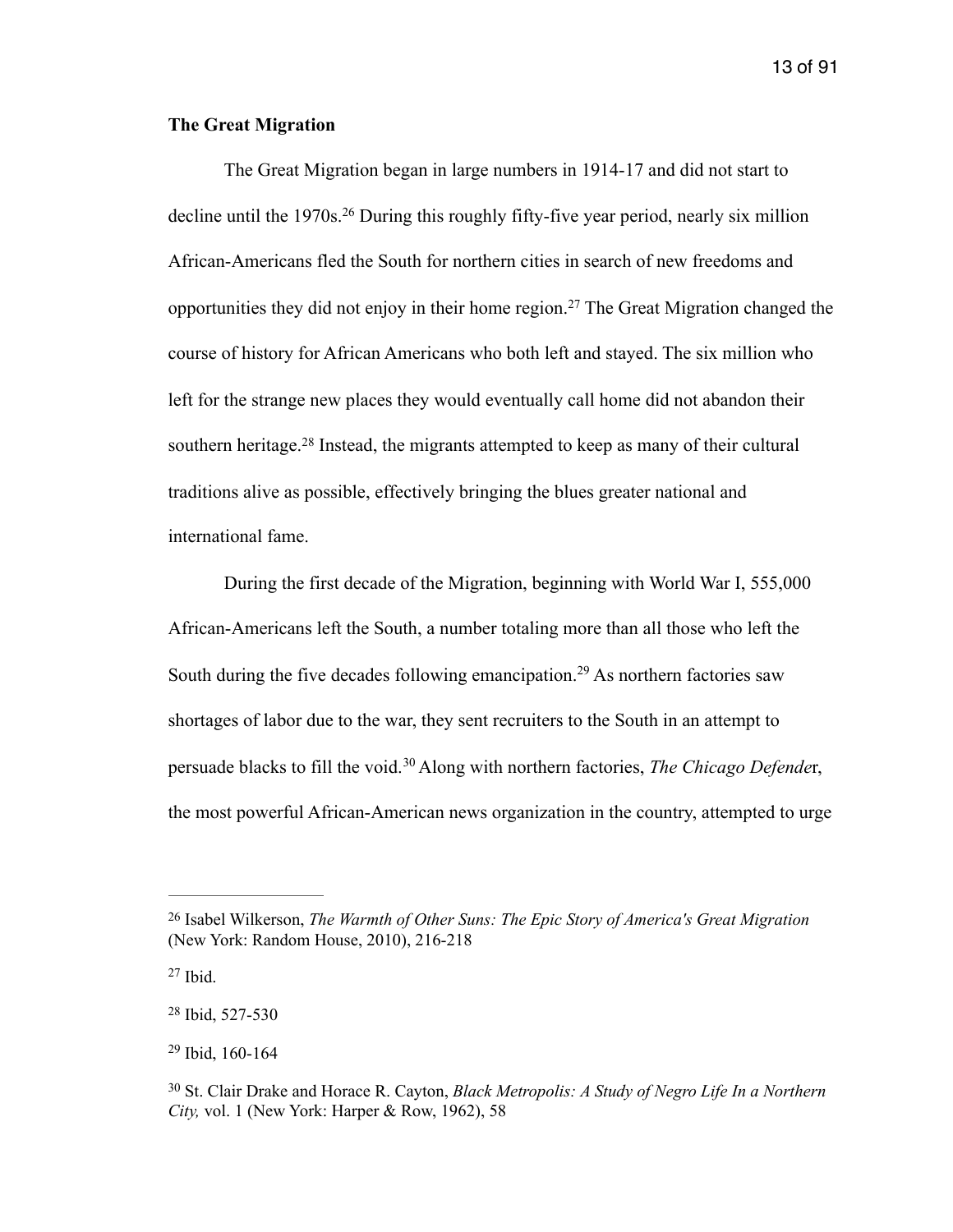<span id="page-14-9"></span><span id="page-14-8"></span><span id="page-14-7"></span>migration to northern cities.<sup>[31](#page-14-0)</sup> The Chicago Defender published ads and articles to glamorize the cities and lifestyles of African Americans in the North to serve as contrast forAfrican Americans in the rural South.<sup>[32](#page-14-1)</sup> Such information spread with ease due to the expansion of large national rail lines into the South[.](#page-14-2)<sup>[33](#page-14-2)</sup> Many land-owning Southerners were aware of the North's economic interest in the region, and they did not accept the intrusions on their soil lightly. White-run state governments and businesses attempted to block industrial recruiters and intercept northern media, primarily to retain the majority of its agricultural workers[.](#page-14-3)<sup>[34](#page-14-3)</sup> As the South increased its attempts to halt the Migration, the greater the Migration grew[.](#page-14-4)<sup>[35](#page-14-4)</sup> Having lived in an impoverished caste similar to slavery their entire lives, the African American population of the South was primed to accept even the slightest opportunities offered by northern cities and factories.

<span id="page-14-12"></span><span id="page-14-11"></span><span id="page-14-10"></span> The second decade of the Great Migration witnessed 903,000 blacks, nearly double those who left in the 1910s, leave the agricultural South for the industrial North.<sup>[36](#page-14-5)</sup> The second decade proved to skeptics that the Great Migration was a far greater phenomenonthan initially believed.<sup>[37](#page-14-6)</sup> With wartime labor shortages ending, the majority of the next wave of migrants were friends and families of those who had been

<span id="page-14-13"></span><span id="page-14-0"></span> $31$  Ibid, 58-60.

<span id="page-14-1"></span> $32$  Ibid.

<span id="page-14-2"></span>Wilkerson, *The Warmth of Other Suns,* 191. [33](#page-14-9)

<span id="page-14-3"></span>[<sup>34</sup>](#page-14-10) Ibid, 160-164.

<span id="page-14-4"></span> $35$  Ibid.

<span id="page-14-5"></span> $36$  Ibid, 217-218.

<span id="page-14-6"></span><sup>&</sup>lt;sup>[37](#page-14-13)</sup> Ibid, 217-218, 238-239.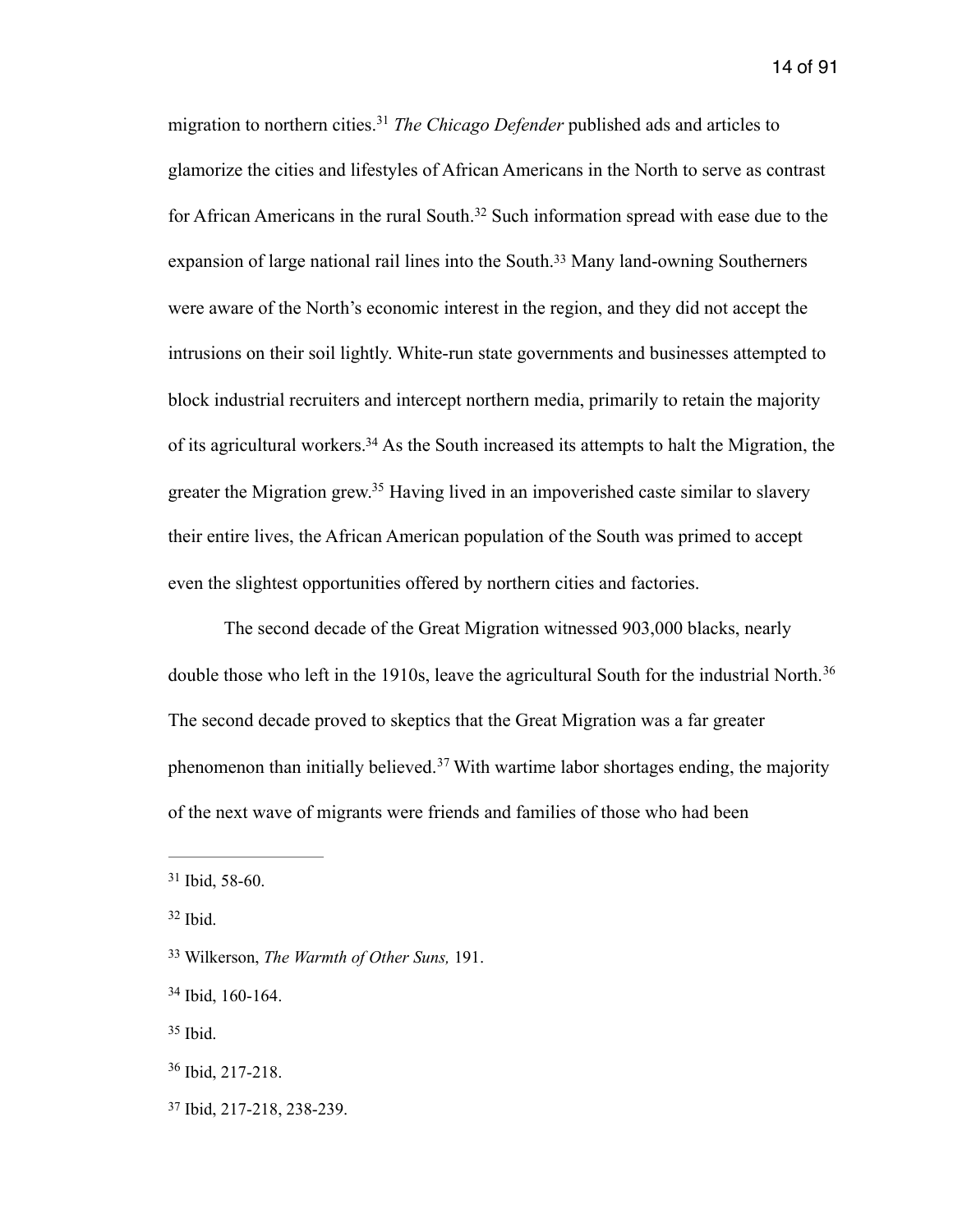<span id="page-15-7"></span><span id="page-15-6"></span>transplanted during the Migration's first decade[.](#page-15-0)<sup>[38](#page-15-0)</sup> Family members sent word back about city life and offered to kin initial living quarters, which were crucial to survival once migrantsarrived in the North.<sup>[39](#page-15-1)</sup> While the Migration's numbers rose in the 1920s, the economic depression after 1929 caused the third decade's total migration to fall below the marks of the previous two. Even while the country faced an economic depression, 480,000 African Americans gathered what meager belongings they had and fled north[.40](#page-15-2) ByWorld War II, nearly 1.5 million African Americans had fled the South.<sup>[41](#page-15-3)</sup> Such a massive transfer of people from one region to another had notable effects on both the areas they emigrated from and the places they settled in.

<span id="page-15-10"></span><span id="page-15-9"></span><span id="page-15-8"></span> Given the jobs created by the Second World War, the invention of the mechanical cotton reaper, and the nation's emergence out of the Great Depression, it is easy to see why the 1940s brought the largest exodus of African Americans from the South, totaling 1.6million people.<sup>[42](#page-15-4)</sup> Historians refer to the 1940s as the beginning of the "Second Great" Migration" because of the slowdown of migration in the 1930s. More contemporary studies cast the "first" and "second" migrations as having more in common than previouslyunderstood.<sup>[43](#page-15-5)</sup> The spike in the 1940s does not constitute a new migration; rather, it is only a peak in the original migration. In the following decades, the black

<span id="page-15-11"></span><span id="page-15-0"></span><sup>&</sup>lt;sup>[38](#page-15-6)</sup> Ibid, 238-239.

<span id="page-15-1"></span><sup>&</sup>lt;sup>[39](#page-15-7)</sup> Drake and Cayton, *Black Metropolis*, 58.

<span id="page-15-2"></span>Wilkerson, *The Warmth of Other Suns,* 217-218. [40](#page-15-8)

<span id="page-15-3"></span> $41$  Ibid

<span id="page-15-4"></span> $42$  Ibid, 218

<span id="page-15-5"></span> $43$  Ibid, 8-11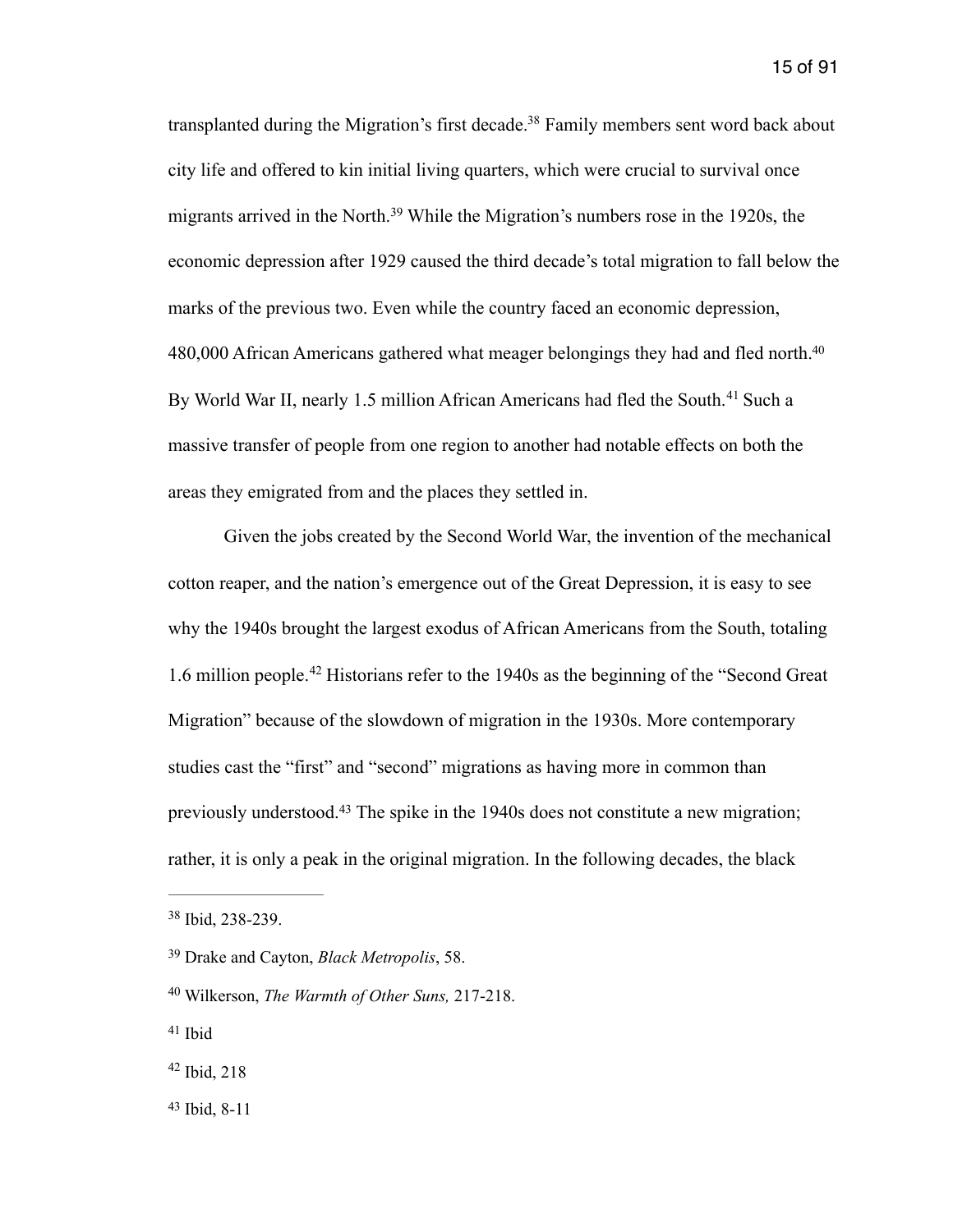<span id="page-16-8"></span>population exodus from the South, while still very high, declined from 1.6 million in the 1940s to 1.4 million in the 1950s to 1 million in the 1960s.<sup>[44](#page-16-0)</sup> From 1940 to 1970, around four million blacks left the South for a new home, more than double the amount who left in the first three decades[.](#page-16-1)<sup>[45](#page-16-1)</sup> Such migrations dramatically reshaped northern cities like Chicago.

<span id="page-16-13"></span><span id="page-16-12"></span><span id="page-16-11"></span><span id="page-16-10"></span><span id="page-16-9"></span>Atthe beginning of the twentieth century,  $1.8\%$  of Chicago was black.<sup>[46](#page-16-2)</sup> By 1950, fourteenpercent of Chicago was black.<sup>[47](#page-16-3)</sup> By 1970, Chicago was thirty-three percent black.<sup>48</sup>It was estimated that, as of 1950, half of African Americans in Chicago were from Mississippi[.](#page-16-5)<sup>[49](#page-16-5)</sup> While African Americans found that their migration to Chicago resulted in escaping the legal inequality of Jim Crow, they realized that they had not escaped inequality for good. In Chicago, blacks paid higher rents, held the worst jobs, earned lower wages, and lived in poorer housing than whites[.](#page-16-6)<sup>[50](#page-16-6)</sup> The Southside of Chicago, known as Bronzeville, and (eventually) the West Side of Chicago, were the only areasin the city that African Americans were allowed to live.<sup>[51](#page-16-7)</sup> The Southside, stretching seven miles in length and one-half miles in width, crammed a quarter of a million African

<span id="page-16-15"></span><span id="page-16-14"></span><span id="page-16-0"></span> $44$  Ibid, 218

<span id="page-16-1"></span>[<sup>45</sup>](#page-16-9) Ibid, 218

<span id="page-16-2"></span><sup>&</sup>lt;sup>[46](#page-16-10)</sup> Mike Rowe. *Chicago Blues: The City and the Music*. New York: Da Capo Press, 1981, 211.  $47$  Ibid.

<span id="page-16-4"></span><span id="page-16-3"></span> $48$  Ibid.

<span id="page-16-5"></span> $49$  Ibid, 211-212.

<span id="page-16-6"></span><sup>&</sup>lt;sup>[50](#page-16-14)</sup> Wilkerson, *Warmth of Other Suns* 317-318, 372-373.

<span id="page-16-7"></span><sup>&</sup>lt;sup>[51](#page-16-15)</sup> Ibid, 268-269.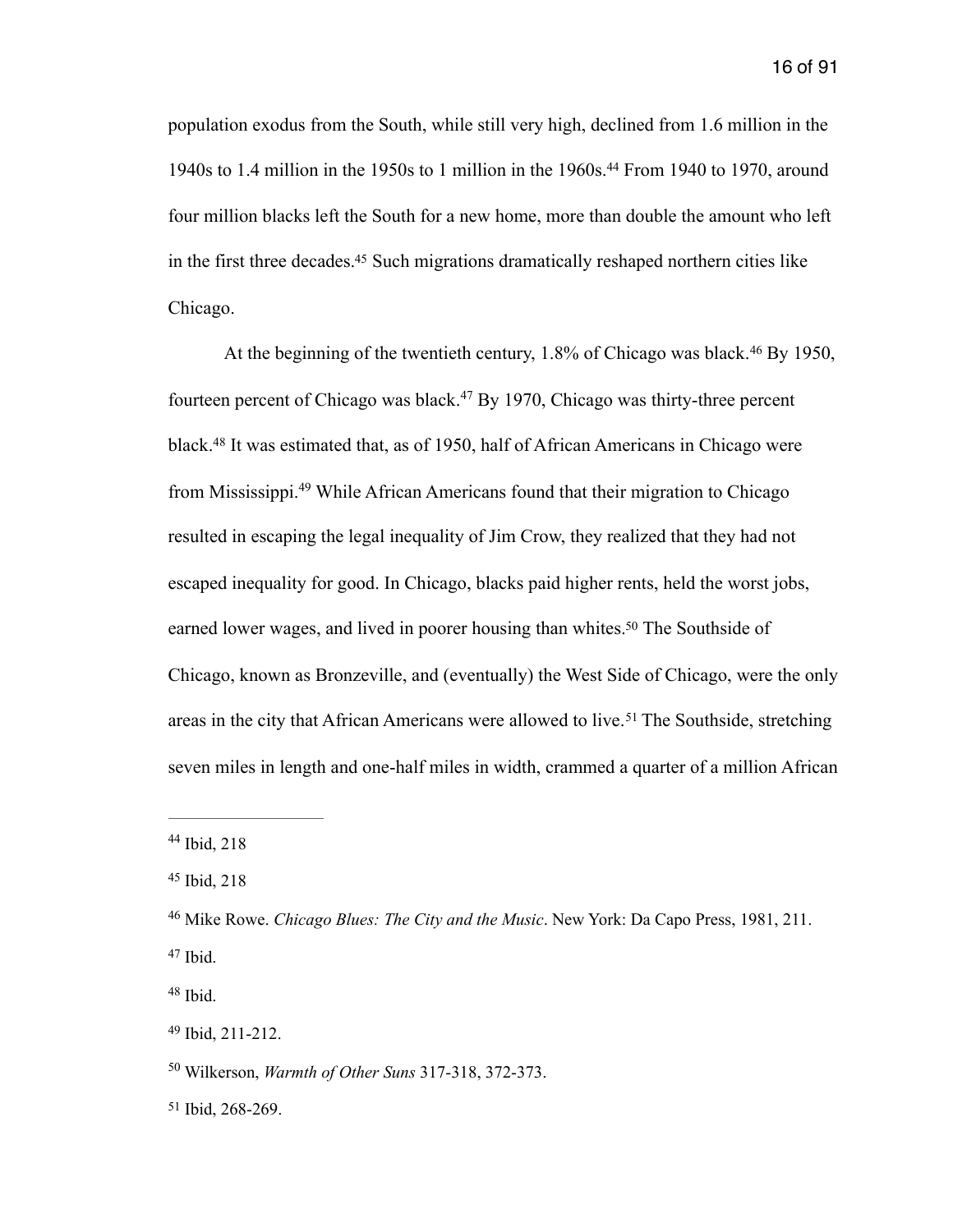<span id="page-17-6"></span><span id="page-17-5"></span><span id="page-17-4"></span>Americans on top of one another by the late  $1930s$ [.](#page-17-0)<sup>[52](#page-17-0)</sup> It became apparent during the Great Migration that overcrowding was a massive issue, as the city restricted blacks with unfair housingregulations and residential segregation.<sup>[53](#page-17-1)</sup> The longer the Great Migration lasted, the more whites, native blacks, and first generation migrants began to wish to halt the massive influx of people that brought more competition for fewer resources[.](#page-17-2)<sup>[54](#page-17-2)</sup> The Great Migration pitted the native against the migrant in Chicago, as the city formed even clearer divisions between its social and racial groups. While many African American families who fled during the Great Migration witnessed the problems of the urban North, some remained in the South, either by choice or circumstance.

#### **B.B. King and the Mississippi Blues**

 Among those African American families who remained in the South during the Migration was the family of Riley B. King. On September 16, 1925, Albert and Nora Ella King gave birth to Riley B. King in Berclair, Mississippi, (near the larger Delta towns of Indianola and Greenwood). Coincidentally, Delta blues greats like Charley Patton, Son House, Tommy Johnson and Robert Johnson cut their first recordings in the same period andregion as King's birth, creating the first records of Delta blues.<sup>[55](#page-17-3)</sup> Though King was born in the Delta, he was raised in Kilmichael, Mississippi, located in the southern Hill

<span id="page-17-7"></span><span id="page-17-0"></span> $52$  Ibid.

<span id="page-17-1"></span><sup>&</sup>lt;sup>[53](#page-17-5)</sup> Arnold R. Hirsch, *Making the Second Ghetto: Race and Housing in Chicago, 1940-1960* (Cambridge: Cambridge University Press, 1983).

<span id="page-17-2"></span><sup>&</sup>lt;sup>[54](#page-17-6)</sup> Wilkerson, *Warmth of Other Suns*, 285-289.

<span id="page-17-3"></span>Palmer, *Deep Blues,* 2-11. [55](#page-17-7)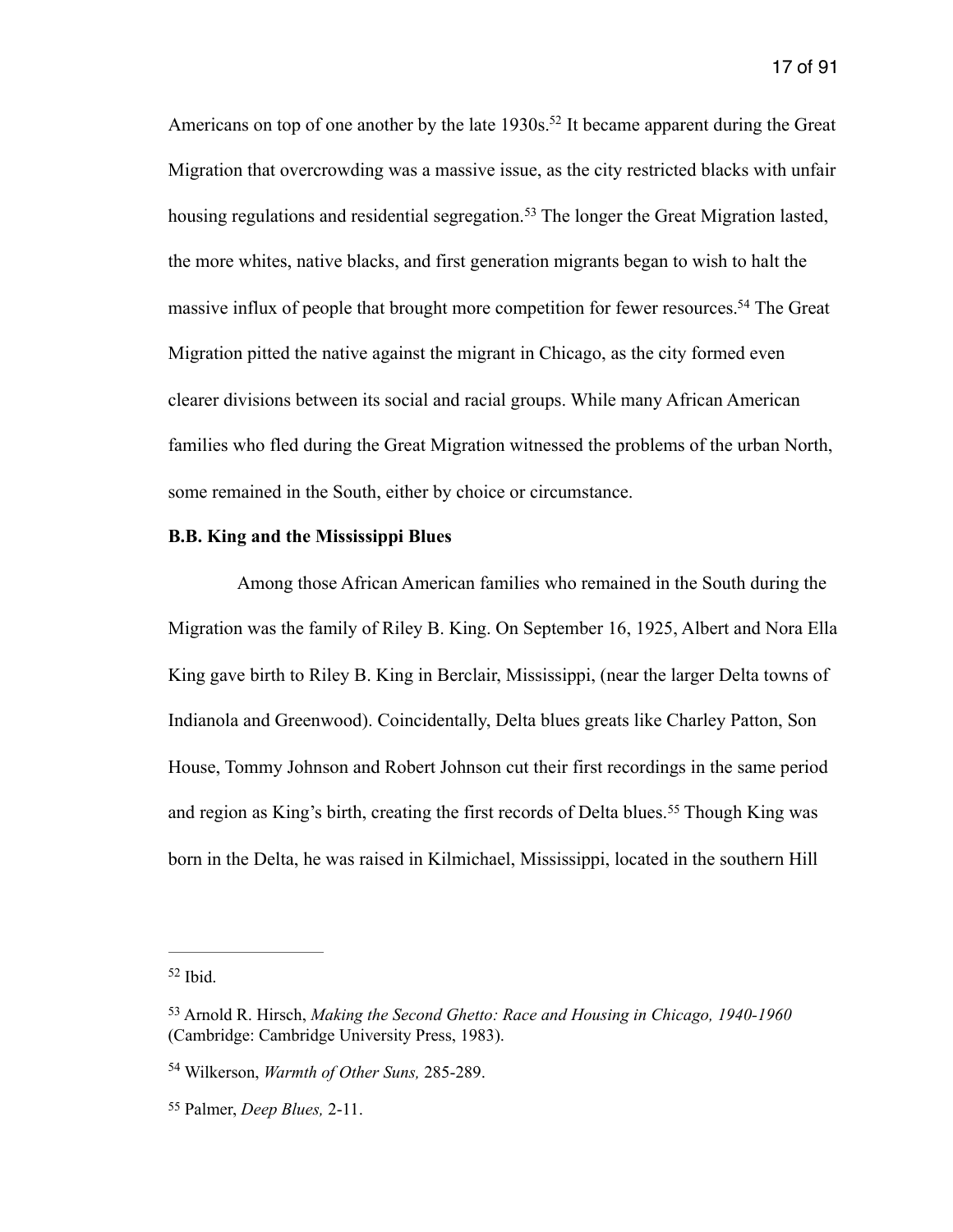<span id="page-18-9"></span><span id="page-18-8"></span>Countryregion of Mississippi directly east from the place of his birth.<sup>[56](#page-18-0)</sup> Contrary to popular belief, King was not primarily influenced by the Delta blues at an early age; rather, the music he grew up performing was gospel[.](#page-18-1)<sup>[57](#page-18-1)</sup> His preacher in Kilmichael, Reverend Archie Fair, first taught guitar to King[.](#page-18-2)<sup>[58](#page-18-2)</sup> While King stated that he recalled hearing the blues when he was as early as seven or eight years old, he did not attempt to play it until much later in his life.[59](#page-18-3)

<span id="page-18-14"></span><span id="page-18-13"></span><span id="page-18-12"></span><span id="page-18-11"></span><span id="page-18-10"></span> King's childhood was difficult. His father and mother split up when he was only four, leaving him to live with his mother and grandmother in Kilmichael[.](#page-18-4)<sup>[60](#page-18-4)</sup> In 1935, at the age of nine, his mother died. His grandmother then raised him until her death in 1940.<sup>[61](#page-18-5)</sup> Left without his mother or grandmother, his father ventured to Kilmichael to pick up his son and take him back to live with him in Lexington[.](#page-18-6)<sup>[62](#page-18-6)</sup> Although King liked his father's new home and family, he only stayed two months in Lexington before he hopped on his bicycle and rode nearly sixty miles back to Kilmichael to reunite himself with school friends, including his cousin Birkett Davis[.63](#page-18-7)

<span id="page-18-4"></span> $60$  Ibid, 3-4

<span id="page-18-15"></span><span id="page-18-0"></span><sup>&</sup>lt;sup>[56](#page-18-8)</sup> Sebastian Danchin, *Blues Boy: The Life and Music of B.B. King* (Jackson: University Press of Mississippi, 1998), 4

<span id="page-18-1"></span>[<sup>57</sup>](#page-18-9) Ibid, 7-8.

<span id="page-18-2"></span><sup>&</sup>lt;sup>[58](#page-18-10)</sup> B.B. King, and David Ritz, *Blues All Around Me: The Autobiography of B.B. King* (New York: Avon Books, 1996), 18

<span id="page-18-3"></span>Danchin, *Bluesboy* 7-8. [59](#page-18-11)

<span id="page-18-5"></span><sup>&</sup>lt;sup>[61](#page-18-13)</sup> King and Ritz, *Blues All Around Me*, 32-33.

<span id="page-18-6"></span> $62$  Ibid

<span id="page-18-7"></span><sup>&</sup>lt;sup>[63](#page-18-15)</sup> Danchin, *Bluesboy*, 7-8.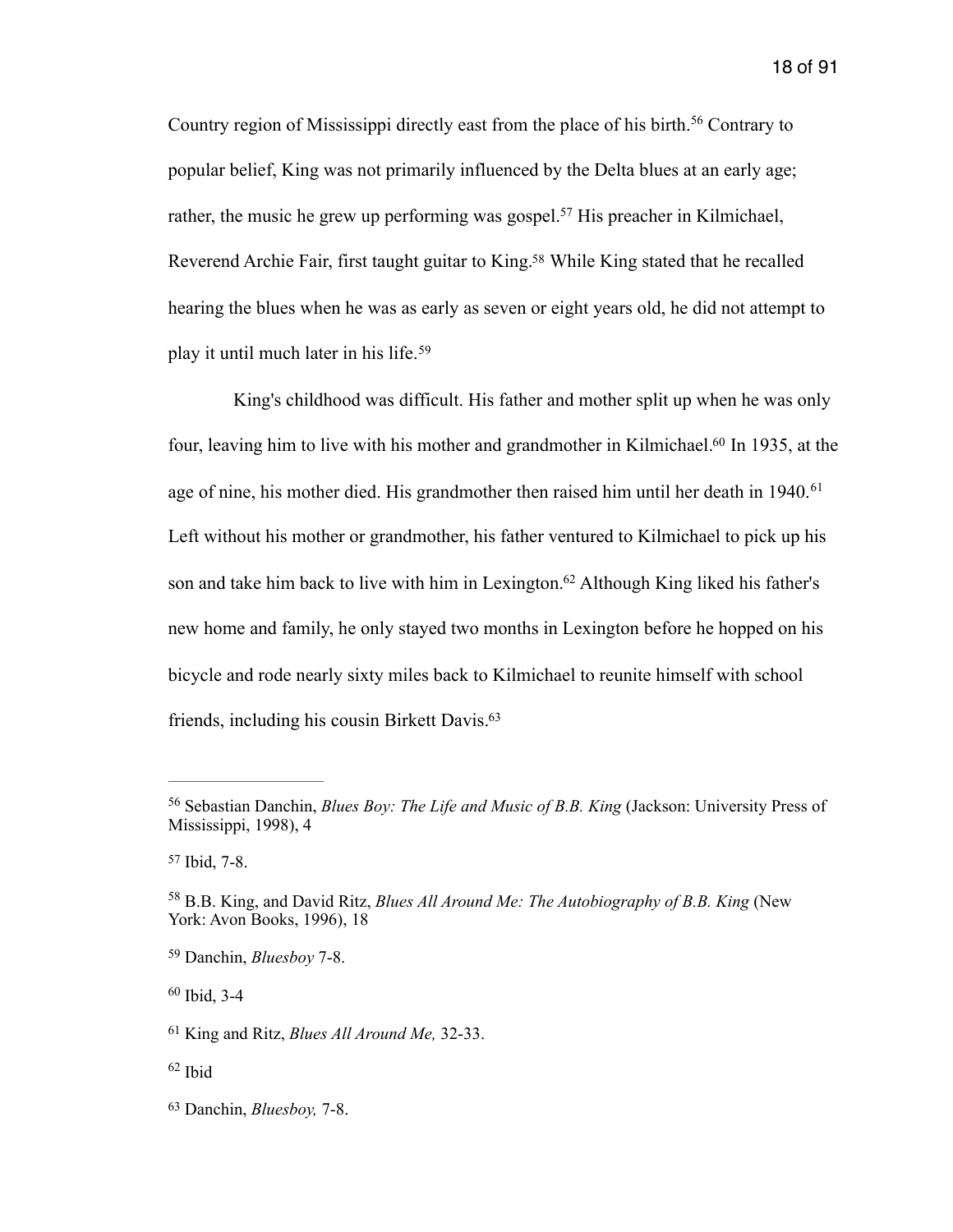<span id="page-19-8"></span><span id="page-19-7"></span> Up until the death of his grandmother, King primarily worked in the field, went to school, and sang in a newly formed gospel quartet modeled after groups he and Birkett heardon a relative's phonographs.<sup>[64](#page-19-0)</sup> On his return to Kilmichael, King also worked on a farm that paid him enough wages to afford a guitar[.](#page-19-1)<sup> $65$ </sup> He mastered the three chords his pastor had originally taught him and played in a gospel quartet until his cousin Birkett leftfor Indianola to find work.<sup>[66](#page-19-2)</sup> After Birkett arrived in Indianola, he wrote to King, tryingto convince King to join him in Indianola.<sup>[67](#page-19-3)</sup> Eventually, after Birkett illustrated the better opportunities of work and music that existed in the Delta, King followed his cousin back to his birthplace in the spring of 1943.[68](#page-19-4)

<span id="page-19-13"></span><span id="page-19-12"></span><span id="page-19-11"></span><span id="page-19-10"></span><span id="page-19-9"></span> On the Barrett Plantation, near Indianola, King and his cousin Birkett worked the farmby day and practiced gospel tunes by night.  $69$  In the early 1940s, the primary African-American music broadcast over the radio was gospel. King's gospel group played for free on WGRM of Greenwood and WGVM of Greenville to promote their shows.<sup>70</sup> While King enjoyed receiving the most attention he had ever received as a musician, the rest of the group's interests in family and children started to get in the way of their

<span id="page-19-3"></span> $67$  ibid

- <span id="page-19-5"></span> $69$  Ibid
- <span id="page-19-6"></span> $70$  Ibid,  $10$

<span id="page-19-0"></span><sup>&</sup>lt;sup>[64](#page-19-7)</sup> Ibid, 5-6

<span id="page-19-1"></span><sup>&</sup>lt;sup>[65](#page-19-8)</sup> King and Ritz, *Blues All Around Me*, 41

<span id="page-19-2"></span><sup>&</sup>lt;sup>[66](#page-19-9)</sup> Danchin, *Bluesboy*, 8-9.

<span id="page-19-4"></span> $68$  Ibid, 9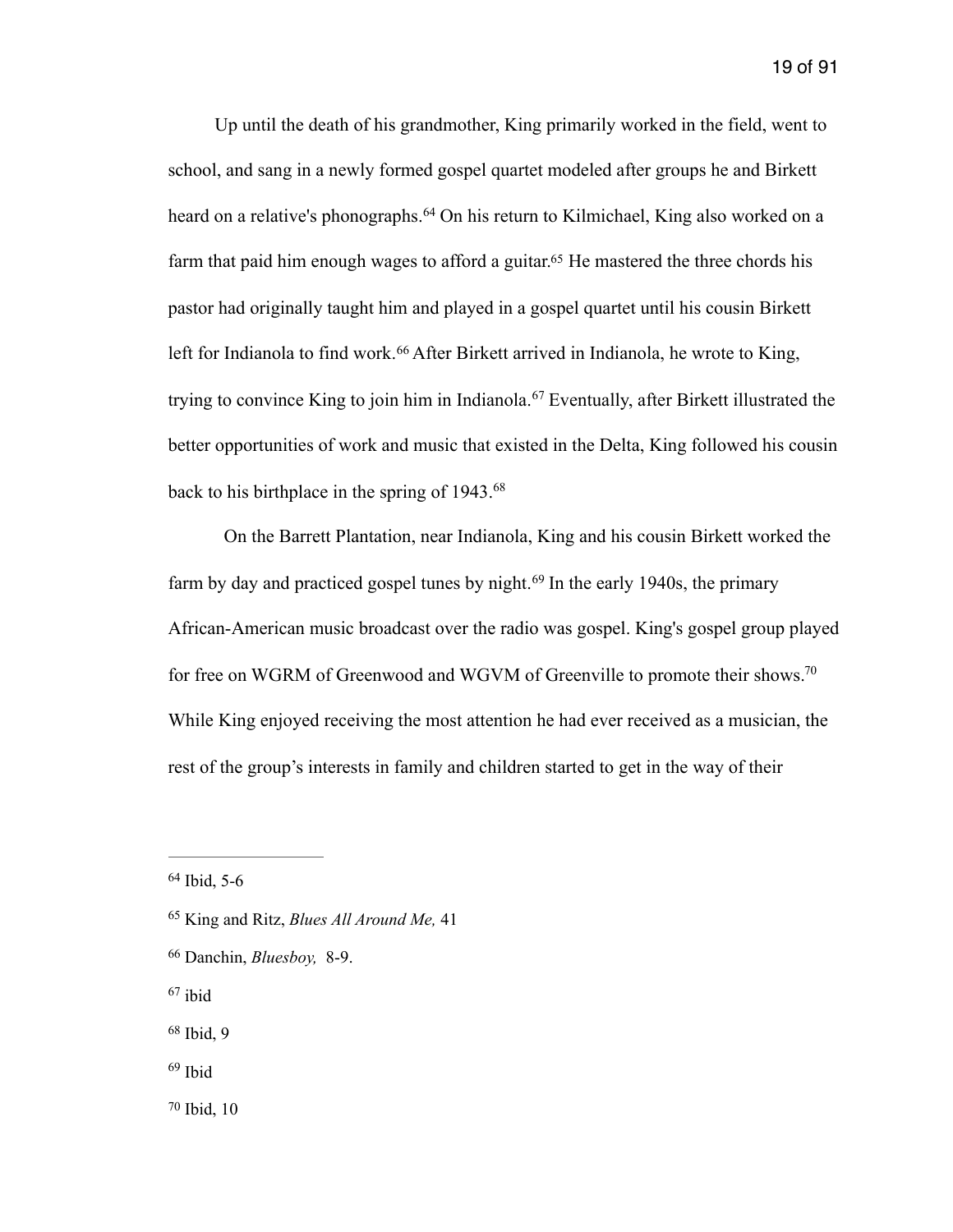<span id="page-20-7"></span>performancesand success.<sup>[71](#page-20-0)</sup> King realized this shift just before he was drafted into the U.S. Army and summoned to serve at Camp Shelby in Hattiesburg on his eighteenth birthday[.](#page-20-1)<sup> $72$ </sup> While in the service, King discovered two guitar players who influenced his career for years to come.

<span id="page-20-10"></span><span id="page-20-9"></span><span id="page-20-8"></span> While King served a brief stint at Camp Shelby before being sent back to his farm in Indianola on conscript to help the war effort from home, his friend, who was serving in the Army in France, brought back some jazz records from the Hot Club of Paris[.](#page-20-2)<sup>[73](#page-20-2)</sup> King's life would never be the same. The record featured Django Reinhardt, a guitar player with a style that King had never heard before[.](#page-20-3)<sup>[74](#page-20-3)</sup> Reinhardt became one of the chief influences onKing's playing style.<sup>[75](#page-20-4)</sup> Along with Reinhardt, King discovered another jazz musician named Charlie Christian while in the military[.](#page-20-5)<sup>[76](#page-20-5)</sup> Along with his gospel stylings, King used both Reinhardt and Christian's style of jazz to set his playing apart from his fellow Mississippi bluesman.<sup>[77](#page-20-6)</sup>

<span id="page-20-13"></span><span id="page-20-12"></span><span id="page-20-11"></span> With his gospel bandmates losing interest in the the band's music, combined with his new found influence of Reinhardt and Christian, King returned to Indianola and started to learn how to play the blues. King remarked later in life that: "I was listening to

<span id="page-20-0"></span><sup>&</sup>lt;sup>[71](#page-20-7)</sup> King and Ritz, *Blues All Around Me*, 76-78.

<span id="page-20-1"></span> $72$  Ibid

<span id="page-20-2"></span>Danchin, *Bluesboy* 12. [73](#page-20-9)

<span id="page-20-3"></span>[<sup>74</sup>](#page-20-10) Ibid. 12-13

<span id="page-20-4"></span> $75$  Ibid.

<span id="page-20-5"></span> $76$  Ibid.

<span id="page-20-6"></span> $77$  Ibid.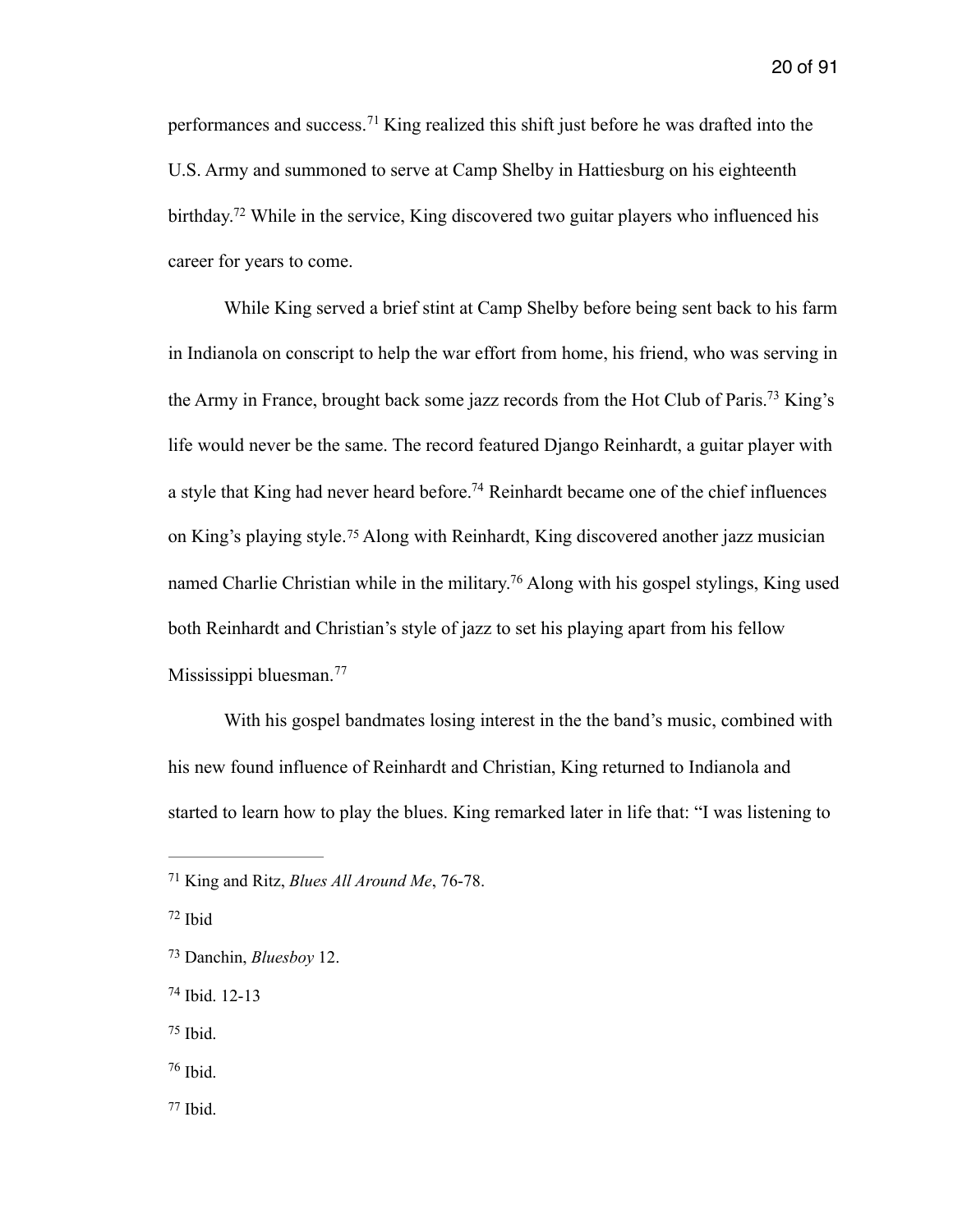<span id="page-21-7"></span><span id="page-21-6"></span>the blues from the time I guess I was seven or eight years old. But I didn't really start tryingto play the blues until I was old enough to go into the service."<sup>[78](#page-21-0)</sup> He began playing on the streets of Indianola on weekends and realized that he could make more money in one night than he could all week on the farm[.](#page-21-1)<sup>[79](#page-21-1)</sup> The increased financial rewards King received from playing the blues made him realize that he had a future in music. After the war ended in September of 1945, King was no longer conscripted by the federal government to stay on the Barrett plantation but settlement issues with the landowner held him there, a problem that typically plagued the rural black farm worker in the Jim Crow system[.](#page-21-2)<sup>[80](#page-21-2)</sup> It was not until 1946, when King damaged the Barrett's barn with the tractorhe operated for a living, that King fled the plantation.<sup>[81](#page-21-3)</sup> Despite planning for more than a year to leave in a reputable fashion, King became so scared that he bolted home and grabbed his guitar and \$2[.](#page-21-4)50 in cash and left.<sup>[82](#page-21-4)</sup> By night fall, he had left for Memphis without telling a soul, including his wife. $83$ 

### <span id="page-21-11"></span><span id="page-21-10"></span><span id="page-21-9"></span><span id="page-21-8"></span>**The Blues Migration and King in Chicago in the 1950s**

 The Great Migration from Mississippi to Chicago brought Delta blues and electrification together to produce a raw, rural-urban blues that became popular on a world stage. Along with many other African Americans, blues musicians left the Delta in

<span id="page-21-0"></span> $78$  Ibid

- <span id="page-21-4"></span> $82$  Ibid
- <span id="page-21-5"></span> $83$  Ibid, 13-14

<span id="page-21-1"></span>King and Ritz, *Blues All Around Me,* 84-85. [79](#page-21-7)

<span id="page-21-2"></span>Danchin, *Bluesboy,* 13. [80](#page-21-8)

<span id="page-21-3"></span> $81$  Ibid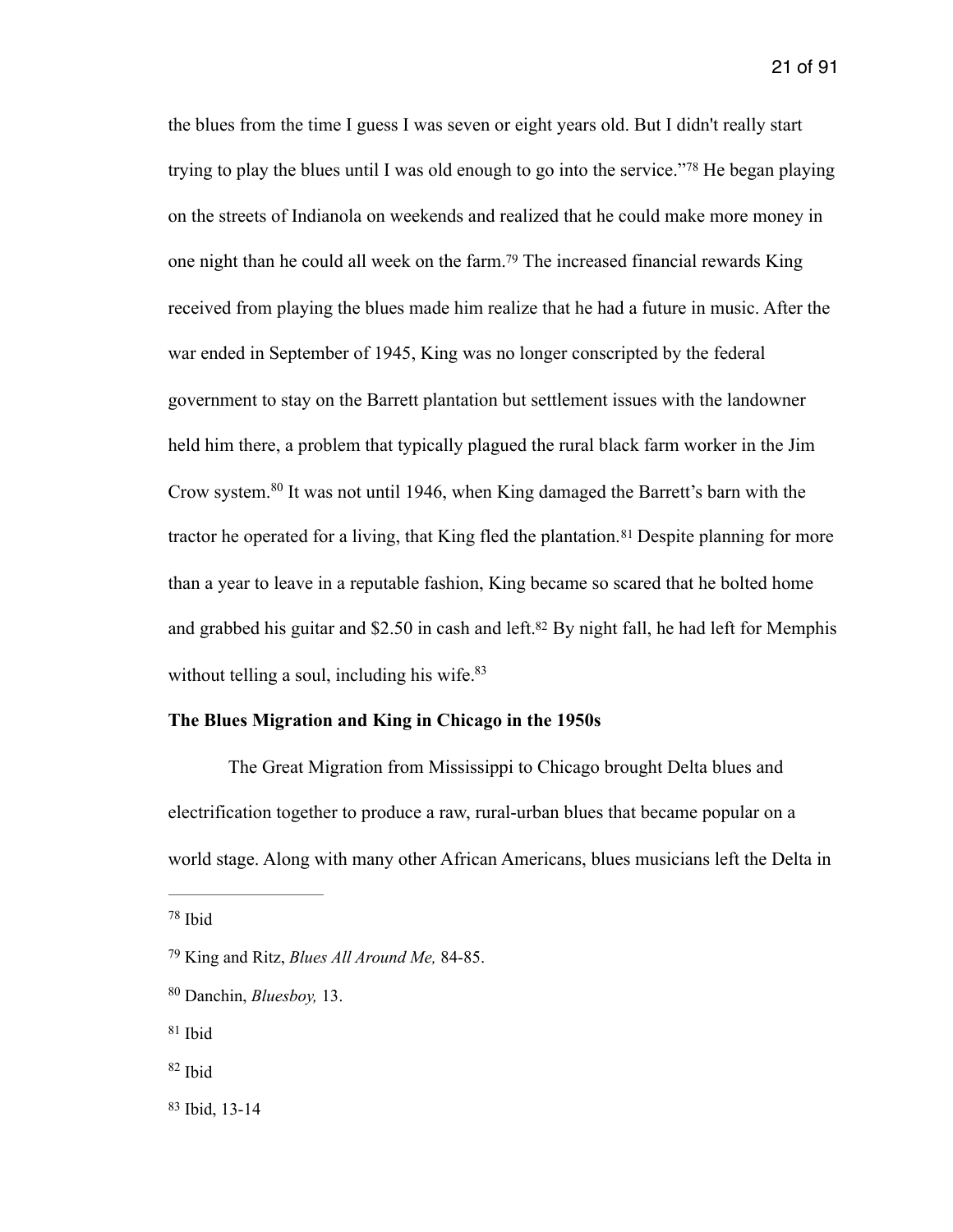<span id="page-22-7"></span><span id="page-22-6"></span>searchof better opportunity as early as World War  $I^{84}$  $I^{84}$  $I^{84}$  Chicago, the biggest city connected to the South by rail, was an obvious stopping point for early Delta musicians.<sup>[85](#page-22-1)</sup> Early Delta musicians, along with other blacks settling in Chicago, laid the framework for the future of the blues in the city. By 1940, twenty-five years after the beginning of the Migration, a U.S. Census report revealed that whites outnumbered blacks in the state of Mississippi for the first time in nearly a hundred years[.](#page-22-2)<sup>[86](#page-22-2)</sup> Between 1940 and 1950, more than twenty-five percent of the black population of Mississippi left and during the sameperiod Chicago's black population had increased by seventy-seven percent.  $87$  As more and more African Americans from Mississippi poured into Chicago during the 1940s and 1950s, the city emerged as a blues capital.

<span id="page-22-10"></span><span id="page-22-9"></span><span id="page-22-8"></span> Entering Chicago in 1943, Mckinley Morganfield — known by his peers as Muddy Waters — pioneered the electrification of Delta blues and effectively created Chicago blues[.](#page-22-4)<sup>[88](#page-22-4)</sup> Born on the Stovall Plantation in the Mississippi Delta, Waters was a product of the Patton, House, and Johnson tree from Dockery's plantation, departing little fromthe Delta style of guitar and harmonica in his playing.<sup>[89](#page-22-5)</sup> As Waters' sister noted, Delta blues was "out of style" in the big city and folks in Chicago did not listen to it

<span id="page-22-11"></span><span id="page-22-0"></span><sup>&</sup>lt;sup>[84](#page-22-6)</sup> Palmer, *Deep Blues*, 138-139.

<span id="page-22-1"></span><sup>&</sup>lt;sup>[85](#page-22-7)</sup> Wilkerson, *The Warmth of Other Suns*, 189

<span id="page-22-2"></span><sup>&</sup>lt;sup>[86](#page-22-8)</sup> Palmer, *Deep Blues*, 140.

<span id="page-22-3"></span> $87$  Ibid.

<span id="page-22-4"></span><sup>&</sup>lt;sup>[88](#page-22-10)</sup> Cobb, *Most Southern Place on Earth*, 277-299.

<span id="page-22-5"></span> $89$  Ibid.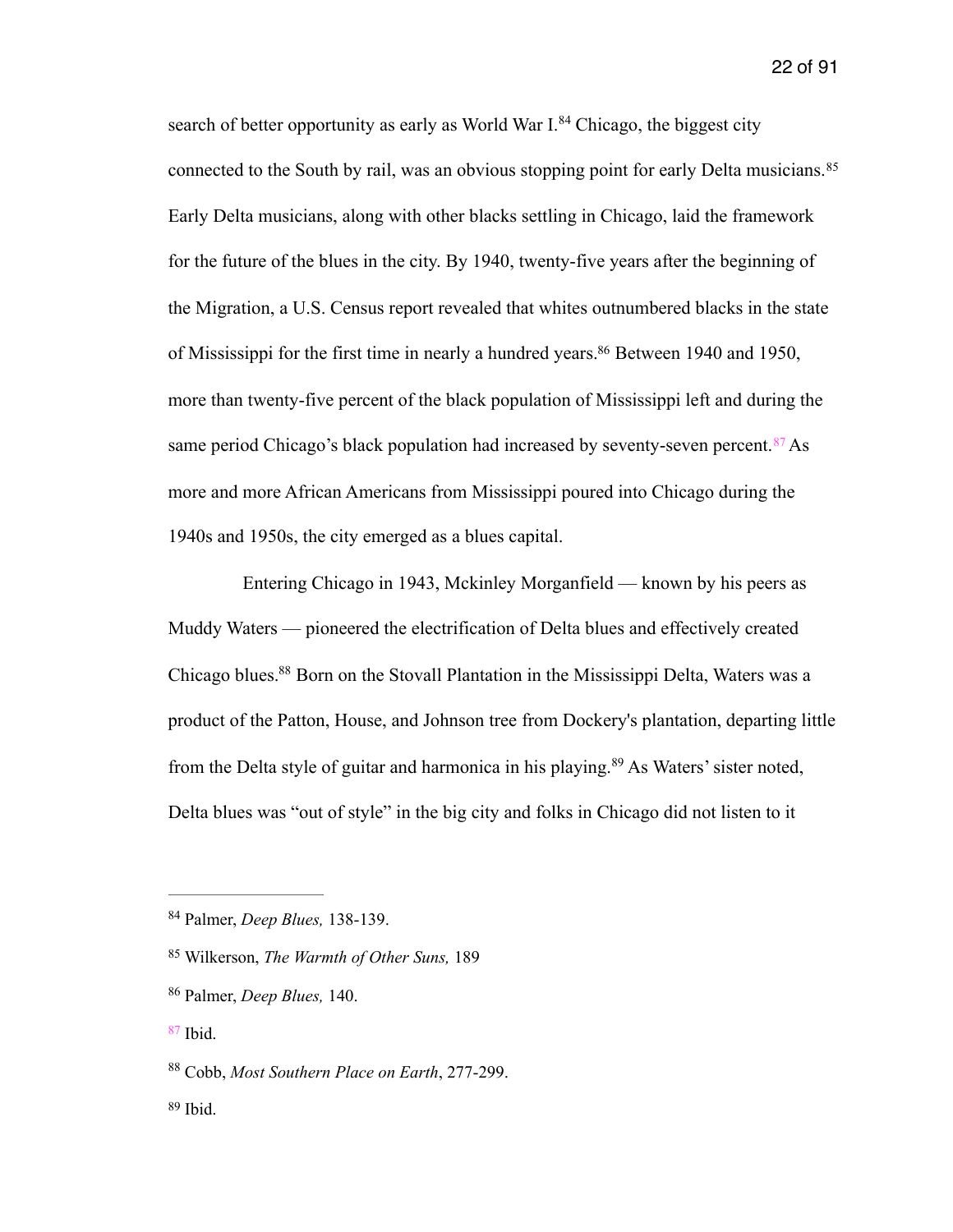<span id="page-23-11"></span><span id="page-23-10"></span><span id="page-23-9"></span>anymore.<sup>90</sup>Nevertheless, upon Waters' arrival, he found many who invited him to play the blues from ["](#page-23-1)back home."<sup>[91](#page-23-1)</sup> As Waters continued to play the Delta blues in Chicago, he began to incorporate the electric guitar and harmonica into his music.<sup>[92](#page-23-2)</sup> Adding bass and drums for the back beat, Waters created a fusion between big band and Delta blues[.](#page-23-3)<sup>[93](#page-23-3)</sup> It was known as "Chicago Blues."

<span id="page-23-15"></span><span id="page-23-14"></span><span id="page-23-13"></span><span id="page-23-12"></span> As Muddy Waters, Willie Dixon, and Howlin' Wolf forged the new Delta blues in Chicago, the city's racial transformation became headline news[.](#page-23-4)<sup>[94](#page-23-4)</sup> In 1950, Chicago beganto discourage migration to the city.<sup>[95](#page-23-5)</sup> More people coming in meant more space was needed for them to live, and Chicago's Southside or "black belt" had run out of space.<sup>96</sup>As a result, blacks expanded into other areas of Chicago to find places to live. Thisfrightened many white residents.<sup>[97](#page-23-7)</sup> Sensing the demise of their exclusively white communities, many whites used terrorism to keep blacks out of their neighborhoods. On average, in the 1950s, Racially-motivated bombings or arson occurred every twenty days.<sup>98</sup>In 1951, a riot in Cicero, a white neighborhood, gained international attention

<span id="page-23-8"></span>Wilkerson, *The Warmth of Other Suns,* 372. [98](#page-23-17)

<span id="page-23-17"></span><span id="page-23-16"></span><span id="page-23-0"></span><sup>&</sup>lt;sup>[90](#page-23-9)</sup> Palmer, *Deep Blues*, 136-137.

<span id="page-23-1"></span><sup>&</sup>lt;sup>[91](#page-23-10)</sup> Cobb, *Most Southern Place on Earth*, 277-299.

<span id="page-23-2"></span> $92$  Ibid.

<span id="page-23-3"></span> $93$  Ibid.

<span id="page-23-4"></span><sup>&</sup>lt;sup>[94](#page-23-13)</sup> Hirsch, *Making the Second Ghetto*, 5.

<span id="page-23-5"></span><sup>&</sup>lt;sup>[95](#page-23-14)</sup> Wilkerson, *The Warmth of Other Suns*, 368.

<span id="page-23-6"></span>[<sup>96</sup>](#page-23-15) Ibid. 368-372

<span id="page-23-7"></span><sup>&</sup>lt;sup>[97](#page-23-16)</sup> Hirsch, *Making of the Second Ghetto*, 14-29.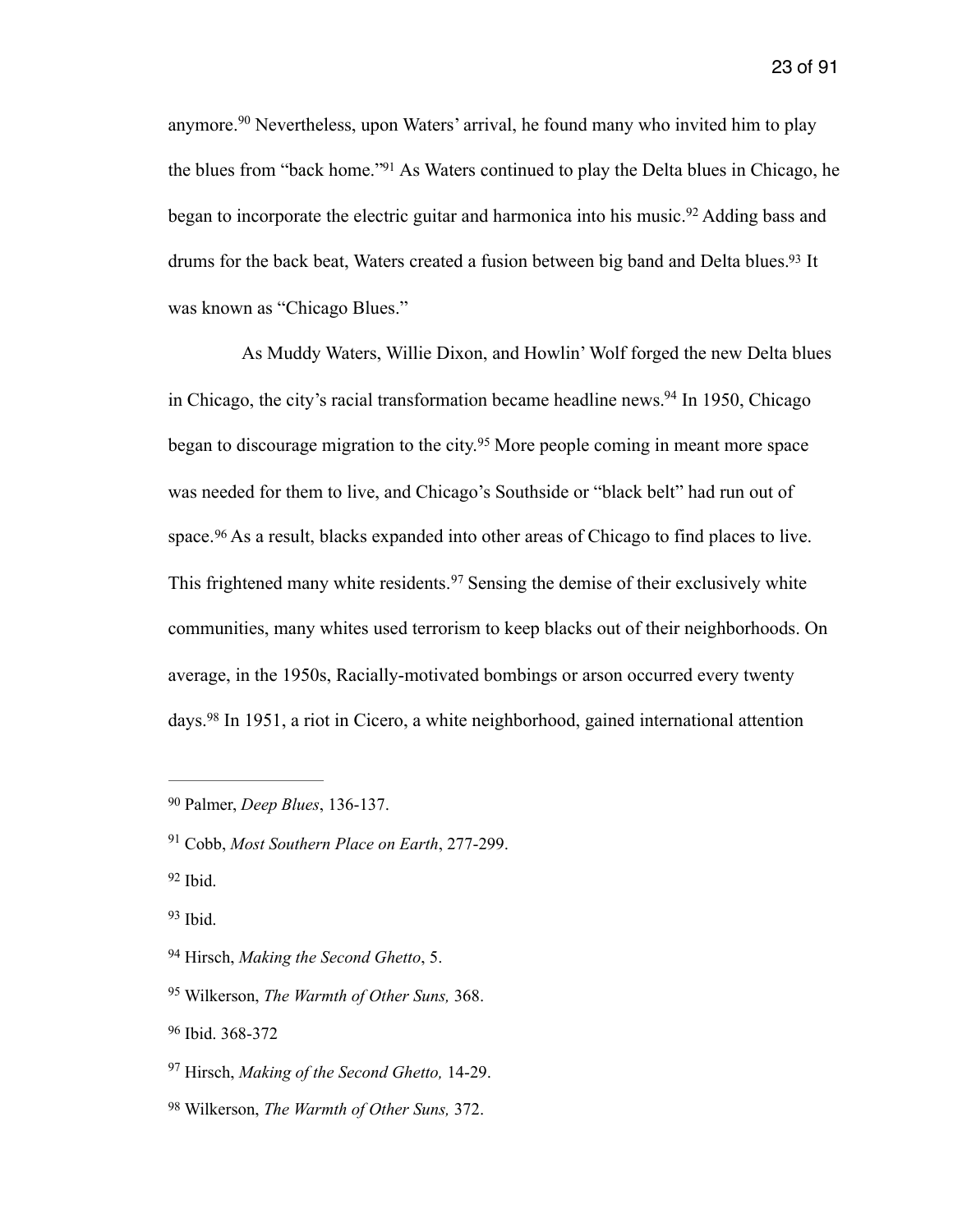<span id="page-24-5"></span>when a black family was forced out of buying a home by an angry white mob. While 118 people were arrested, none were indicted by a Cook County grand jury[.](#page-24-0)<sup>[99](#page-24-0)</sup> Many similar events occurred across Chicago throughout the 1950s and 1960s, as whites resisted black encroachment into their neighborhoods at every turn. With so much civil unrest, blacks and whites began pushing for larger police forces to protect against future riots and violence.[100](#page-24-1)

<span id="page-24-8"></span><span id="page-24-7"></span><span id="page-24-6"></span> While African Americans from Mississippi, along with their Delta blues music, had transformed Chicago by the 1950s, Riley King had exploded in Memphis after his "3 O'Clock Blues" became a number one hit on the R&B charts[.](#page-24-2)<sup>[101](#page-24-2)</sup> Riley B. King, known as the "Blues Boy of Memphis," was now called "B.B." for short. After King initially fled from Indianola to Memphis, he returned to Indianola to pay back his debt and bring his wife to Memphis with him in  $1948$ [.](#page-24-3)<sup>[102](#page-24-3)</sup> He worked his way up the music ranks in West Memphis, Arkansas, by disc jockeying and playing with influences like Robert Lockwood Jr[.](#page-24-4) on Beale Street in Memphis.<sup>[103](#page-24-4)</sup> While the Delta influence is easily identifiable in King's early recordings, King's strong use of the jazzier styles of T-Bone Walker and other western bluesmen helped make King's blues stand out from Waters' Chicago blues. King's divergence from the roots of Delta blues into "big band blues" only grew as his career developed, leading him to form a unique sound.

<span id="page-24-9"></span><span id="page-24-0"></span>[<sup>99</sup>](#page-24-5) Ibid, 375

<span id="page-24-1"></span><sup>&</sup>lt;sup>[100](#page-24-6)</sup> Hirsch, *Making of the Second Ghetto*, 62-64.

<span id="page-24-2"></span><sup>&</sup>lt;sup>[101](#page-24-7)</sup> Danchin, *Bluesboy*, 32.

<span id="page-24-3"></span><sup>&</sup>lt;sup>[102](#page-24-8)</sup> King and Ritz, *Blues All Around Me*, 103-107.

<span id="page-24-4"></span><sup>&</sup>lt;sup>[103](#page-24-9)</sup> Palmer, *Deep Blues*, 207.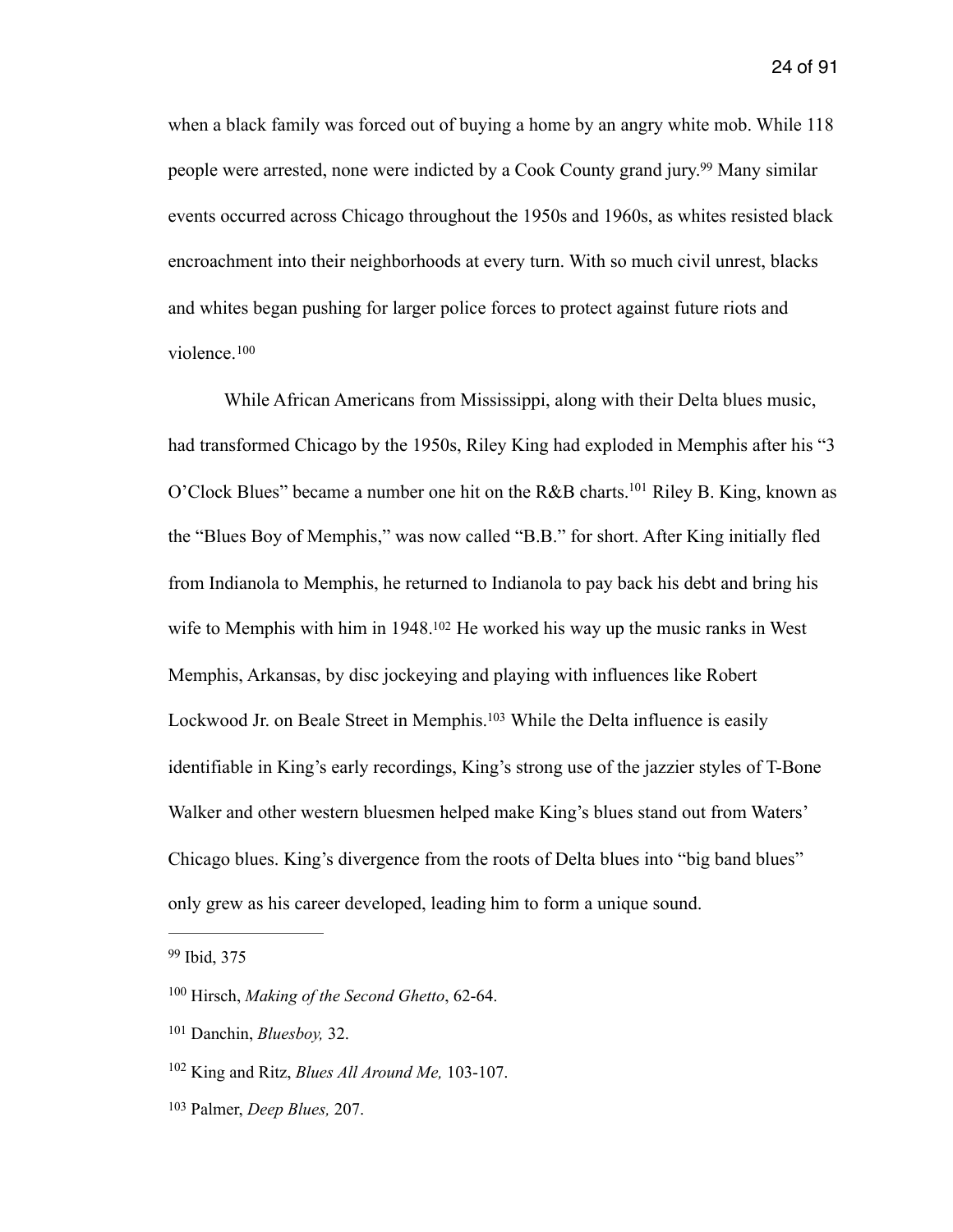<span id="page-25-7"></span><span id="page-25-6"></span><span id="page-25-5"></span> After the success of his early recordings in Memphis, King set out to tour the "chitlin circuit" — venues across the country that were dedicated to black music for black audiences[.](#page-25-0)  $104$  Throughout the 1950s, King toured approximately three hundred days a year on the chitlin circuit, breaking only to record periodically[.](#page-25-1)<sup>[105](#page-25-1)</sup> As the initial zeal for Chicago blues began to die out in the late 1950s, it signaled a change in the demographic that the blues reached[.](#page-25-2)<sup>[106](#page-25-2)</sup> While many black adults still enjoyed the blues, soul emerged asthe music of black youth.  $107$  Suddenly, after experiencing a great start in the beginning of the 1950s, the blues was declining in popularity by the end of the decade[.](#page-25-4)<sup>[108](#page-25-4)</sup> While many bluesmen never recovered from the decline in popularity of Chicago blues in the late 1950s and early 1960s, those who were willing to change their marketing demographic had chances of success. B.B. King was willing, and, eventually, it would pay off.

### <span id="page-25-9"></span><span id="page-25-8"></span>**The Blues Migration and King in Chicago the 1960s**

 The 1960s were a decade of transition and change for Chicago and America in general, highlighted by the force of a civil rights movement that brought the topic of racial inequality to the forefront of national conversations and politics. Chicago was central to the discussion of civil rights outside of the South. Due to the fear of race riots,

<span id="page-25-4"></span><sup>[108](#page-25-9)</sup> Rowe, *Chicago Blues*, 165-166

<span id="page-25-0"></span><sup>&</sup>lt;sup>[104](#page-25-5)</sup> Danchin, *Bluesboy*, 35.

<span id="page-25-1"></span> $105$  Ibid.

<span id="page-25-2"></span><sup>&</sup>lt;sup>[106](#page-25-7)</sup> Rowe, *Chicago Blues*, 165-166.

<span id="page-25-3"></span><sup>&</sup>lt;sup>[107](#page-25-8)</sup> Ulrich Adelt, *Being Black Twice: Crossover Politics in B.B. King's Music of the Late 1960s. In Blues Music in the Sixties: A Story in Black and White* (New Brunswick: Rutgers University, 2010), 14-15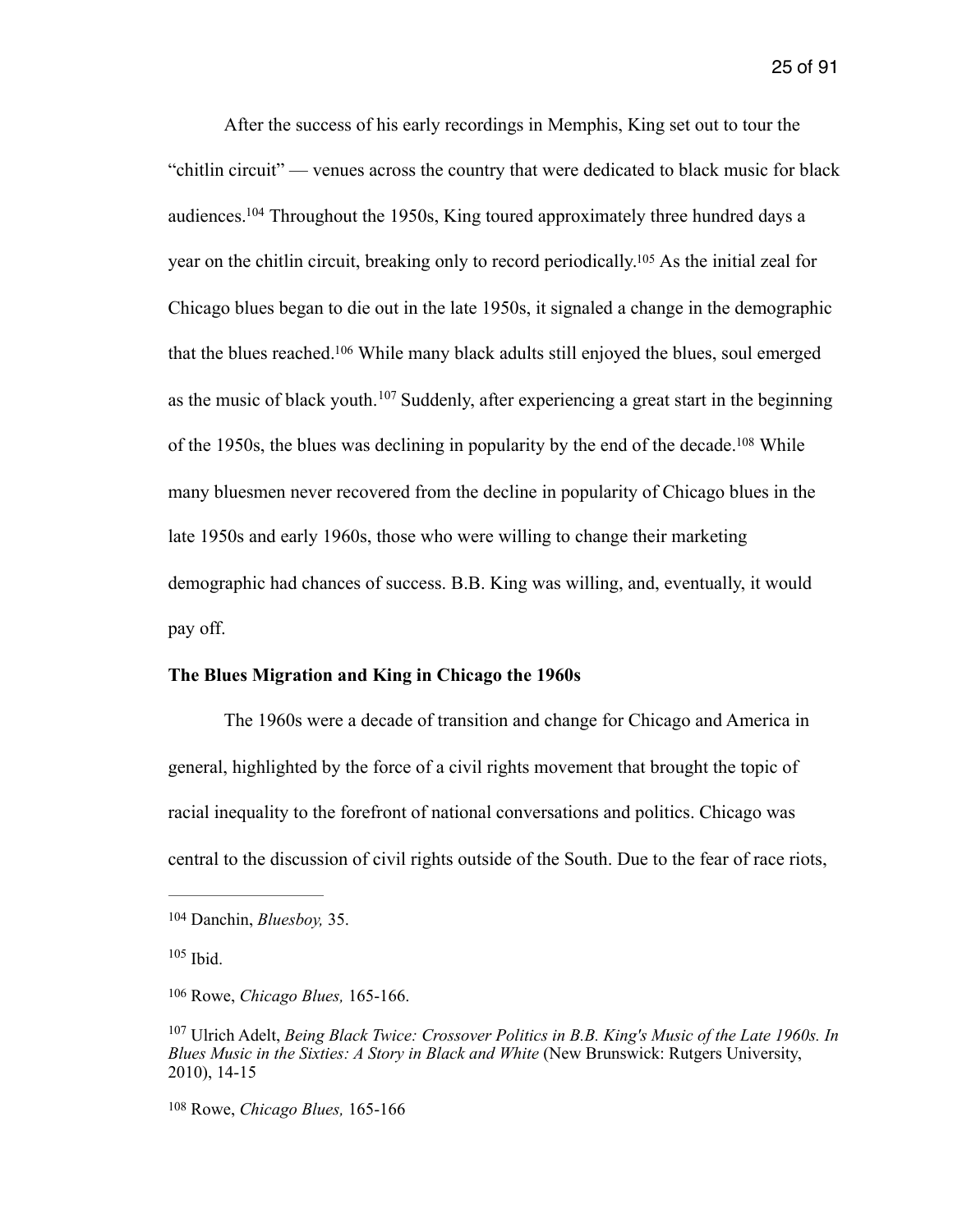<span id="page-26-6"></span><span id="page-26-5"></span>city police continued to step up their presence in black neighborhoods to protect residents and to halt the budding gang violence that had developed in Chicago's Southside.[109](#page-26-0) Black families were locked into neighborhoods that had drastically declining market value — simply because they were black— well into the  $1960s$ .<sup>[110](#page-26-1)</sup> Chicago's black residents were trapped in urban poverty. The effects of migrant parents taking multiple jobs through the 1930s and 1940s, left many children in poor neighborhoods to grow up on the streets, causing the rise of gang violence in the 1960s. The combination of racial protests, amplified police presence in black neighborhoods, and the rise of gang violence throughout the 1950s and 1960s, also led to an estimated seventy to ninety percent black inmate population in Chicago's main penitentiary, Cook County Jail.[111](#page-26-2)

<span id="page-26-9"></span><span id="page-26-8"></span><span id="page-26-7"></span> In 1966, the arrival of Martin Luther King Jr. to protest Chicago's housing crisis, usheredin the mass black protest that white Chicago feared most.<sup>[112](#page-26-3)</sup> King remarked that Chicago was the most racist city he had ever visited, and the white protesters who confronted his marches with violence were "worse" than those in the South.<sup>[113](#page-26-4)</sup> During one of King's Chicago marches, a protester threw a brick and struck King in the face, creating a scene of mass chaos between marchers and protesters who had to be separated

<span id="page-26-0"></span><sup>&</sup>lt;sup>[109](#page-26-5)</sup> Wilkerson, *The Warmth of Other Suns*, 388, 408, 409, 418.

<span id="page-26-1"></span> $110$  Ibid.

<span id="page-26-2"></span><sup>&</sup>lt;sup>[111](#page-26-7)</sup> Les Bock. "How Blue Can You Get? B.B. King, Planetary Humanism and the Blues Behind Bars," *Theory, Culture & Society,* 32, no. 7-8 (2015), 276.

<span id="page-26-3"></span><sup>&</sup>lt;sup>[112](#page-26-8)</sup> Wilkerson, *The Warmth of Other Suns*, 388-389.

<span id="page-26-4"></span> $113$ Ibid.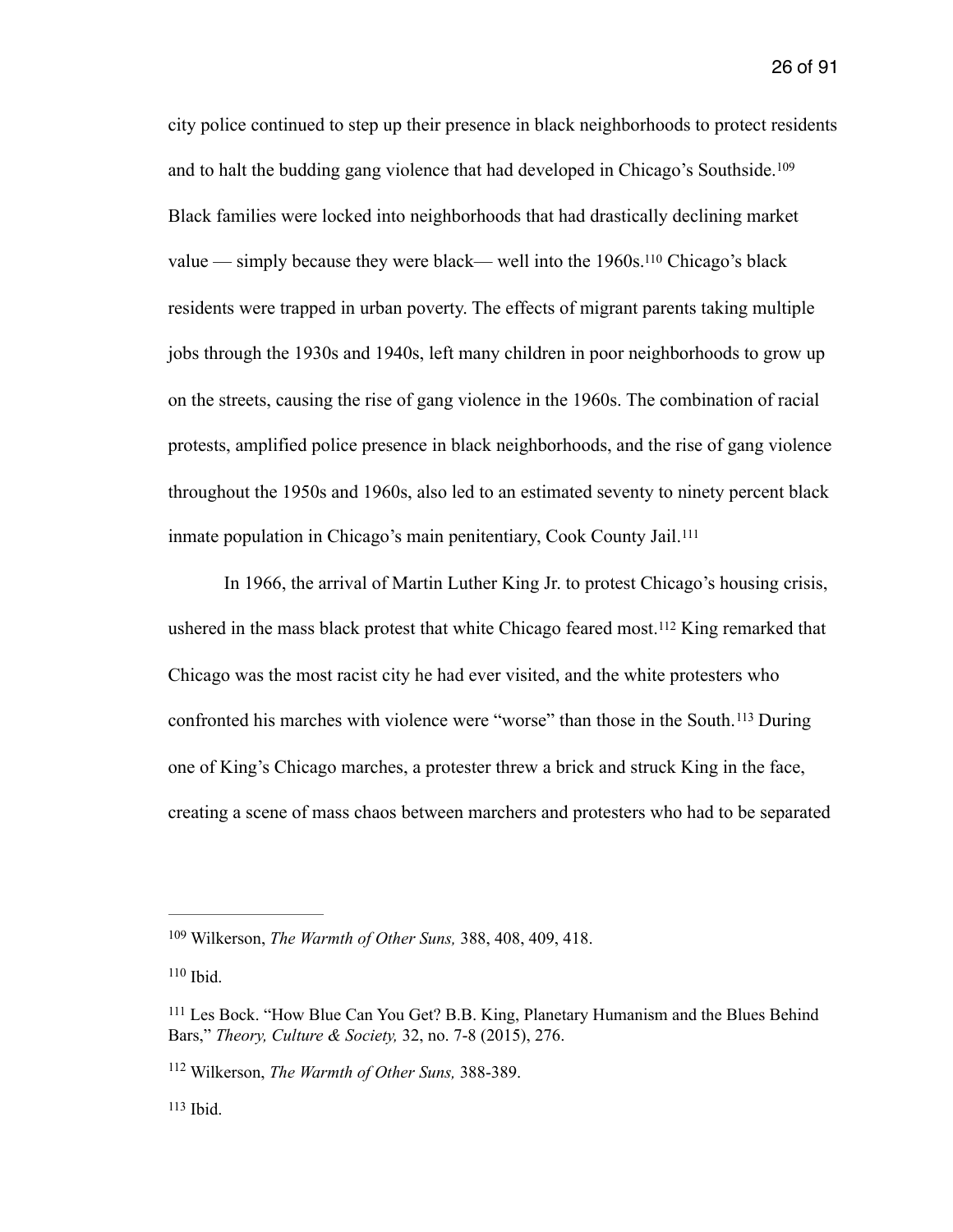<span id="page-27-8"></span>by police[.](#page-27-0)<sup> $114$ </sup> While progress was hard to come by in Chicago, King's movement in the city in 1966 helped persuade Congress to pass the Fair Housing Act in 1968[.115](#page-27-1)

<span id="page-27-12"></span><span id="page-27-11"></span><span id="page-27-10"></span><span id="page-27-9"></span> Martin Luther King Jr.'s death on April 4, 1968, set off a wave of national riots that also reshaped race relations in Chicago. For many African Americans, King's assassinationrepresented the last straw of dealing peacefully with the system.<sup>[116](#page-27-2)</sup> Many turned to Black Power movements, which stressed victory, not compromise, while others gave up activism entirely.<sup>[117](#page-27-3)</sup> For whites in neighborhoods near black ones, the violent riots seemed to prove to them that they were not safe. As a result, massive "white flight" out of Chicago occurred.<sup>[118](#page-27-4)</sup> King's death in 1968 and the riots that came after it made many white Chicagoans, along with many other Americans, warm to the politics of "law and order.["](#page-27-5)<sup>[119](#page-27-5)</sup> Seizing on this racially-based fear of urban crime, Richard M. Nixon centered his campaign around the theme of "law and order," stating that, if he was elected to the presidency, he would push for legislation that would "clean up" America's streets. $120$  By the end of the 1960s, America was in a war against drugs and crime, which inconservative circles was taken out on urban black youth.<sup> $121$ </sup> Lawmakers in major cities

<span id="page-27-1"></span> $115$ Ibid.

<span id="page-27-3"></span> $117$ Ibid.

- <span id="page-27-6"></span><sup>[120](#page-27-14)</sup> Alexander, *The New Jim Crow*, 46-47.
- <span id="page-27-7"></span> $121$  Ibid

<span id="page-27-15"></span><span id="page-27-14"></span><span id="page-27-13"></span><span id="page-27-0"></span> $114$  Ibid, 385-387, 412

<span id="page-27-2"></span><sup>&</sup>lt;sup>[116](#page-27-10)</sup> 13th: From Slave to Criminal With One Amendment. Directed by Ava DuVernay. Netflix. September 30, 2016.

<span id="page-27-4"></span><sup>&</sup>lt;sup>[118](#page-27-12)</sup> Wilkerson, *The Warmth of Other Suns*, 408,409.

<span id="page-27-5"></span>*<sup>13</sup>th: From Slave to Criminal With One Amendment.* [119](#page-27-13)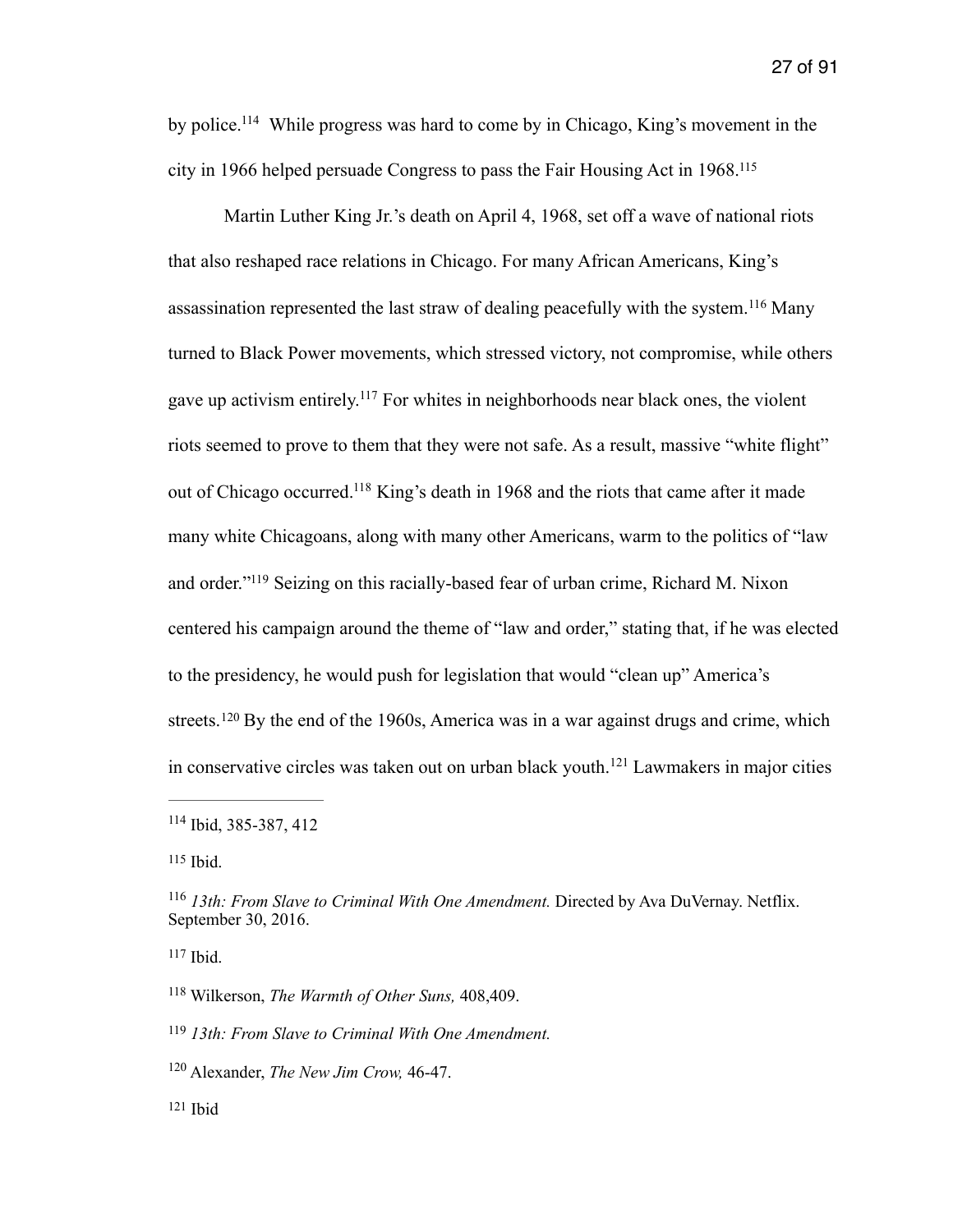tasked law enforcement to control the movement of African Americans — just as they did in the Jim Crow South — to accomplish the aspirations laid out by Nixon's "law and order" political platform[.](#page-28-0) [122](#page-28-0)

<span id="page-28-7"></span><span id="page-28-6"></span><span id="page-28-5"></span>As the fervor for civil rights transformed many black communities during the 1960s, the popularity of blues in the black community changed as well. After its peak in popularity during 1954, Chess Records and the rest of Chicago blues faded into the 1960s.<sup>[123](#page-28-1)</sup> Black youths in the 1960s saw the blues as the sound of an older generation that nolonger applied to black culture in the decade.<sup>[124](#page-28-2)</sup> The choice was left to the many Chicago blues players to continue to play for a shrinking crowd of black adults or attempt to find a new market. Simultaneously, as Chicago blues declined in popularity, a direct beneficiary of its musical stylings — rock-n-roll — surged in popularity in America and Europe.<sup>125</sup>While rock-n-roll borrowed much from Chicago blues, especially in England, the demographic that rock-n-roll attracted was entirely different from the demographic that made Chicago blues famous. White youth became the primary demographic that Chicago blues players, and blues players in general, would have to attract in the 1960s to continuethe success they had with blacks in the 1950s. <sup>[126](#page-28-4)</sup> The 1960s, therefore, marked the decade in which the blues —that began in the Delta of Mississippi as the blackest

<span id="page-28-9"></span><span id="page-28-8"></span><span id="page-28-0"></span> *<sup>13</sup>th: From Slave to Criminal With One Amendment.* [122](#page-28-5)

<span id="page-28-1"></span><sup>&</sup>lt;sup>[123](#page-28-6)</sup> Rowe, *Chicago Blues*, 165-166.

<span id="page-28-2"></span><sup>&</sup>lt;sup>[124](#page-28-7)</sup> Adelt, *Blues in the Sixties*, 14-15.

<span id="page-28-3"></span><sup>&</sup>lt;sup>[125](#page-28-8)</sup> Rowe, *Chicago Blues*, 165-166.

<span id="page-28-4"></span><sup>&</sup>lt;sup>[126](#page-28-9)</sup> Adelt, *Blues in the Sixties*, 13-14.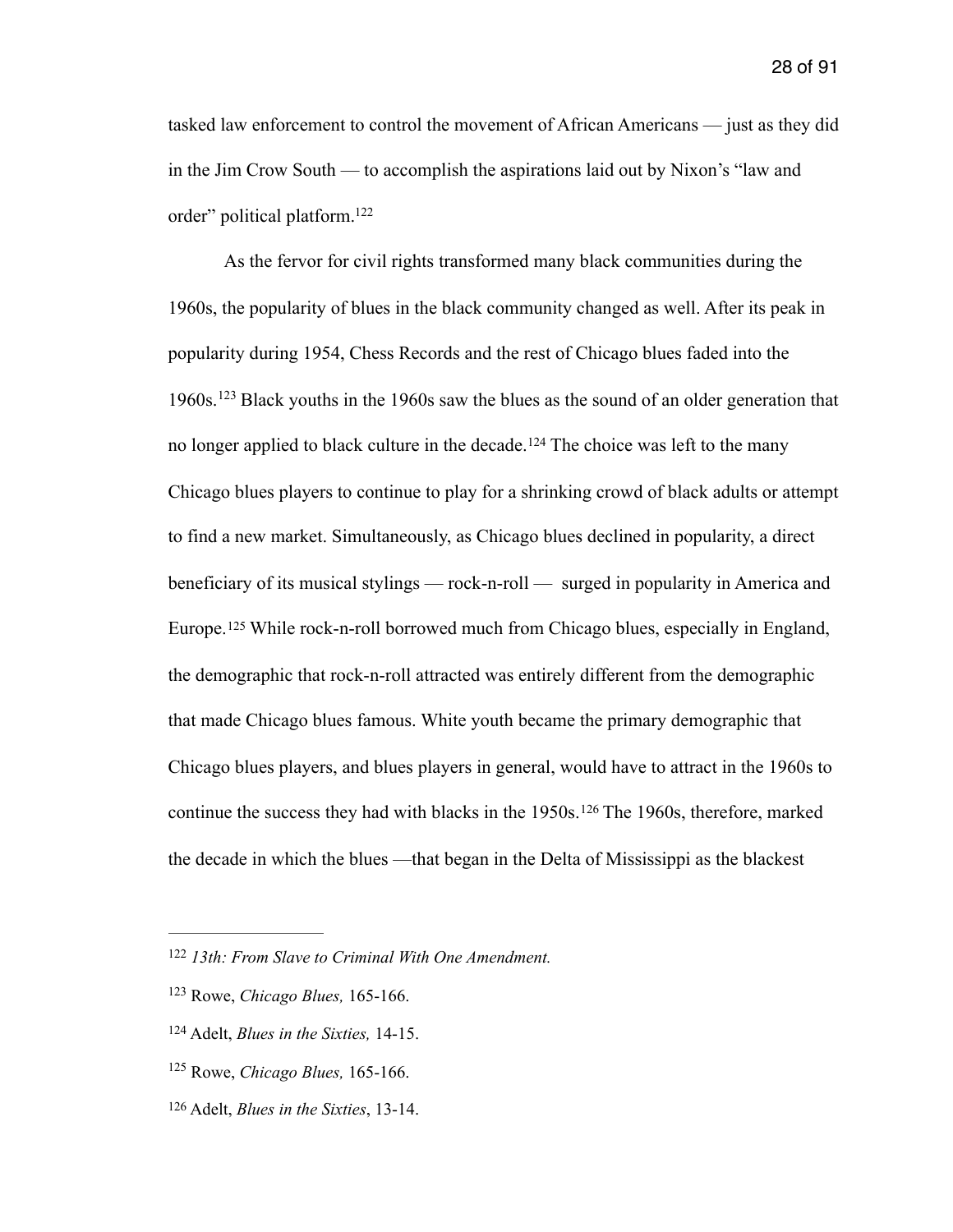<span id="page-29-7"></span>music in America — transitioned into a music seeking the attention of white youth[.](#page-29-0)<sup>[127](#page-29-0)</sup> As the original Chicago blues peaked and declined in popularity during the 1950s, "crossing over" became the only way for the music to survive in the 1960s.<sup>128</sup>

<span id="page-29-11"></span><span id="page-29-10"></span><span id="page-29-9"></span><span id="page-29-8"></span> By the end of the 1960s, the unquestioned leader of the "crossover movement" for the blues was B.B. King. At the beginning of the 1960s, King suffered from the same slidethat his counterparts in Chicago felt in the latter half of the 1950s.<sup>[129](#page-29-2)</sup> Continuing on the all-black chitlin circuit tour, King started to hear boos from young blacks who saw him as an Uncle Tom[.](#page-29-3)<sup>[130](#page-29-3)</sup> When his black crowds were not booing him, they were just not showingup.  $131$  He was not having much success in the studio, as many of his studio albums in the early 1960s that were meant for blues, rock-n-roll, and even jazz audiences, flopped. <sup>[132](#page-29-5)</sup> While King had success with *Live at the Regal* in 1964 with black audiences, bythe end of 1968 he decided to hire new management.<sup>[133](#page-29-6)</sup> With the advice of his new manager, Sid Seidenberg of ABC, King's crossover to white rock-n-roll audiences had begun.

<span id="page-29-13"></span><span id="page-29-12"></span> The Fillmore West in San Francisco in 1968, a venue dedicated to the "hippie" rock movement, was the stage on which King's crossover officially began. He was well

<span id="page-29-0"></span> $127$  Ibid, 15

<span id="page-29-1"></span> $128$  Ibid, 13-15.

<span id="page-29-2"></span>[<sup>129</sup>](#page-29-9) Ibid. 13-15.

<span id="page-29-3"></span> $130$  Ibid, 15

<span id="page-29-4"></span> $131$  Ibid, 17

<span id="page-29-5"></span> $132$  Ibid, 17

<span id="page-29-6"></span><sup>&</sup>lt;sup>[133](#page-29-13)</sup> Danchen, *Bluesboy*, 73.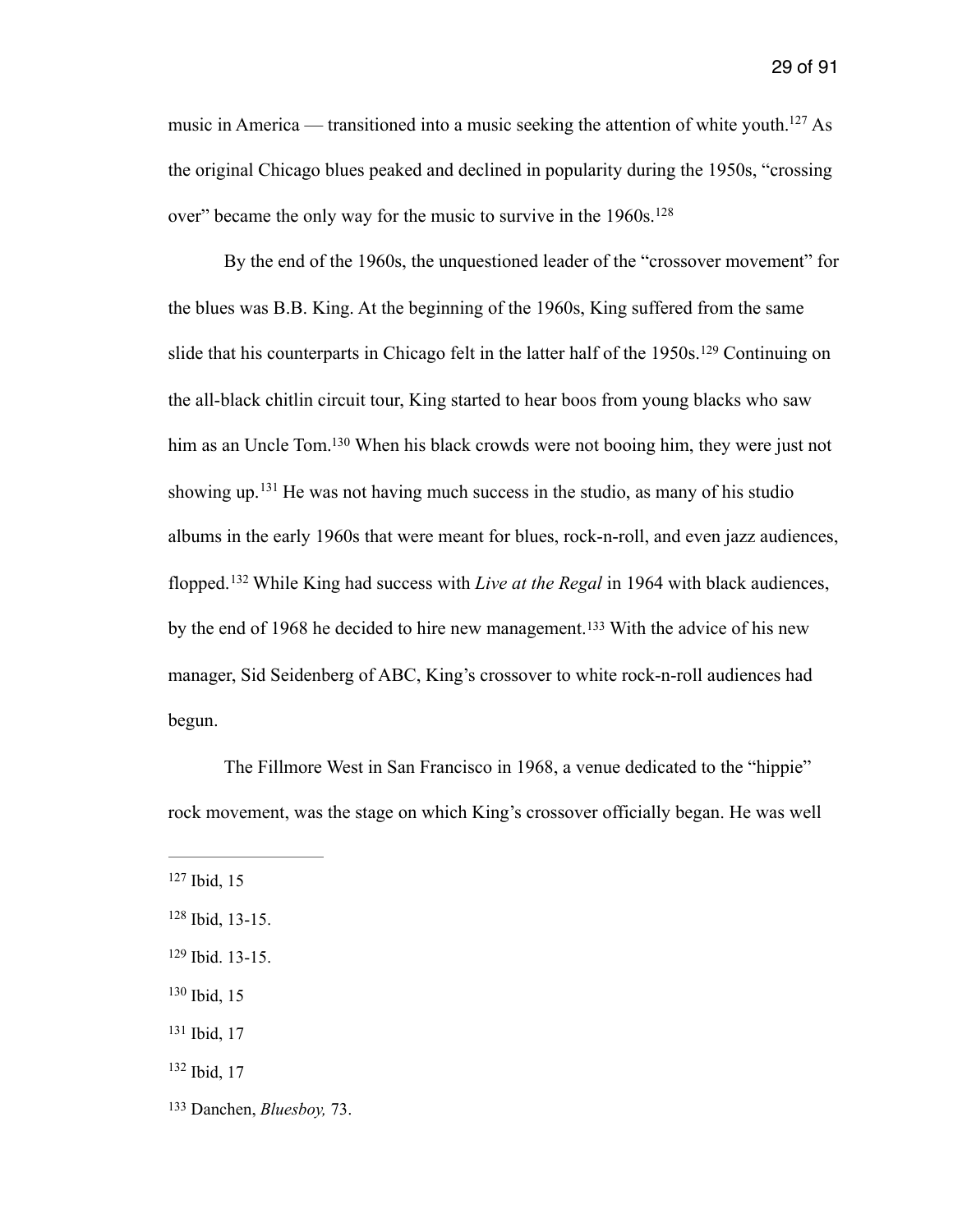<span id="page-30-9"></span><span id="page-30-8"></span><span id="page-30-7"></span><span id="page-30-6"></span>receivedby a packed house of mostly white youth.<sup>[134](#page-30-0)</sup> King was shocked at the several ovations he received, and he and his managers believed that they had found King's niche inthe white rock movement.<sup>[135](#page-30-1)</sup> From the Fillmore, King went on to record several studio albums that were much more rock based and several that were in front of live audiences. The most successful of the crossover material was the *Indianola Seeds* album in 1969, "The Thrill is Gone" single in 1970, and the live recording of his performance at Cook County Jail in 1970[.](#page-30-2)<sup>[136](#page-30-2)</sup> Each of the recording had the specific purpose of making King's music more acceptable to rock audiences and white people in general, and the most successful on the pop Billboard charts was *Live at Cook County Jail.* <sup>[137](#page-30-3)</sup> It, in particular, demonstrated the peculiar notion that white audiences wanted a whiter style of blues musicbut also wanted the black artist to be as true to his black roots as possible.<sup>[138](#page-30-4)</sup> The reactions from the seventy to ninety percent black crowd to King's classic tunes, as well as his new crossover material at Cook County Jail, proved to white audiences the authenticity of King's blues.<sup>[139](#page-30-5)</sup> While King had other reasons for playing at Cook County Jail, manager, Seidenberg, and producer, Szymczyk, intentionally geared the recording of King's Cook County performance to sell King to a new generation of listeners, namely white audiences.

<span id="page-30-11"></span><span id="page-30-10"></span><span id="page-30-0"></span><sup>&</sup>lt;sup>[134](#page-30-6)</sup> Adelt, *Blues in the Sixties*, 17-18.

<span id="page-30-1"></span>[<sup>135</sup>](#page-30-7) Ibid, 19.

<span id="page-30-2"></span> $136$  Ibid, 21-27.

<span id="page-30-3"></span>Danchen, *Bluesboy* 73. *[137](#page-30-9)*

<span id="page-30-4"></span><sup>&</sup>lt;sup>[138](#page-30-10)</sup> Adelt, *Blues in the Sixties*, 27-28.

<span id="page-30-5"></span><sup>&</sup>lt;sup>[139](#page-30-11)</sup> Ibid, 28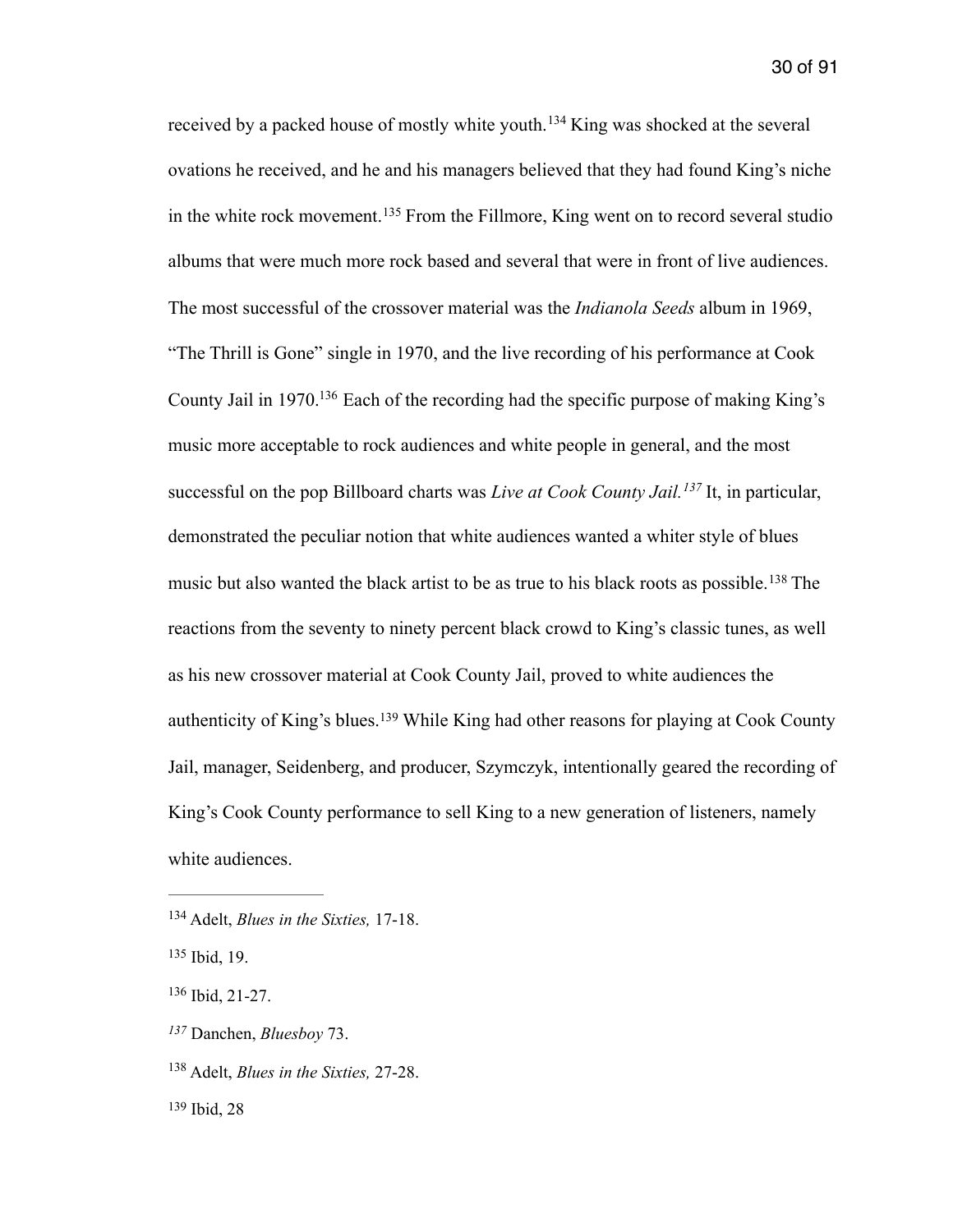### **Cook County Jail**

<span id="page-31-7"></span><span id="page-31-6"></span> Cook County Jail is located at 26th Street and California Ave in Chicago. It openedin  $1929$ . <sup>[140](#page-31-0)</sup> The institution is currently the largest county detention facility in the United States[.](#page-31-1)<sup>[141](#page-31-1)</sup> From its inception in 1929 through the 1950s, the jail only deteriorated and declined. As political patronage systems in the 1950s forced the jail to use underpaid and under-experienced guards and staff, county officials shifted towards the convenient "barn boss" system that allowed the more intimidating inmates to assume some guard functionsand authority over the rest of the jail population.<sup>[142](#page-31-2)</sup> The "barn boss" system quickly created a jail that was rampant with drugs and violence.<sup>[143](#page-31-3)</sup> For the most part, gang affiliation and brute strength dictated the ebb and flow of jail operations.

<span id="page-31-10"></span><span id="page-31-9"></span><span id="page-31-8"></span> Overcrowding was the problem that led to the implementation of the "barn boss system" in Cook County Jail.<sup>[144](#page-31-4)</sup> As the demographics of the city changed rapidly during the Great Migration, so did the jail's population. The escalation of racially-motivated crimes during the 1940s and 1950s led to the escalation of police presence in black neighborhoods[.](#page-31-5)<sup>[145](#page-31-5)</sup> While the order was given from the city government to protect black neighborhoods from white mobs, the individual biases of many police offers created

<span id="page-31-11"></span><span id="page-31-0"></span><sup>&</sup>lt;sup>[140](#page-31-6)</sup> Anne Sweeny, "History of Neglect and Abuse at Cook County Jail." *Chicago Tribune*, November 13, 2014

<span id="page-31-1"></span> $141$  Ibid

<span id="page-31-2"></span> $142$  Ibid

<span id="page-31-3"></span><sup>&</sup>lt;sup>[143](#page-31-9)</sup> King, *Live In Cook County Jail*, LP Liner.

<span id="page-31-4"></span><sup>&</sup>lt;sup>[144](#page-31-10)</sup> Bernard Judge, "Heat's Been on Jail Since Opening," *Chicago Tribune*, May 16, 1968, sec 1D.

<span id="page-31-5"></span><sup>&</sup>lt;sup>[145](#page-31-11)</sup> Hirsch, *Making the Second Ghetto*, 97-99, 197.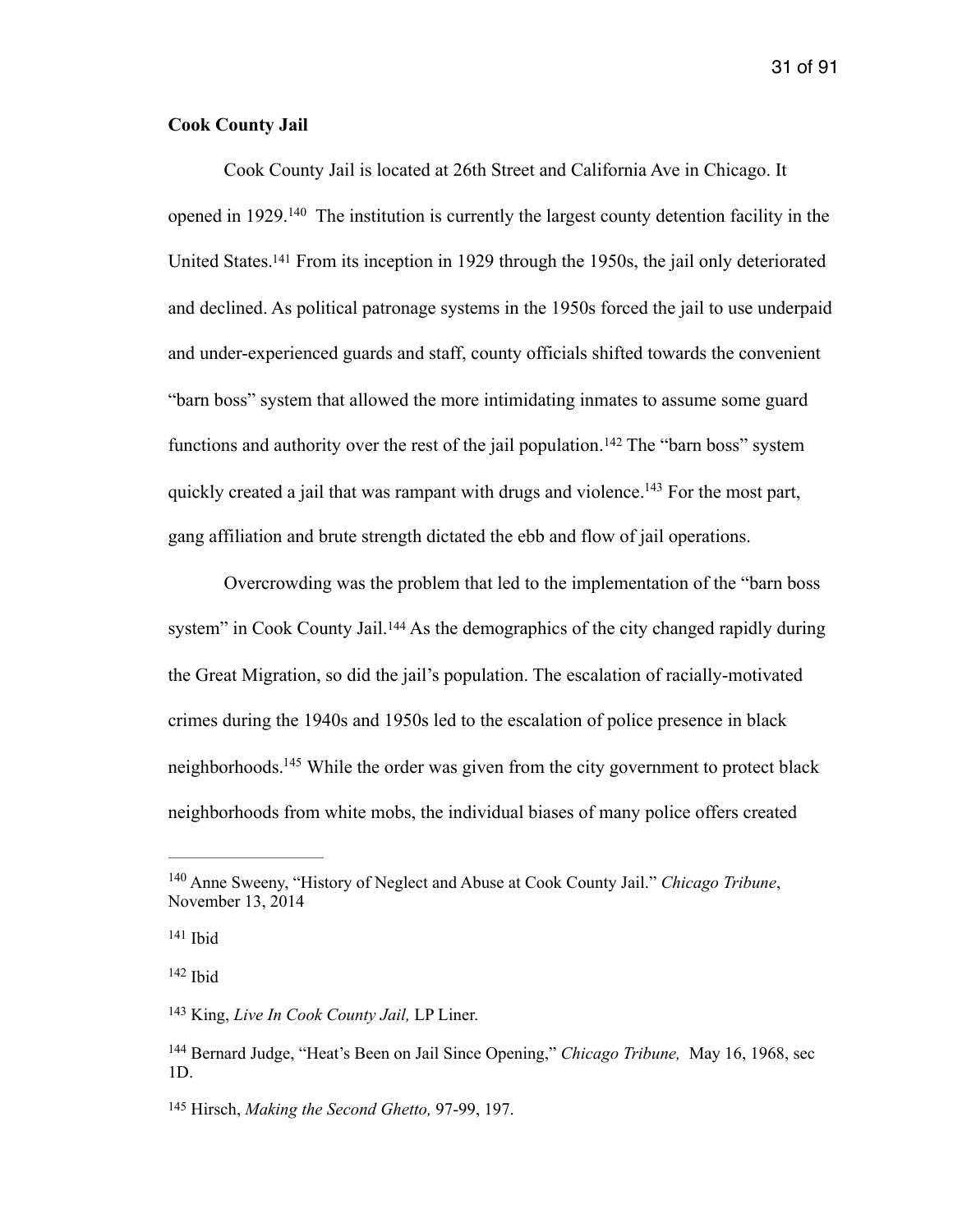<span id="page-32-7"></span><span id="page-32-6"></span>differentresults than those intended by city officials.<sup>[146](#page-32-0)</sup> Police arrested both whites and blacks during these riots, although the justice system rarely indicted whites who were arrested. The result was the opposite for blacks; therefore, more blacks actually served jailtime.  $147$  With the police force ramped up, the Cook County Jail inmate population grew while the facilities and staff did not. Inducted in 1955, Warden Jack Johnson immediately begged for an increase in staff but was largely ignored by the Circuit Court committeeand Sheriff Joseph Woods.<sup>[148](#page-32-2)</sup> Johnson cited that the jail operated with a 100 to 1 inmate to guard ratio from 4pm to 8am every day, a skeleton staff in comparison to many other maximum security institutions across the country at the time[.](#page-32-3)<sup>[149](#page-32-3)</sup> Without assistance from any higher up officials, Johnson slowly watched the "barn boss" system consume the jail.

<span id="page-32-10"></span><span id="page-32-9"></span><span id="page-32-8"></span> A lack of administrative control continued at Cook County Jail into the late 1960s, finally coming to a head in 1968, forcing Sheriff Woods to fire Warden Johnson on March 6, 1968.<sup>[150](#page-32-4)</sup> Johnson's replacement was a child psychologist by the name of Winston Moore.<sup>[151](#page-32-5)</sup> Winston Moore became the first African-American warden in American history as he inherited a jail that the Illinois Crime Commission and the John Howard

<span id="page-32-3"></span> $149$  Ibid.

<span id="page-32-11"></span><span id="page-32-0"></span> $146$  Ibid

<span id="page-32-1"></span><sup>&</sup>lt;sup>[147](#page-32-7)</sup> Wilkerson, *The Warmth of Other Suns*, 368-369.

<span id="page-32-2"></span><sup>&</sup>lt;sup>[148](#page-32-8)</sup> William Jones, "Weigh Indictments in County Jail Probe," *Chicago Tribune*, December 9, 1967. sec 1.

<span id="page-32-4"></span><sup>&</sup>lt;sup>[150](#page-32-10)</sup> Judge, "Heat's Been on Jail..." *Chicago Tribune*.

<span id="page-32-5"></span><sup>&</sup>lt;sup>[151](#page-32-11)</sup> C. Richard English, *Cook County Jail Barn Boss: Memoirs of a Former Jail Warden.* Kearney, NE: Morris Publishing, 2007. ix-xi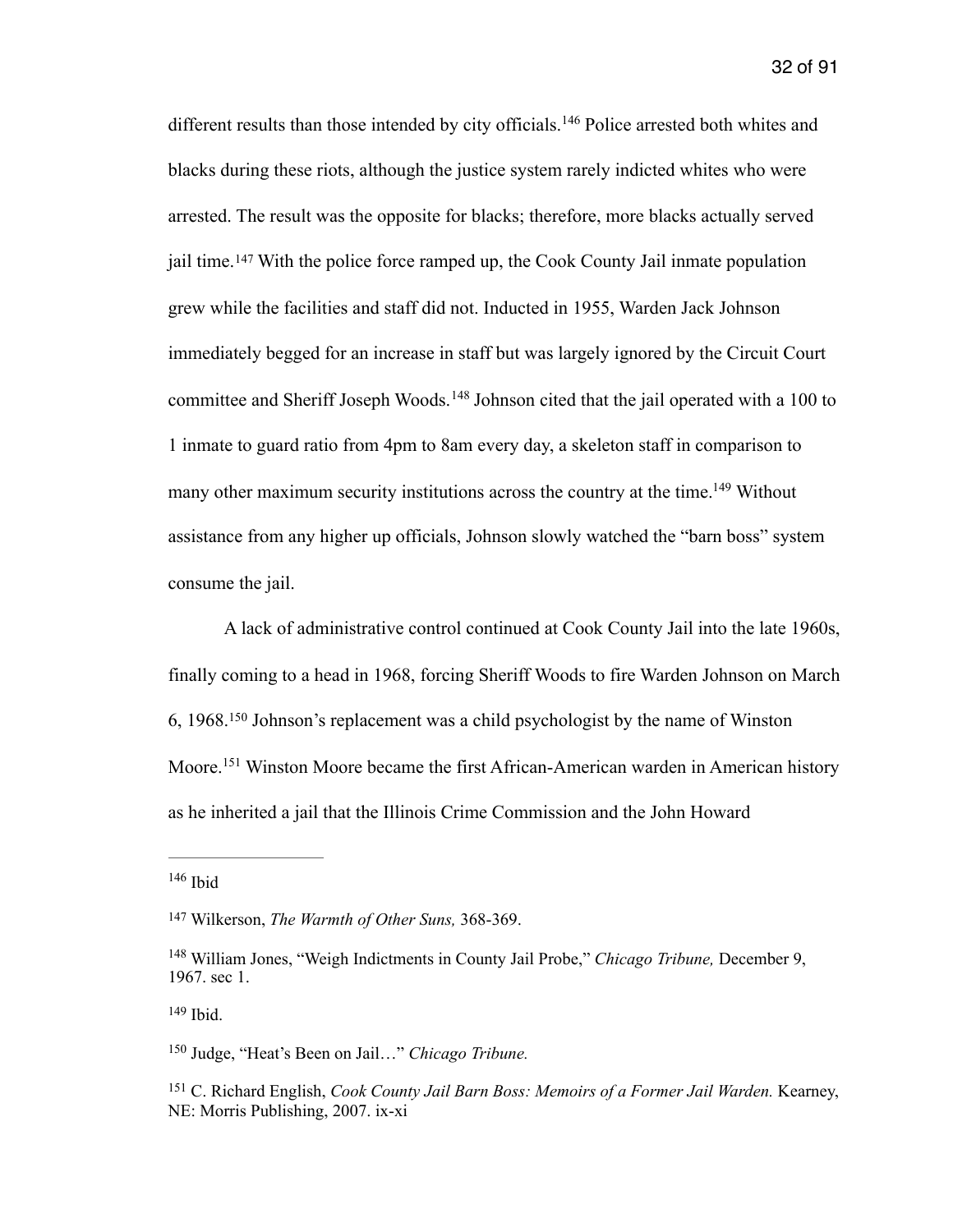<span id="page-33-6"></span><span id="page-33-5"></span><span id="page-33-4"></span>Association — a prison reform group — called a "jungle" after an intensive and critical 1968investigation.<sup>[152](#page-33-0)</sup> In his first day on the job in March of 1968, Moore began dismantling the "barn boss" system. Reporter Geoffrey Harding, the author of the *Live at Cook County Jail*'s liner notes, wrote, "… he [Moore] moved out three refrigerators from Mafia-occupied cells, collected over 200 weapons from inmates and confiscated an undeterminedamount of drugs."<sup>[153](#page-33-1)</sup> While Moore made quick strides in institutional reform, the former "barn bosses" were hardly willing to relinquish their control over the jail. C. Richard English, Moore's new Chief Jail Officer, stated in his book, *Cook County Jail Barn Boss*, that the new officers definitely had to "crack heads" and use physical force to take back the power of the jail[.](#page-33-2)<sup>[154](#page-33-2)</sup> One of English's methods was to hire more African-American guards from urban neighborhoods who were not only physically intimidating enough to demand respect but could relate to the inmates' background and understand "when to stand down and make sure the inmates got what they needed to survive."<sup>155</sup>Through English and Moore's efforts, Cook County Jail gradually got on the right path; however, the new leadership of the jail knew that heavy-handed order was only part of the solution to the problems of Cook County Jail. The other part of the solution was music.

<span id="page-33-7"></span><span id="page-33-0"></span><sup>&</sup>lt;sup>[152](#page-33-4)</sup> King, *Live In Cook County Jail*, LP Liner.

<span id="page-33-1"></span>[<sup>153</sup>](#page-33-5) Ibid

<span id="page-33-2"></span><sup>&</sup>lt;sup>[154](#page-33-6)</sup> English, *Cook County Jail Barn Boss*, 18.

<span id="page-33-3"></span><sup>&</sup>lt;sup>[155](#page-33-7)</sup> Bock, 276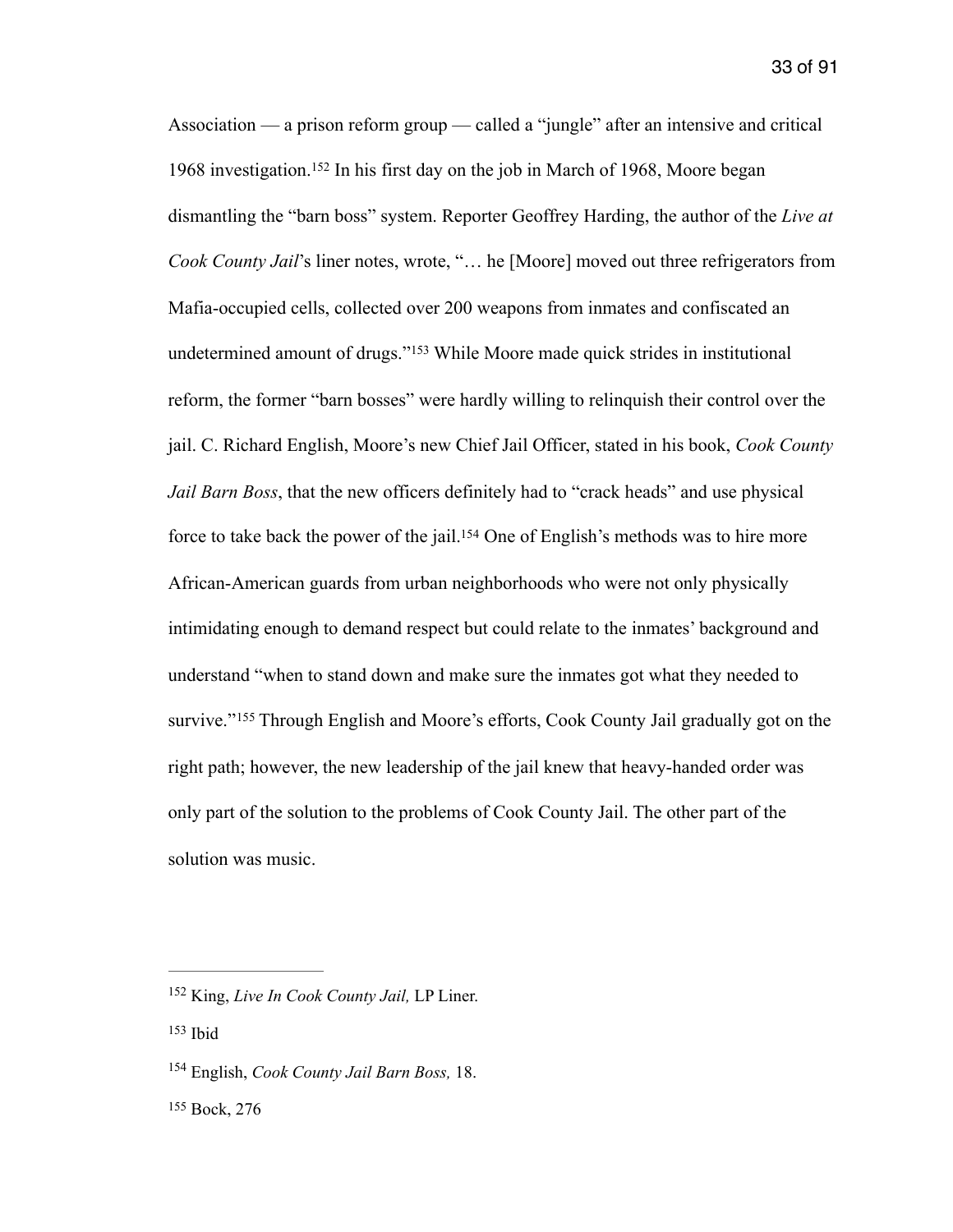<span id="page-34-7"></span><span id="page-34-6"></span> Chief English, along with Warden Moore, believed that "music soothes the soul" and that it was key to solving the problems they faced in reforming Cook County Jail.[156](#page-34-0) To carry out his plan, English created a classification system that separated the "hardest" inmates away from the majority of the population and formed an entire tier of the jail dedicatedto inmates who were also musicians.<sup>[157](#page-34-1)</sup> Approximately sixty inmates vouched asmusicians and were placed in this section of the jail.<sup>[158](#page-34-2)</sup> They immediately formed several different jail bands of various musical stylings, from rock-n-roll to spirituals to jazz[.](#page-34-3)<sup>[159](#page-34-3)</sup> In addition to the jail providing a music section for the inmates to reduce tension amongst themselves, English invited live acts to play. English started with street entertainers before convincing jazz singer Ester Phillips to perform.[160](#page-34-4)

<span id="page-34-11"></span><span id="page-34-10"></span><span id="page-34-9"></span><span id="page-34-8"></span> But the crown jewel still awaited him. Through the work of English, along with Winston Moore and Geoffrey Harding, the jail was able to persuade B.B. King to come andperform live before the inmates on September 10,  $1970$ .<sup>[161](#page-34-5)</sup> The event would be a defining moment in both the history of the jail and the history of the blues.

<span id="page-34-0"></span> $156$  Ibid.

<span id="page-34-2"></span> $158$  Ibid

- <span id="page-34-3"></span>[159](#page-34-9) Ibid
- <span id="page-34-4"></span> $160$  Ibid

<span id="page-34-1"></span><sup>&</sup>lt;sup>[157](#page-34-7)</sup> English, *Cook County Jail Barn Boss*, 69-74.

<span id="page-34-5"></span><sup>&</sup>lt;sup>[161](#page-34-11)</sup> King, *Live in Cook County Jail*, LP Liner.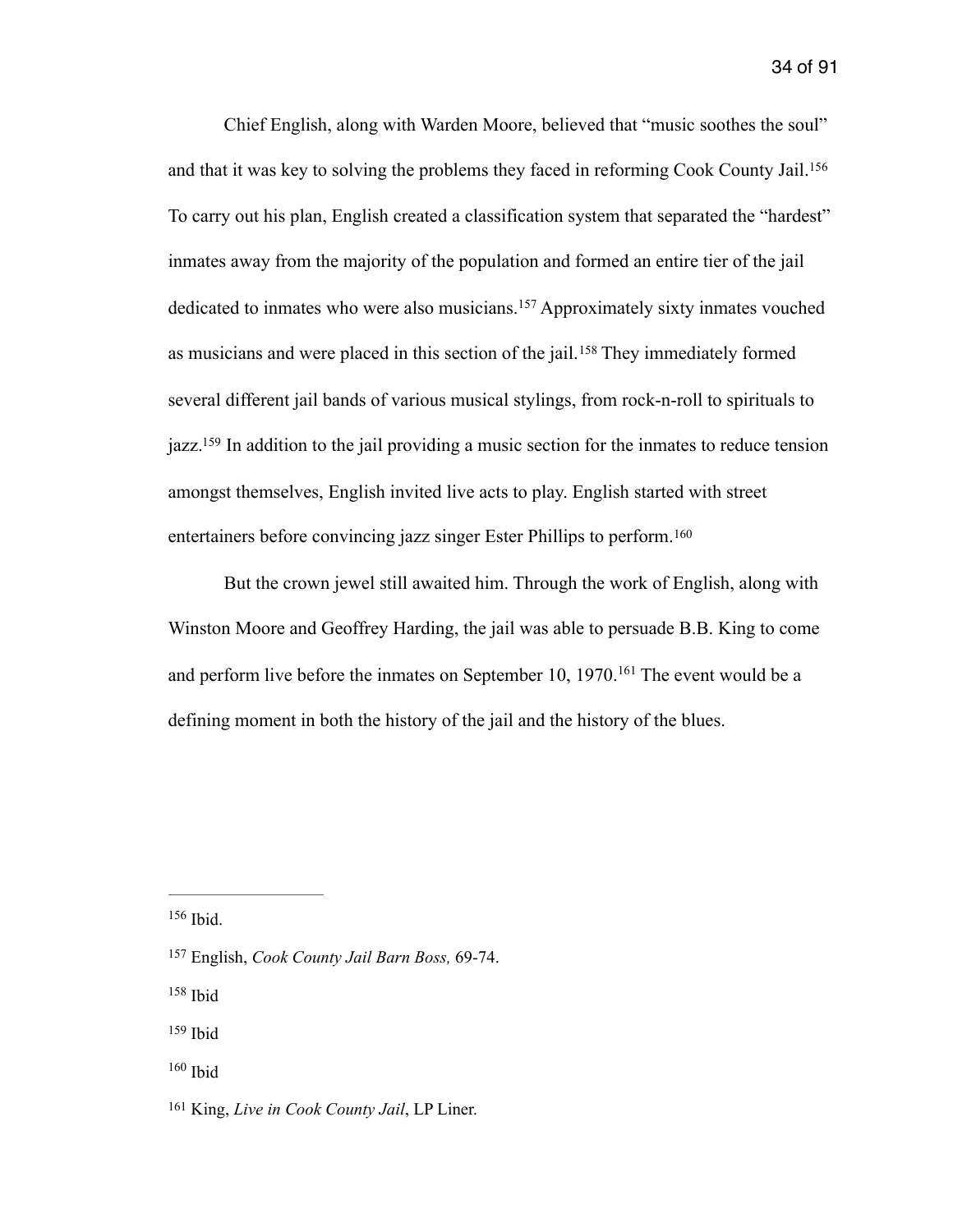## <span id="page-35-2"></span>**Chapter 2**

## **Darlin' You Know I Love You: King's arrival and performance at Cook County Jail.**

### **Cook County Jail Attracts King**

After taking up their administrative posts at Cook County Jail in 1968, Warden Winston Moore and Chief Jail Officer Richard C. English had accomplished a considerable amount of their mission to correct Cook County Jail's "barn boss" issues by 1970. Moore and English overcame many of the jail's obstacles through processes of classifying and dividing the inmates to limit the inmates' control[.](#page-35-0)<sup>[162](#page-35-0)</sup> Going forward, Moore and English believed that steps needed to be taken to unify the jail around positive events.First on Moore and English's agenda was music.<sup>[163](#page-35-1)</sup> In a combined effort between Moore, English, and newly appointed jail impresario Geoffrey Harding, Cook County Jail set out to attract musicians and entertainers to perform for inmates. The relationship between Moore, English, and Harding would play a significant role in facilitating King's performance at the jail.

<span id="page-35-3"></span> Moore's experiences as an African American and juvenile gang psychologist gave him insight into the mentality of individual gang members and a thorough

<span id="page-35-0"></span><sup>&</sup>lt;sup>[162](#page-35-2)</sup> Les Back, "How Blue Can You Get? B.B. King, Planetary Humanism and the Blues Behind Bars," *Theory, Culture & Society* 32, no. 7-8 (2015): 274-85.

<span id="page-35-1"></span><sup>&</sup>lt;sup>[163](#page-35-3)</sup> Back, "How Blue Can You Get?"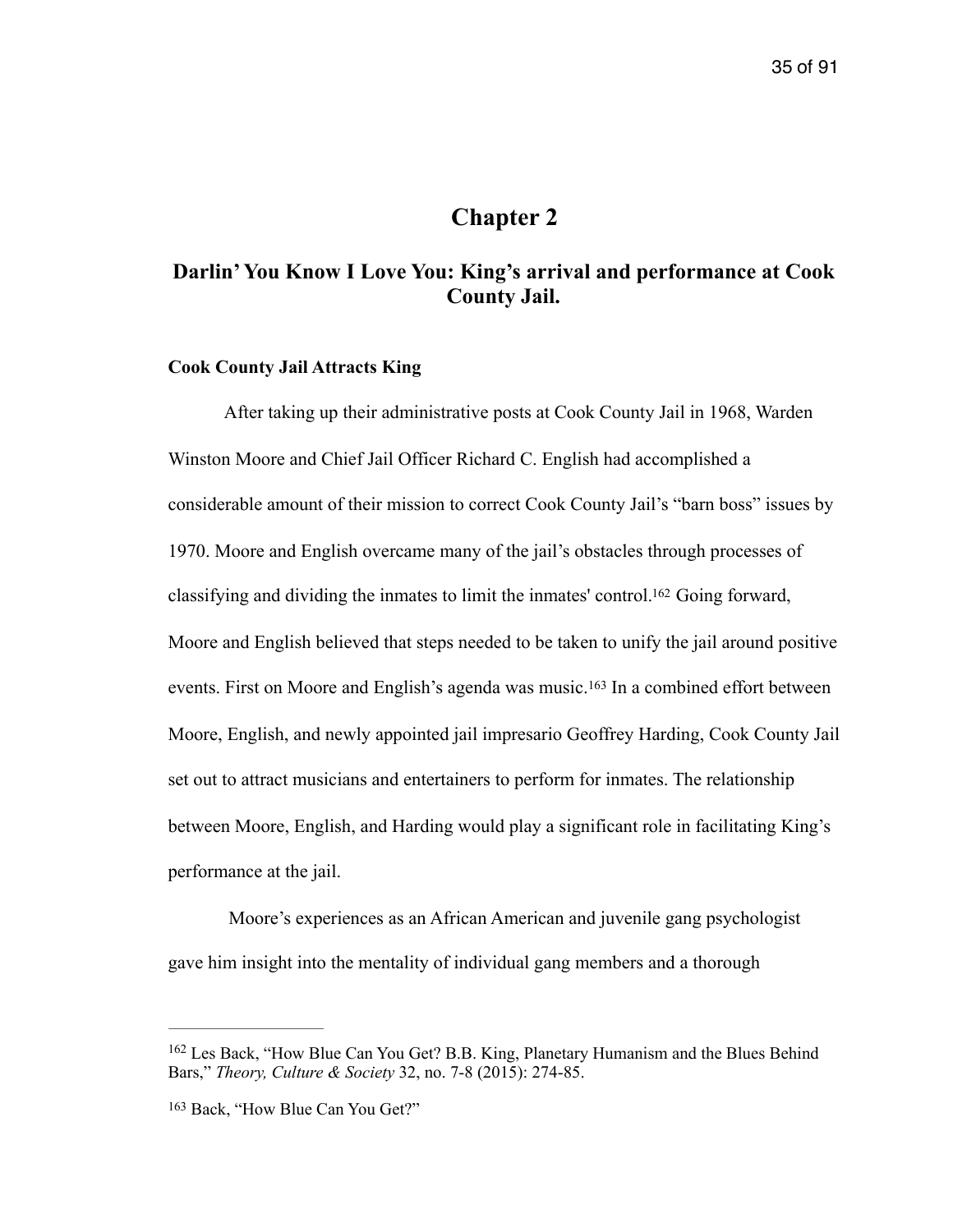<span id="page-36-8"></span><span id="page-36-7"></span>understandingof the world of gangs in Chicago.<sup>[164](#page-36-0)</sup> Moore seemed the perfect fit for a jail that was roughly seventy-five to ninety percent black and heavily influenced by gang culture[.](#page-36-1)<sup>[165](#page-36-1)</sup> Due to the jail's uneven racial makeup, Moore understood that attracting just any entertainer to the jail would not be enough to achieve his objective of creating a sense of community in the jail. Moore knew the entertainment needed to be specifically organized to fit the jail's unique situation[.](#page-36-2)<sup>[166](#page-36-2)</sup> Hence, he decided to recruit an expert in the entertainment field. [167](#page-36-3)

<span id="page-36-11"></span><span id="page-36-10"></span><span id="page-36-9"></span> Moore set his eyes on Geoffrey Harding, a twenty-five-year-old social worker and news reporter, to be the organizer of entertainment at the jail[.](#page-36-4)<sup>[168](#page-36-4)</sup> When Harding interviewed Moore for Chicago's *Newsweek* in 1969, Moore learned Harding had connections in the entertainment industry, including Nancy Wilson, T-Bone Walker, and B[.](#page-36-5)B. King.  $^{169}$  $^{169}$  $^{169}$  Harding accepted Moore's offer and became the first jail impresario — an unpaid position at the time — in June of  $1970$ [.](#page-36-6)<sup>[170](#page-36-6)</sup> Harding exemplified his understanding of correctional facilities by stating, "Entertainment brings in the community. It is just as

- <span id="page-36-5"></span> $169$  Ibid
- <span id="page-36-6"></span> $170$  Ibid

<span id="page-36-13"></span><span id="page-36-12"></span><span id="page-36-0"></span><sup>&</sup>lt;sup>[164](#page-36-7)</sup> Melanie Newport, "When a Psychologist Was in Charge of a Jail," The Marshall Project, [2016, https://www.themarshallproject.org/2015/05/21/when-a-psychologist-was-in-charge-of](https://www.themarshallproject.org/2015/05/21/when-a-psychologist-was-in-charge-of-j)jail#.U89qsI0kK.

<span id="page-36-1"></span> $165$  Ibid.

<span id="page-36-2"></span><sup>&</sup>lt;sup>[166](#page-36-9)</sup> Jerry Crimmins, "Talk about captive audiences...," *Chicago Daily Defender* (Chicago), January 9, 1972, sec. 11.

<span id="page-36-3"></span>[<sup>167</sup>](#page-36-10) Ibid.

<span id="page-36-4"></span>[<sup>168</sup>](#page-36-11) Ibid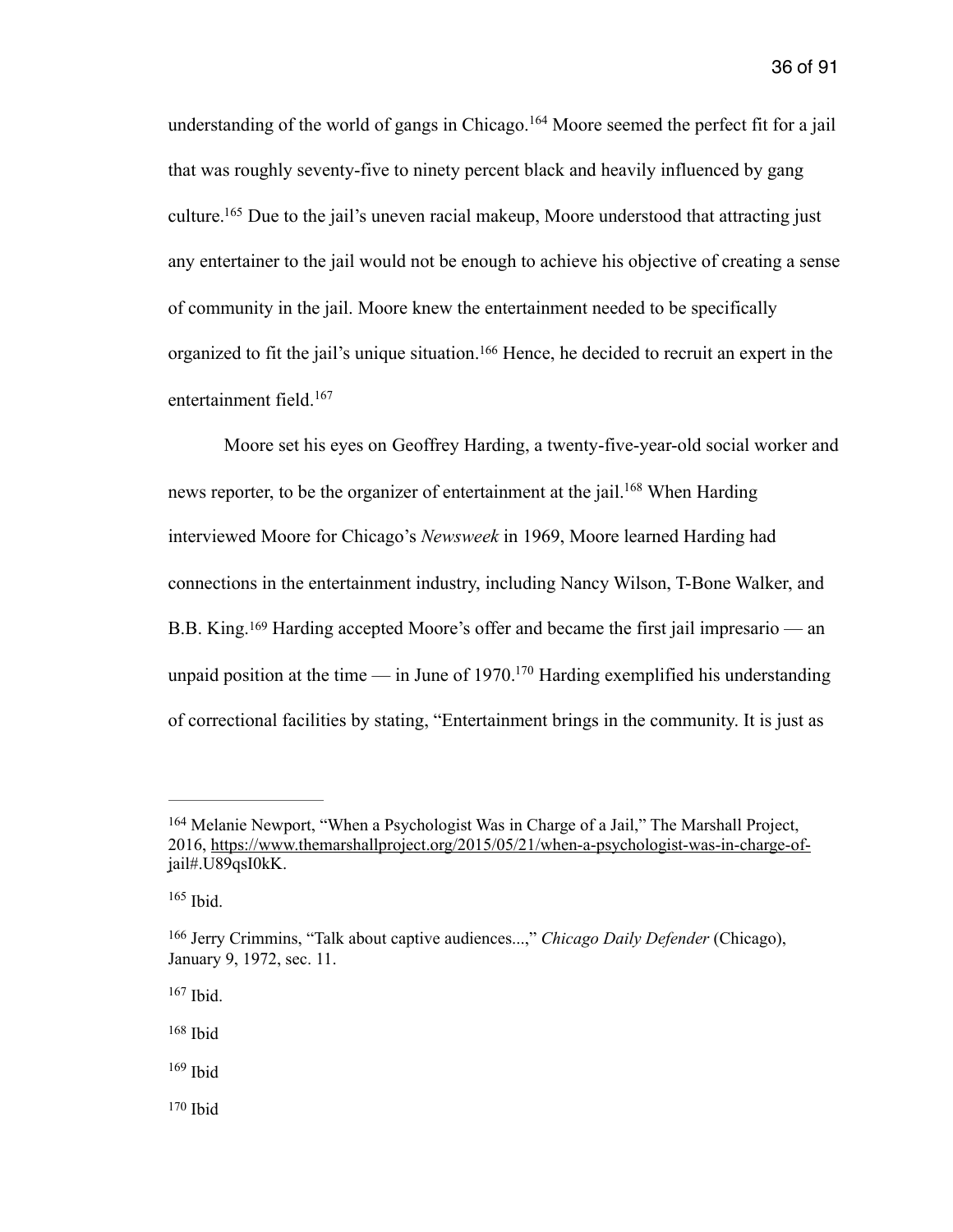<span id="page-37-7"></span><span id="page-37-6"></span>important in correcting anti-social behavior as educational and spiritual behaviors."[171](#page-37-0) Harding, realizing the importance of a sense of community in jails, focused on recruiting African-Americanentertainers to perform at the jail.<sup>[172](#page-37-1)</sup> Moore believed bringing black entertainers into the jail was one of Harding's major accomplishments and credited him in an interview with the *Chicago Daily Defender*: "regular, legitimate entertainment in prisons, a concept spreading throughout the country, was started by Geoffrey Harding."[173](#page-37-2) By contrast, Harding credited the success to a "team effort."<sup>[174](#page-37-3)</sup>

<span id="page-37-9"></span><span id="page-37-8"></span> While Harding was the only jail staff member listed as an entertainment manager, Warden English shared Moore and Harding's understanding of the importance of music for the jail and helped to organize entertainers and events as well. "The prisoners appreciate a concert," English told the *Chicago Tribune*, "because it gives them a feeling there's somebody who cares about them… and to be part of an album really lift[s] morale."<sup>[175](#page-37-4)</sup> English believed in a strong sense of give-and-take between the staff and the prisoners. He understood the prisoners needed toughness from the guards in some situations,but love and understanding in others.<sup>[176](#page-37-5)</sup> English also understood that concerts could provide "inmates with a shared experience," which would positively affect the

<span id="page-37-3"></span>[174](#page-37-9) Ibid

<span id="page-37-11"></span><span id="page-37-10"></span><span id="page-37-0"></span> $171$  Ibid

<span id="page-37-1"></span> $172$  Ihid

<span id="page-37-2"></span> $173$  Ibid

<span id="page-37-4"></span><sup>&</sup>lt;sup>[175](#page-37-10)</sup> Thomas Popson, "B.B. King: Singing the Blues on 'Live from Cook County Jail," *Chicago Tribune*, February 21,1971, sec. 5.

<span id="page-37-5"></span><sup>&</sup>lt;sup>[176](#page-37-11)</sup> Back, "How Blue Can You Get?" 277-278.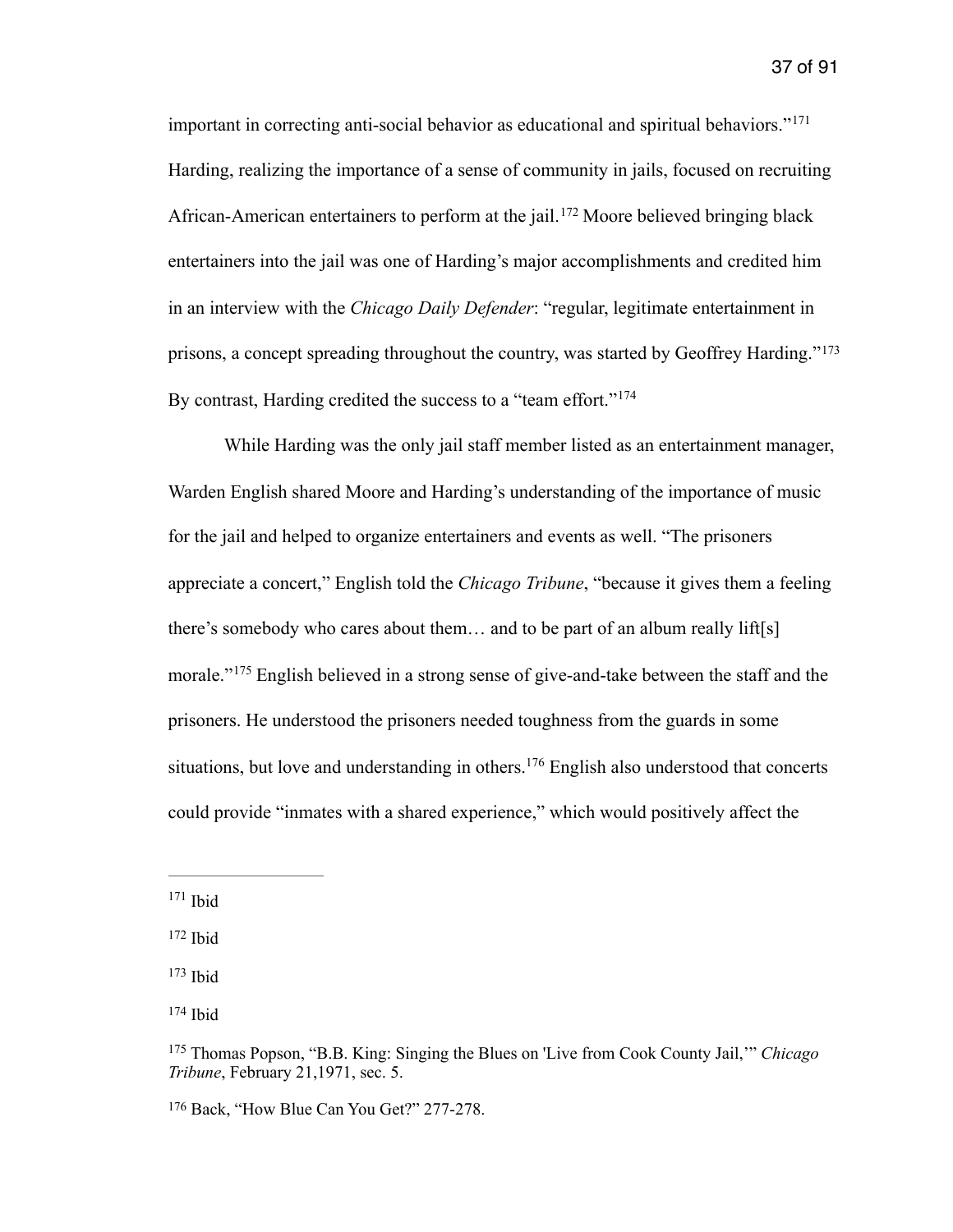<span id="page-38-5"></span>overalljail community.  $177$  As English combined his ideas with Moore and Harding's, each member of the group contributed to persuading King to perform at the jail in September of 1970.

<span id="page-38-7"></span><span id="page-38-6"></span> With the combined efforts of Moore, Harding, and English, the trio was able to reach King in 1970 to facilitate his performance in the jail. In 1965, English introduced himself to King after one of King's shows in Memphis[.](#page-38-1)<sup>[178](#page-38-1)</sup> Harding developed a relationship with King during a summer job that Harding had held as a teenager at the Paradise Club in Idlewild, Michigan[.](#page-38-2)<sup>[179](#page-38-2)</sup> Sources differ on who contacted King first, but all agree that the offer was expressed to King at Mister Kelly's Jazz Club in Chicago. King stated in his autobiography *Blues All Around Me* that Moore and Harding approachedhim at Mister Kelly's and asked him to play at the jail.  $180$  English released one statement that placed he and Moore at Mister Kelly's to offer King, but later released another statement in which he offered King, individually, over the phone.<sup>[181](#page-38-4)</sup>

<span id="page-38-9"></span><span id="page-38-8"></span> Despite the differences in accounts, most agree that Moore officially offered King in person in Mister Kelly's. King stated that Moore approached him after his show at Mister Kelly's and asked, "B… it's a first for you playing Mister Kelly's and a first for

<span id="page-38-0"></span>Popson, "B.B. King: Singing the Blues on 'Live from Cook County Jail." [177](#page-38-5)

<span id="page-38-1"></span><sup>&</sup>lt;sup>[178](#page-38-6)</sup> Shia Kapos, "Retired Warden Remembers Day B.B. King Played Cook County Jail." *Crain's Chicago Business*, May 15, 2015. <http://www.chicagobusiness.com/article/20150515/> BLOGS03/150519846/retired-warden-remembers-day-b-b-king-played-cook-county-jail

<span id="page-38-2"></span><sup>&</sup>lt;sup>[179](#page-38-7)</sup> Crimmins, "Talk about captive audiences..."

<span id="page-38-3"></span><sup>&</sup>lt;sup>[180](#page-38-8)</sup> B.B. King, David Ritz, *Blues All Around Me: The Autobiography of B.B. King.* New York: Avon Books, 1996. 257-258.

<span id="page-38-4"></span><sup>&</sup>lt;sup>[181](#page-38-9)</sup> Kapos, "Retired Warden Remembers Day B.B. King Played Cook County Jail."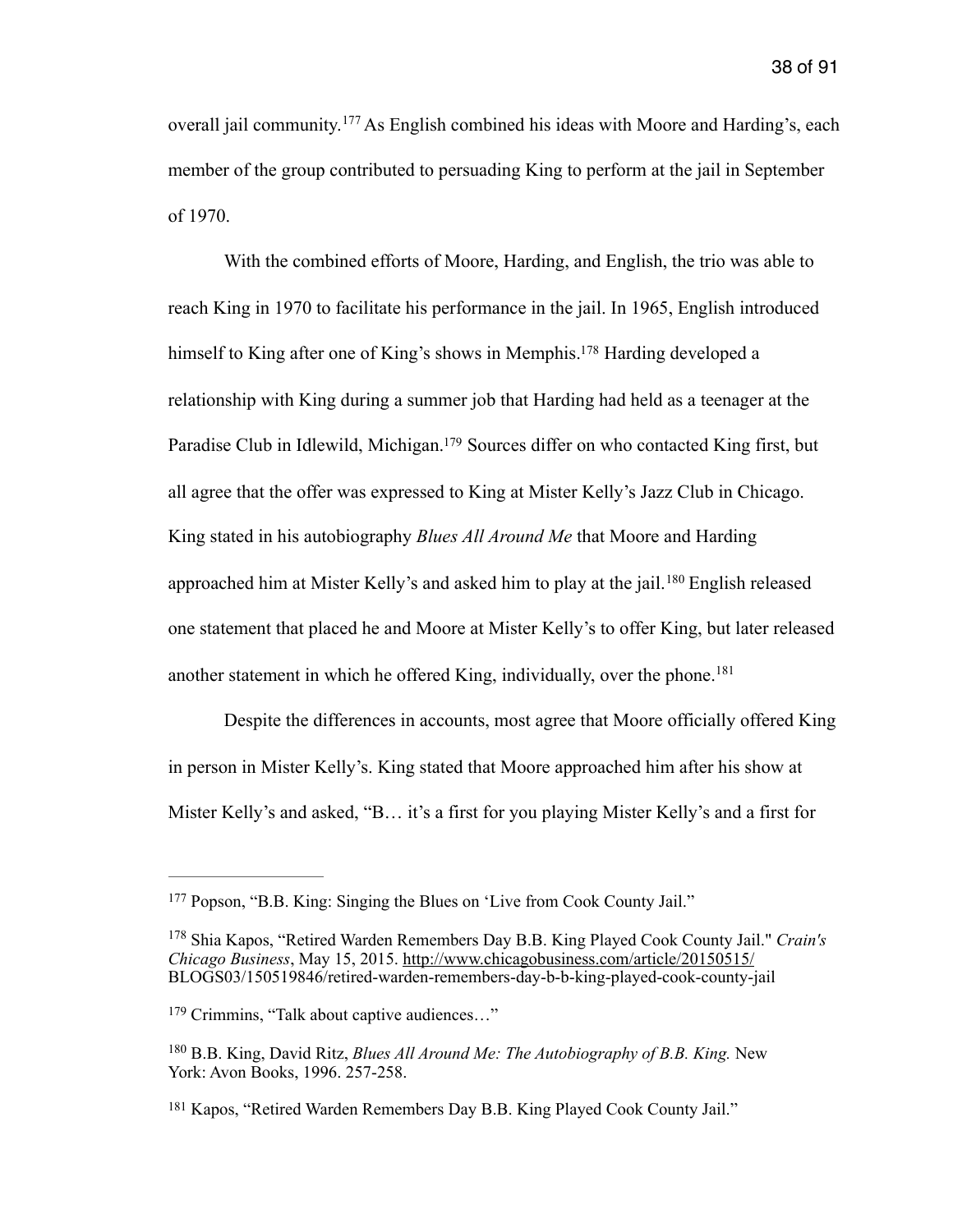<span id="page-39-7"></span><span id="page-39-6"></span>me supervising prisons. Now I'd like for the two of us to do another first. Would you comeplay for our inmates?"<sup>[182](#page-39-0)</sup> King later recalled that he paused and "thought how the inmates could use the blues in a good way," then accepted Moore's offer with the simple reply of ["](#page-39-1)When do you want me?"<sup>[183](#page-39-1)</sup> King never requested any payment from the jail for his services, agreeing to play the concert out of compassion for the inmates. King believed his performance could provide the prisoners "something to get positive about, a wayto show them the outside world cares."<sup>[184](#page-39-2)</sup> English attested to King's caring nature, stating, "[King] wanted to do something for these guys. He wanted to help guys with problems."[185](#page-39-3)

<span id="page-39-9"></span><span id="page-39-8"></span> While King saw the concert as a way to lift inmate spirits, his management saw a marketing opportunity. After King had informed his manager Sid Seidenberg of his intentions to play the jail, Seidenberg gathered an ABC recording crew to capture the entire performance on tape and some members of the press to promote King's brand further.<sup>186</sup>After King got Seidenberg on board with the "jail concert" idea, King's date at Cook County Jail was set.<sup>[187](#page-39-5)</sup>

<span id="page-39-11"></span><span id="page-39-10"></span><span id="page-39-0"></span><sup>&</sup>lt;sup>[182](#page-39-6)</sup> James Mayock, "And That is Why I Chose to Sing the Blues," *The Independent* (London, England), September 11, 1998, Features sec.

<span id="page-39-1"></span> $183$  King and Ritz, "Blues All Around Me," 257-258

<span id="page-39-2"></span><sup>&</sup>lt;sup>[184](#page-39-8)</sup> DNAinfoStaff, "The Block Club." *The Block Club: A Blog About Chicago Neighborhoods*, May 16, 2015. <https://www.dnainfo.com/chicago/20150515/little-village/bb-kings-live->at-cookcounty-jail-he-moaned-of-betrayed-love.

<span id="page-39-3"></span><sup>&</sup>lt;sup>[185](#page-39-9)</sup> Kapos, "Retired Warden Remembers Day B.B. King Played Cook County Jail."

<span id="page-39-4"></span><sup>&</sup>lt;sup>[186](#page-39-10)</sup> Sebastian Danchin, *Blues Boy: The Life and Music of B.B. King.* Jackson: University Press of Mississippi, 1998.,87-88

<span id="page-39-5"></span><sup>&</sup>lt;sup>[187](#page-39-11)</sup> Danchin, *Bluesboy*, 88.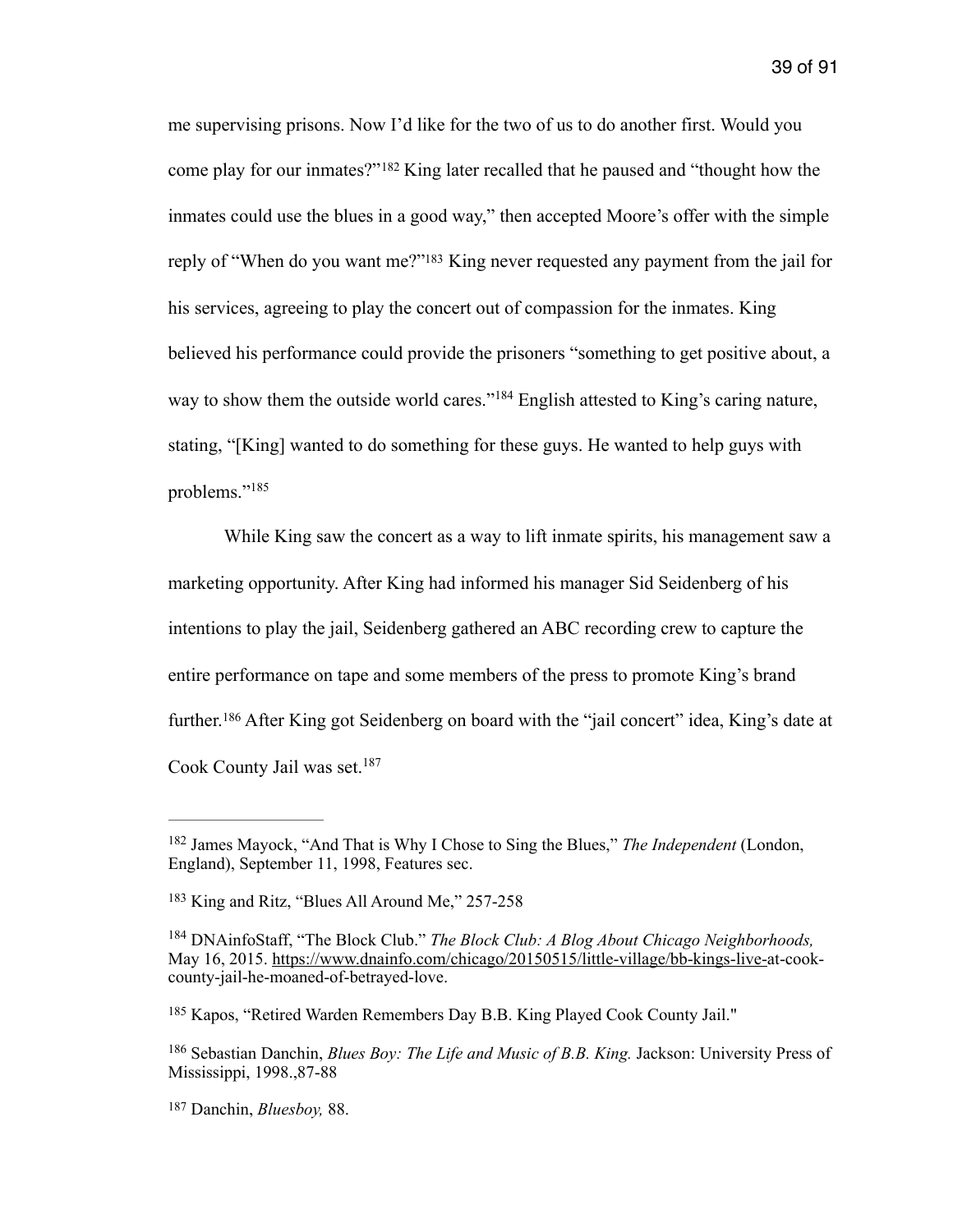### **King Arrives at the Jail**

<span id="page-40-9"></span><span id="page-40-8"></span><span id="page-40-7"></span>It was a hot eighty-seven degrees on September 10, 1970, when King arrived at CookCounty Jail to perform for its inmates.<sup>[188](#page-40-0)</sup> While the jail had hosted several performances in the two years before King's arrival, it had never attracted an artist as famous as King. A lingering tension was present throughout the jail as many officers questionedhow well such a performance would work.<sup>[189](#page-40-1)</sup> Officer Zurek, a jail guard present the day of the concert, said, "Inmates knew, number one, if they acted up that was the end of the entertainment. And two, whoever acted up would have to face the other inmates."<sup>190</sup>With twenty-five extra off-duty guards present to monitor the event, the jail had around 125 guards — most on the ground, and a few in guard towers with high caliberrifles — to keep the peace throughout the event. <sup>[191](#page-40-3)</sup> Ed Curtis, another jail guard, was in charge of ushering King's entry through the tunnels and iron-barred doors into the jail[.](#page-40-4)<sup> $192$ </sup> Curtis admitted he was scared a fight might break out after witnessing the energy surroundingthe jail once King arrived.<sup>[193](#page-40-5)</sup> "If the inmates wanted to do something they could have. Those rifles (in the guard towers) were for show. They weren't going to shoot into the crowd," said Curtis[.](#page-40-6)<sup>[194](#page-40-6)</sup> Recounting his entry into the jail, King said, "Maybe it's

<span id="page-40-1"></span> $189$  Ibid.

<span id="page-40-2"></span>Ibid. [190](#page-40-9)

<span id="page-40-13"></span><span id="page-40-12"></span><span id="page-40-11"></span><span id="page-40-10"></span><span id="page-40-0"></span><sup>&</sup>lt;sup>[188](#page-40-7)</sup> Mark Konkol. "Cook County Jail Officials Recall B.B. King Concert: 'A Hell of a Show'" *Chicago Sun-Times* (Chicago), May 15, 2015.

<span id="page-40-3"></span><sup>&</sup>lt;sup>[191](#page-40-10)</sup> Back, "How Blue Can You Get? 278.

<span id="page-40-4"></span><sup>&</sup>lt;sup>[192](#page-40-11)</sup> Konkol, "Cook County Jail Officials Recall B.B. King Concert."

<span id="page-40-6"></span><span id="page-40-5"></span> $193$  Ibid.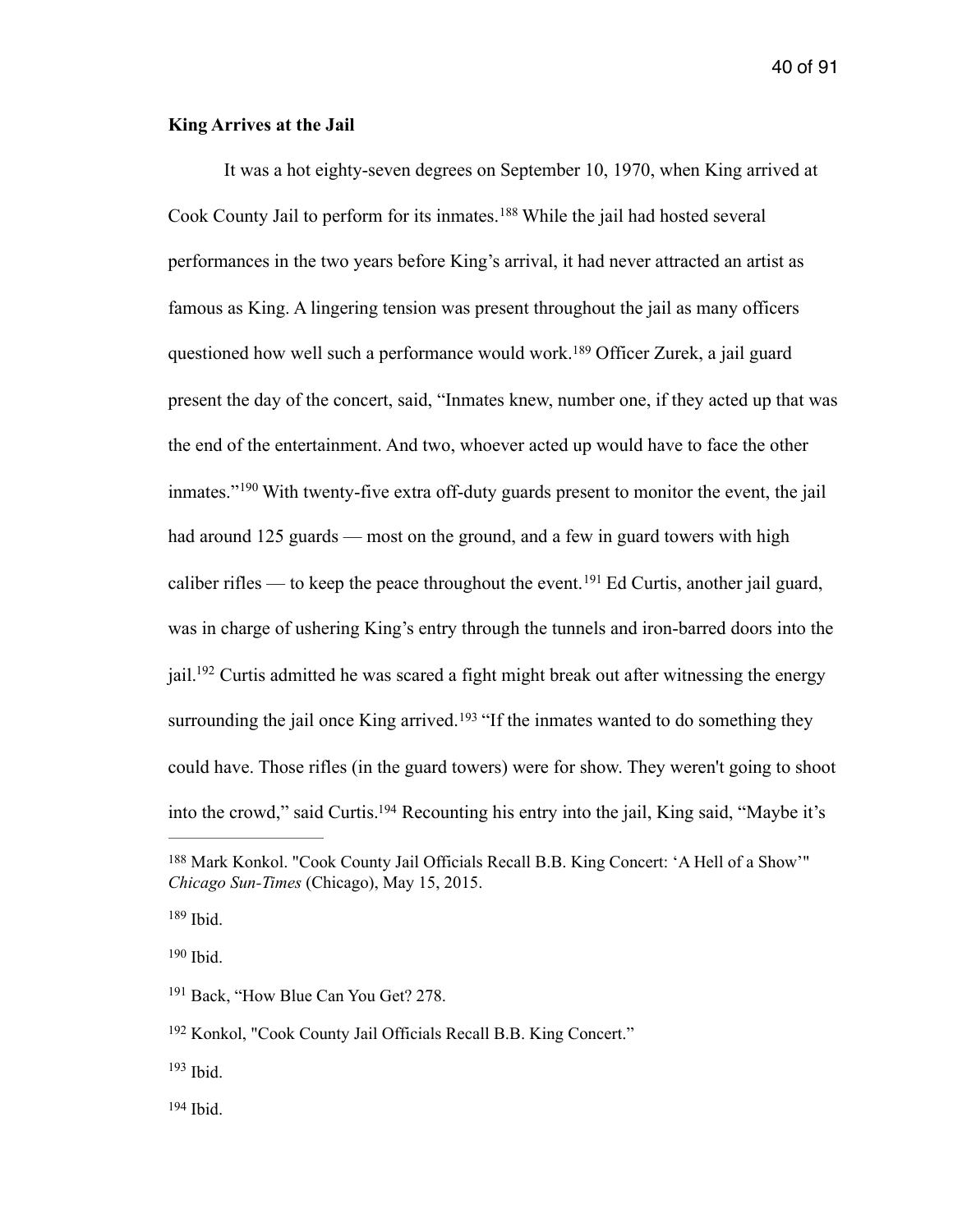<span id="page-41-7"></span>the stone walls, maybe it's the electric fences or the guard towers or the sound of those iron doors slamming behind you. There's something final and scary and rock-hard about being inside of a prison [jail].["](#page-41-0)<sup>[195](#page-41-0)</sup> Before King had even taken the stage in Cook County Jail, the jail's environment had already changed his perspective of what life was like behind bars.

<span id="page-41-10"></span><span id="page-41-9"></span><span id="page-41-8"></span> Inside the yard's twenty-five-foot walls, the jail's immense recreational yard was the venue for the concert[.](#page-41-1) <sup>[196](#page-41-1)</sup> The inmates sat on the ground in the yard, facing the stage, a largeconcrete block where inmates were once hanged for executions.<sup>[197](#page-41-2)</sup> Eighty percent of theinmate population (approximately 2,800 inmates) attended the event. <sup>[198](#page-41-3)</sup> All two hundred female inmates were present and sat up front on wooden benches; one was close enoughto receive a kiss on the hand from King.  $199$  The majority of the male population sat on the grass in roped off sections behind the women[.](#page-41-5)<sup>[200](#page-41-5)</sup> A few male inmates who wished to dance were allowed to stand at the back[.](#page-41-6)<sup>[201](#page-41-6)</sup> The only inmates that were not allowed in the jail yard during the event were the ones King said, "they couldn't control very well [death-row inmates]," but they were allowed to listen through windows in cells

<span id="page-41-13"></span><span id="page-41-12"></span><span id="page-41-11"></span><span id="page-41-0"></span><sup>&</sup>lt;sup>[195](#page-41-7)</sup> Back, "How Blue Can You Get?" 278.

<span id="page-41-1"></span> $196$  Crimmins, "Talk about captive audiences..."

<span id="page-41-2"></span><sup>&</sup>lt;sup>[197](#page-41-9)</sup> Earl Calloway. "B.B. King Sings to Cheering Fans While Recording In Cook County Jail." *Chicago Daily Defender*, September 17, 1970, Daily ed. Photograph, George Jones: Konkol, "Cook County Jail Officials Recall B.B. King Concert."

<span id="page-41-3"></span><sup>&</sup>lt;sup>[198](#page-41-10)</sup> Mayock,"And That is Why I Chose to Sing the Blues."

<span id="page-41-4"></span><sup>&</sup>lt;sup>[199](#page-41-11)</sup> Konkol, "Cook County Jail Officials Recall B.B. King Concert."

<span id="page-41-5"></span> $^{200}$  $^{200}$  $^{200}$  Kapos, "Retired Warden Remembers Day B.B. King played Cook County Jail."

<span id="page-41-6"></span> $201$  Ibid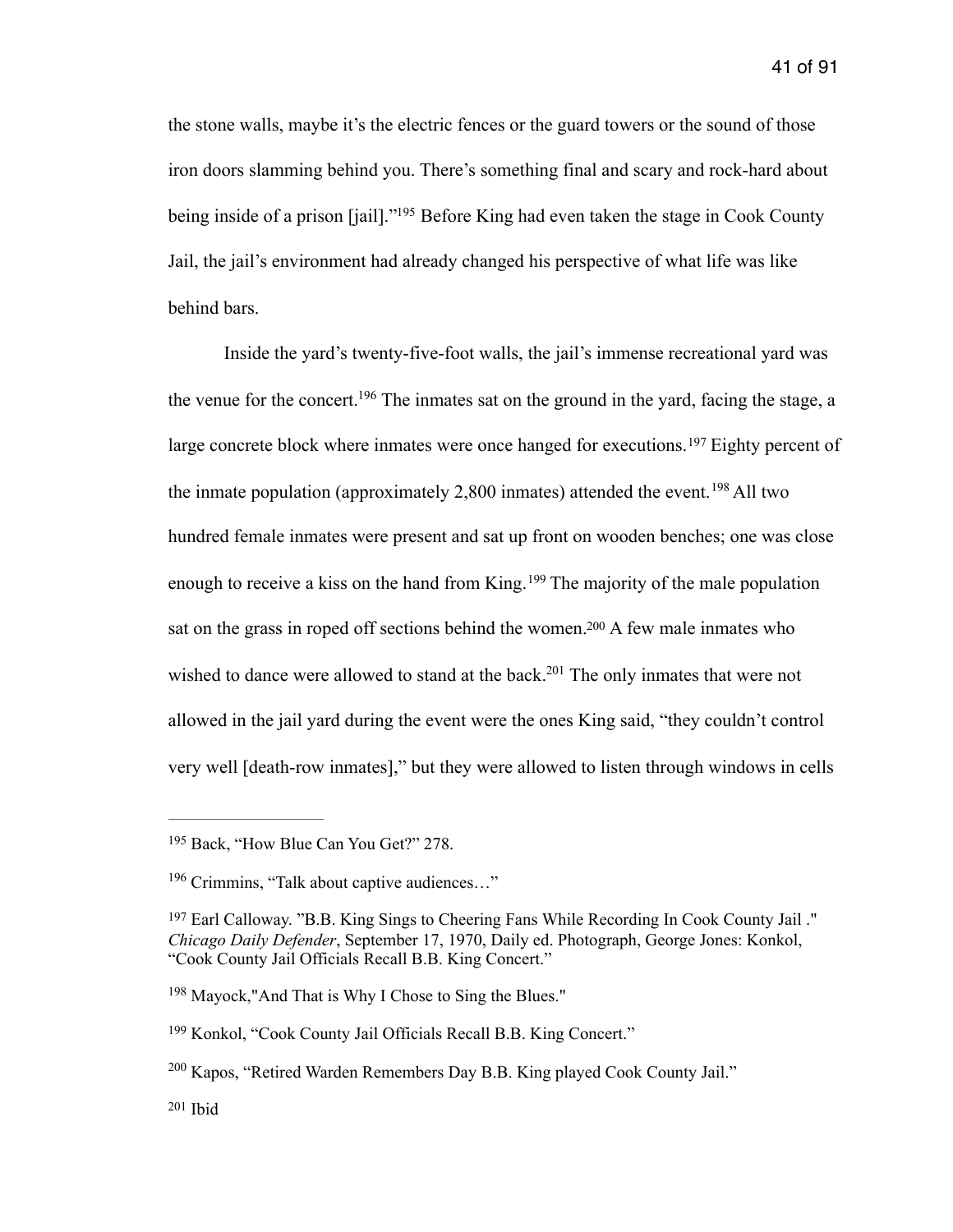<span id="page-42-6"></span>thatsurrounded the yard.<sup>[202](#page-42-0)</sup> With 2,117 excited inmates sitting in the recreation yard of what *Ebony* magazine called "The World's Worst Jail," King was set to take the stage and give an electrifying performance. [203](#page-42-1)

<span id="page-42-8"></span><span id="page-42-7"></span> To add to the pressure of playing the first performance of his life behind bars, King also had to worry about producing a sellable record for ABC. Bill Szymczyk, King's studio producer, led the Cook County jail recording team as they recorded what would be the last collaboration between King and Szymczyk on record. Harding whom the *Chicago Tribune* attributed as the organizer of the entire event — mentioned in aninterview that recording the performance was, at best, a "gamble."  $204$  King and his management spent around \$10,000 on transportation fees, salaries, and other expenses for the recording crew[.](#page-42-3)<sup>[205](#page-42-3)</sup> If inclement weather had materialized above the yard that day, or if an unexpected issue had arisen with a prisoner, the entire recording investment would havebeen lost.<sup>[206](#page-42-4)</sup> Fortunately, the weather remained calm, and the recording proceeded as planned.

<span id="page-42-11"></span><span id="page-42-10"></span><span id="page-42-9"></span> The Cook County Jail Jazz Band played a few tunes to warm up the stage as King walked through the crowd, shaking inmates' hands and giving out autographs[.](#page-42-5)  $207$  As King climbed the stage once used as a gallows, he remained calm and cool in the face of an

<span id="page-42-0"></span> $202$  Mayock, "And That is Why I Chose to Sing the Blues."

<span id="page-42-1"></span><sup>&</sup>lt;sup>[203](#page-42-7)</sup> Konkol, "Cook County Jail Officials Recall B.B. King Concert."

<span id="page-42-2"></span> $204$  Popson, "B.B. King: Singing the Blues on 'Live from Cook County Jail."

<span id="page-42-3"></span> $205$  Ibid.

<span id="page-42-4"></span> $206$  Ibid.

<span id="page-42-5"></span><sup>&</sup>lt;sup>[207](#page-42-11)</sup> Back, "How Blue Can You Get?" 278.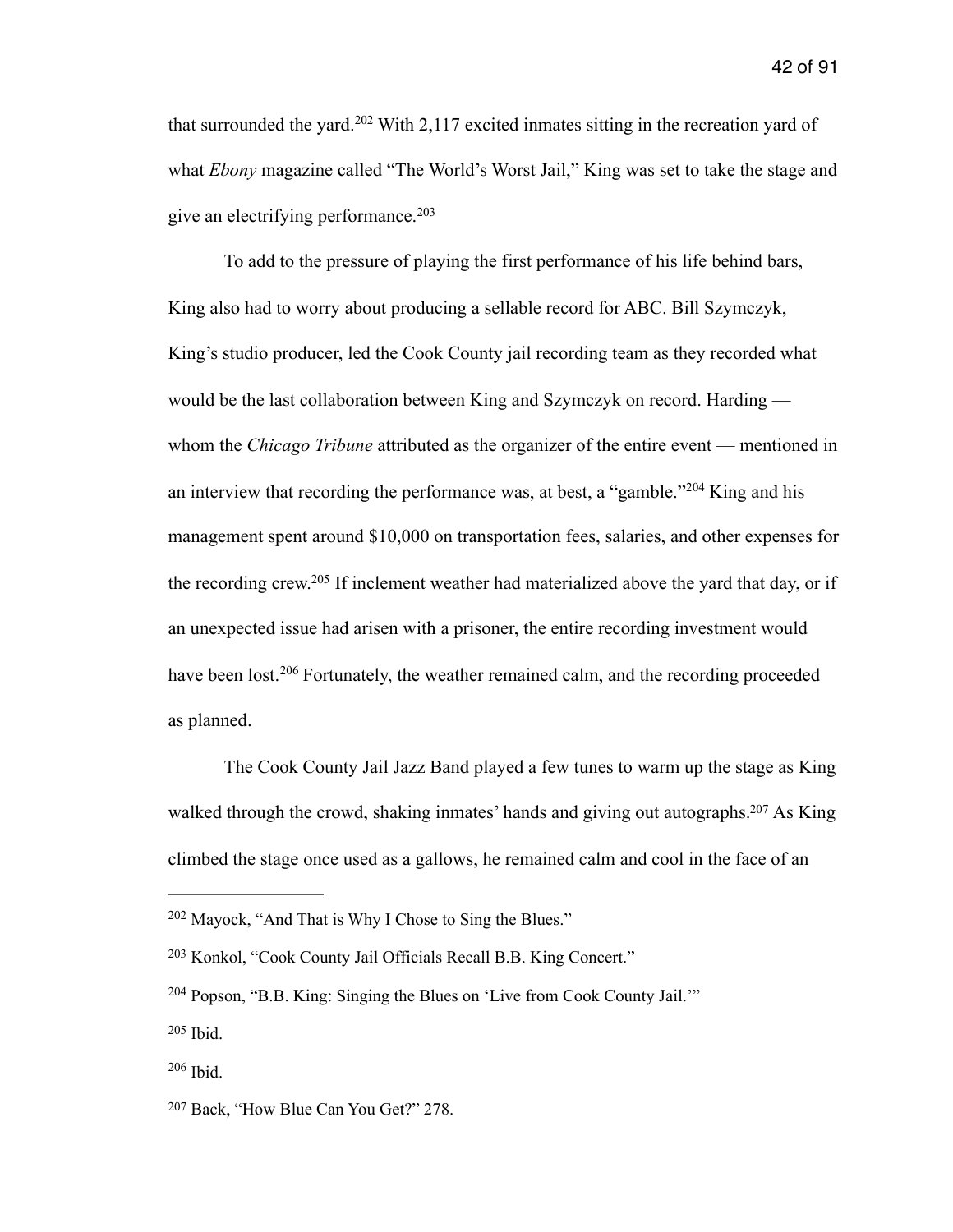<span id="page-43-8"></span><span id="page-43-7"></span>unpredictable crowd[.](#page-43-0)<sup>[208](#page-43-0)</sup> Once King and all of the members of his six-piece band arrived on stage, King and the band allowed the jail band to play along with them on a couple of tunesfor roughly thirty minutes before the tape started rolling.<sup>[209](#page-43-1)</sup> While the tunes played by King and the jail band were not recorded, the gesture illustrated that the connection that developed between King and the inmates exceeded what is on record. After the jail band left the stage, King, wearing a bright-green plaid suit and already sweating from the Chicago heat, began to record one of the greatest live albums in American history.<sup>210</sup>

## <span id="page-43-9"></span>*Live In Cook County Jail***: Performance and Recording**

<span id="page-43-11"></span><span id="page-43-10"></span>The album began with an introduction as its first track.<sup>[211](#page-43-3)</sup> The sounds of broken warm-ups from several different musicians in King's band filled the air, as King asked for "Bill,"presumably Bill Szymczyk, before the show began.<sup>[212](#page-43-4)</sup> As the band continued to warm up, Jewel Lafontant, a member of the Cook County Department of Corrections Board — and later a member of Richard Nixon's cabinet — introduced King and the band[.](#page-43-5)<sup>[213](#page-43-5)</sup> She began by stating, "We are about ready to begin our program. It's a beautiful dayin Chicago, and we are going to have a wonderful time this afternoon."<sup>[214](#page-43-6)</sup> Lafontant then acknowledged the presence of "The man who named Winston Moore our director

<span id="page-43-13"></span><span id="page-43-12"></span><span id="page-43-0"></span><sup>&</sup>lt;sup>[208](#page-43-7)</sup> Konkol, "Cook County Jail Officials Recall B.B. King Concert."

<span id="page-43-1"></span> $209$  Back, "How Blue Can You Get?"

<span id="page-43-2"></span>Popson, "B.B. King: Singing the Blues on 'Live from Cook County Jail.'" [210](#page-43-9)

<span id="page-43-3"></span><sup>&</sup>lt;sup>[211](#page-43-10)</sup> B.B. King. *Live in Cook County Jail*. LP. Rec. 10 Sept. 1970. Bill Szymczyk, 1971.  $212$  Ibid.

<span id="page-43-5"></span><span id="page-43-4"></span> $213$  Popson, "B.B. King singing the Blues "Live from Cook County Jail."

<span id="page-43-6"></span>King, "Introduction," *Live in Cook County Jail.* [214](#page-43-13)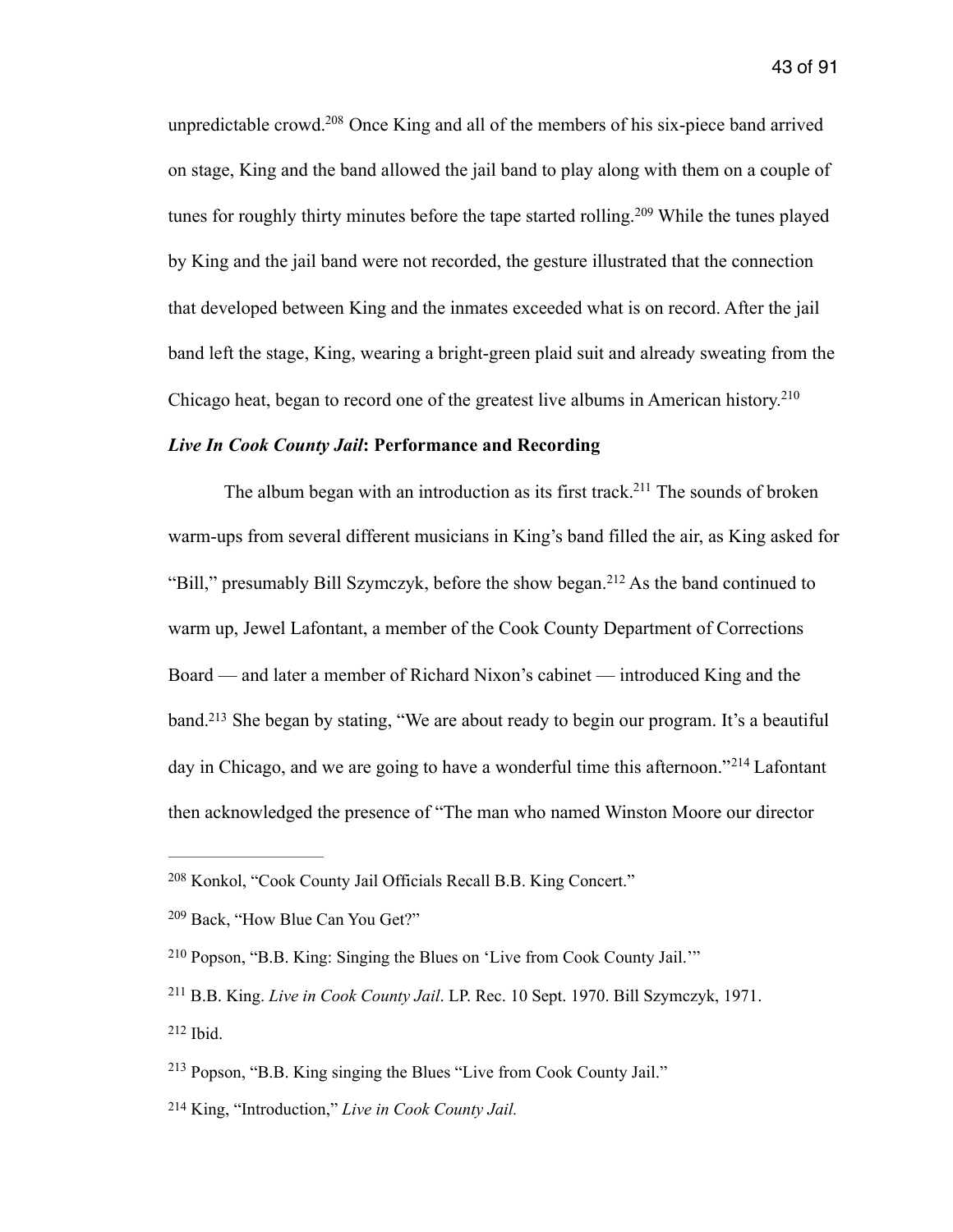<span id="page-44-11"></span><span id="page-44-10"></span><span id="page-44-9"></span><span id="page-44-8"></span><span id="page-44-7"></span>[of the jail]... our beloved, Sheriff Woods.["](#page-44-0)<sup>[215](#page-44-0)</sup> A chorus of boos met Woods' announcement,but the boos quickly subsided to laughter.<sup>[216](#page-44-1)</sup> Lafontant then announced that, "another dear friend of all of yours out there [the prisoners] is the Chief Justice of theCriminal Court, Judge Joseph Power who is present."<sup>[217](#page-44-2)</sup> Power's announcement was met with a harder cry of boos along with chants of "Get him out" and "Get him out of here" from the inmates[.](#page-44-3)<sup>[218](#page-44-3)</sup> The boos subsided to mild laughter again as Lafontant even chuckled at the outbursts to her ironic and sarcastic introductions[.](#page-44-4)<sup>[219](#page-44-4)</sup> Finally, as the band continued to play nonchalantly in the background, Lafontant introduced B.B. King, "who is known to everyone as The King of the Blues… the Chairman of the Board of all blues singers… The Man… but whatever we call him, I know him to be just a fine, warm human being, full of humility.["](#page-44-5) $220$  After Lafontant finished introducing King to the audience,she asked, "Would you please come forth, Mr. King?"<sup>[221](#page-44-6)</sup> King obliged and stepped forth to begin the first song of the performance.

<span id="page-44-13"></span><span id="page-44-12"></span> King ripped right into "Every Day I Have the Blues," with a tone both sweet and raw, made possible by his Gibson ES-335 "Lucille," his unique vibrato skill, and his Lab

- <span id="page-44-1"></span> $216$  Ibid
- <span id="page-44-2"></span> $217$  Ibid
- <span id="page-44-3"></span> $218$  Ibid.
- <span id="page-44-4"></span> $219$  Ibid.
- <span id="page-44-5"></span> $220$  Ibid.
- <span id="page-44-6"></span> $221$  Ibid.

<span id="page-44-0"></span> $215$  Ibid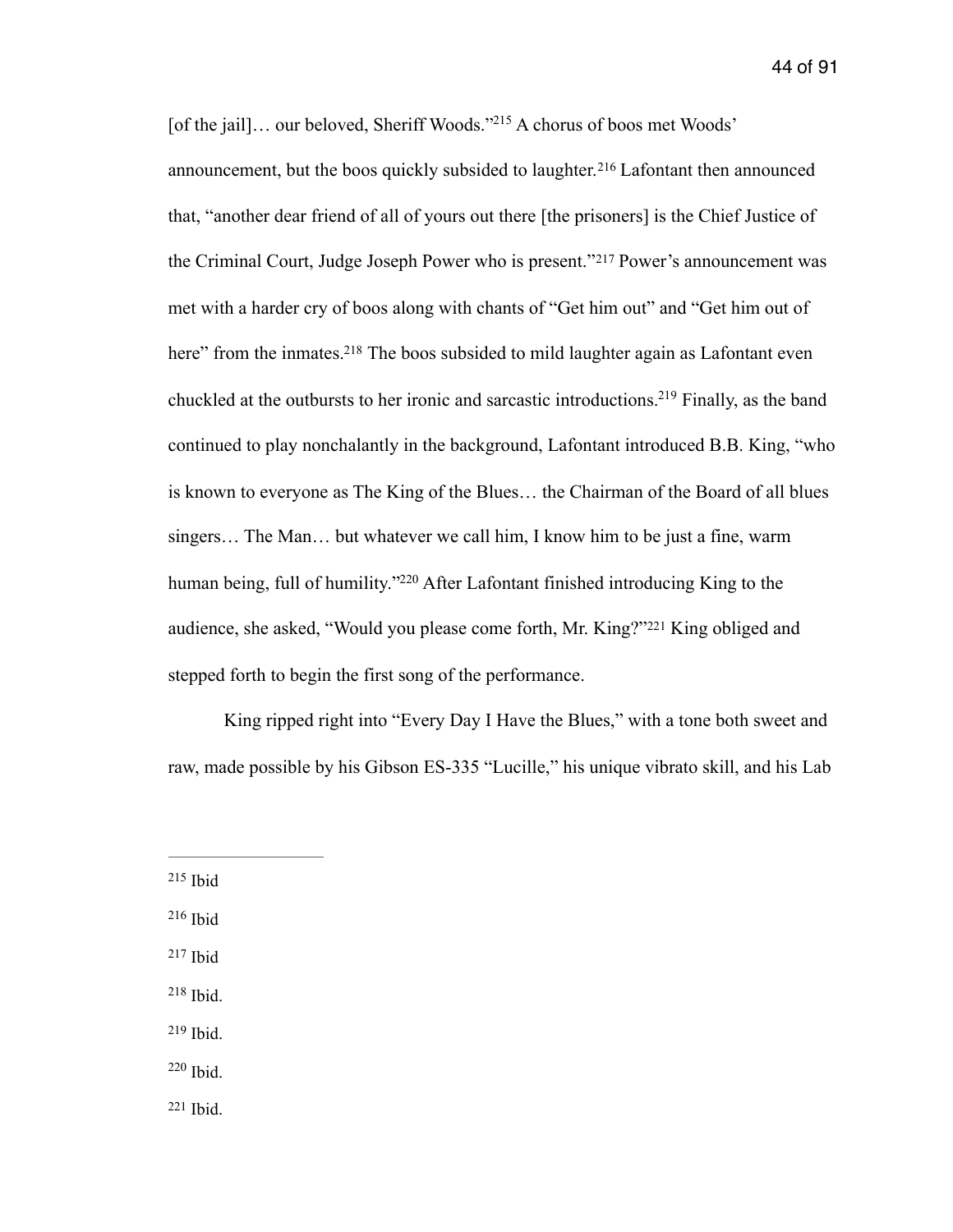<span id="page-45-8"></span><span id="page-45-7"></span>SeriesL5 amplifier.<sup>[222](#page-45-0)</sup> "Every Day I Have the Blues," was a classic King single from the early 1950s. In 1954, King pulled from previous versions of the song performed by Memphis Slim, Lowell Fulson, and Count Basie, to arrange his version with the help of bandleader Maxwell Davis[.](#page-45-1)<sup>[223](#page-45-1)</sup> King stated that Davis was "the man most responsible for my best work," and that "he [Davis] wrote a chart for 'Everyday I Have the Blues' with a crisp and relaxed sound I'd never heard before. I liked it so well, I made it my theme.["224](#page-45-2) King's version of "Every Day I Have the Blues" peaked at No. 8 on the R&B chart in 1955. [225](#page-45-3)

<span id="page-45-11"></span><span id="page-45-10"></span><span id="page-45-9"></span> David Mcgee, author of, *B.B. King: There is Always One More Time,* argued that "Every Day I Have the Blues" is a perfect case study of Maxwell's entire career with King,which lasted from 1954 until the early 1960s.<sup>[226](#page-45-4)</sup> The relaxed style Maxwell demonstrated with King in the 1954 single of "Every Day I Have the Blues" was not presenton the *Live in Cook County Jail* version.<sup>[227](#page-45-5)</sup> King belted out his unique "B.B. style" licks one after the other at Cook County Jail, but displayed a strict imitation of T-Bone Walker on the 1954 original single[.](#page-45-6)<sup>228</sup> The first song of the *Live in Cook County* 

<span id="page-45-13"></span><span id="page-45-12"></span><span id="page-45-0"></span><sup>&</sup>lt;sup>[222](#page-45-7)</sup> Joe Rosenthal., "Get Inside the Blues with B.B," https://www.guitar.com/articles/ get-inside-blues-bb-king-interview; King, "Every Day I Have the Blues," *Live in Cook County.*

<span id="page-45-1"></span><sup>&</sup>lt;sup>[223](#page-45-8)</sup> David Mcgee, *B.B. King: There is Always One More Time*, Hal Leonard Corporation, 2005. 82, 83-84.

<span id="page-45-3"></span><span id="page-45-2"></span>[<sup>225</sup>](#page-45-10) Ibid, 82-84

<span id="page-45-4"></span> $226$  Ibid, 82-84.

<span id="page-45-5"></span><sup>&</sup>lt;sup>[227](#page-45-12)</sup> King, "Every Day I Have the Blues," *Live in Cook County Jail.* 

<span id="page-45-6"></span><sup>&</sup>lt;sup>[228](#page-45-13)</sup> B.B. King, "Every Day I Have the Blues," RPM, 1955.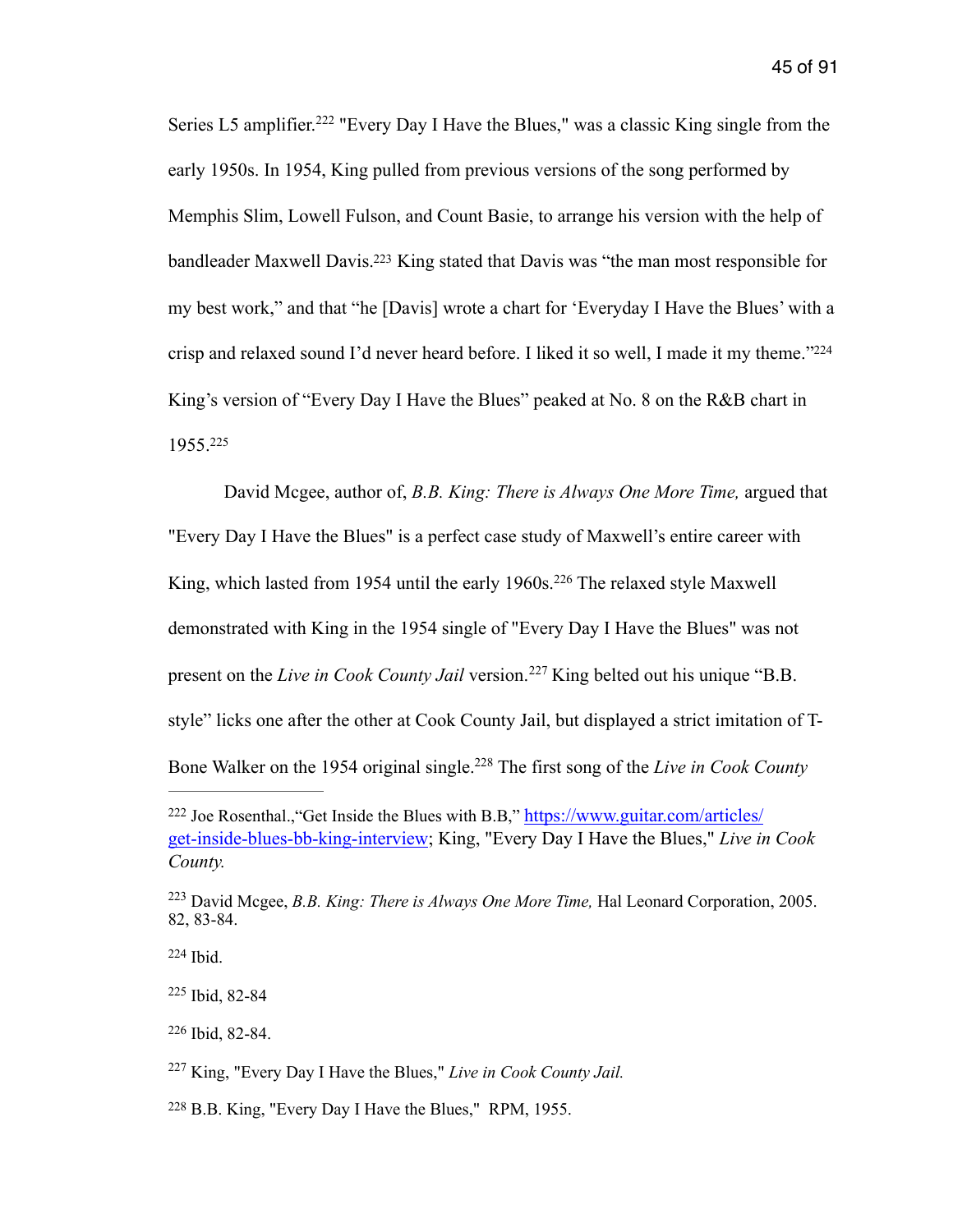album provided an excellent example of King's development as a musician since his early years in Memphis. While the song's tempo was rushed, likely due to the nervousness of their first performance in a jail, King and the band related to the inmates with the lyrics of "Everyday I Have The Blues."

<span id="page-46-6"></span><span id="page-46-5"></span> After finishing "Every Day I Have the Blues," the album seems to skip, possibly to erase some of the live material, going straight into the second recorded song on the album— "How Blue Can You Get?"<sup>[229](#page-46-0)</sup> The third track of the album then thrusted right into King's climactic two-and-a-half minute guitar solo that builds up and dies down in dramatic fashion. "How Blue Can You Get?" was initially released as "Downhearted" on King'seleventh LP, *Blues in My Heart*, in 1963.<sup>[230](#page-46-1)</sup> "Downhearted" was written by Jane Feather and originally performed by Johnny Moore's Three Blazers, but King was most influencedby his idol Louis Jordan's version.<sup>[231](#page-46-2)</sup> King's version did not differ much from Jordan's in tempo and pace, differentiating itself only by the addition of King's guitar and PlasJohnson's saxophone.<sup>[232](#page-46-3)</sup> King re-recorded the song in 1964 with ABC-Paramount as "How Blue Can You Get," with Maxwell Davis adding more propulsion to the horn section, and King adding more emphasis to his vocals[.](#page-46-4)<sup>[233](#page-46-4)</sup>

<span id="page-46-9"></span><span id="page-46-8"></span><span id="page-46-7"></span><span id="page-46-0"></span>King, "Every Day I Have the Blues," *Live in Cook County Jail.* [229](#page-46-5)

<span id="page-46-1"></span>Mcgee, *B.B. King: There is Always One More Time,"* 105. [230](#page-46-6)

<span id="page-46-2"></span> $231$  Ibid.

<span id="page-46-4"></span><span id="page-46-3"></span> $232$  Ibid.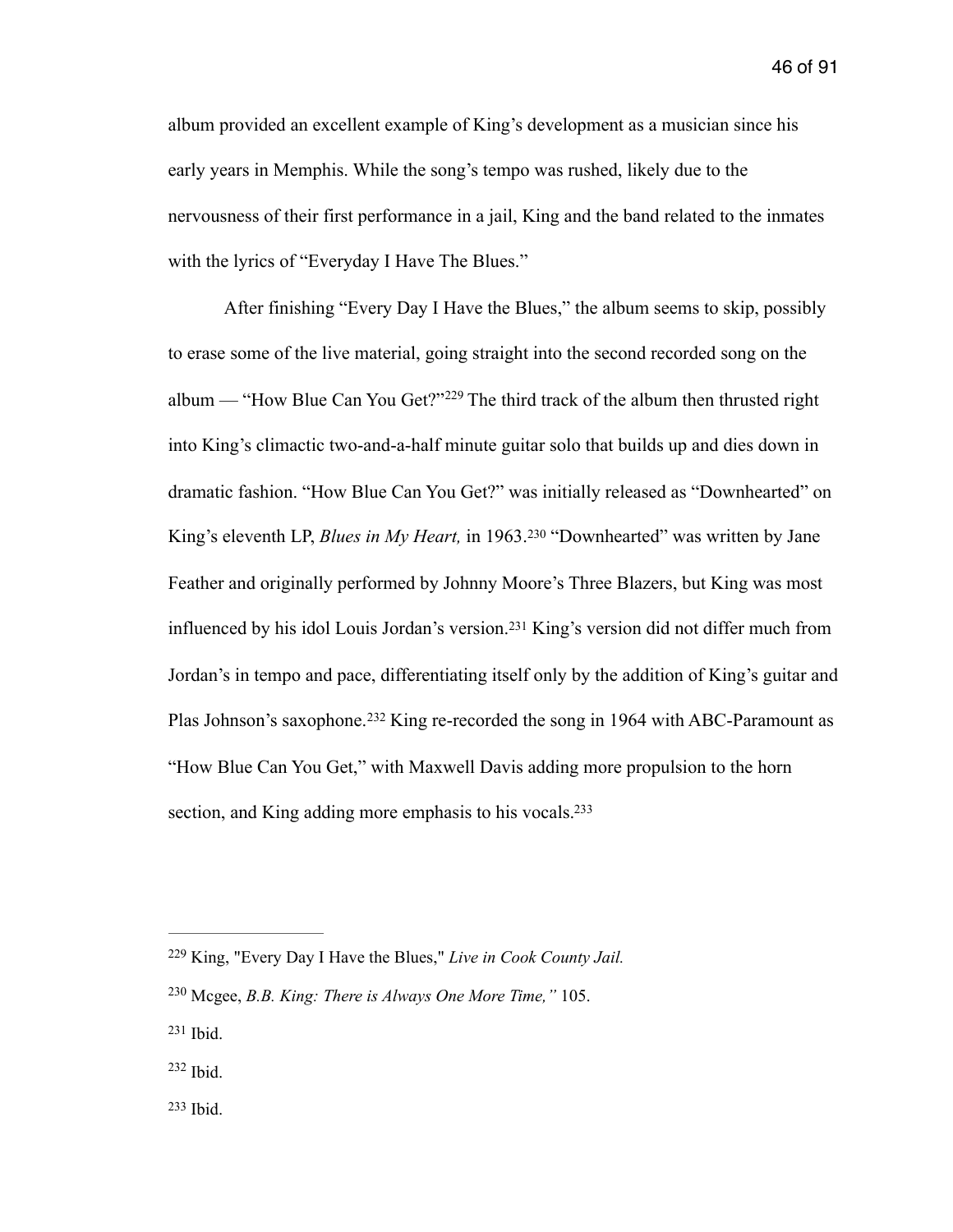<span id="page-47-6"></span><span id="page-47-5"></span> "How Blue Can You Get" became a recurring number in King's live shows due to itsability to gain audience response.<sup>[234](#page-47-0)</sup> The most attention-grabbing section of the song was King's frustrated conversation with his woman, as King repeated his woman's response to his statements in a pesky tone. He sang, "I gave you a brand new Ford, but you said: I want a Cadillac. I bought you a ten dollar dinner, and you said: thanks for the snack. I let you live in my penthouse, you said: it just a shack. I gave you seven children and now you want to give them back."<sup>[235](#page-47-1)</sup> On the *Live in Cook County Jail* album, the inmates erupted with applause as King and the band finished the previous section and moved into the final chorus.<sup>[236](#page-47-2)</sup> The *Live in Cook County* version of "How Blue Can You Get," like "Every Day I Have the Blues," was faster, louder, and had an overall rawness thatwas not present on the studio version.<sup>[237](#page-47-3)</sup> With the story of a man who could never seem to catch a break in life relating to the prisoners, "How Blue Can You Get," was one of the best-received songs by the inmates, and is one of best performances by King and the band on the entire album.

<span id="page-47-9"></span><span id="page-47-8"></span><span id="page-47-7"></span> The third song of the performance and fourth track of the album was, "Worry, Worry, Worry.["](#page-47-4)<sup>[238](#page-47-4)</sup> King began "Worry, Worry, Worry" in the same fashion he started "How Blue Can You Get," with a two-and-a-half minute long, slow, blues guitar solo that rivaled the best guitar work of his career. King first recorded this song as "Worry, Worry"

<span id="page-47-1"></span><span id="page-47-0"></span><sup>&</sup>lt;sup>[235](#page-47-6)</sup> King, "How Blue Can You Get?" *Live in Cook County Jail.* [236](#page-47-7) Ibid.

<span id="page-47-3"></span><span id="page-47-2"></span><sup>&</sup>lt;sup>[237](#page-47-8)</sup> B.B. King, "Downhearted," *Blues in my Heart*, Crown, 1963.

<span id="page-47-4"></span>King, "Worry, Worry, Worry," *Live in Cook County Jail.* [238](#page-47-9)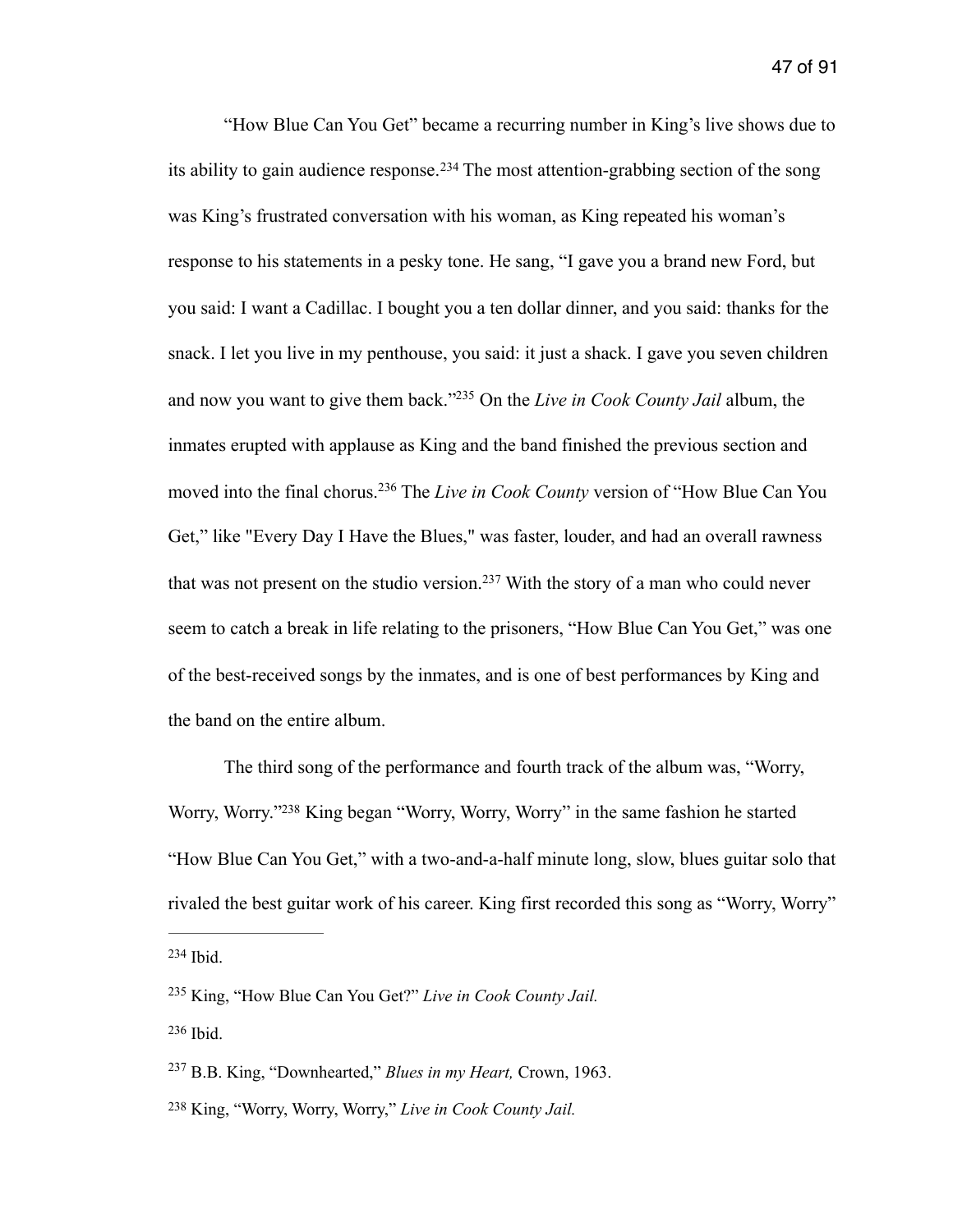<span id="page-48-5"></span>in 1959, but the original tune never made it onto one of King's many albums though it did becomea staple on his live tours.<sup>239</sup> The *Live in Cook County* version of "Worry, Worry, Worry*,"* continued the album's trend to push the songs faster, harder, and louder than theiroriginals.<sup>[240](#page-48-1)</sup> King's emotion was bleeding through his guitar throughout the A-side of the album, as he was reaching out to connect with the many captured souls in his audience.

<span id="page-48-7"></span><span id="page-48-6"></span> In the middle of "Worry, Worry, Worry" King broke into a call and response prosewith the audience about male-female relationships.<sup>[241](#page-48-2)</sup> King taught the men that, "women are God's gift to men," and vice versa as he spoke to the women in the audience. This part of "Worry, Worry, Worry" elicited jeers, accords, and laughs as King spoke candidly about domestic violence and cheating, both of which some of the inmates seemed to applaud[.](#page-48-3)<sup>[242](#page-48-3)</sup> While King talked of some of the dark sides of male-female relationships in a comedic fashion, his main point was to warn against reciprocating them. King's brilliant performance of "Worry, Worry, Worry" lasted nearly nine minutes and ended the A-side of the album. [243](#page-48-4)

<span id="page-48-9"></span><span id="page-48-8"></span> Side B started with King informing the audience that, "up until now I have played to you the same I would play to the audience at Mister Kelly's (the Jazz club in Chicago

<span id="page-48-0"></span>Danchin, *Bluesboy,* 131. [239](#page-48-5)

<span id="page-48-1"></span><sup>&</sup>lt;sup>[240](#page-48-6)</sup> B.B. King, "Worry, Worry," Kent, 1959.

<span id="page-48-2"></span><sup>&</sup>lt;sup>[241](#page-48-7)</sup> King, "Worry, Worry, Worry," Live in Cook County Jail.

<span id="page-48-3"></span> $242$  Ibid.

<span id="page-48-4"></span><sup>&</sup>lt;sup>[243](#page-48-9)</sup> King, *Live in Cook County Jail.*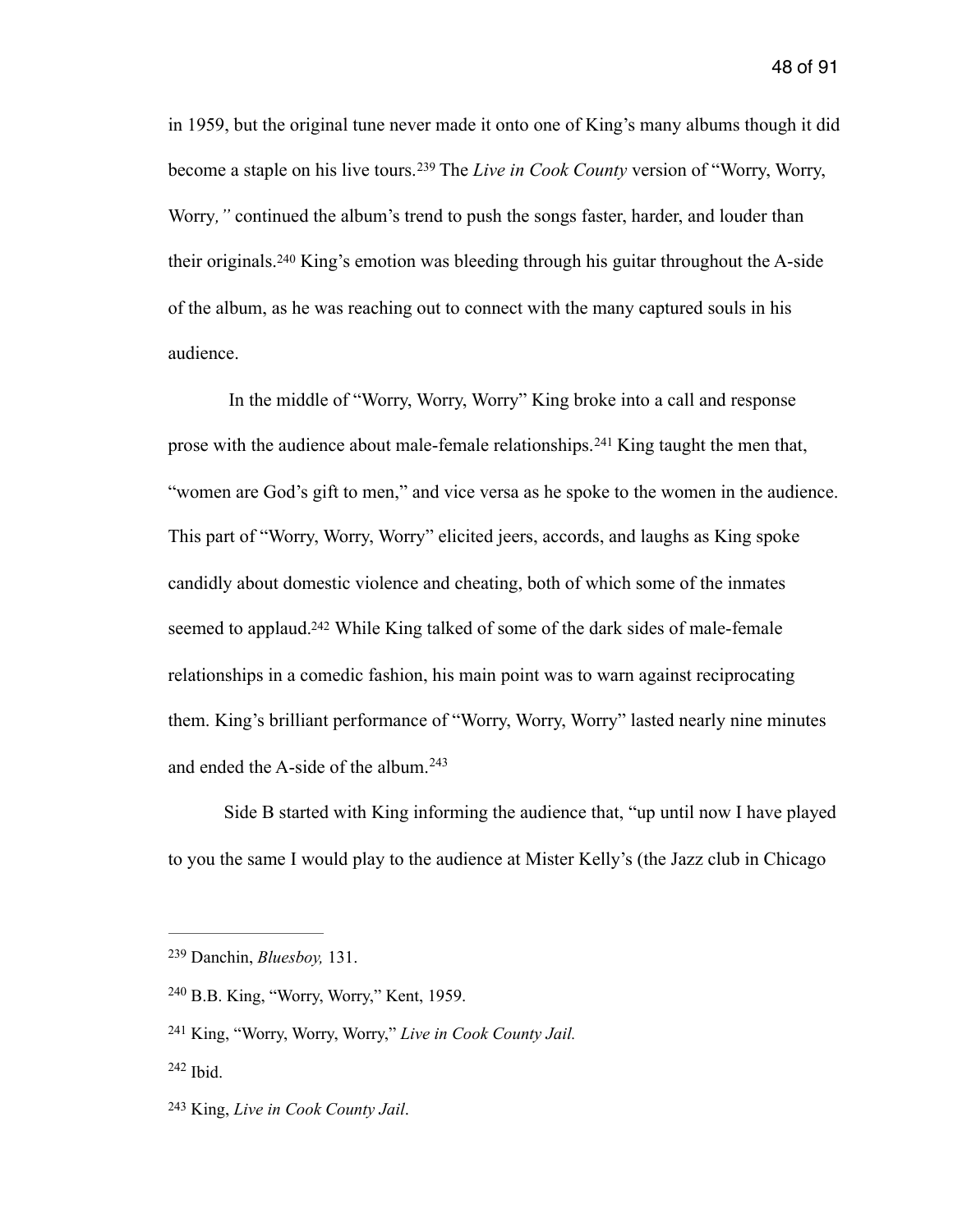<span id="page-49-8"></span><span id="page-49-7"></span>whereKing met Moore)... but I am going to tell you what we're going to do now."<sup>[244](#page-49-0)</sup> As King rolled out a sweet major pentatonic "B.B. style" lick and the band started up the next song, he informed the audience that, "were gonna reminisce a little bit and I'll tell you why.["](#page-49-1)<sup>[245](#page-49-1)</sup> King told the audience that he and his band had recorded "something like three hundred and eight (single) records, about thirty-two or thirty-three LPs.… So, a lot of them we don't get to play too often, so here's what were going to do. We are going to reach way back… and pull out quite a few of them real old ones, is that all right with you?"[246](#page-49-2) The audience responded with a loud shout of approval, and one woman screamed,"Don't forget 'Sweet Sixteen."<sup>[247](#page-49-3)</sup> King acknowledged her request by repeating it, then he said, "The first one we want to do… this one is the first tune that made people know about B.B. King."<sup>248</sup>

<span id="page-49-13"></span><span id="page-49-12"></span><span id="page-49-11"></span><span id="page-49-10"></span><span id="page-49-9"></span> After a quick strike on his guitar, King began singing "Three O'Clock Blues," his first number one hit from 1951.<sup>[249](#page-49-5)</sup> It stayed at number one in the *Billboard* R&B charts for five weeks and lasted seventeen weeks in total before falling off the chart[.](#page-49-6)<sup>[250](#page-49-6)</sup> "Three O'Clock Blues" was another tune borrowed from the western bluesman Lowell Fulson,

<span id="page-49-0"></span> $244$  Ibid.

<span id="page-49-1"></span> $245$  Ibid.

<span id="page-49-2"></span> $246$  Ibid.

<span id="page-49-3"></span> $247$  Ibid.

<span id="page-49-4"></span>[<sup>248</sup>](#page-49-11) Ibid.

<span id="page-49-5"></span>Mcgee, *B.B. King: There is Always One More Time,* 80. [249](#page-49-12)

<span id="page-49-6"></span> $250$  Ibid, 76.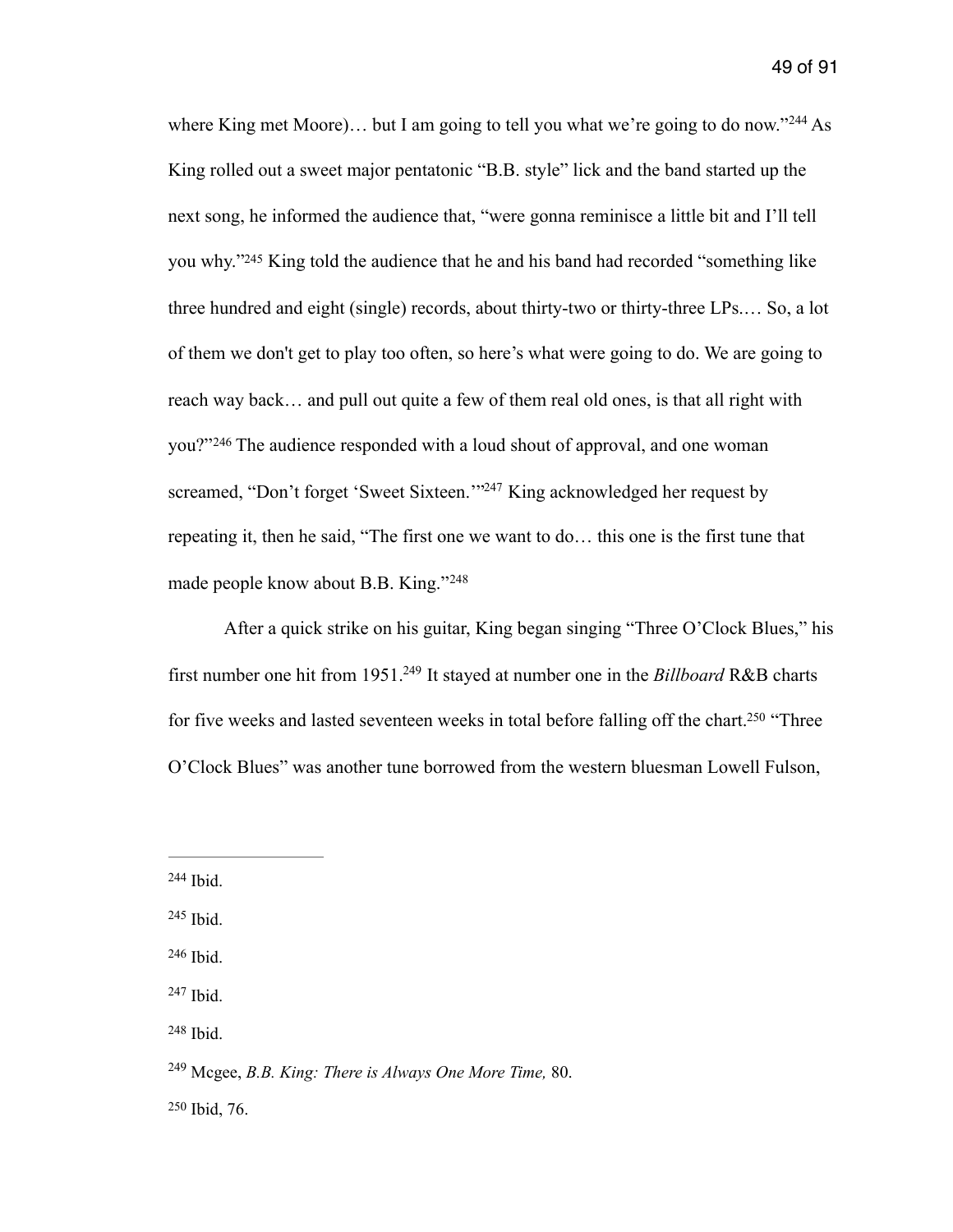<span id="page-50-8"></span><span id="page-50-7"></span>who was also heavily influenced by T-Bone Walker[.](#page-50-0)<sup>[251](#page-50-0)</sup> King's studio version of "Three O'Clock Blues," like "Every Day I Have the Blues," illustrated the distinctions between King's guitar playing in his early and later years[.](#page-50-1)<sup>[252](#page-50-1)</sup> At Cook County Jail, King's "Three O'Clock Blues" was emotional, yet steady, displaying King's transformation from an imitator in 1951 to an innovator in 1970.

<span id="page-50-9"></span>"ThreeO'Clock Blues" only received a mild response from the crowd.<sup>[253](#page-50-2)</sup> After hearing the first three emotional, driving tunes, one could only expect that a laid back tune would draw a similar reaction. King, not playing a guitar solo and only singing a couple of lines from "Three O'Clock Blues," wrapped up the song in just over a minute[.](#page-50-3)<sup>[254](#page-50-3)</sup> As King struck his guitar a final time, the band stopped momentarily then proceededto pick up the same beat as King began to talk to the crowd again.<sup>[255](#page-50-4)</sup> "Three O'Clock Blues" was only the first half of a blues medley King performed on track B1 of *Live In Cook County Jail.* [256](#page-50-5)

<span id="page-50-13"></span><span id="page-50-12"></span><span id="page-50-11"></span><span id="page-50-10"></span> With the band continuing a blues tune behind him, King thanked the audience for theirapplause and then said, "Now we are gonna reminisce a little bit further."<sup> $257$ </sup> King played a minor lick on his guitar, indicating the shift in tone, then began to introduce the

<span id="page-50-0"></span>[251](#page-50-7) Ibid, 74.

<span id="page-50-3"></span> $254$  Ibid.

<span id="page-50-1"></span> $^{252}$  $^{252}$  $^{252}$  B.B. King, "Three O' Clock Blues," RPM, 1951.

<span id="page-50-2"></span><sup>&</sup>lt;sup>[253](#page-50-9)</sup> King, "Blues Medley," *Live in Cook County Jail.* 

<span id="page-50-5"></span><span id="page-50-4"></span><sup>&</sup>lt;sup>[256](#page-50-12)</sup> King, *Live in Cook County Jail.* 

<span id="page-50-6"></span> $257$  Ibid.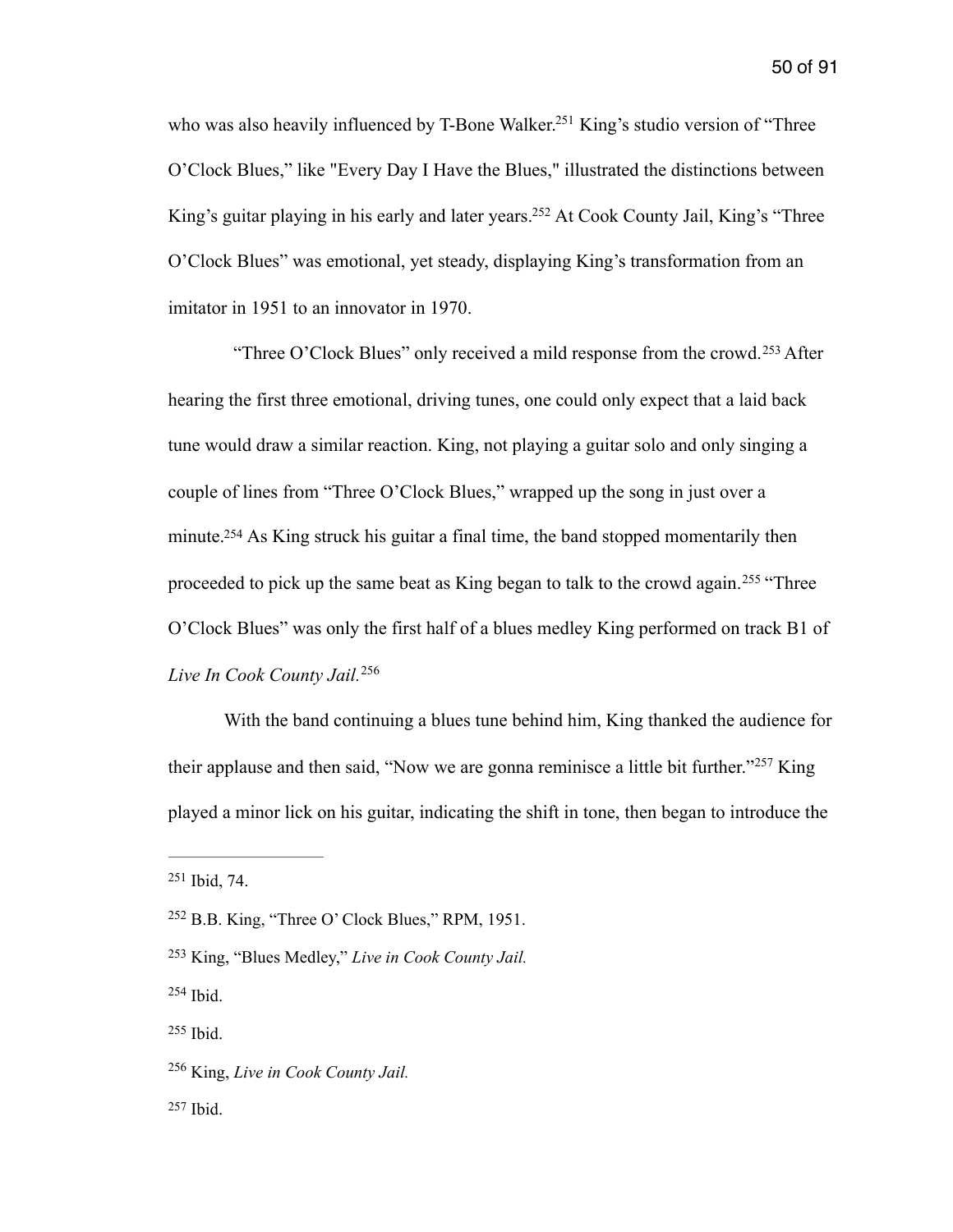<span id="page-51-8"></span>next half of the medley by saying, "…this is one of the next big records we had, about  $[19]52." <sup>258</sup>$  $[19]52." <sup>258</sup>$  $[19]52." <sup>258</sup>$  $[19]52." <sup>258</sup>$  $[19]52." <sup>258</sup>$  He played another minor guitar lick, then continued his introduction by saying, "…this was somewhat what we call a blues ballad like. People don't do many of this kind today, but I think a lot of things that we let go sometimes, are the things we cherish the most later on.["](#page-51-1)<sup>[259](#page-51-1)</sup> Immediately after King's final word, the band changed key. and King played a short four-bar solo before stating, "This is called 'Darlin, You Know I Love You." $260$ 

<span id="page-51-13"></span><span id="page-51-12"></span><span id="page-51-11"></span><span id="page-51-10"></span><span id="page-51-9"></span> King released "Darlin, You Know I Love You" as a single as "You Know I Love You," in 1952.<sup>[261](#page-51-3)</sup> It became King's next number one *Billboard* hit after "Three O'Clock" Blues."<sup>[262](#page-51-4)</sup> King's "You Know I Love You," was influenced by the ballads of western bluesmanIvory Joe Hunter.<sup>[263](#page-51-5)</sup> "You Know I Love You," represented two unique attributes of King's early career. First, its ballad style —which King later turned into the blues ballad— was unlike anything his fellow bluesman from the Mississippi Delta were releasingat the time.<sup>[264](#page-51-6)</sup> It illustrated the distance from the Delta blues, and even the blues ingeneral, that aspects of his music could traverse.<sup>[265](#page-51-7)</sup> Second, in this single, there is no

<span id="page-51-15"></span><span id="page-51-14"></span><span id="page-51-0"></span>King, "Blues Medley," *Live in Cook County Jail.* [258](#page-51-8)

<span id="page-51-1"></span> $259$  Ibid.

<span id="page-51-2"></span> $260$  Ibid.

<span id="page-51-3"></span>Mcgee, *B.B. King: There is Always One More Time,* 239. [261](#page-51-11)

<span id="page-51-4"></span> $262$  Ibid.

<span id="page-51-5"></span>Danchin, *Bluesboy,* 108. [263](#page-51-13)

<span id="page-51-6"></span> $264$  Ibid, 35

<span id="page-51-7"></span><sup>&</sup>lt;sup>[265](#page-51-15)</sup> B.B. King, "You Know I Love You," RPM, 1952.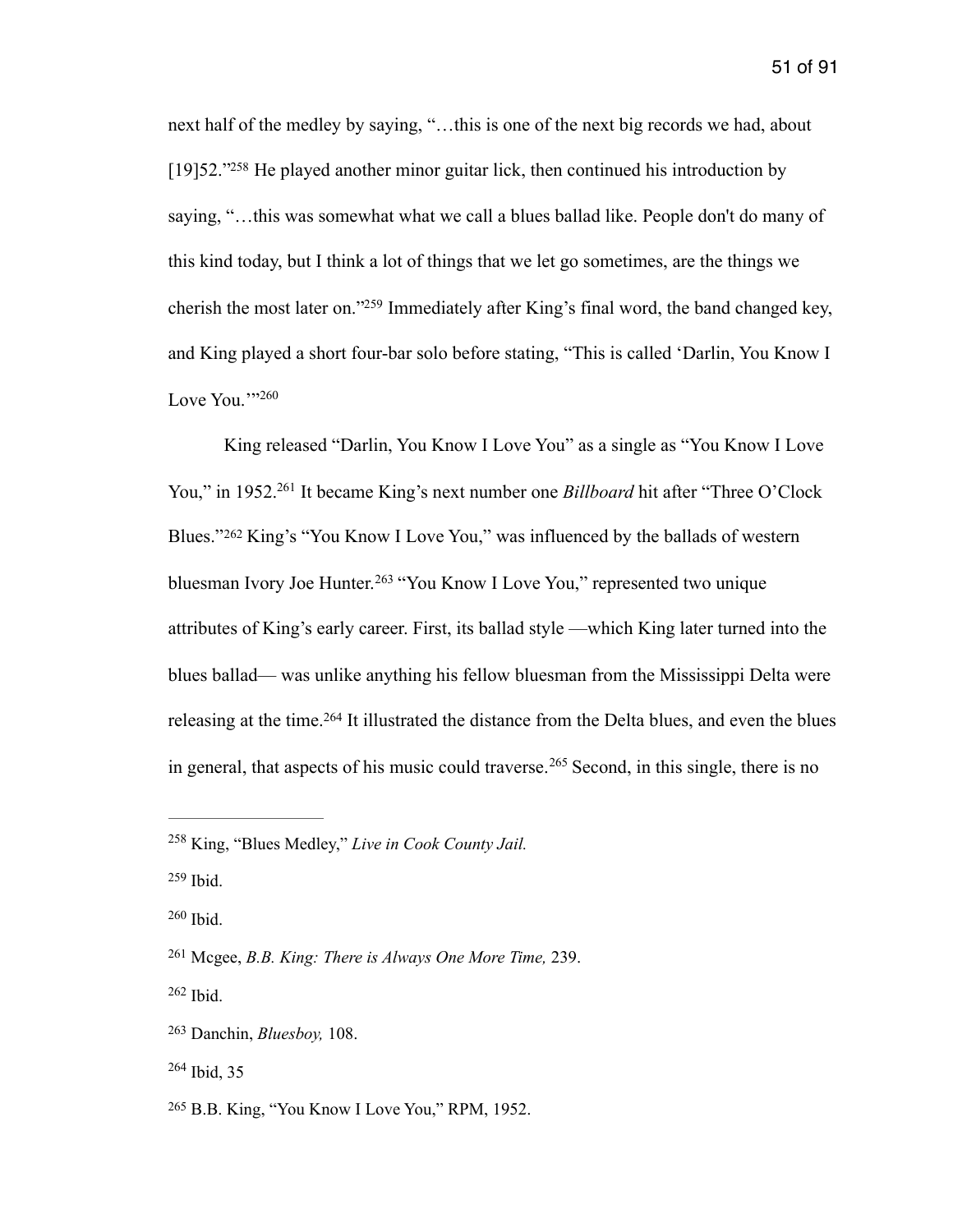<span id="page-52-8"></span><span id="page-52-7"></span>evidenceof King playing guitar at any point on the record.<sup>[266](#page-52-0)</sup> Along with nearly being outside the realm of blues, "You Know I Love You," suggested that King's audience perceivedhim as a popular singer, rather than guitar player, in his early years.  $267$  By 1970, King had added a plethora of his famed guitar licks to the song, along with an emotionally-drivensolo to bring the song to its climax as it ended.<sup>[268](#page-52-2)</sup> The crowd erupted as King and the band were still adding improvisational runs on their instruments before coming together after a snare drum roll to end the "Three O'Clock Blues/Darlin, You Know I Love You" medley with a loud, single note burst from the horns. [269](#page-52-3)

<span id="page-52-11"></span><span id="page-52-10"></span><span id="page-52-9"></span> While the end of the "Three O'Clock Blues/Darlin, You Know I Love You" medley was dying down, King said, "Thank you, thank you very much," in response to the applause from the audience[.](#page-52-4)<sup>[270](#page-52-4)</sup> "Darlin You Know I Love You" was the first example of King changing the direction of his song's audience from women to inmates to relate with the prisoners. After the medley ended King quickly stated, "Here's another one," moving to the next tune "Sweet Sixteen," which fulfilled the earlier request for the song.<sup>271</sup>Immediately after King sang the first line, "When I first met you babe," the inmatesresponded with applause.<sup>[272](#page-52-6)</sup> "Sweet Sixteen," was originally recorded by King in

<span id="page-52-13"></span><span id="page-52-12"></span><span id="page-52-0"></span><sup>&</sup>lt;sup>[266](#page-52-7)</sup> Danchin, *Bluesboy*, 35.

<span id="page-52-1"></span> $267$  Ibid.

<span id="page-52-2"></span>King, "Blues Medley," *Live in Cook County Jail.* [268](#page-52-9)

<span id="page-52-3"></span> $269$  Ibid.

<span id="page-52-4"></span>[<sup>270</sup>](#page-52-11) Ibid.

<span id="page-52-5"></span><sup>&</sup>lt;sup>[271](#page-52-12)</sup> King, "Sweet Sixteen," *Live in Cook County Jail.* 

<span id="page-52-6"></span> $272$  Ibid.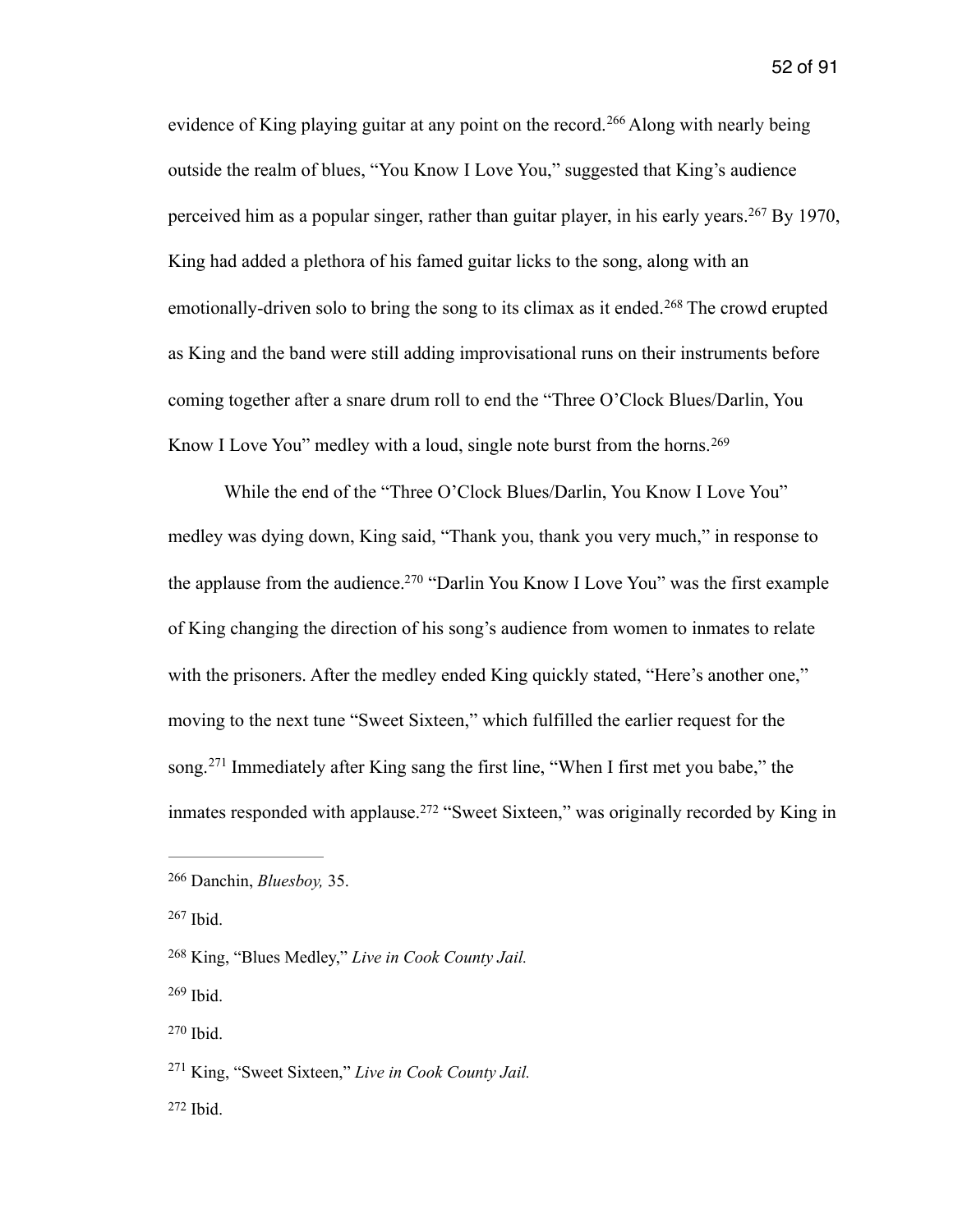<span id="page-53-6"></span>1958 and entered *Billboard's* black charts in early 1960[.](#page-53-0) "Sweet Sixteen" stayed in the [273](#page-53-0) charts for fourteen weeks and rose as high as the number two spot in January of 1960[.](#page-53-1)<sup>[274](#page-53-1)</sup>

<span id="page-53-10"></span><span id="page-53-9"></span><span id="page-53-8"></span><span id="page-53-7"></span> Adapted from vocalist Big Joe Turner's song with the same title, "Sweet Sixteen" resurrected King's career as a bluesman in 1960[.](#page-53-2)<sup>[275](#page-53-2)</sup> Shifting his style away from blues and into the influence of easy listening band singers like Frank Sinatra and Nat King Cole,King's popularity fell in the mid and late 1950s.<sup>[276](#page-53-3)</sup> The "Sweet Sixteen," single was a perfect example of King's intentional shift back to his blues roots, as his iconic guitar licks returned to the forefront of the song, and his voice was as loud and emotionally intense as any single he had recorded in the studio to date[.](#page-53-4)<sup>[277](#page-53-4)</sup> With the added fire King placed on his voice and instrument in the studio version of "Sweet Sixteen," his *Live in Cook County Jail* version did not deviate as much from the original as the previous songs on the album did. Though his performance on the single possessed a strong, emotional voice and guitar, at Cook County Jail, King raised the intensity as he felt the song resonating with his audience. After the powerful outro in which King screamed, "Baby I wonder... Baby I wonder... Baby I wonder.... what is going to happen to me!" in a high-pitched tone, the crowd of inmates exploded with applause[.](#page-53-5)<sup>[278](#page-53-5)</sup>

<span id="page-53-11"></span><span id="page-53-0"></span>Danchin, *Bluesboy,* 50. [273](#page-53-6)

<span id="page-53-1"></span><sup>&</sup>lt;sup>[274](#page-53-7)</sup> Ibid, 50

<span id="page-53-2"></span> $275$  Ibid, 50

<span id="page-53-3"></span> $276$  Ibid, 50

<span id="page-53-4"></span> $277$  B.B. King, "Sweet Sixteen," Kent, 1958.

<span id="page-53-5"></span><sup>&</sup>lt;sup>[278](#page-53-11)</sup> King, "Sweet Sixteen," *Live in Cook County Jail.*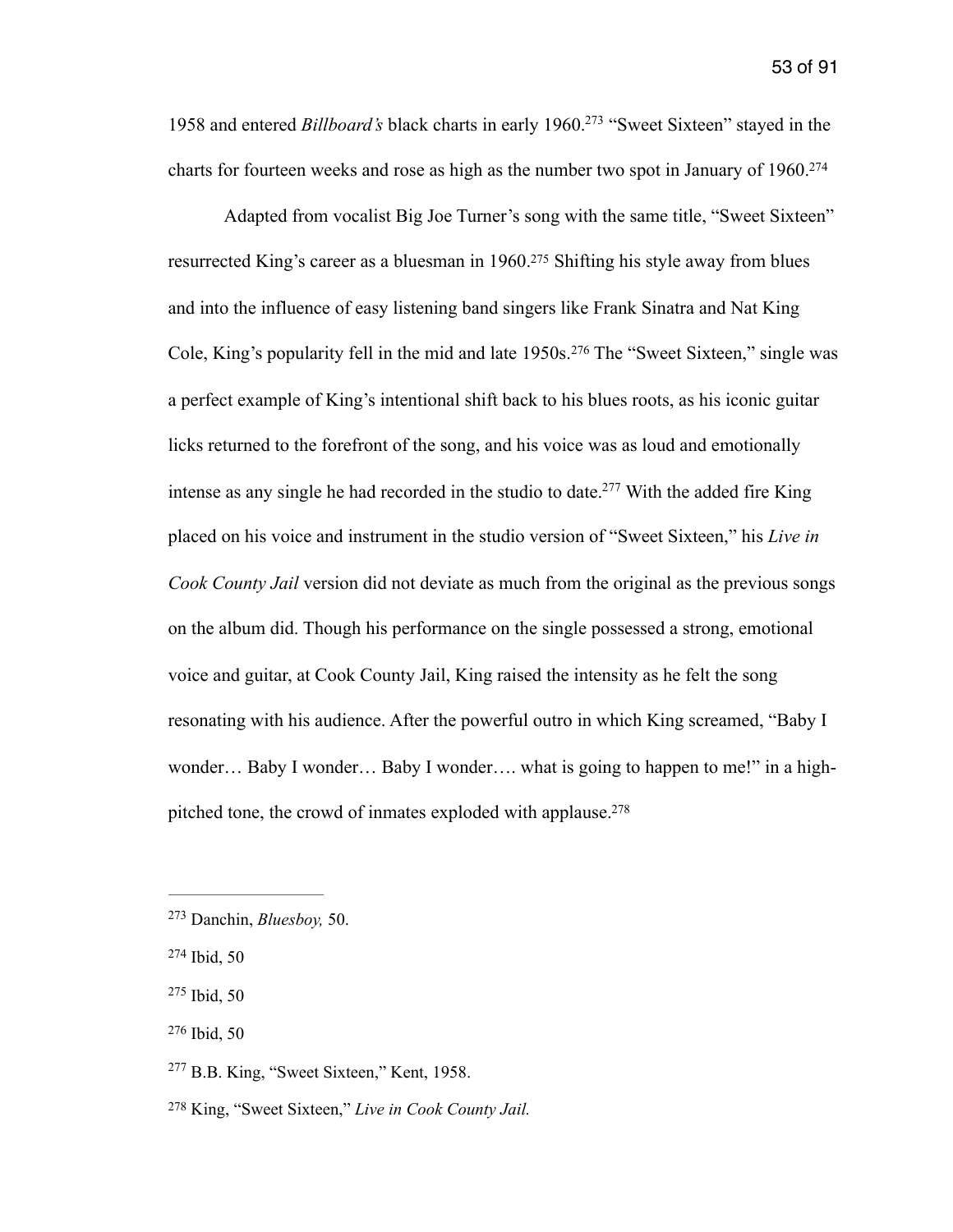<span id="page-54-8"></span><span id="page-54-7"></span><span id="page-54-6"></span> After "Sweet Sixteen" brought the audience alive again, King chose to perform a more recently recorded song. Recorded only a year before the Cook County Jail concert, "The Thrill is Gone" was arguably the best performance of the entire album and the best rendition of the song King ever recorded. "The Thrill is Gone" was originally released in 1951 by Roy Hawkins, a colleague of King's at Modern/Crown Records, and peaked at six on the *Billboard* R&B charts[.](#page-54-0)<sup>[279](#page-54-0)</sup> Maxwell Davis, King's bandleader at the time, arranged the song for Hawkins, giving King a sense of familiarity to the tune from the day it was created[.](#page-54-1)<sup>[280](#page-54-1)</sup> King's studio version of "The Thrill is Gone" displayed the producing prowess of the young Bill Szymczyk.<sup>[281](#page-54-2)</sup> Szymczyk mixed the song to include string pieces from cellos and violins which intensified the song's melancholy mood, as Kingand Lucille skillfully sang of rejection and despair behind the strings.<sup>[282](#page-54-3)</sup> "The Thrill isGone" became the most popular song King ever recorded in his career.<sup>[283](#page-54-4)</sup> It reached the top of the *Billboard* best-seller lists in January of 1970, peaked at number three in the Soul charts, and went as high as fifteen in the US Top 100, becoming King's first song to reach mainstream audiences[.](#page-54-5)<sup>[284](#page-54-5)</sup> King received his first Grammy in 1970 with "The Thrill is Gone," which represented an important turning point in his career, elevating him from bluesman to international pop star.

<span id="page-54-1"></span> $280$  Ibid.

<span id="page-54-5"></span>Danchin, *Bluesboy,* 79. [284](#page-54-11)

<span id="page-54-11"></span><span id="page-54-10"></span><span id="page-54-9"></span><span id="page-54-0"></span>Mcgee, *B.B. King: There Is Always One More Time.* 164. [279](#page-54-6)

<span id="page-54-2"></span>Danchin, *Bluesboy,* 79. *[281](#page-54-8)*

<span id="page-54-3"></span>Mcgee, *B.B. King: There Is Always One More Time.* 165. [282](#page-54-9)

<span id="page-54-4"></span><sup>&</sup>lt;sup>[283](#page-54-10)</sup> B.B. King, "The Thrill is Gone," *Completely Well*, ABC, 1969.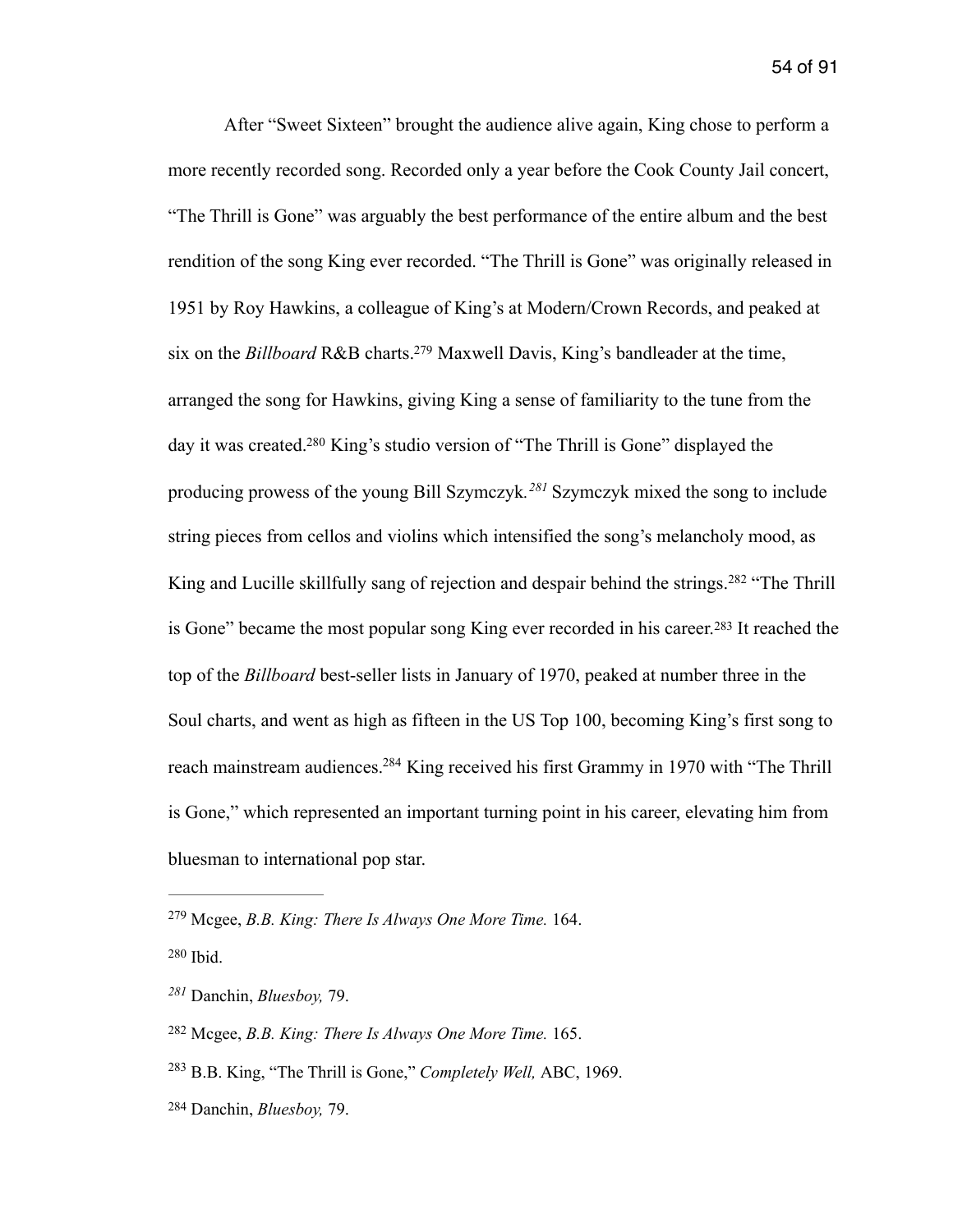<span id="page-55-4"></span> In his performance of "The Thrill is Gone" at Cook County Jail, King varied his opening guitar solo from the original with well-placed riffs to accompany the faster tempo.<sup>285</sup>The musical characteristics of "The Thrill is Gone" differ considerably from the characteristics of the songs King played earlier in the set. All of the previous numbers possessed fairly prototypical "big band" blues musical stylings, while the "The Thrill is Gone" was rooted in King's rock-n-roll crossover effort. The differences were easily discernible. After the guitar intro placed the audience on their heels, King sang the first line and the audience immediately reacted; expressing their approval of King's shift in style.<sup>286</sup>The band seemed to be tighter on "The Thrill is Gone," with King emphasizing his vocals with the sound of personal anguish, as well as rattling off head-scratching guitar licks right and left while he grunted and shouted to Lucille to coax-out a certain sound.<sup>287</sup>After the fourth verse, King and the band added to the stunning performance by slowing the song's tempo in perfect unison as King repeated a guitar lick over the top of the horns[.](#page-55-3)<sup>[288](#page-55-3)</sup> As the tempo approached a slow crawl, King and the band began to speed up the tempo and raise the volume until it crescendoed then died again, ending slowly and sweetly.

<span id="page-55-7"></span><span id="page-55-6"></span><span id="page-55-5"></span> The inmates erupted after witnessing such an amazing rendition of King's most popular tune. After the applause died down, King said, "Thank you so much. We hope

<span id="page-55-0"></span><sup>&</sup>lt;sup>[285](#page-55-4)</sup> King, "The Thrill is Gone," *Live in Cook County Jail.* 

<span id="page-55-1"></span>[<sup>286</sup>](#page-55-5) Ibid.

<span id="page-55-2"></span> $287$  Ibid.

<span id="page-55-3"></span> $288$  Ibid.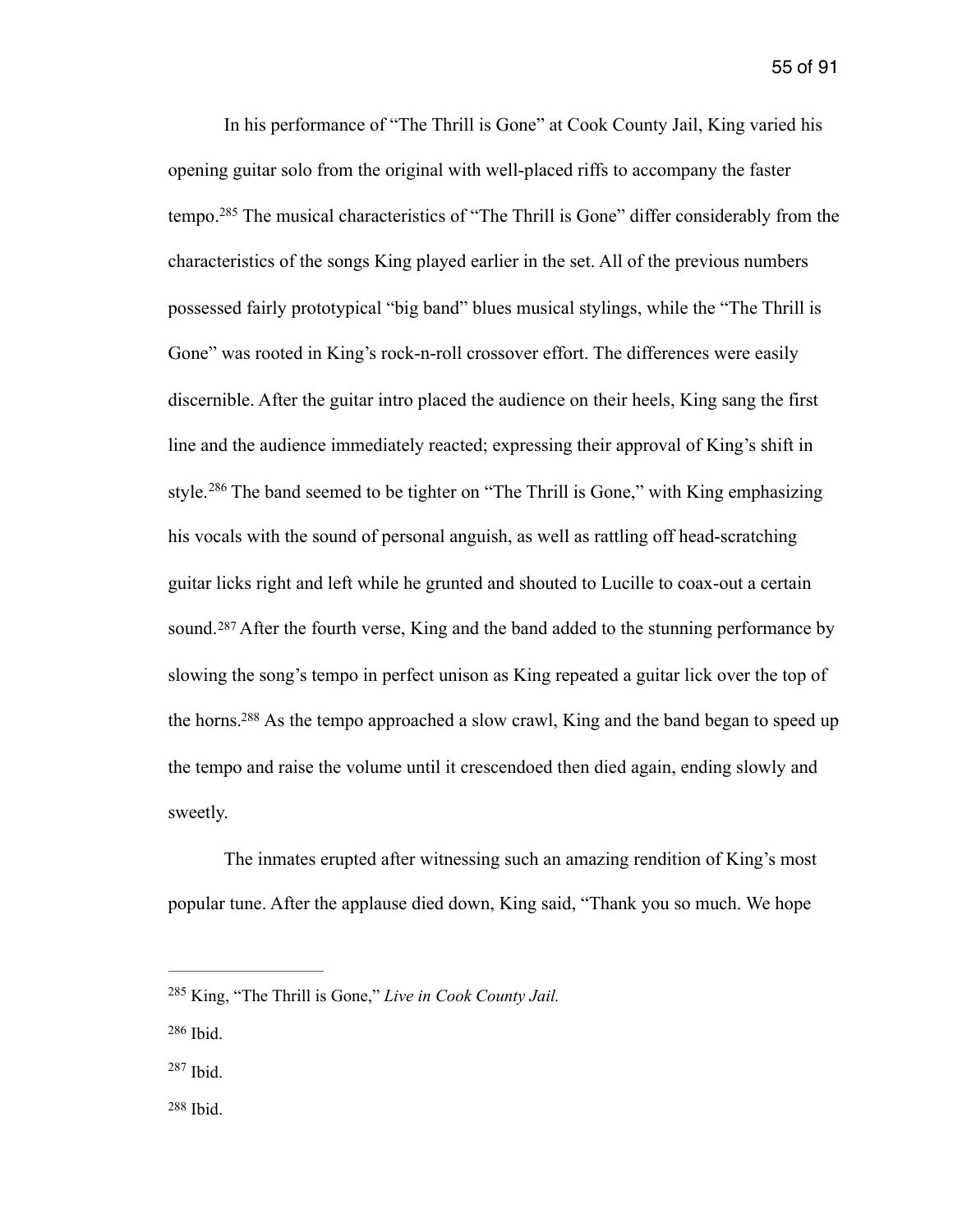<span id="page-56-10"></span><span id="page-56-9"></span><span id="page-56-8"></span><span id="page-56-7"></span>youhave been enjoying yourselves up until now."<sup>[289](#page-56-0)</sup> King then asked, "Have you been havinga little fun?" [290](#page-56-1) The inmates responded with a resounding, "Yes!" 291 King continued on to say, "I want to thank all the people from the board and everybody that helped to make this possible.["](#page-56-3) $292$  He then thanked the inmates for requesting him and the band, stating, ["](#page-56-4)I would like to do it again sometime if you'd like to have us back."<sup>[293](#page-56-4)</sup> The inmates cheered again, and King thanked them again before he moved to his last number of the album.

<span id="page-56-12"></span><span id="page-56-11"></span> King introduced the final song on the *Live in Cook County* album by saying, "Lucillle, that's my guitar here, you know we feel very good today, very, very good… very, very good. So we have a little tune, one last little tune we'd like to do for you. It's called,"Please Accept My Love."<sup>[294](#page-56-5)</sup> In 1959, King's "Please Accept My Love" reached number nine on the *Billboard* R&B charts and was the only successful single of King's "Sinatra/NatKing Cole" ballad period.<sup>[295](#page-56-6)</sup> While King's overall crossover effort to the ballad genre of Sinatra and King Cole was unsuccessful, "Please Accept My Love," proved that King's failures in the genre were not due to his inabilities as a vocalist. Lucille plays second fiddle to King's voice in the original "Please Accept My Love" as

<span id="page-56-13"></span><span id="page-56-0"></span>King, *Live in Cook County Jail.* [289](#page-56-7)

<span id="page-56-1"></span> $290$  Ibid.

<span id="page-56-2"></span> $291$  Ibid.

<span id="page-56-3"></span> $292$  Ibid.

<span id="page-56-4"></span>King, *Live in Cook County Jail.* [293](#page-56-11)

<span id="page-56-5"></span><sup>&</sup>lt;sup>[294](#page-56-12)</sup> King, "Please Accept My Love," *Live in Cook County Jail.* 

<span id="page-56-6"></span>Danchin, *Bluesboy,* 50. [295](#page-56-13)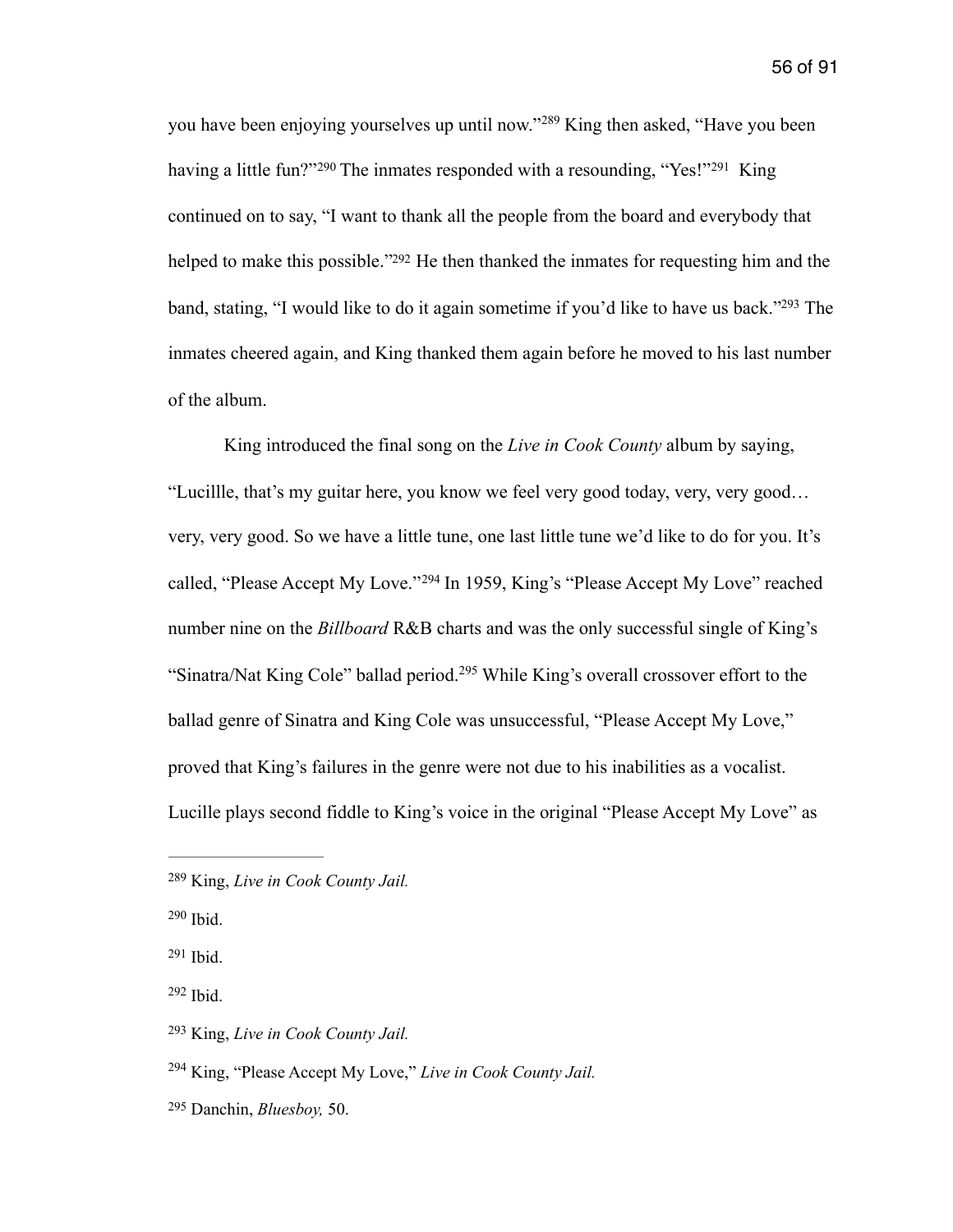<span id="page-57-3"></span>King commanded his singing to fit the tune perfectly[.](#page-57-0)<sup>[296](#page-57-0)</sup> "Please Accept My Love" represented King's ability to sing well with passion and intensity, which drew similar emotional evocations out of his listeners. King's live rendition of "Please Accept My Love" at Cook County Jail differed little from the original; however, the passion King directed to a woman in the studio version was now directed to an audience full of inmates.

<span id="page-57-4"></span> While in other songs in his performance like "Darlin' You Know I Love You" and "Sweet Sixteen" King altered the song's intended audience from women to inmates, the title and lyrical message of "Please Accept My Love" served to clearly vocalize King's compassion for the prisoners in his audience. Through "Please Accept My Love," King asked the inmates to literally "accept his love" and to understand that he cared for them and their troubles. King did not touch his instrument throughout the entirety of the song; instead,he focused strictly on driving the song with his powerful voice.<sup>[297](#page-57-1)</sup> "Please Accept" My Love" was the most emotional song on the record, and the listener can hear the sympathy pouring out of King as he attempted to make sure the prisoners understood how much he cared for them. King accentuated some already emotional phrases from the tune like the first line, "I don't even know your name… but I love you just the same," and the last one "If you were to die before I do… I'll end my life to be with you," with loud trills to further prove his point to the inmates[.](#page-57-2)<sup>[298](#page-57-2)</sup> After singing the final line of the song, the

<span id="page-57-5"></span><span id="page-57-0"></span><sup>&</sup>lt;sup>[296](#page-57-3)</sup> B.B. King, "Please Accept My Love," Kent, 1958.

<span id="page-57-1"></span><sup>&</sup>lt;sup>[297](#page-57-4)</sup> King, "Please Accept My Love," *Live in Cook County Jail.* 

<span id="page-57-2"></span> $298$  Ibid.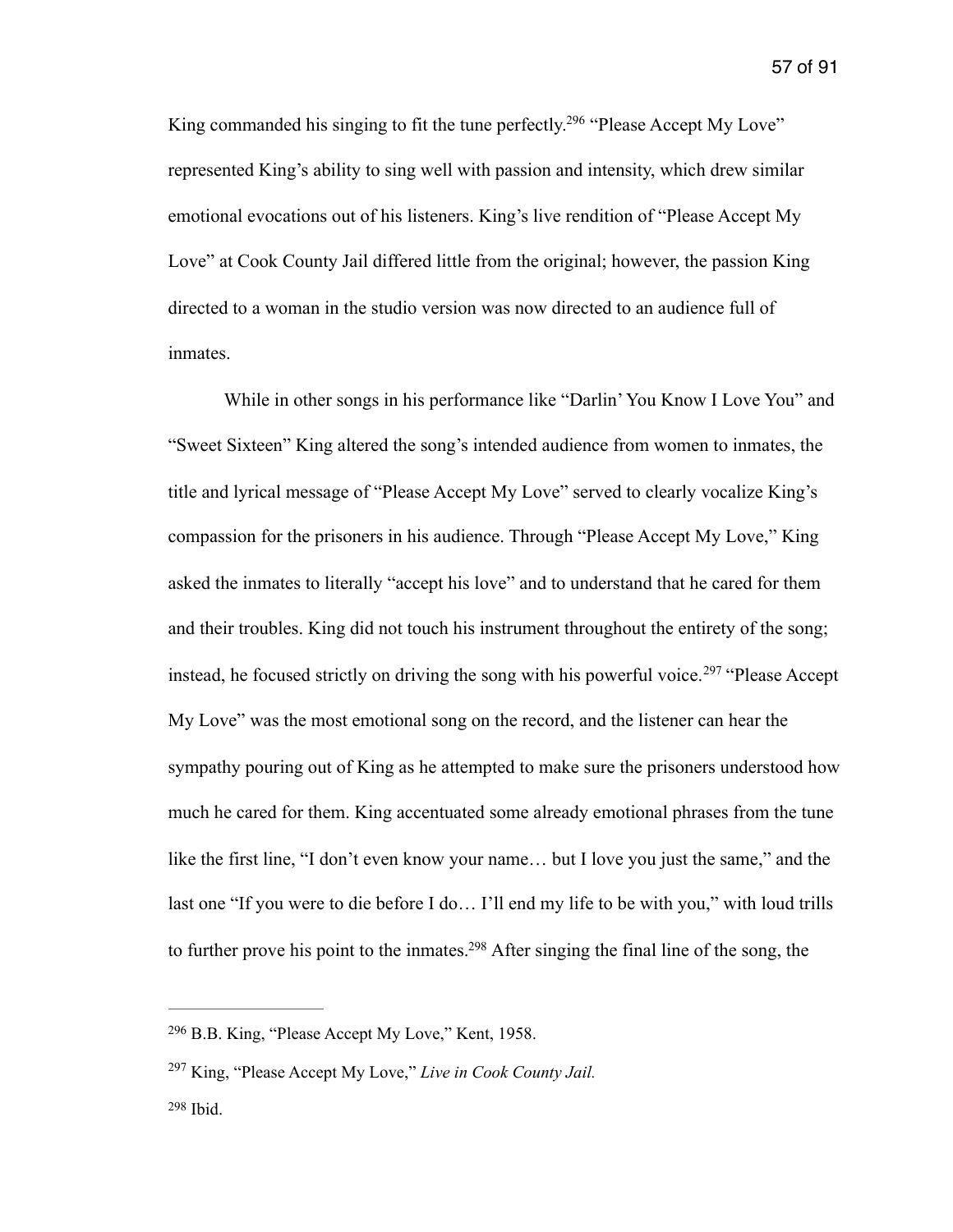band brought "Please Accept My Love" and King's performance at Cook County Jail to a close.

<span id="page-58-10"></span><span id="page-58-9"></span><span id="page-58-8"></span><span id="page-58-7"></span> ABC Records released *Live in Cook County Jail* as an LP in February of 1971, andsome avid blues listeners call it one of the greatest live albums ever created.<sup>[299](#page-58-0)</sup> The album spent three weeks atop the *Billboard* R&B and Soul charts and sold over one million copies[.](#page-58-1)<sup>300</sup> The LP cover was a light denim blue color, with a dark black text.<sup>[301](#page-58-2)</sup> The front of the cover featured a faded image of King playing Lucille in front of the barred windows of the jail with text above him reading, "B.B. KING LIVE IN COOK COUNTYJAIL." $302$  The album's color, font style, and imagery were all used to add to the prison vibe of the album to increase its marketability as an "authentic" blues and prisonalbum.<sup>[303](#page-58-4)</sup> ABC designed the black text to resemble a prison office stamp, and the denimbackground to resemble a prison jumpsuit.<sup>[304](#page-58-5)</sup> A picture taken of King while he was facingthe inmates during the concert served as the back of the album cover.<sup>[305](#page-58-6)</sup> Written over the picture, in the top left, was the list of tracks on the album. To the right was the

<span id="page-58-13"></span><span id="page-58-12"></span><span id="page-58-11"></span><span id="page-58-0"></span>Paul Ackerman, ed,."Live in Cook County Jail review," *Billboard,* February 6, 1971, 58: Keith [299](#page-58-7) Harris and Douglas Wolk, "B.B. King's 5 Greatest Live Performances." Rolling Stone. May 15, 2015.

<span id="page-58-1"></span> $300$  Ibid.

<span id="page-58-2"></span>King, *Live in Cook County Jail,* LP. [301](#page-58-9)

<span id="page-58-3"></span>King, *Live in Cook County Jail,* LP. [302](#page-58-10)

<span id="page-58-4"></span><sup>&</sup>lt;sup>[303](#page-58-11)</sup> Adelt, "Being Black Twice," 21-28

<span id="page-58-5"></span> $304$  Ibid, 21-28.

<span id="page-58-6"></span>King, *Live in Cook County,* LP. [305](#page-58-13)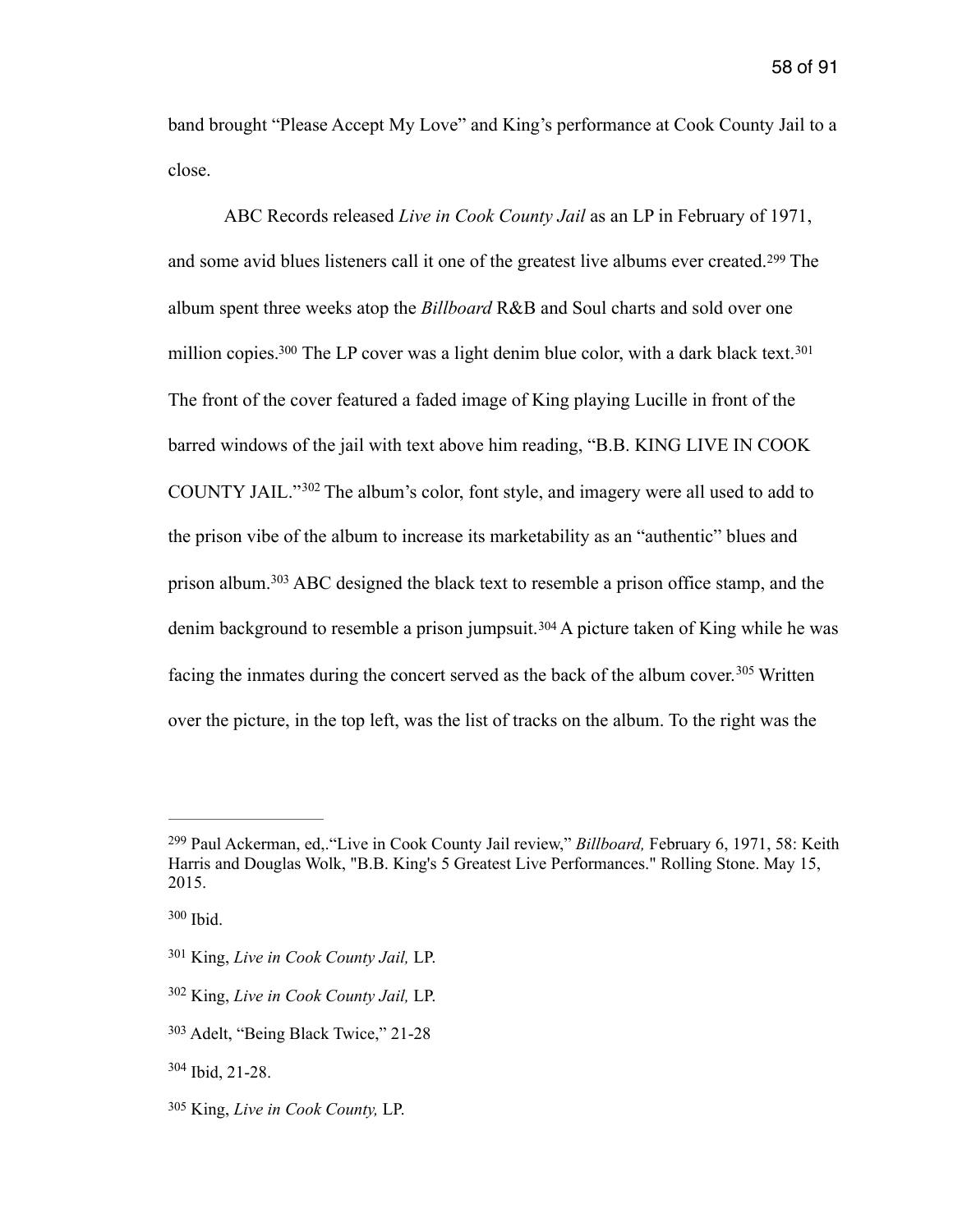liner notes, written by Harding to introduce the listener to the context surrounding the performance. [306](#page-59-0)

<span id="page-59-7"></span><span id="page-59-6"></span><span id="page-59-5"></span> Because the story of the relationship between King and the jail painted such an interesting scene, Harding's liner notes played a significant role in legitimizing the album. The liner notes began bluntly with "Jail, very simply, is one helluva place to be."[307](#page-59-1) To illustrate the volatility of the jail prior to the arrival of Moore to the listener, Harding quoted a former inmate who said, "Any-and-everything went, anything from heroin to whiskey... to homosexual rape, bribery and murder.["](#page-59-2)<sup>[308](#page-59-2)</sup> The former inmate added that "not one [jail official] seemed to give a damn." Harding went onto mention the struggles that Moore and English had to go through to take back the jail from the "barn bosses," and mentioned how important music was to soothing the relationship between the new administration and the jail's inmates once the violent fight for power was over.<sup>309</sup> Harding also compared the similarity between Moore's two-year fight to take control of the jail to King's twenty-five-year fight to overcome racial inequality and segregation in the entertainment industry[.](#page-59-4)<sup>[310](#page-59-4)</sup> In closing, Harding praised King's character for putting on a free concert for a jail known as a "jungle" by stating, "B.B.'s performance will forever be a memory to all of us. From 2,117 of your fans, thank you B.B. King, for your

<span id="page-59-9"></span><span id="page-59-8"></span><span id="page-59-0"></span>[<sup>306</sup>](#page-59-5) Ibid.

<span id="page-59-1"></span><sup>&</sup>lt;sup>[307](#page-59-6)</sup> Harding, *Live in Cook County Jail*, LP Liner, ABC, 1971.

<span id="page-59-2"></span>[<sup>308</sup>](#page-59-7) Ibid.

<span id="page-59-3"></span> $309$  Ibid.

<span id="page-59-4"></span> $310$  Ibid.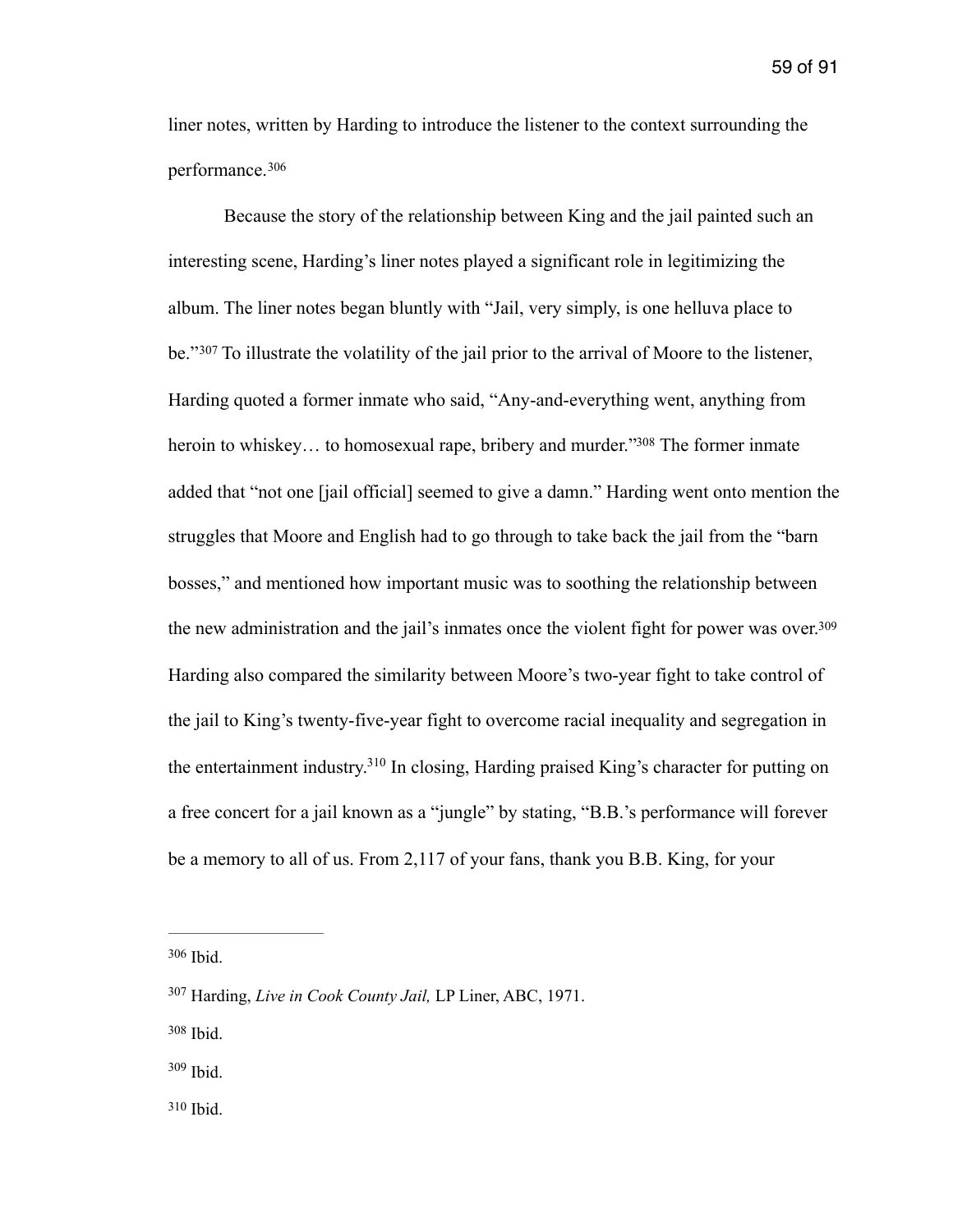<span id="page-60-5"></span><span id="page-60-4"></span><span id="page-60-3"></span>generosity and kindness; and most of all for not forgetting us."<sup>[311](#page-60-0) 312</sup> He signed off the liner notes as "Geoffrey Harding and 2,117.["313](#page-60-2)

<span id="page-60-0"></span><sup>311</sup>Ibid.

<span id="page-60-2"></span><span id="page-60-1"></span> $312$  Ibid.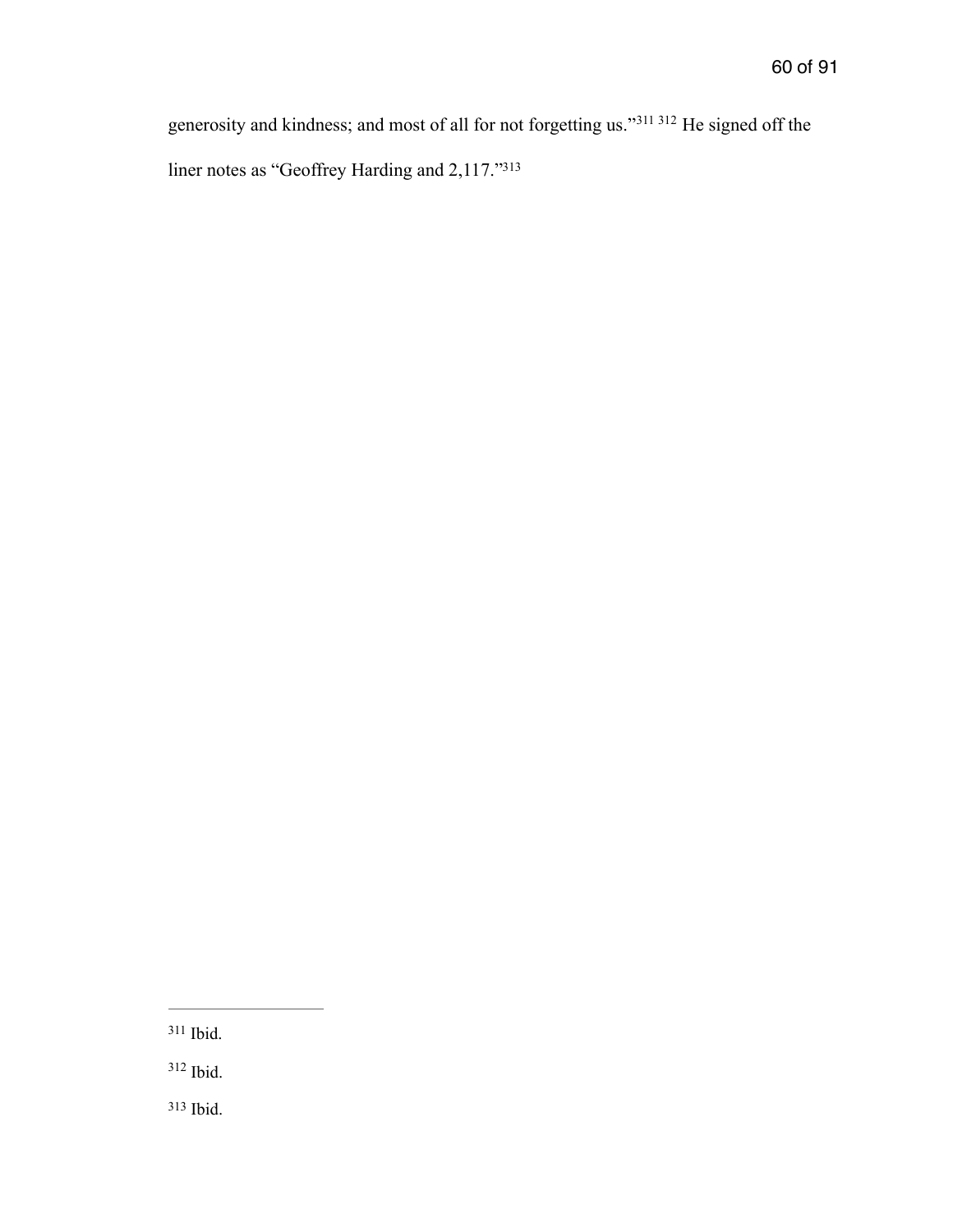# <span id="page-61-7"></span><span id="page-61-6"></span><span id="page-61-5"></span>**Chapter 3**

# **Every Day I Have the Blues: King and Cook County Jail after** *Live in Cook County Jail.*

### **Response to the** *Live in Cook County Jail* **Performance and Record**

Warden English summed up King's first appearance at Cook County Jail as simply, "One helluva day, and one helluva performance."<sup>[314](#page-61-0)</sup> Director Moore called it the greatest performance ever at Cook County Jail[.](#page-61-1)<sup>[315](#page-61-1)</sup> King stated proudly, "This was one the greatest performances and most appreciative audiences I have ever heard.["](#page-61-2)<sup>[316](#page-61-2)</sup> King remembered his performance, starting with the prisoners booing him — though they were actually booing the sheriff and chief justice— and ending with a raucous yet gracious standingovation from the inmates.<sup>[317](#page-61-3)</sup> King's high level of performance can be attributed to his extreme emotional state after witnessing the raw feeling of "oppression" the jail exuded.<sup>318</sup>Due to the context surrounding the jail, some critics have claimed that Cook

<span id="page-61-9"></span><span id="page-61-8"></span><span id="page-61-0"></span><sup>&</sup>lt;sup>[314](#page-61-5)</sup> Mark Konkol. "Cook County Jail Officials Recall B.B. King Concert: 'A Hell of a Show,'" *Chicago Sun-Times*, May 15, 2015.

<span id="page-61-1"></span><sup>&</sup>lt;sup>315</sup> "The Block Club," [https://www.dnainfo.com/chicago/20150515/little-village/bb-kings-live-a](https://www.dnainfo.com/chicago/20150515/little-village/bb-kings-live-)tcook-county-jail-he-moaned-of-betrayed-love.

<span id="page-61-2"></span>Earl Calloway. "B.B. King Sings to Cheering Fans While Recording In Cook County Jail." [316](#page-61-7) *Chicago Daily Defender*, September 17, 1970, Daily ed. Photograph, George Jones.

<span id="page-61-3"></span><sup>&</sup>lt;sup>[317](#page-61-8)</sup> Konkol, "Cook County Jail Officials Recall B.B. King Concert."

<span id="page-61-4"></span><sup>&</sup>lt;sup>[318](#page-61-9)</sup> Back, "How Blue Can You Get?," 274-85.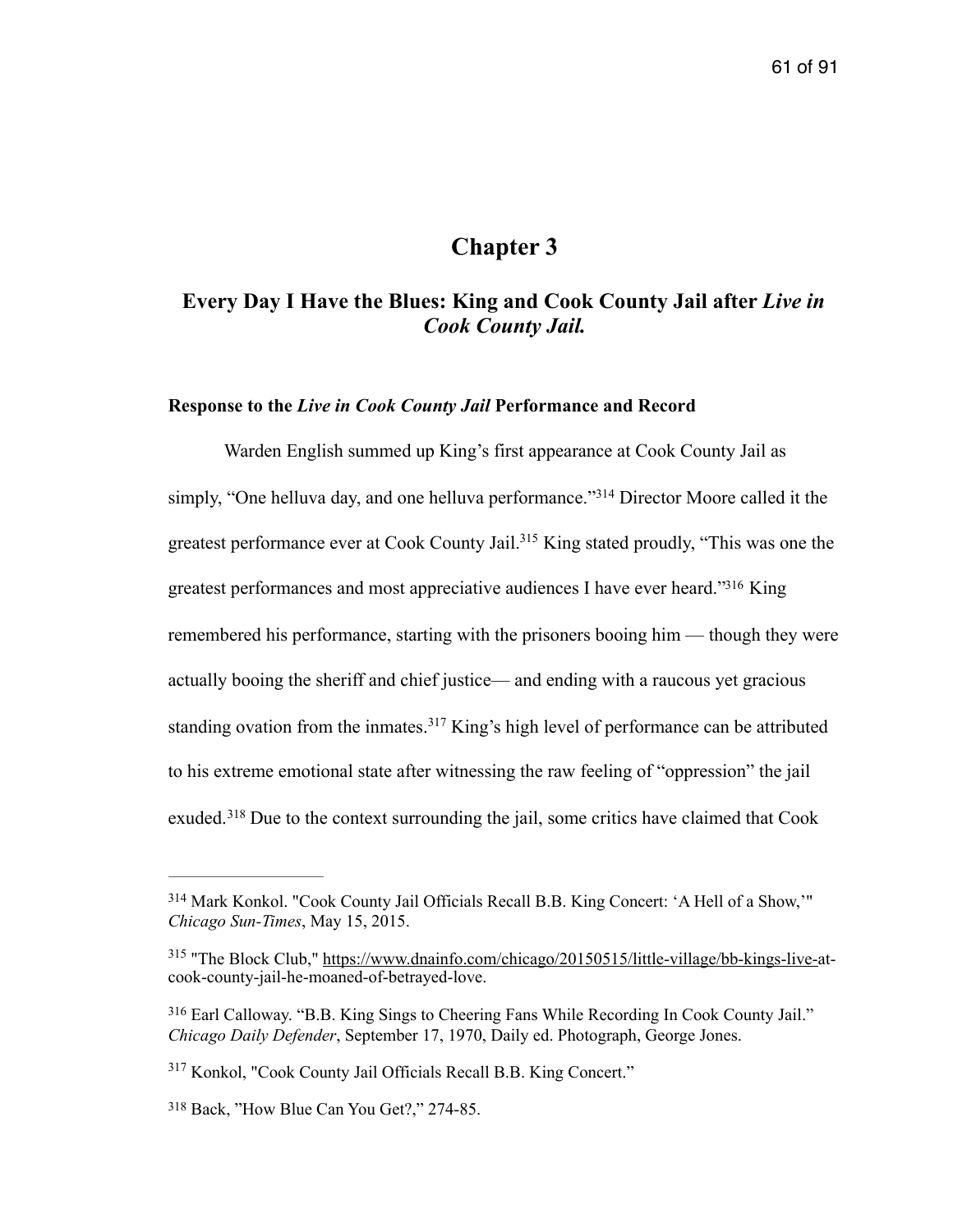<span id="page-62-5"></span>CountyJail represented one of the "bluest" places to record an album.<sup>[319](#page-62-0)</sup> This setting propelled King to reach beyond himself to give a performance that matched the jail's "blue" environment.

<span id="page-62-6"></span> English remembered seeing tears in the eyes of both guards and inmates during the performance, "You have to remember the time," he recalled, "We were in there to bustheads."<sup>[320](#page-62-1)</sup> After the two-year war English and Moore had waged with the inmates to take the jail back, King's concert was the beginning of the reformation process, and it became an emotional scene for everyone involved. English noticed that King seemed to be communicating to the prisoners through his guitar playing, specifically pointing to King's performance of "The Thrill is Gone" as the emotional climax of the entire event.<sup>321</sup>English understood the feelings that King was expressing with his sounds and remembered looking across the inmate population and seeing inmates who were similarly moved.<sup>322</sup>While English specifically remembered King's playing, Earl Calloway, of the *Chicago Defender,* mentioned how the inmates "listened intently and responded with enthusiasm to the emotional impact when he sang."<sup>[323](#page-62-4)</sup> Jet magazine also mentioned how intense King's voice was during the performance, writing, "King, hummed, cajoled and wailed" on stage while the inmates "whooped, hollered, stomped and clapped their

<span id="page-62-9"></span><span id="page-62-8"></span><span id="page-62-7"></span><span id="page-62-0"></span>John Johnson ed., "B.B. King Sends Huge Throng At Cook County Jail." *Jet*, October 1, 1970, [319](#page-62-5) 58.

<span id="page-62-1"></span><sup>&</sup>lt;sup>[320](#page-62-6)</sup> Kapos, "Retired Warden Remembers Day B.B. King Played Cook County Jail."

<span id="page-62-2"></span><sup>&</sup>lt;sup>[321](#page-62-7)</sup> Back, "How Blue Can You Get?" 279.

<span id="page-62-3"></span> $322$  Ibid.

<span id="page-62-4"></span>[<sup>323</sup>](#page-62-9) Calloway, "B.B. King Sings to Cheering Fans While Recording In Cook County Jail."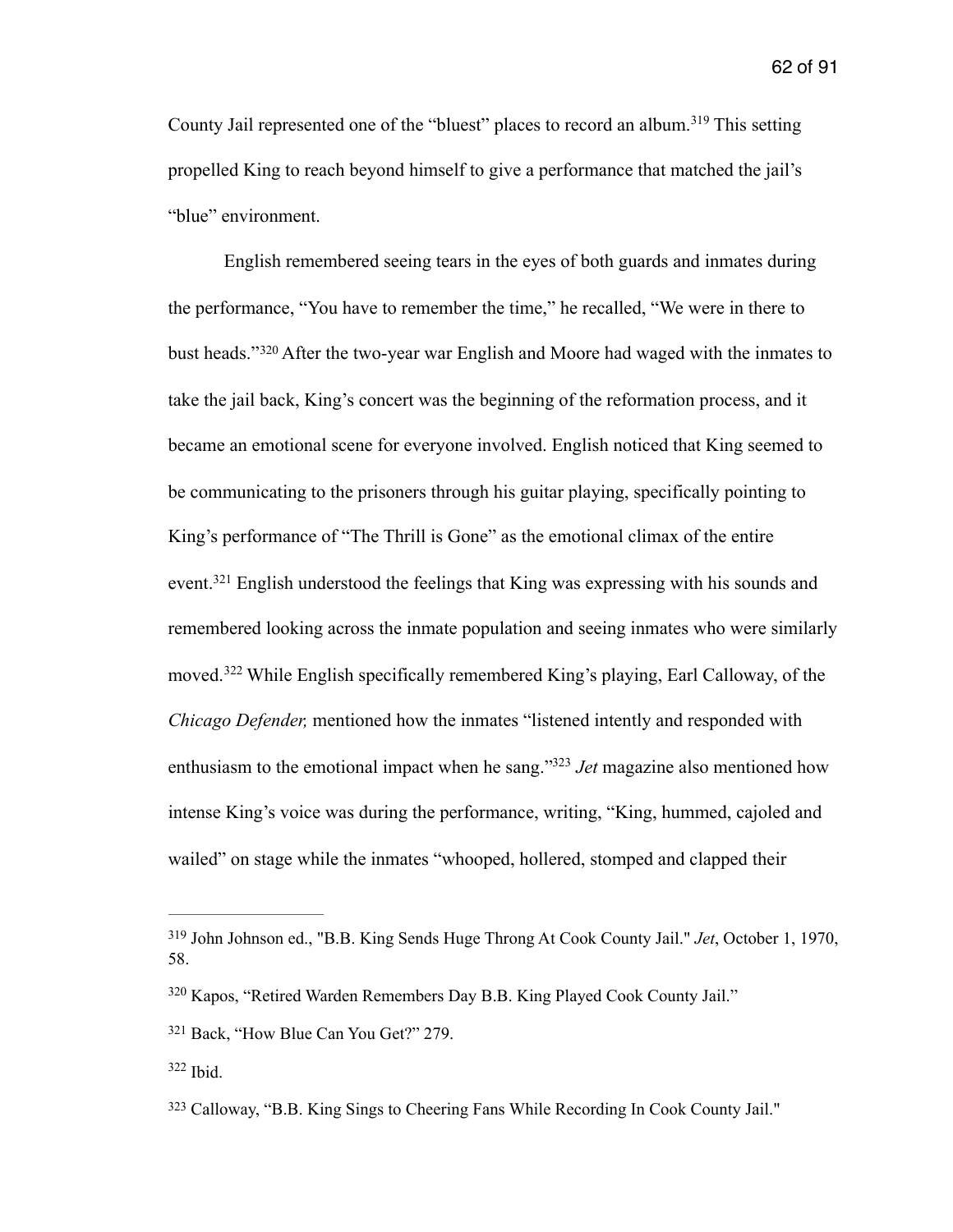<span id="page-63-5"></span>hands"in response.<sup>[324](#page-63-0)</sup> King performed several songs with lyrics of particular meaning for the that the prisoners. These songs included: "How Blue Can You Get?" "Every Day I Have the Blues," and "The Thrill is Gone." According to the *Chicago Defender,* the passion in each word King sang and in each note he played, convinced the inmates of howmuch he cared for them.<sup>[325](#page-63-1)</sup> This is what connected King to the inmates on an intimate level and made the performance legendary.

<span id="page-63-8"></span><span id="page-63-7"></span><span id="page-63-6"></span> Of all the media outlets that reviewed the Cook County Jail performance and album, *Rolling Stone* magazine was the most critical. *Live in Cook County Jail* narrowly made the *Rolling Stone's 500 Greatest Album's of all Time* list, finishing 499th, two spots awayfrom not being recognized at all.<sup>326</sup> Jon Landau, of *Rolling Stone*, wrote a critique of the *Live in Cook County Jail* album that theorized why the album did not achieve wider, mainstream popularity[.](#page-63-3)<sup>[327](#page-63-3)</sup> Landau began by praising King's ability to crossover in the late 1960s while still keeping his trademark sound, a contrast to other bluesmen like MuddyWaters and Chuck Berry.<sup>[328](#page-63-4)</sup> After praising King's crossover success, Landau criticized King by pointing out the irony between a statement King made in an interview with the *L.A. Free Press* and King's performance at Cook County Jail*.* In the *L.A. Free Press* interview, King explained that he believed bluesmen did not have to stick to the

<span id="page-63-9"></span><span id="page-63-0"></span>Johnson, "B.B. King Sends Huge Throng At Cook County Jail," 58. [324](#page-63-5)

<span id="page-63-1"></span><sup>&</sup>lt;sup>[325](#page-63-6)</sup> Calloway, "B.B. King Sings to Cheering Fans While Recording In Cook County Jail."

<span id="page-63-2"></span><sup>&</sup>lt;sup>[326](#page-63-7)</sup> John Landau. "Live In Cook County Jail." *Rolling Stone*, March 18, 1971.

<span id="page-63-3"></span> $327$  Ibid.

<span id="page-63-4"></span> $328$  Ibid.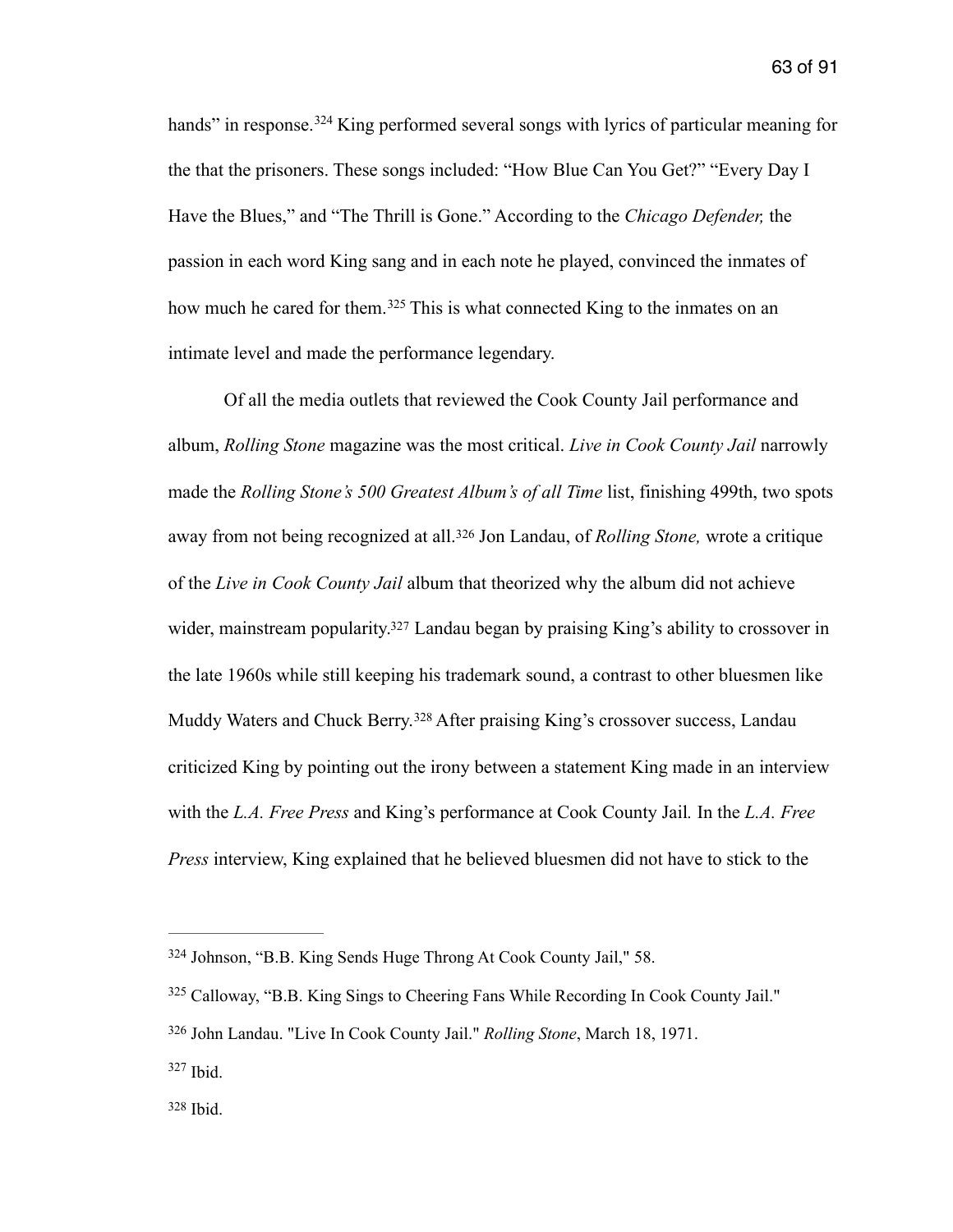<span id="page-64-5"></span><span id="page-64-4"></span>general stereotype of a poor, low-down rambling, black man[.](#page-64-0)<sup>[329](#page-64-0)</sup> While King believed that he had surpassed the general bluesman stereotype, Landau argued that *Live in Cook County Jail* was King's attempt to sell himself as a "low-down" bluesman, adding, "You can't get much more down than the Cook County Jail.["](#page-64-1)<sup>[330](#page-64-1)</sup> While Landau's observation of the reasoning behind the production of the *Live in Cook County* album was correct, attaching the reasoning for the album to the reasoning behind the entire performance was misguided. Seidenberg, King's agent, created the *Live in Cook County Jail* "album" to verify King's blackness to his growing white crowd, but King agreed to the Cook County Jail performance because he wanted to share his compassion to its inmates through a common black culture experience and identity. Landau's critique is more accurately directed at Seidenberg rather than King.

<span id="page-64-6"></span> With the King interview paradox aside, Landau's major problem with the album was the lack of crowd participation by the inmates. He argued that Cash's prison albums andKing's *Live at The Regal*, had much better reactions from their audiences.<sup>[331](#page-64-2)</sup> He stated, "King has to cajole, argue, and beg them [the inmates] into responding at some points."<sup>332</sup>While Landau may be right in his comparison of the crowd volume of *Live in Cook County Jail* to the crowd volumes of the other live albums, he misses a critical fact. The inmates were forced to be quiet throughout the *Live in Cook County Jail* album.

- <span id="page-64-1"></span>[330](#page-64-5) Ibid.
- <span id="page-64-2"></span> $331$  Ibid.
- <span id="page-64-3"></span>[332](#page-64-7) Ibid.

<span id="page-64-7"></span><span id="page-64-0"></span> $329$  Ibid.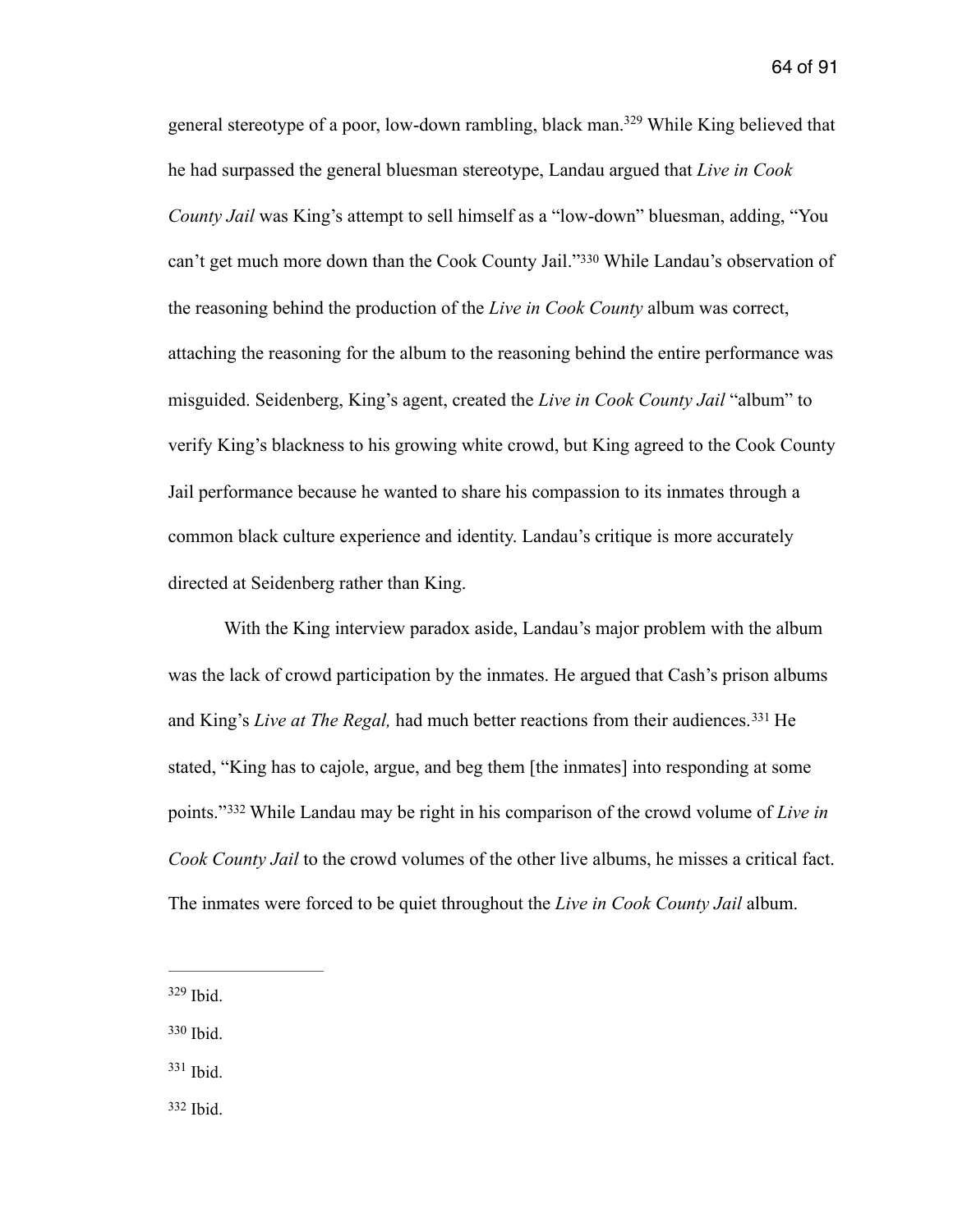<span id="page-65-4"></span><span id="page-65-3"></span>English said most of the inmates were not only required to sit down but "the inmates werealso told to keep quiet."<sup>333</sup> By contrast, on *At Folsom Prison (Legacy Edition)*'s first track there is evidence of prisoners being coached on how, and when, to yell while Cash wasrecording his iconic record.<sup>[334](#page-65-1)</sup> There is no evidence, however, of Seidenberg or Szymczyk attempting to excite the inmates at Cook County Jail because it was not allowed*,* most likely due to the jail's history of violence and its large African-American population. Even if the inmates at Cook County Jail were not instructed on when to yell and were only allowed to express themselves fully during King's performance, *Live in Cook County Jail*'s performance in popular media outlets, like the *Rolling Stone,* would have almost certainly improved.

 After his misguided critique of the inmate response, Landau also picked apart several of the songs performed at Cook County Jail, such as "Worry, Worry, Worry," which he incorrectly titles "Someday Baby." He highlighted the deficiencies between the *Live in Cook County Jail* and *Live at the Regal* versions of "Worry, Worry, Worry" to surreptitiously argue for *Live at the Regal'*s overall superiority. Landau furthered his "lack of inmate response" argument with his critique of "Please Accept My Love," writing it was "even worse" than the "Worry, Worry, Worry" performance because the ["](#page-65-2)audience didn't sound like it enjoyed being asked to accept it at all."[335](#page-65-2) After critiquing the album, with little reasoning aside from crowd volume and *Live at the Regal* 

<span id="page-65-5"></span><span id="page-65-0"></span><sup>&</sup>lt;sup>[333](#page-65-3)</sup> Kapos, "Retired Warden Remembers Day B.B. King Played Cook County Jail."

<span id="page-65-1"></span><sup>&</sup>lt;sup>[334](#page-65-4)</sup> Johnny Cash, "Opening Announcements From Hugh Cherry," *At Folsom Prison (Legacy Edition)*, Columbia, 1968.

<span id="page-65-2"></span>[<sup>335</sup>](#page-65-5) Landeau, "Live in Cook County Jail."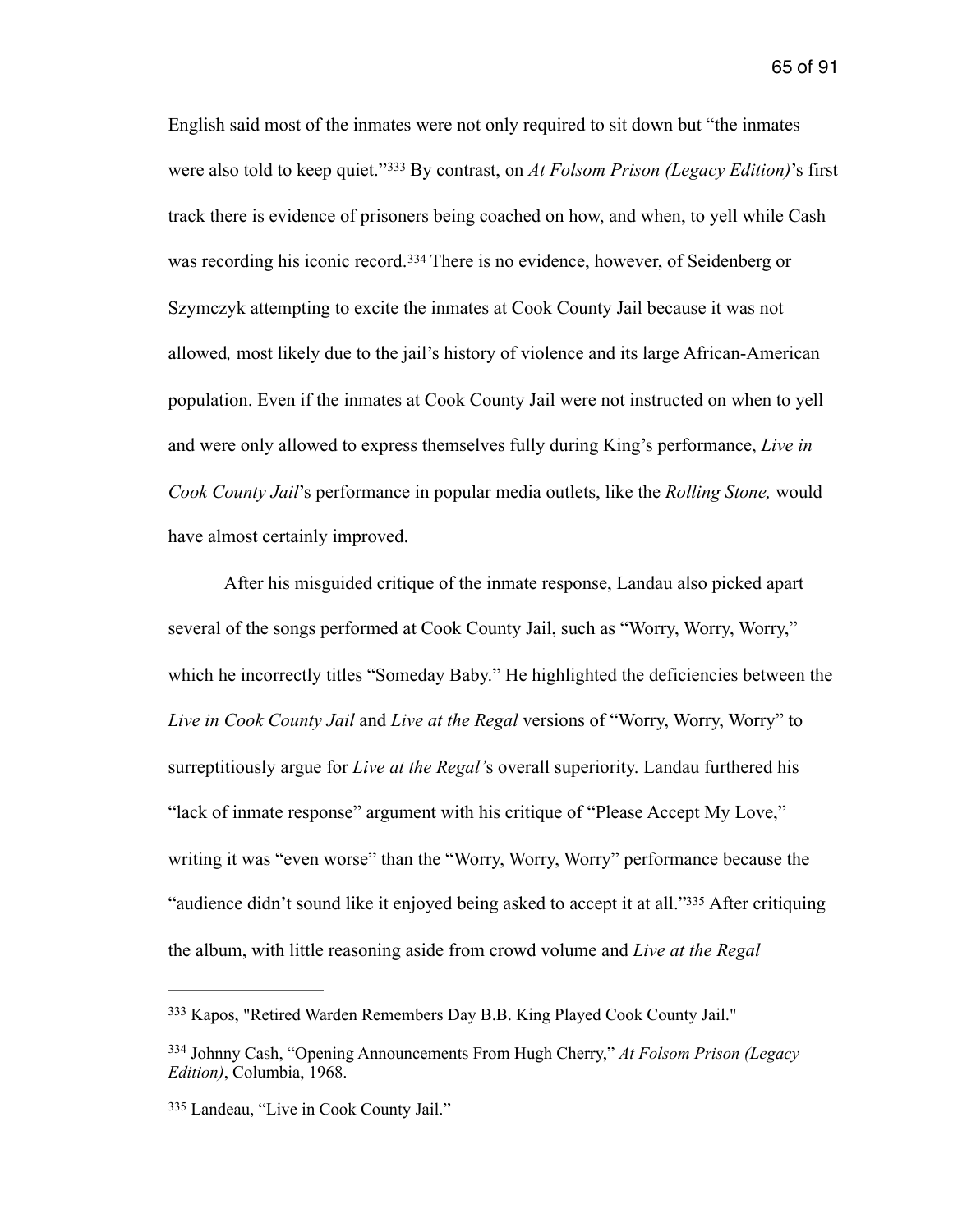<span id="page-66-3"></span>comparisons and idolatry, Landau credited King's guitar playing, writing, "it is as good as the man ever plays; he is in top form from beginning to end.["](#page-66-0)<sup>[336](#page-66-0)</sup> Landau's review was a perfect example of why some pop culture mediators perceived King's Cook County Jail performance in a lesser light than his performance at the Regal and the Cash's prison performances. If factors outside of King's music (control) were not allowed to dictate the discussion, King's Cook County Jail performance was far and away a better example of his abilities as a musician than any album he had released, including *Live at the Regal*. King even said in a later interview, "I've probably played hundreds of better concerts than the one taped at the Regal," and the performance taped at Cook County Jail was one ofthem.<sup>337</sup> An article released by *Rolling Stone* in 2015, rating King's top live albums of all time, overturned Landau's critiques by placing *Live in Cook County Jail* at the top of its list[.338](#page-66-2)

#### <span id="page-66-5"></span><span id="page-66-4"></span>**Cook County Jail After King's Performance**

Before King performed and recorded *Live in Cook County Jail*, Moore was unsuccessful in attracting any top-tier entertainment to the jail. Moore said, "I made a long list of performers who would appeal to the inmates. B.B. King's name was quite a way down the list. I went through every performer… All of them turned me down until I

<span id="page-66-0"></span> $336$  Ibid.

<span id="page-66-1"></span><sup>&</sup>lt;sup>[337](#page-66-4)</sup> Back, "How Blue Can You Get?" 278.

<span id="page-66-2"></span>Keith Harris and Douglas Wolk, "B.B. King's 5 Greatest Live Performances," *Rolling Stone*, [338](#page-66-5) May 15, 2015. http://www.rollingstone.com/music/lists/b-b-kings-5-greatest-liveperformances-20150515/live-in-cook-county-jail-1971-20150515.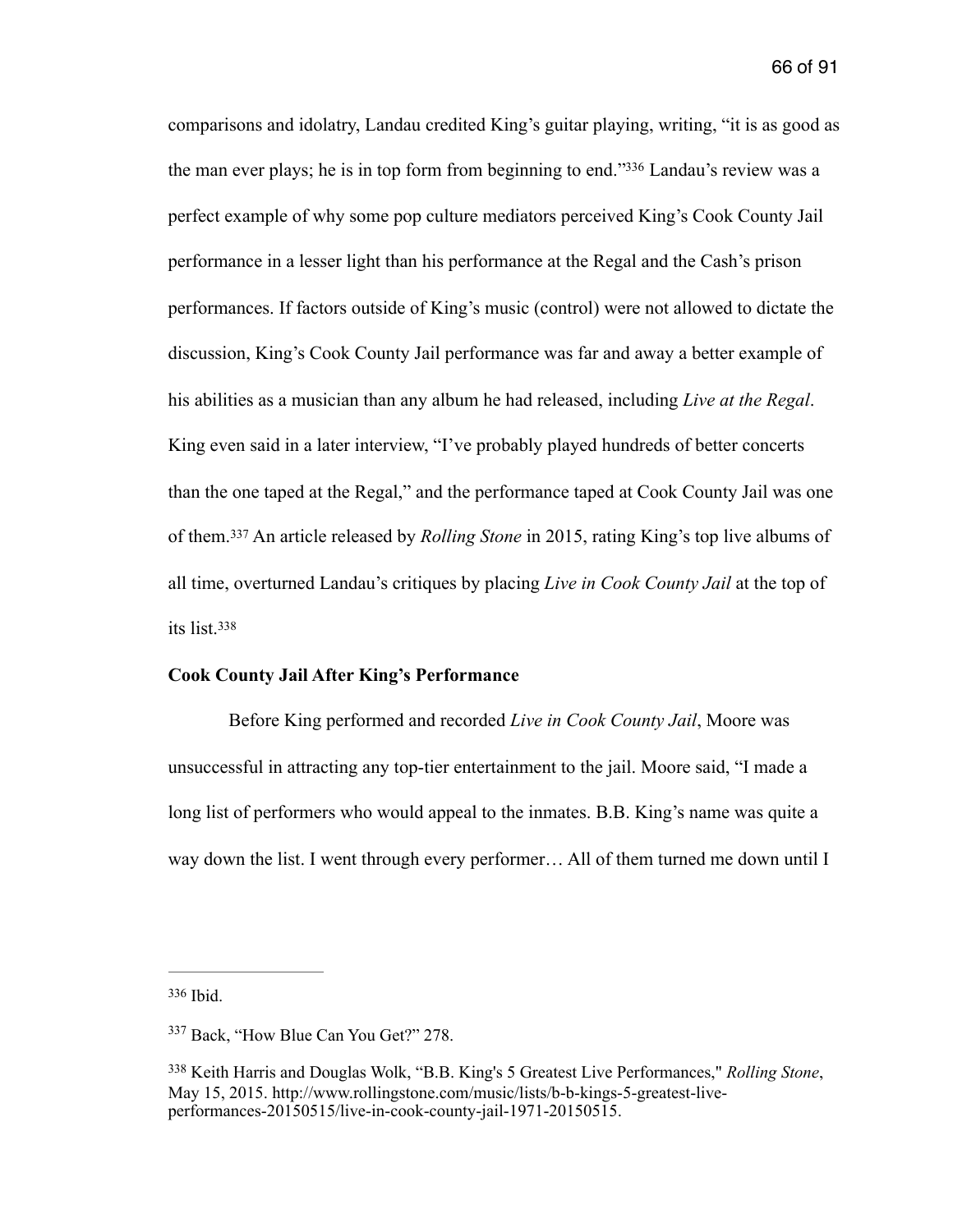<span id="page-67-4"></span><span id="page-67-3"></span>spoketo B.B. King." $339$  King's successful performance and album convinced many entertainers that performing in Cook County Jail, and jails in general, was a safe and noble act. After King, Moore and Harding were able to convince top-level entertainers like Joan Baez, Roberta Flack, Redd Foxx, Aretha Franklin, Isaac Hayes, Dick Gregory, Dionne Warwick, Muddy Waters, Flip Wilson, The Temptations, and Lou Rawls to performin the jail by the end of 1972.<sup>340</sup> In an interview with *Billboard*, Harding thanked ABC Records for donating several hundred albums to the jail, most likely through FAIRR (The Foundation for the Advancement of Inmate Rehabilitation and Recreation), but insisted that, "It's obvious that the artist appearing in person is far more important than someonejust sending records."<sup>[341](#page-67-2)</sup> In his statement, Harding was not discrediting King or FAIRR's album donation, knowing that King had visited the jail four times between 1970 and 1973. Rather, Harding's comments were directed at artists who had not visited the jail and were content with only sending albums. While King's visits and donations after his performance were great for the jail and its inmates, his initial performance and record's ability to open Cook County's doors up to other entertainers may have been the most important, long-lasting impact King had on the jail.

<span id="page-67-5"></span> King also prided himself on helping uncover the excessive pre-trial detainee wait problem Cook County Jail had in 1970. In many interviews, King insisted that several

<span id="page-67-0"></span>[<sup>339</sup>](#page-67-3) Henry Shernoff, "B.B. King Not Too Big To Care," Seidenberg SAS Inc. October 1, 1971. 3-4.

<span id="page-67-1"></span><sup>&</sup>lt;sup>[340](#page-67-4)</sup> Dan Bottistein, "Seeks Artists to Perform In Cook County Jail," *Billboard*, August 5, 1972, 10.

<span id="page-67-2"></span> $341$  Ibid.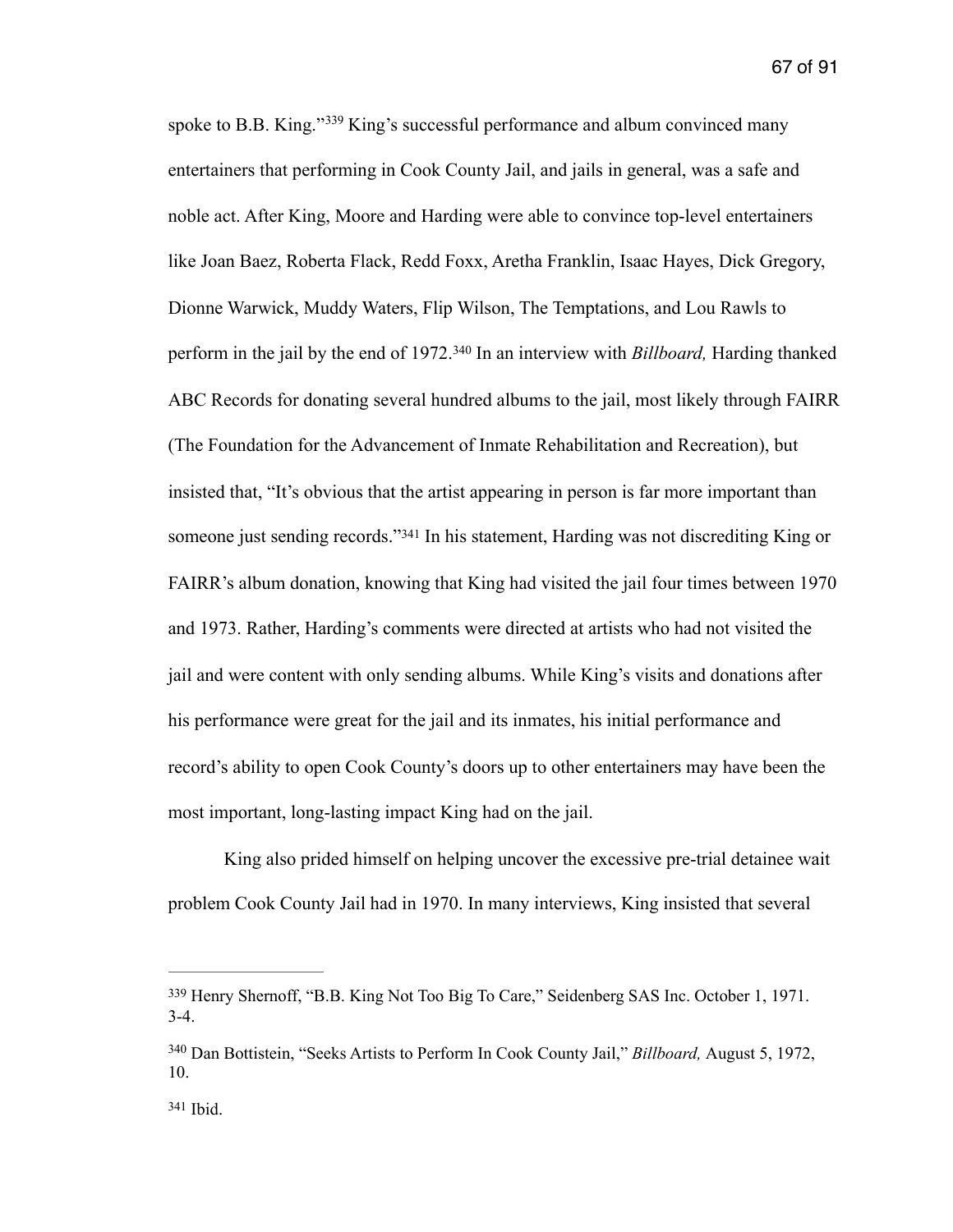<span id="page-68-7"></span><span id="page-68-6"></span><span id="page-68-5"></span>Chicago press outlets ran the "Cook County Jail pre-trial detainee" story the next day and thatthe reporting led to a TV network special on the issue.<sup>[342](#page-68-0)</sup> There was little evidence of the widespread press coverage that King remembered, but there were a few articles on the subject that suggest the timing of King's performance made a difference. Stanley Ziemba, of the *Chicago Tribune,* reported on November 11, 1970, that the Bureau of Detention Facilities and Jail Standards was in the midst of an investigation into Cook County Jail's overcrowdingand pre-trial detainee problem.<sup> $343$ </sup> He stated that the investigation would end on November 20 of 1970, and that they would publish a report two weeks after they hadfinished.<sup>344</sup> After the report was published, Sara Goodyear, also of the *Chicago Tribune*, reported that the investigation found that "250 inmates [had] been in jail more than six months and still [were] awaiting final court action.["](#page-68-3)<sup>[345](#page-68-3)</sup> Goodyear also reported that "more than 60 [had] been there more than a year and some [had] been there more thantwo years [awaiting trial].<sup>[346](#page-68-4)</sup> While it is not clear when the investigation started, we know that it ended only two months after King's performance in the jail. Even if the timing of the investigation was merely coincidental, it is reasonable to believe that King's performance helped to bring legitimate awareness to the Cook County Jail pre-trial detainee problem.

<span id="page-68-2"></span>[344](#page-68-7) Ibid.

<span id="page-68-9"></span><span id="page-68-8"></span><span id="page-68-0"></span>Danchin, *Blues Boy,* 88. [342](#page-68-5)

<span id="page-68-1"></span>Stanley Ziemba. "County Jail Improving, Jail Finds." *Chicago Tribune,* November 17, 1970, [343](#page-68-6) 10.

<span id="page-68-4"></span><span id="page-68-3"></span>Sara Goodyear. "State Report Hits Pre-Trial Waits, Crowding at County Jail," *Chicago* [345](#page-68-8) *Tribune*, December 5, 1970, 3.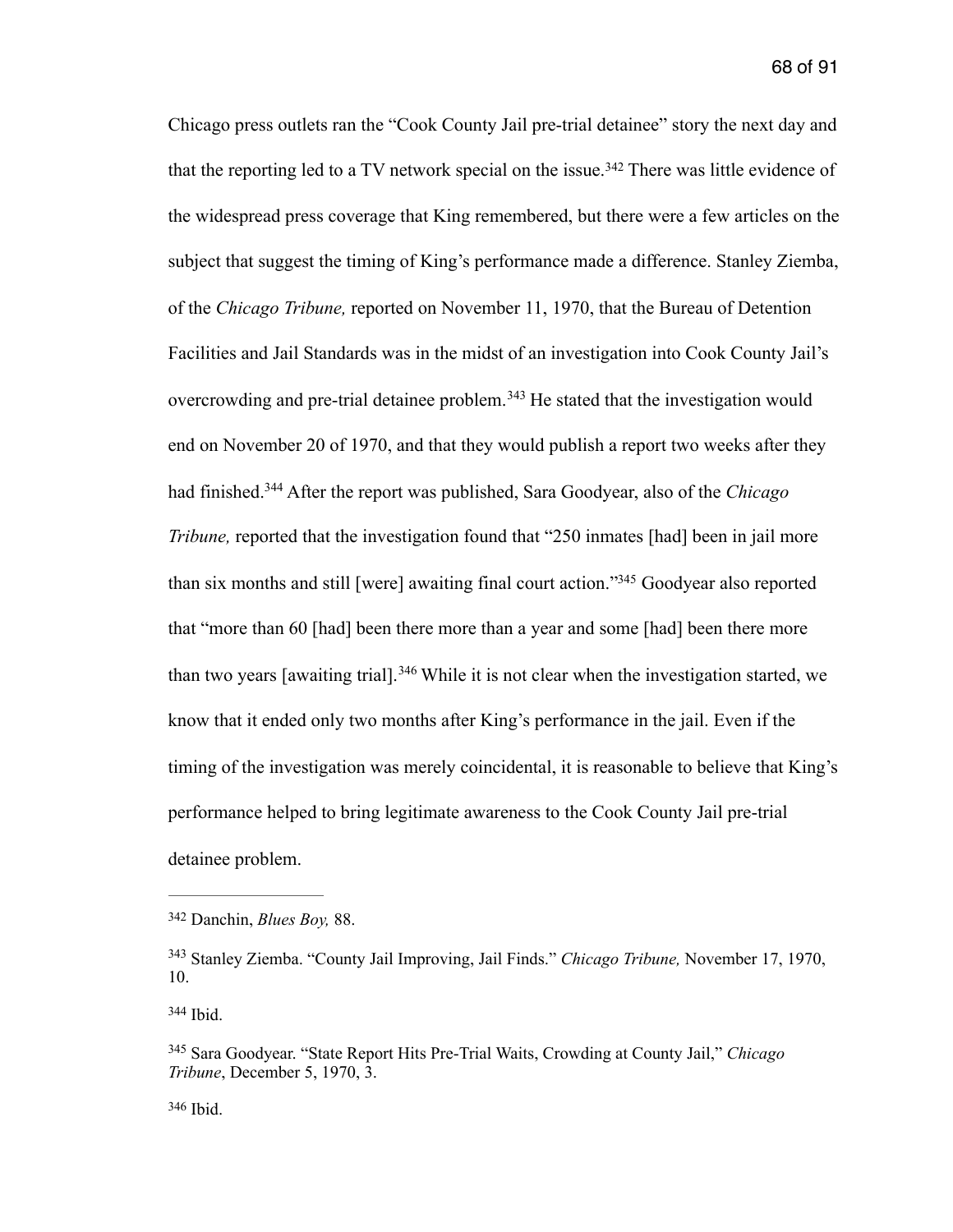<span id="page-69-7"></span><span id="page-69-6"></span> While King's performance and other entertainers' performances played a role in Moore's reforms at Cook County Jail, it was not the only successful reform that occurred during Moore's tenure as Warden and Director. Though founded before Moore took over the jail, PACE (Programmed Activities for Correctional Education) multiplied while he wasin office.<sup>[347](#page-69-0)</sup> PACE's primary goal was to provide elementary and secondary education to all inmates who had never completed school or merely wished to advance theireducation.<sup>[348](#page-69-1)</sup> At one point, PACE also provided vocational training so inmates could learn the basic skills needed to perform industrial jobs once they re-entered the work-force.<sup>349</sup>PACE set out to provide prisoners with enough skills to help them re-enter society as smoothly as possible to ensure that they never returned to the facility[.](#page-69-3)<sup>[350](#page-69-3)</sup> Moore said he spent "all [his] waking hours" thinking of ways to make sure men that walked out never walked back in again. Between 1970 and 1972, PACE helped the jail returnee rate fall from seventy percent to less than fifteen percent.<sup>351</sup>

<span id="page-69-11"></span><span id="page-69-10"></span><span id="page-69-9"></span><span id="page-69-8"></span> Moore wrote of his progressive prison ideals in an article entitled "My Cure For Prison Riots: End Prison Racism."<sup>[352](#page-69-5)</sup> Written in response to the Attica Prison revolt, Moore preached that a personal connection between jail staff and its inmates was vital to

<span id="page-69-0"></span><sup>&</sup>lt;sup>[347](#page-69-6)</sup> Dan Bottistein, "Seeks Artists to Perform In Cook County Jail." 10.

<span id="page-69-1"></span><sup>&</sup>lt;sup>[348](#page-69-7)</sup> Melanie Newport. "It's a Crime to Not get Involved ." Exploring the History of the Jail Crisis. <https://melanienewport.com/2013/12/17/its-a-crime-not-to-get-involved>, December 17, 2013.  $349$  Ibid.

<span id="page-69-3"></span><span id="page-69-2"></span>[<sup>350</sup>](#page-69-9) Dan Bottistein, "Seeks Artists to Perform In Cook County Jail," 10.

<span id="page-69-4"></span> $351$  Ibid.

<span id="page-69-5"></span>Winston E. Moore, "My Cure for Prison Riots: End Prison Racism," *Ebony,* December, 1971. [352](#page-69-11)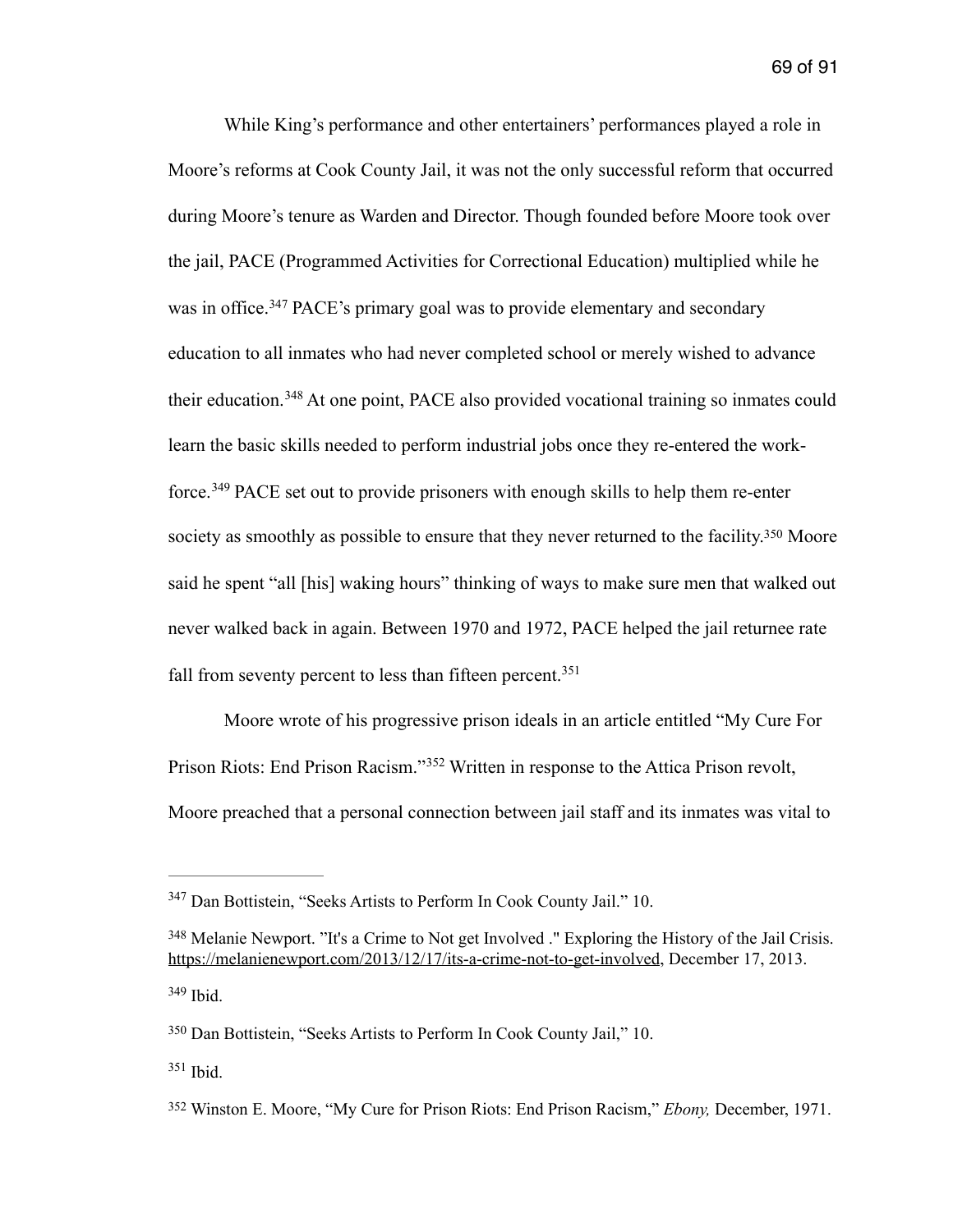<span id="page-70-7"></span><span id="page-70-6"></span>maintaininga safe and rehabilitating environment for the inmates.<sup>[353](#page-70-0)</sup> He added that mutuality was not possible when less than five percent of the jail's guards were white, and eighty-five percent of the prison population was black, as was the case at Attica.<sup>354</sup> Prior to the Attica and San Quentin revolts, many would have discredited Moore's progressive ideals, but after the revolts, everyone involved in the prison and corrections community was open to reformist solutions[.](#page-70-2) [355](#page-70-2)

<span id="page-70-8"></span> While Moore had great success in cleaning up the jail's barn-boss system and implementing other measures early in his tenure as Warden and Director, the massive influx of prisoners and lack of appropriate staff eventually ended his career in the jail in 1977. As soon as Moore brought the jail some optimism in the early 1970s, Nixon's "War on Drugs" halted the jail's progress. When Moore took over the jail in 1968, the jail's population was at 1,300. When he was fired in 1977, the jail's population had grown to 4,000.<sup>[356](#page-70-3)</sup> With the federal and state government withholding needed funds to hire more staff and provide more resources, the jail relapsed into its former pre-Moore state.<sup>[357](#page-70-4)</sup> Under Moore's watch, nearly forty inmates escaped, suicides increased, and there was a significantamount of evidence that guards had (often) abused inmates.<sup>[358](#page-70-5)</sup> Though Moore

<span id="page-70-11"></span><span id="page-70-10"></span><span id="page-70-9"></span><span id="page-70-0"></span> $353$  Ibid.

<span id="page-70-1"></span>[<sup>354</sup>](#page-70-7) Ibid, 84.

<span id="page-70-2"></span><sup>&</sup>lt;sup>[355](#page-70-8)</sup> F. Lee Bailey, "Oversight Hearings on the Nature and Effectiveness of the Rehabilitation Programs of the U.S. Bureau of Prisons." United States Congressionale Subcommittee on National Penitentiaries, 52-65.

<span id="page-70-3"></span>[<sup>356</sup>](#page-70-9) Newport, "When a Psychologist Was in Charge of a Jail."

<span id="page-70-4"></span><sup>&</sup>lt;sup>[357](#page-70-10)</sup> "Jail Breaks Aren't Just Bad Luck," *Chicago Tribune.* May 19, 1975. Sec 2. pg 1.

<span id="page-70-5"></span> $358$  Ibid.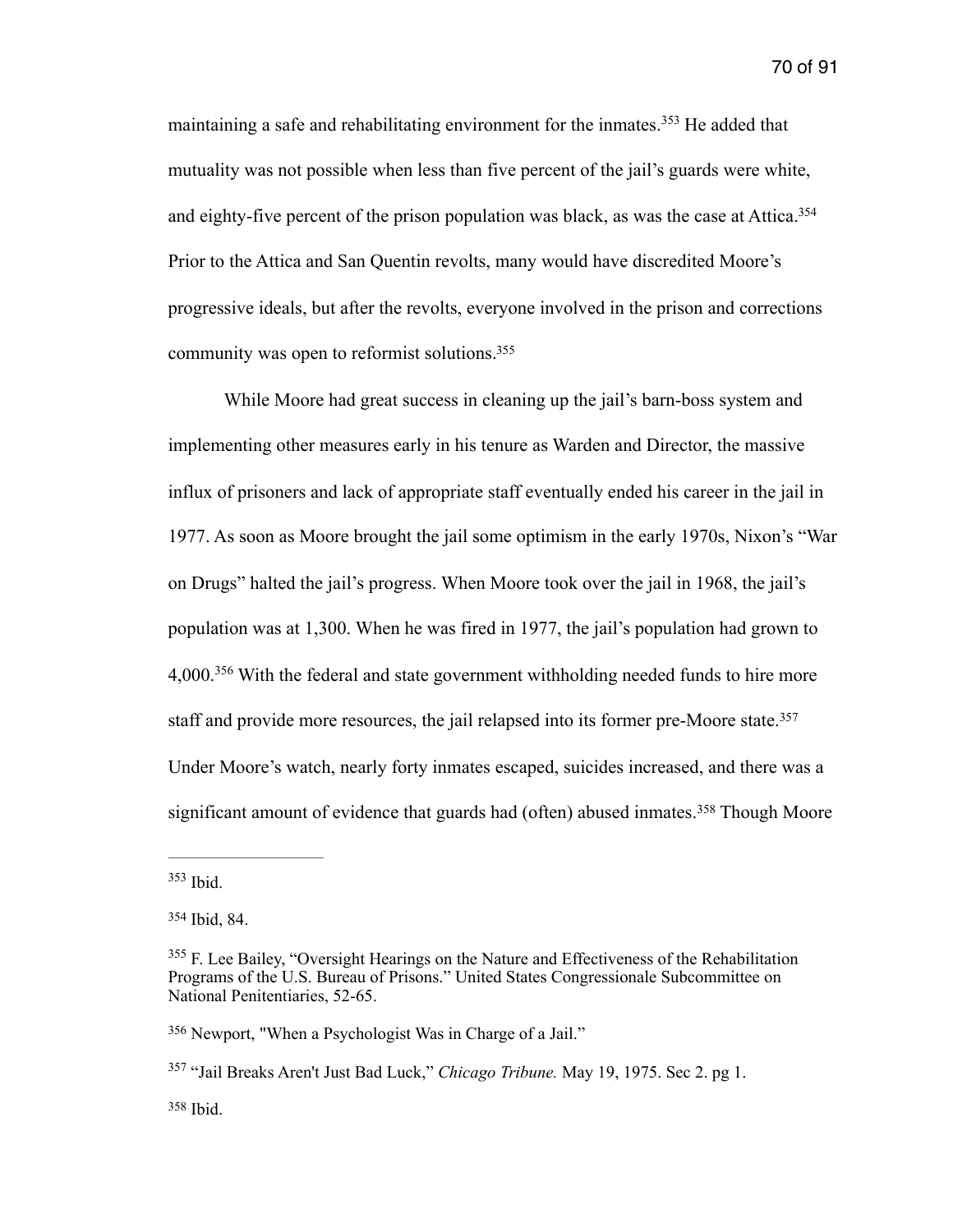<span id="page-71-2"></span>was not directly at fault, someone had to be blamed. In 1975, after Sheriff Richard Elrod suggested that Moore be relived of his duties, one observer proclaimed that "dunking the Darkie' is making a comeback in Chicago.["](#page-71-0)<sup>[359](#page-71-0)</sup> No matter how hard Moore worked to save reform at the jail, it was only a matter of time before the jail was too large to control. Moore was officially let go after being indicted for beating a prisoner. All charges were eventually dropped due to lack of evidence.<sup>[360](#page-71-1)</sup>

<span id="page-71-3"></span> Despite the way Moore left his post in 1977, what he was able to provide the inmates of Cook County Jail through his progressive reform was nothing short of spectacular. Even if Cook County Jail could not be completely transformed for the long term, Moore personally uplifted the spirits of the inmates he was able to contact during his tenure. Moore's progressive actions had a lasting effect on Cook County Jail and, through B.B. King, prisons and jails across the United States. Without Moore's invitation to Cook County Jail, King may have never embarked upon his subsequent prison crusade, leaving approximately seventy prisons and other correctional facilities untouched by King's performances and activist group. While Moore and King could not control the overall movement in American prison policy, they were able to create a positive influence on the inmates they interacted with firsthand.

### **Cook County Jail and King's Prison Activism**

King's experiences in Cook County Jail changed his perspective on correctional facilities. He felt a significant amount of sympathy for prisoners before heading into

<span id="page-71-0"></span><sup>&</sup>lt;sup>[359](#page-71-2)</sup> Melanie Newport, "When a Psychologist Was in Charge of a Jail."

<span id="page-71-1"></span> $360$  Ibid.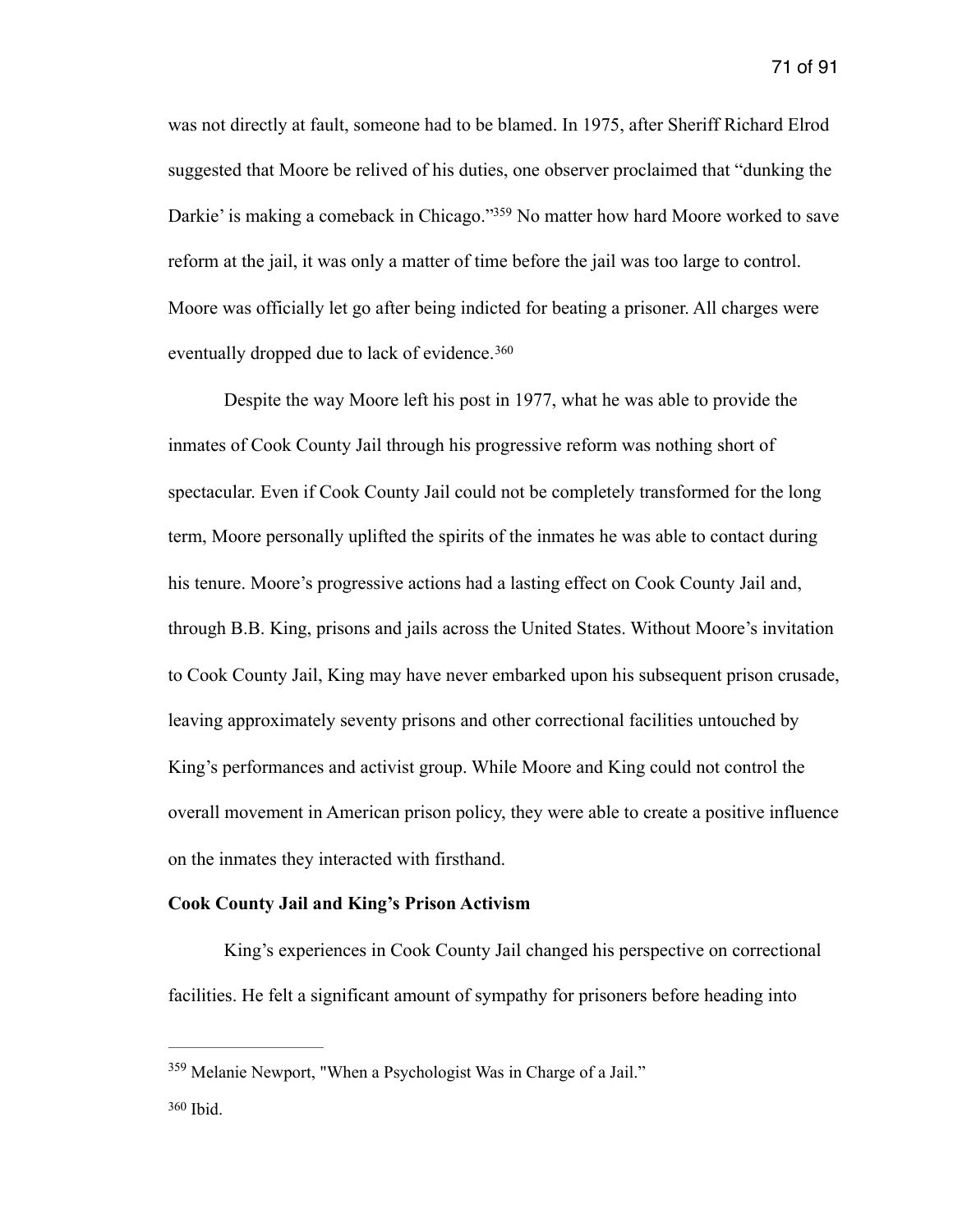<span id="page-72-6"></span>Cook County Jail, but after witnessing their plight first hand, he became an activist.<sup>361</sup> King stated, "My heart was heavy for the guys behind bars," because he worried about "the correctional facilities and their capacity to help rebuild souls, rather than destroy them.["](#page-72-1) [362](#page-72-1) He specifically noticed the disproportionate amount of young black men locked up in Cook County Jail, and was saddened by the underlying racist conditions that caused the demographic difference. [363](#page-72-2)

<span id="page-72-10"></span><span id="page-72-9"></span><span id="page-72-8"></span><span id="page-72-7"></span> A year after the album's release, King recalled that while he was talking to some of the inmates before and after his performance he came to the realization that "their lives [were] completely controlled" and this triggered "[his] childhood on that plantation to comeback to [him]."<sup>[364](#page-72-3)</sup> King said, "I've never been in trouble, but it's not because I have ahalo. My environment made me what I am. I'm just lucky."<sup>[365](#page-72-4)</sup> While King stated in some interviews that he had never been in any "criminal" trouble himself; in other interviews, such as the one he gave to Bruce Cook of the *National Observer*, King stated, "Well, I've only been locked up one night in my life, and that was for speeding down in Mississippi,just waiting for the judge."<sup>[366](#page-72-5)</sup> While King's night in jail taught him what it felt like to be "behind bars" for a short period of time, it did not compare to the lessons he

<span id="page-72-11"></span><span id="page-72-0"></span><sup>&</sup>lt;sup>[361](#page-72-6)</sup> James Maycock, "And That is Why I Chose to Sing the Blues," *The Independent* (London, England), September 11, 1998, Features sec.

<span id="page-72-1"></span><sup>&</sup>lt;sup>[362](#page-72-7)</sup> Back, "How Blue Can You Get?" 279.

<span id="page-72-2"></span><sup>&</sup>lt;sup>[363](#page-72-8)</sup> Mayock, "And That is Why I Chose to Sing the Blues."

<span id="page-72-3"></span>Clarence Page, "B.B. King 17 Jails in 18 Months," *Chicago Tribune*, March 8, 1972. Sec. 2, 6. [364](#page-72-9)  $365$  Ibid.

<span id="page-72-5"></span><span id="page-72-4"></span>Bruce Cook, "Prisoners Dig B.B. and a Guitar Named Lucille," *National Observer,* circa [366](#page-72-11) 1971.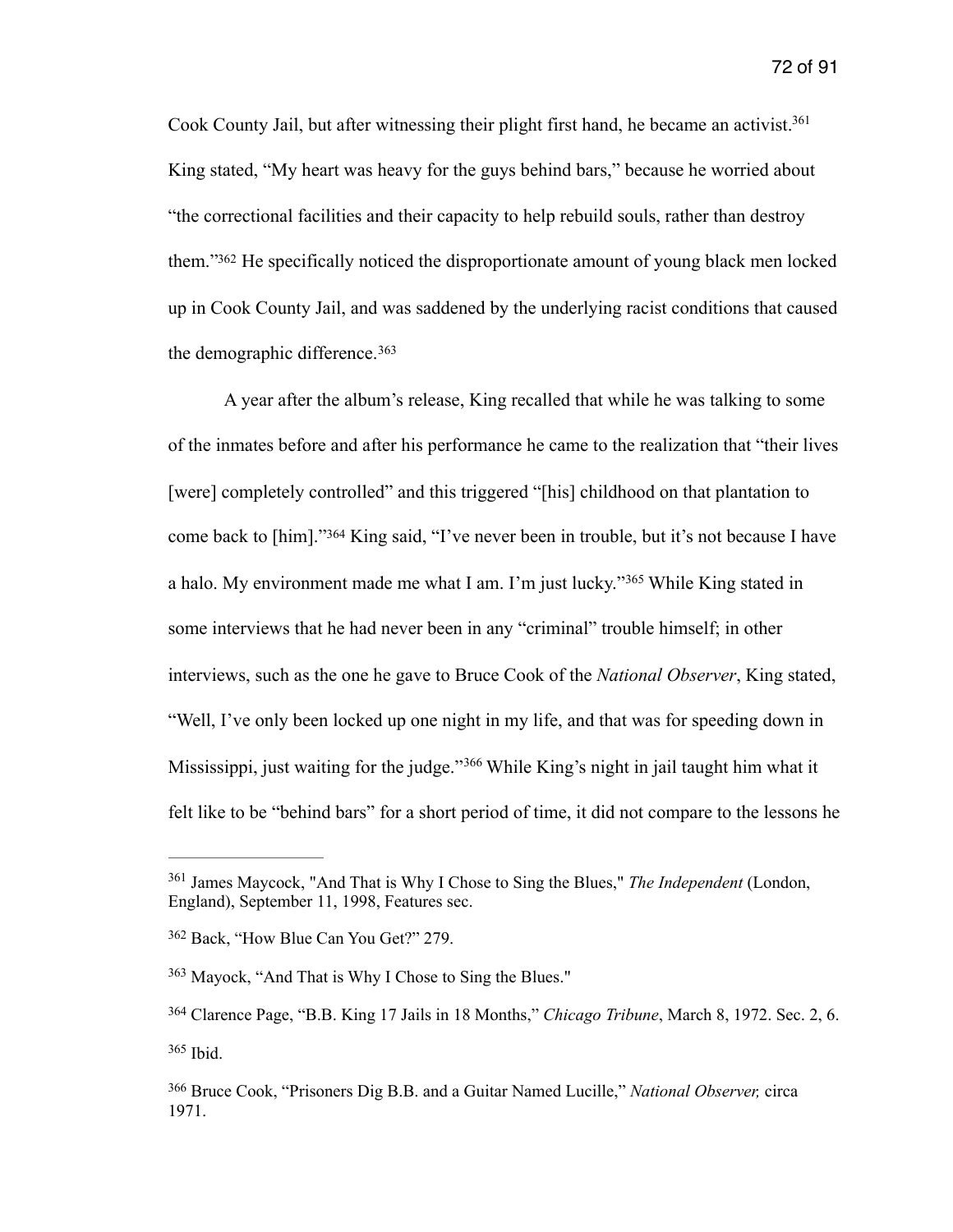<span id="page-73-11"></span>73 of 91

<span id="page-73-7"></span>learned from growing up in the Jim Crow South. Due to the time and place of his upbringing, King understood the overall feeling of "control" that inmates lived with in correctionalfacilities.<sup>[367](#page-73-0)</sup> King witnessed a lynching as a child, and watched as many of his friends ended up behind bars. With this knowledge, King knew that "it could have just as easily been a B.B. King [in the crowd of inmates] instead of a B.B. King going out there to play."<sup>368</sup>

<span id="page-73-10"></span><span id="page-73-9"></span><span id="page-73-8"></span> Since Seidenberg urged King to take the press with him to the jail, they were able to interview the prisoners and uncover that many inmates had been in the jail for up to a yearwithout ever receiving trial.<sup>[369](#page-73-2)</sup> Many inmates remained in jail awaiting trial because they simply could not afford bail[.](#page-73-3)<sup>[370](#page-73-3)</sup> Additionally, if these inmates were convicted at trial, thetime served before their trial was not deducted from their sentences.<sup>[371](#page-73-4)</sup> King said the press ["](#page-73-5)really blew it up, man; they really worked with it the next day."<sup>[372](#page-73-5)</sup> King was as proud of his performance and record as he was about the prisoners being able to share theirstories with the press.<sup>[373](#page-73-6)</sup> Asked about the press interviewing inmates, King stated, "I

<span id="page-73-13"></span><span id="page-73-12"></span><span id="page-73-0"></span>Clarence Page, "B.B. King 17 Jails in 18 Months." [367](#page-73-7)

<span id="page-73-1"></span><sup>&</sup>lt;sup>[368](#page-73-8)</sup> "1990 Interview: B.B. King Performing in Prison." *NBC*. http://www.nbcnews.com/watch/ [flashback/1990-interview-b-b-king-on-performing-in-prison-446103619579](http://www.nbcnews.com/watch/flashback/1990-interview-b-b-king-on-performing-in-prison-446103619579)

<span id="page-73-2"></span>Danchin, *Bluesboy,* 88. [369](#page-73-9)

<span id="page-73-3"></span><sup>&</sup>lt;sup>[370](#page-73-10)</sup> Mayock, "And That is Why I Chose to Sing the Blues."

<span id="page-73-4"></span>[<sup>371</sup>](#page-73-11) Ibid.

<span id="page-73-5"></span><sup>&</sup>lt;sup>[372](#page-73-12)</sup> Danchin, *Bluesboy*, 88.

<span id="page-73-6"></span>[<sup>373</sup>](#page-73-13) Ibid. 87-88.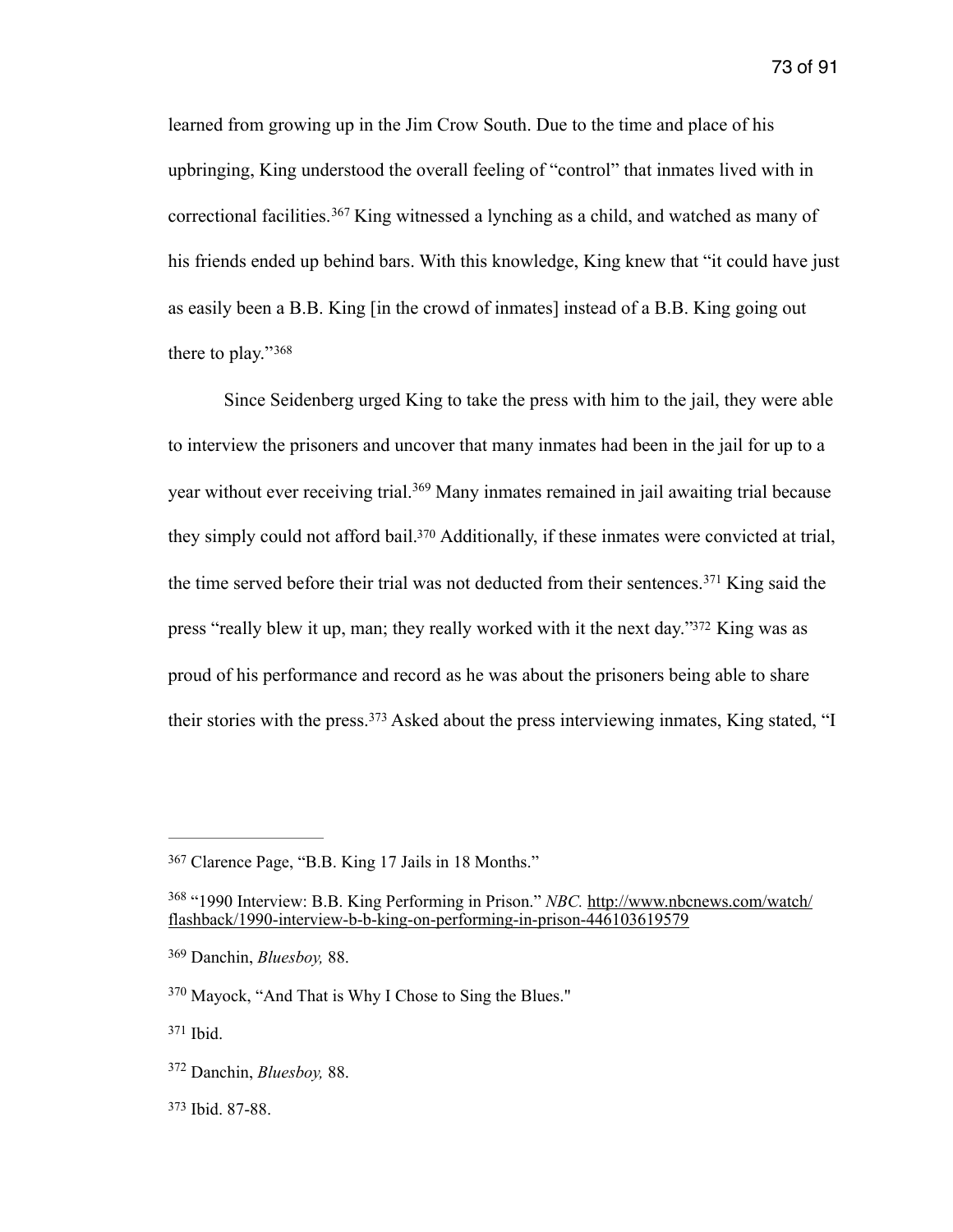felt we had done something good," and was happy that "the people on the outside could know what was happening behind the wall."[374](#page-74-0)[375](#page-74-1)

<span id="page-74-10"></span><span id="page-74-9"></span><span id="page-74-8"></span><span id="page-74-7"></span> After seeing that his jail performances could attract the press to uncover hidden problems that existed behind jail walls, King told the officials at Cook County Jail that "hewould be glad to donate his services anytime they wanted them."<sup>[376](#page-74-2)</sup> King felt that "the more [he] went in and played and the press went with me [him], the more we could let people out here know.["](#page-74-3)<sup>[377](#page-74-3)</sup> King theorized that, if he continued to play in jails accompanied by the press, law enforcement and lawmakers who had never seen the inside of a jail would eventually be invited in to see the facilities themselves[.](#page-74-4)<sup>[378](#page-74-4)</sup> King believed this would transform their perspective on correctional facilities and inmates.<sup>[379](#page-74-5)</sup> King's desire to make correctional facilities more transparent to officials and civilians led him to organize a series of jail and prison concerts across the country.

<span id="page-74-13"></span><span id="page-74-12"></span><span id="page-74-11"></span> Before he began reaching out to other jails and prisons, King returned to Cook CountyJail in October of 1970, a month after his initial performance.<sup>[380](#page-74-6)</sup> For this appearance, King did not bring his guitar or his band; he made the appearance only to

<span id="page-74-0"></span><sup>&</sup>lt;sup>[374](#page-74-7)</sup> Mayock, "And That is Why I Chose to Sing the Blues."

<span id="page-74-1"></span>Danchin, *Bluesboy,* 88. [375](#page-74-8)

<span id="page-74-2"></span>Tom Wheeler, "B.B. King: Playing the Guitar is like Telling the Truth," *Guitar Player.* [376](#page-74-9) September 1980. 76

<span id="page-74-3"></span>[<sup>377</sup>](#page-74-10) Ibid.

<span id="page-74-4"></span>[<sup>378</sup>](#page-74-11) Ibid.

<span id="page-74-5"></span> $379$  Ibid.

<span id="page-74-6"></span>[<sup>380</sup>](#page-74-13) Back, "How Blue Can You Get?" 279.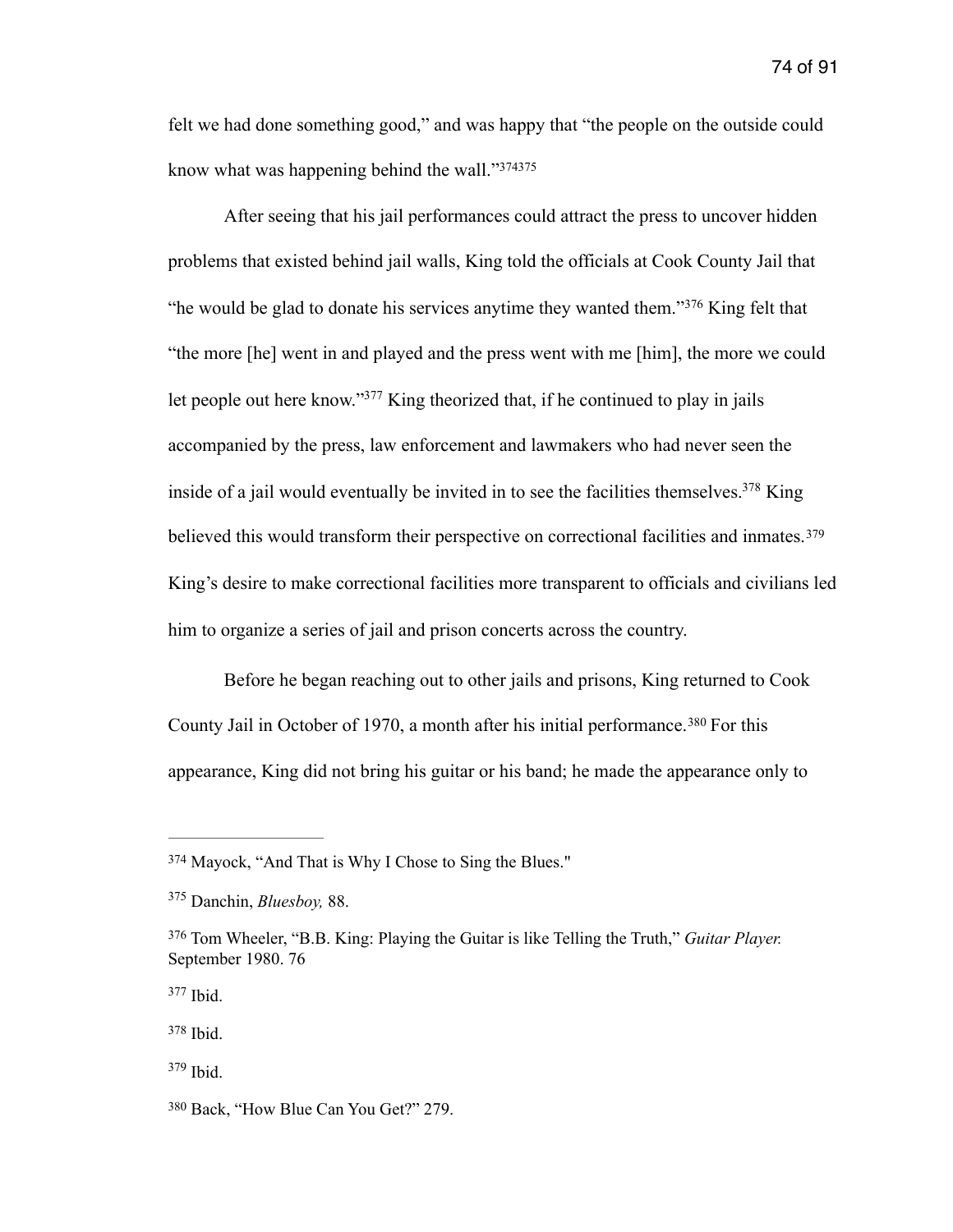<span id="page-75-10"></span><span id="page-75-9"></span><span id="page-75-8"></span>visitwith the inmates.<sup>[381](#page-75-0)</sup> Warden English allowed King to roam freely throughout the jail[.](#page-75-1)<sup>[382](#page-75-1)</sup> King spent three hours in the jail yard speaking with every inmate he had the chanceto meet, including members of the jail's band.<sup>[383](#page-75-2)</sup> King's desire to visit and chat with inmates he had performed for a month earlier displays the sincerity of his initial visit and serves as a springboard for what would follow.

<span id="page-75-12"></span><span id="page-75-11"></span> After ABC Records released *Live in Cook County Jail* in February of 1971, a series of prisons contacted Seidenberg, asking for King to perform at their institutions.<sup>384</sup> King jumped at the opportunity to spread the success he had at Cook County Jail to other prisons. The first stop on King's 1971 jail and prison tour was Lorton Penitentiary, located outside of Washington D[.](#page-75-4)C., where he performed on August 23, 1971.<sup>[385](#page-75-4)</sup> Between the ninth and thirteenth of September of 1971, the Attica prison revolt occurred, sending shockwaves throughout the country[.](#page-75-5)<sup>[386](#page-75-5)</sup> The Attica revolt pushed discussions of prisons and prison reform into the mainstream media of America, causing others to join in King's pursuit to bring more transparency to prison life[.](#page-75-6)<sup>387</sup> King continued his tour to Miami-Dade County Prison, where he played his third prison concert on September 23, 1971.<sup>388</sup>

<span id="page-75-15"></span><span id="page-75-14"></span><span id="page-75-13"></span><span id="page-75-0"></span> $381$  Ibid.

<span id="page-75-6"></span>Page, "B.B. King 17 Jails in 18 Months." [387](#page-75-14)

<span id="page-75-1"></span>[<sup>382</sup>](#page-75-9) Ibid.

<span id="page-75-2"></span><sup>&</sup>lt;sup>[383](#page-75-10)</sup> Back, "How Blue Can You Get?" 279.

<span id="page-75-3"></span>Shernoff, "B.B. King Not Too Big To Care." [384](#page-75-11)

<span id="page-75-4"></span><sup>&</sup>lt;sup>[385](#page-75-12)</sup> Hollie West, "Singing Those Prison Blues," *The Washington Post*, August 24, 1971.

<span id="page-75-5"></span><sup>&</sup>lt;sup>[386](#page-75-13)</sup> Heather Ann Thompson, *Blood in the Water: The Attica Prison Uprising of 1971 and Its Legacy* (New York: Pantheon Books, 2016).

<span id="page-75-7"></span>Joe Rimkus, "B.B. King Sings at Dade's Stockade," *Miami News,* Dade Report. [388](#page-75-15)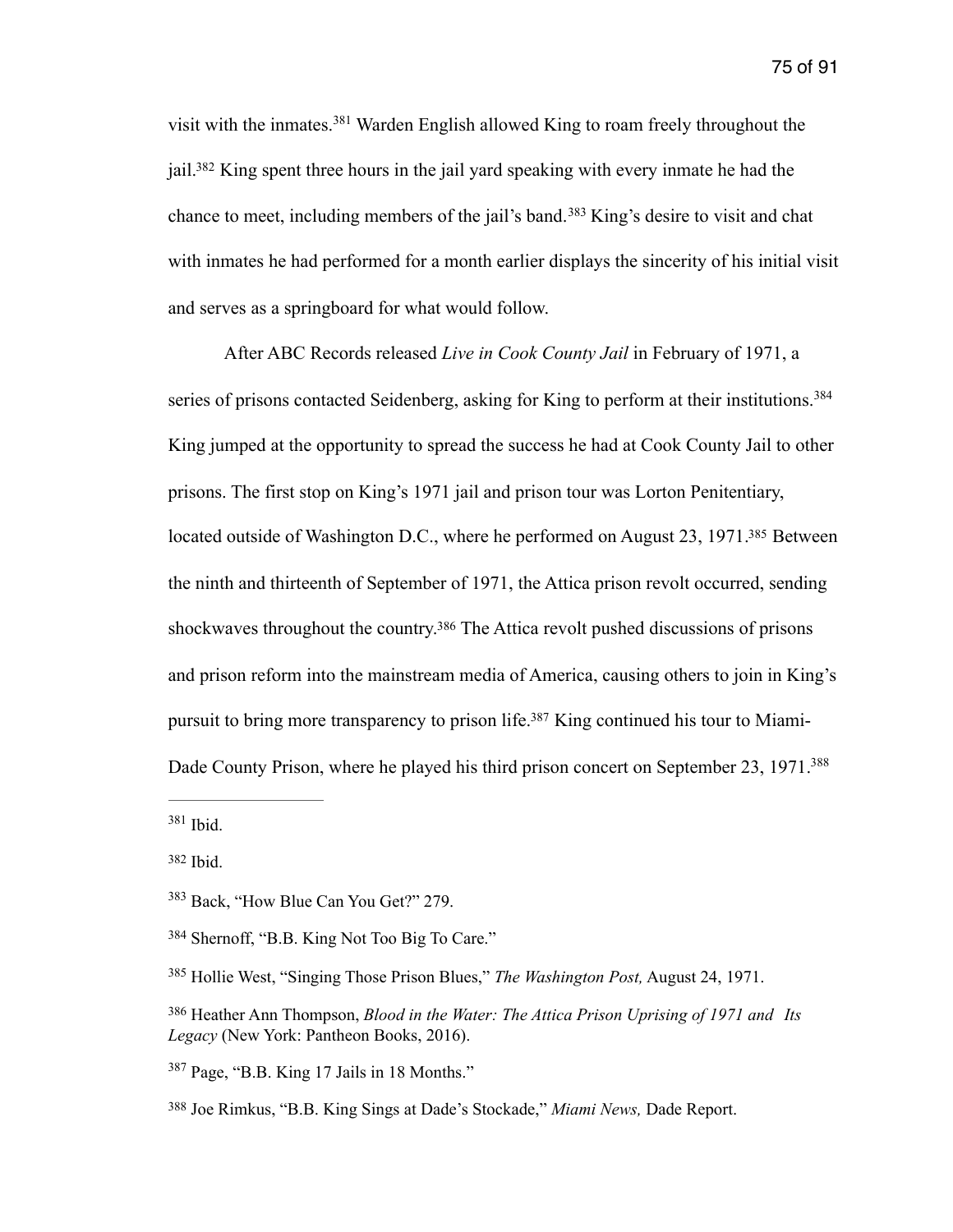After playing three prisons between September of 1970 and September of 1971, King followed with five prison performances in October of 1971: Richmond Prison in Virginia, Wisconsin's Fox Prison, Tennessee State Prison, Rikers Island's female prison, and Kansas'Leavenworth Prison.<sup>[389](#page-76-0)</sup> King then decided to take his prison activism a step further after his performance at Walpole Prison in Boston on November 2, 1971[.](#page-76-1)<sup>[390](#page-76-1)</sup>

<span id="page-76-8"></span><span id="page-76-7"></span><span id="page-76-6"></span><span id="page-76-5"></span> F. Lee Bailey, Head of American Trial Lawyers Penal Activism group, organized andled the event at Walpole.<sup>[391](#page-76-2)</sup> While it is unclear if Bailey had met and helped organize King's prison performances before Walpole, it is certain that they worked together to make a Walpole concert happen. Also at Walpole, King recognized some of his friends in thecrowd while he was performing and spoke with them after he finished playing.<sup>[392](#page-76-3)</sup> In an interview with Tom Wheeler, King said his friends pleaded with him saying, "it wouldn't be so bad to spend ten of fifteen years some place if they knew they would have something to depend on when they got out." King told Wheeler his friends had asked for help: "B.B., if we could get guitars, if we could get books, if we could just get something wecould work with."<sup>[393](#page-76-4)</sup> King said his friends' call for help discouraged him. He realized that they had little to look forward to once they got out because they had little to better themselves with while they were serving time. King's conversation with his friends at

<span id="page-76-2"></span>[391](#page-76-7) Ibid.

<span id="page-76-4"></span> $393$  Ibid.

<span id="page-76-9"></span><span id="page-76-0"></span><sup>&</sup>lt;sup>[389](#page-76-5)</sup> Shernoff, "B.B. King Not Too Big To Care,": Cook, "Prisoners Dig B.B. and a Guitar Named Lucille,": Leonard Feather, "Blues Singer, a Barrister and a Cause."

<span id="page-76-1"></span><sup>&</sup>lt;sup>[390](#page-76-6)</sup> Henry Shernoff, "B.B. King Not Too Big To Care," Seidenberg SAS Inc. October 1, 1971, 3-4

<span id="page-76-3"></span> $392$  Wheeler, "B.B. King: Playing the Guitar is like Telling the Truth." 76.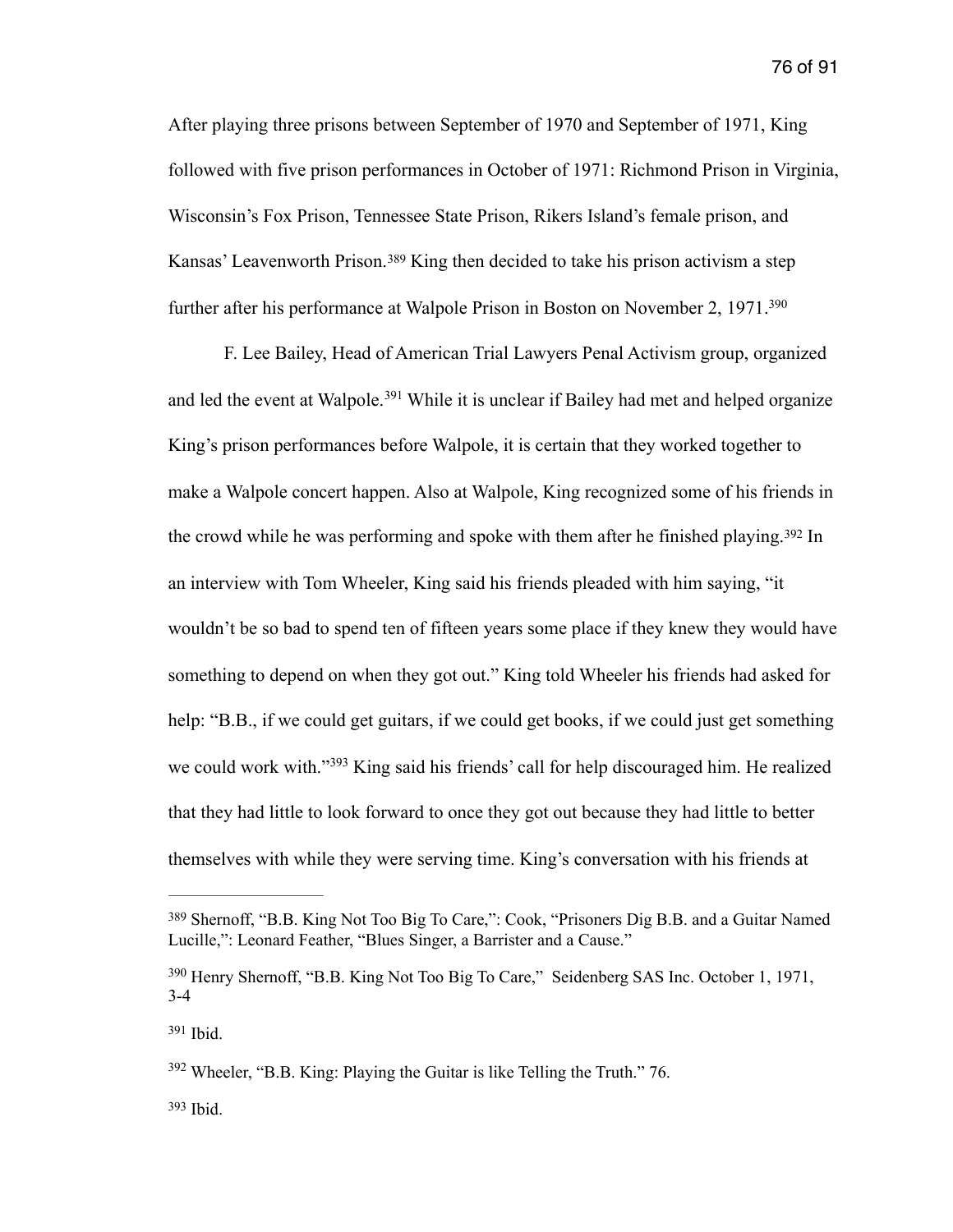Walpole pushed him to team up with F. Lee Bailey and do more for prisoners than just performances[.](#page-77-0) [394](#page-77-0)

<span id="page-77-8"></span><span id="page-77-7"></span><span id="page-77-6"></span> To bring his 1971 jail and prison performance tour to an end, King and F. Lee Bailey again partnered to host a weeklong television series inside Ohio State Penitentiary withPhil Donahue.<sup>[395](#page-77-1)</sup> Somewhere between this event and February of 1972, King and Bailey, along with Wayne Smith, US Senator John V. Tunney and US Representative JohnConyers Jr., officially founded the prison activism group, FAIRR.<sup>[396](#page-77-2)</sup> FAIRR's mission was to "solicit entertainers, sports stars writers, musicians, and lawyers to appear in prison concerts, discussion groups, and training programs. Also to provide musical instruments and other creative tools as well as books for prison libraries.["](#page-77-3)<sup>[397](#page-77-3)</sup> In an interview with the *Chicago Tribune,* King said, "I believe that if a man commits a crime he should pay. But he should pay as a human being. If you want to reform a man, give himsomething he can do while he's behind the wall."<sup>[398](#page-77-4)</sup> King reflected his belief in prisoner rehabilitation in his personal life, hiring several ex-convicts to be a part of his staff and band, stating, ["](#page-77-5)I try to practice what I preach."<sup>[399](#page-77-5)</sup> King organized the rest of his jail and prison performances through the FAIRR foundation, assisted the group in setting

<span id="page-77-3"></span>[397](#page-77-9) Ibid.

<span id="page-77-4"></span> $398$  Page, "B.B. King 17 Jails in 18 Months."

<span id="page-77-11"></span><span id="page-77-10"></span><span id="page-77-9"></span><span id="page-77-0"></span>Danchin. *Bluesboy,* 88. [394](#page-77-6)

<span id="page-77-1"></span>Dennis Cusick, "B.B.'s Blues Rock Prison's Wall," *The Ohio State Lantern*, November 11, [395](#page-77-7) 1971

<span id="page-77-2"></span> $396$  F. Lee Bailey, "Oversight Hearings on the Nature and Effectiveness of the Rehabilitation Programs of the U.S. Bureau of Prisons," 52-65.

<span id="page-77-5"></span>Leonard Feather, "Blues Singer, a Barrister and a Cause," *Los Angeles Times,* December 17, [399](#page-77-11) 1972.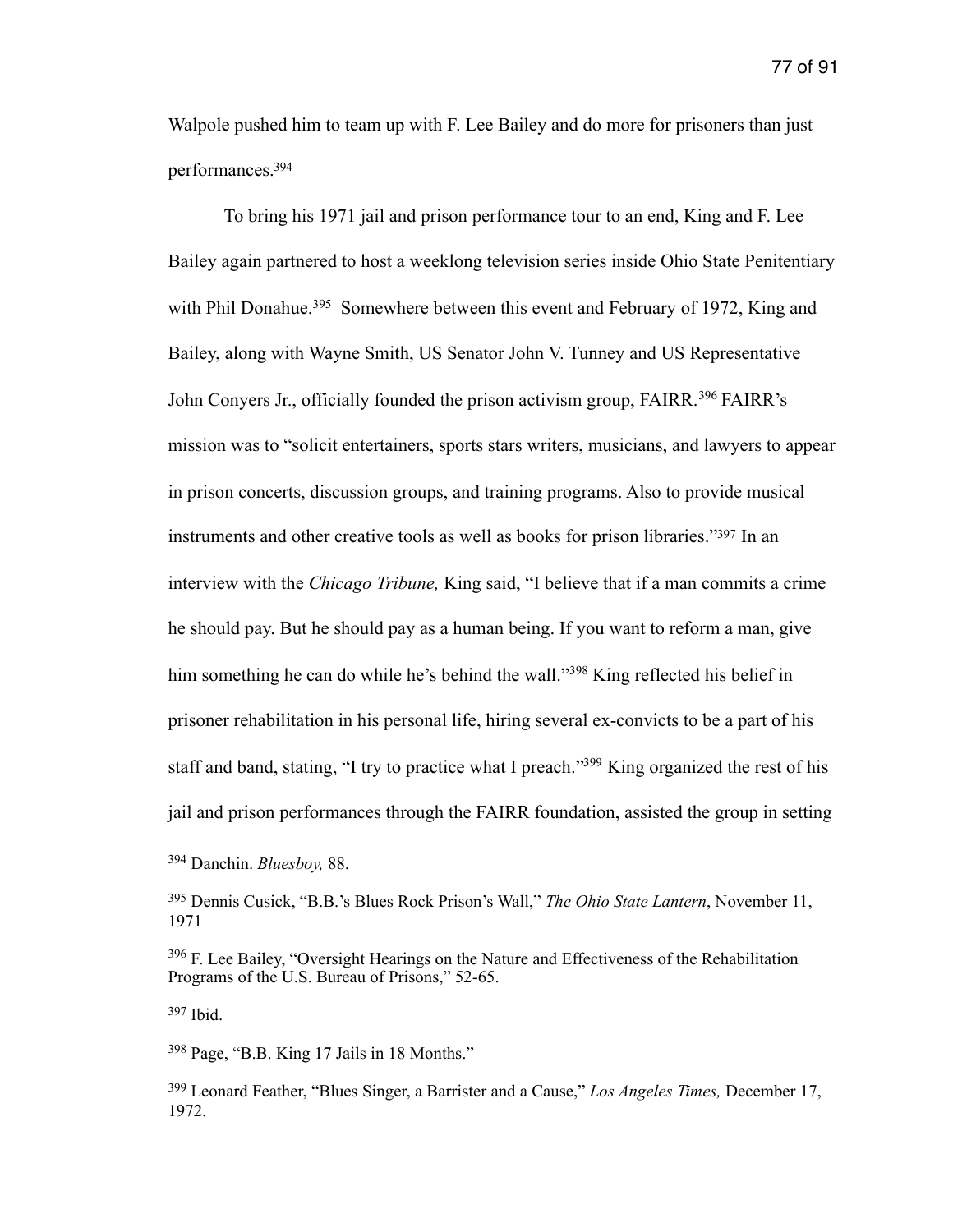up other events that did not involve music, and played other free concerts to raise money to support FAIRR's prison work[.](#page-78-0) [400](#page-78-0)

<span id="page-78-9"></span><span id="page-78-8"></span><span id="page-78-7"></span> After officially creating FAIRR in 1972, King played nine jail and prison concerts in the same year. In March, King returned to Cook County Jail to fulfill his promise of performing again for its inmates and to announce the creation of FAIRR[.](#page-78-1)<sup>[401](#page-78-1)</sup> In June, he returned to the Mississippi Delta to perform at Parchman Farm— a place he first visited around 1940 to see his cousin Bukka White — where Governor Bill Waller honored King'scharity by declaring the day "B.B. King Day." $402$  To mark his twentieth prison performancein August, King played at Chino Prison in California.<sup>[403](#page-78-3)</sup> King and FAIRR then partnered with Sansui Corp to donate a \$2,000 Am-Fm stereo receiver to the inmates atChino.<sup>[404](#page-78-4)</sup> While touring abroad in September, King performed in England's Dartmoor Prison and in an Israeli prison, illustrating that his passion for those behind bars exceeded national borders. [405](#page-78-5)

<span id="page-78-12"></span><span id="page-78-11"></span><span id="page-78-10"></span> On Thanksgiving Day of 1972, King teamed up with Joan Baez, the Voices of East Harlem, and comedian Jimmy Walker to perform at Sing Sing Prison in New York[.](#page-78-6)<sup>[406](#page-78-6)</sup> This was King's most memorable jail or prison performance outside of Cook

<span id="page-78-13"></span><span id="page-78-0"></span> $400$  Ibid.

<span id="page-78-3"></span><sup>[403](#page-78-10)</sup> A.P. "King Gifts Prison," *Daily Telegraph*, August 13-19, 1972.

<span id="page-78-4"></span>[404](#page-78-11) Ibid.

<span id="page-78-1"></span>Clarence Page, "B.B. King Returns to Jail, Draws Enthusiastic Response," *Chicago Tribune,* [401](#page-78-8) March, 9, 1972.

<span id="page-78-2"></span> <sup>&</sup>quot;Touglaloo Honors B.B. King" *Seidenberg Press Release*. 2 [402](#page-78-9)

<span id="page-78-5"></span><sup>&</sup>lt;sup>[405](#page-78-12)</sup> "Tour Dates," *Seidenberg News Release*, September, 1972.

<span id="page-78-6"></span>[<sup>406</sup>](#page-78-13) Back, "How Blue Can you Get?" 282-283.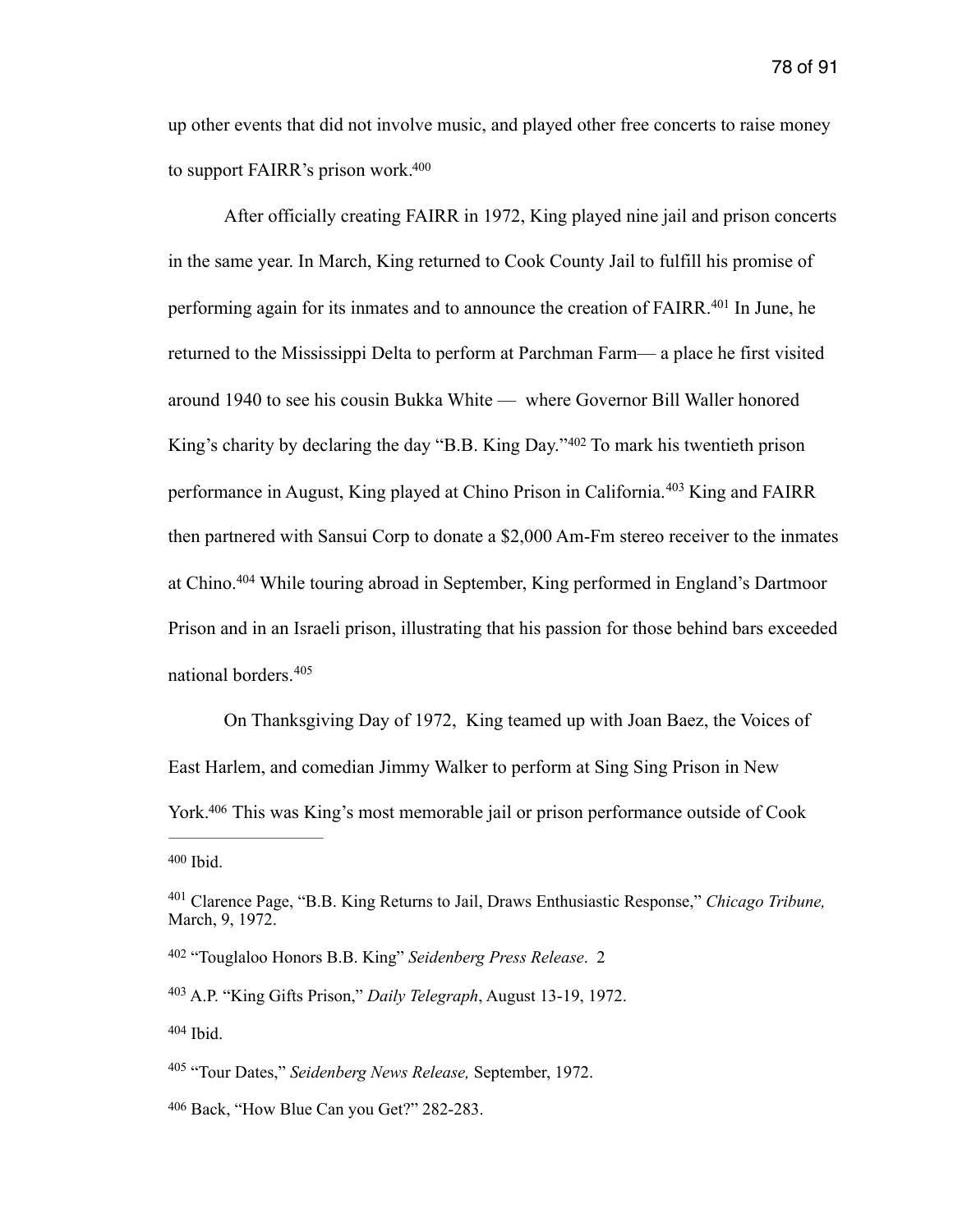<span id="page-79-8"></span><span id="page-79-7"></span>County Jail, primarily due to the documentation provided by David Hoffman's volunteer prisonfilm and arts class.<sup>[407](#page-79-0)</sup> The inmates used the event to combine everything they had learned in the class to produce a final project under Hoffman's direction[.](#page-79-1)<sup>[408](#page-79-1)</sup> In the documentary, King jokingly talks to the inmates about a member of his band, implying thathe had done time at Sing Sing before.  $409$  One of the inmates asked King, "How does that make you feel?" and King responded,"makes me feel good because he works with me<sup>"410</sup>

<span id="page-79-11"></span><span id="page-79-10"></span><span id="page-79-9"></span>While the performance and production of the Sing Sing concert played a large role in further illustrating King's prison advocacy to the public, nine days prior to the concert Norman A. Carlson — Director of the United States Bureau of Prisons — sent a letter to King thanking him for the contributions he had made in the United States prison community.<sup>411</sup>Carlson wrote, "The work of people like yourself in bringing the outside world into these institutions is an important contribution. We hope you will continue to shareyour talents with us."[412](#page-79-5) Carlson offered King the Humanitarian Award for his work.<sup>413</sup>With twenty-six prison performances in the two years since he became involved in prison activism, King had already accomplished much in his fight to bring

<span id="page-79-13"></span><span id="page-79-12"></span><span id="page-79-0"></span> $407$  Ibid.

<span id="page-79-1"></span> $408$  Ibid.

<span id="page-79-2"></span> $409$  Ibid.

<span id="page-79-3"></span> $410$  Ibid.

<span id="page-79-4"></span><sup>&</sup>lt;sup>[411](#page-79-11)</sup> John A. Carlson, "Letter," Received by B.B. King. November 14, 1972.

<span id="page-79-5"></span> $412$  Ibid.

<span id="page-79-6"></span>Eric Garcia, "B.B. King Advocate for Prisoners," *National Journal,* May 15, 2015. [413](#page-79-13)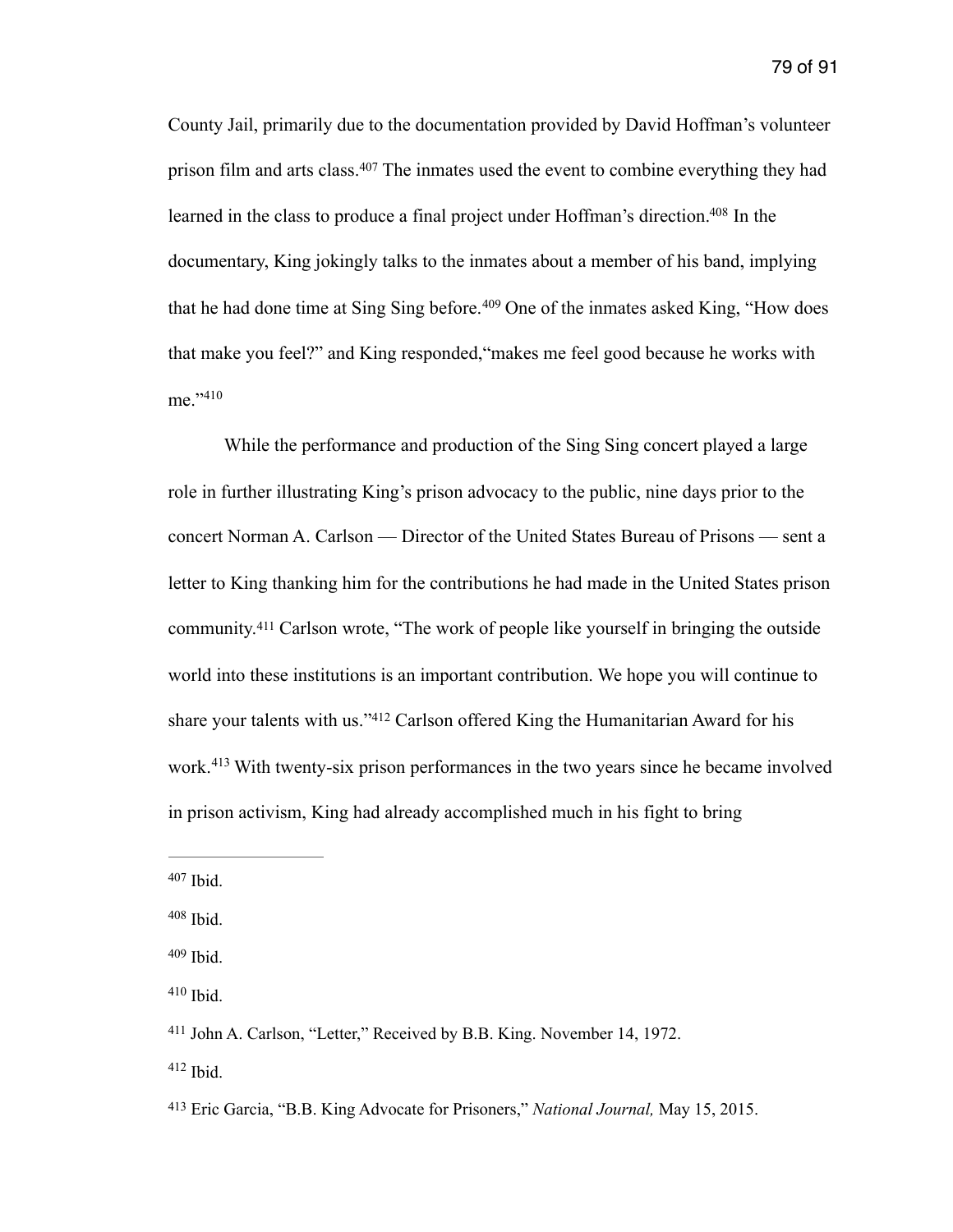<span id="page-80-9"></span><span id="page-80-6"></span>80 of 91

transparency to correctional facilities and a measure of humanity and entertainment to inmates.

<span id="page-80-7"></span> King's prison performance schedule slowed down after 1972 along with his commercial popularity, but he never stopped playing in prisons and always remained involved in FAIRR. At the beginning of 1973, King had performed twenty-six separate eventsfor inmates, and by 1975, he had played at more than thirty different prisons.  $414$  In 1973, King returned to Cook County Jail for the fourth time, accompanied by Gladys Knight and the Pips, and according to Seidenberg, the concert was filmed for use in a documentary.<sup>415</sup>In 1978, Seidenberg claimed that Bailey and King were starting a TV project that would film themselves inside prisons, but there is no evidence that this projectworked out.<sup>[416](#page-80-2)</sup> By the time King played to 3,000 inmates at the world's largest walled prison in Michigan in 1981, he had performed in thirty-eight different prisons.<sup>417</sup> King returned to Parchman Prison in 1981 and 1984 to perform for its inmates, and Mississippi ETV and Public Radio in Mississippi broadcasted his 1984 concert there[.](#page-80-4)<sup>[418](#page-80-4)</sup> In 1990, King recorded his second live prison album in California's San Quentin prison; thesame prison Cash recorded a live album in 1969.<sup>419</sup> While it is not comparable to *Live* 

<span id="page-80-11"></span><span id="page-80-10"></span><span id="page-80-8"></span><span id="page-80-0"></span>George E. Sewell, Margaret L. Dwight, *Mississippi Black History Makers,* 308. [414](#page-80-6)

<span id="page-80-1"></span><sup>&</sup>lt;sup>[415](#page-80-7)</sup> Pearl Seidenberg, "Television and Film Production Company, TAPSCO, A Division of SA, INC… is Formed." *SAS News Release,* November 19, 1974.

<span id="page-80-2"></span><sup>&</sup>lt;sup>[416](#page-80-8)</sup> "Seidenberg Packaging TV Project Aimed at Home Box Office TV." Seidenberg News *Release,* February, 14, 1978.

<span id="page-80-3"></span><sup>&</sup>lt;sup>[417](#page-80-9)</sup> "B.B. King Performs for 3,000 inmates," *Jet*, March, 26, 1981.

<span id="page-80-4"></span><sup>&</sup>lt;sup>[418](#page-80-10)</sup> "B.B. at Parchman Farm," *Clarion Ledger*, 1984.

<span id="page-80-5"></span>Danchin, *Bluesboy,* 97. [419](#page-80-11)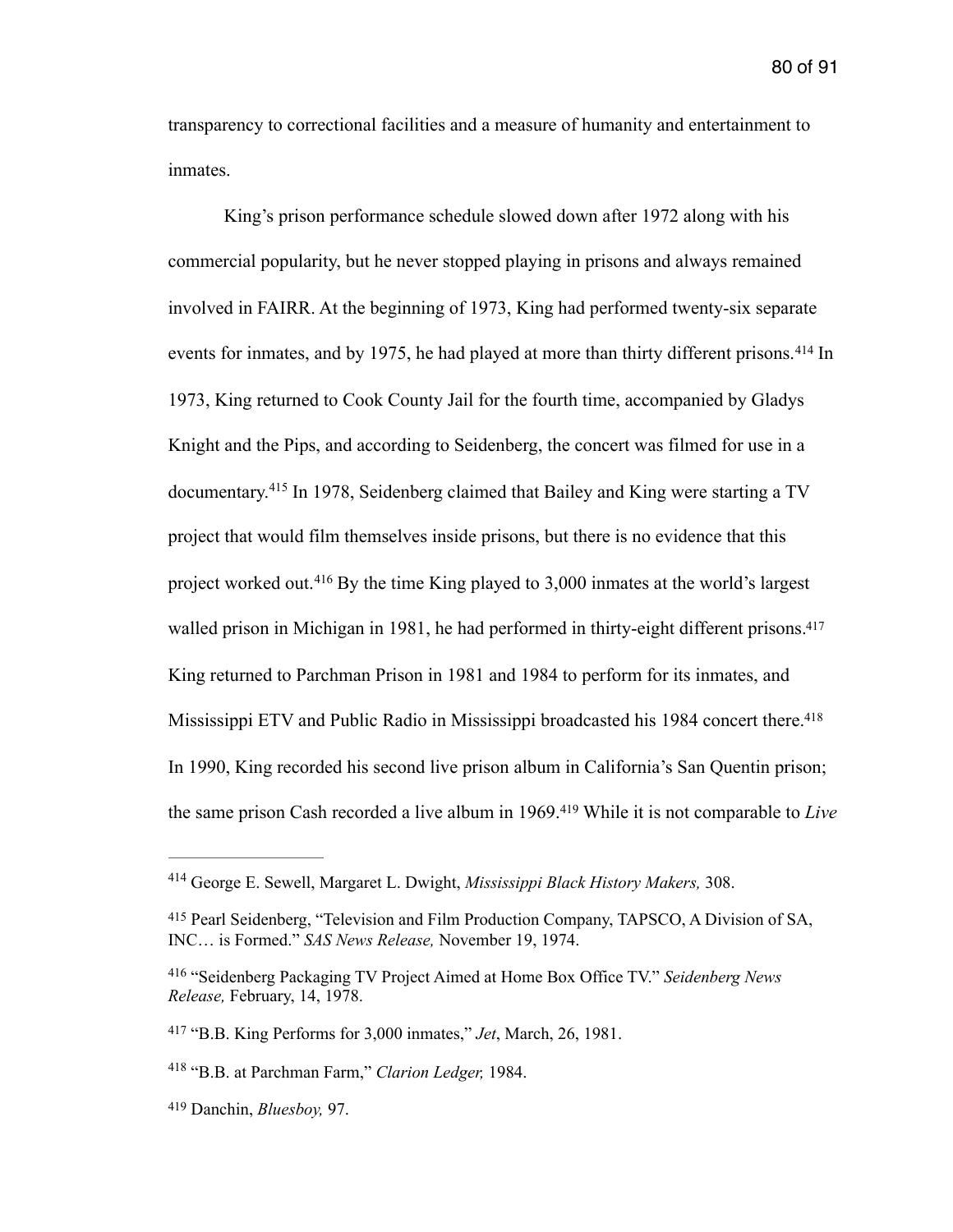*in Cook County Jail, Live at San Quentin* won a Grammy for Best Traditional Blues Recording and showed that, even after twenty years, King had not stopped playing for prisoners. [420](#page-81-0)

<span id="page-81-7"></span><span id="page-81-6"></span><span id="page-81-5"></span><span id="page-81-4"></span> The irony that existed in King's incessant wish to play as much as possible for inmates around the world revealed itself at his 1993 concert in Gainesville, Florida. In an interview with *People,* King said that he dedicated his sixty-ninth prison performance of hiscareer — his fifty-third was in  $1991$  — to his daughter Patty King.<sup>[421](#page-81-1)</sup> Patty, one of King's fifteen children, did not see her dad much growing up and, at a young age, ended up imprisoned on drug charges and several other related actions[.](#page-81-2)  $422$  King said, "There's nothin' to do but to support her. I love her, and I don't turn my back on a person when they'redown. She's my daughter, so doubly so." $423$  While King's choices to tour constantly may have had an adverse effect on his daughter's life, he continued to support her after she was locked up, just as he had supported inmates in jails all over the world the past two decades through FAIRR and other efforts.

<span id="page-81-0"></span> $420$  Ibid.

<span id="page-81-1"></span><sup>&</sup>lt;sup>[421](#page-81-5)</sup> Craig Horowitz, "Blues for B.B.'s Baby," *People*, March 22, 1993.

<span id="page-81-2"></span> $422$  Ibid.

<span id="page-81-3"></span>[<sup>423</sup>](#page-81-7) Ibid.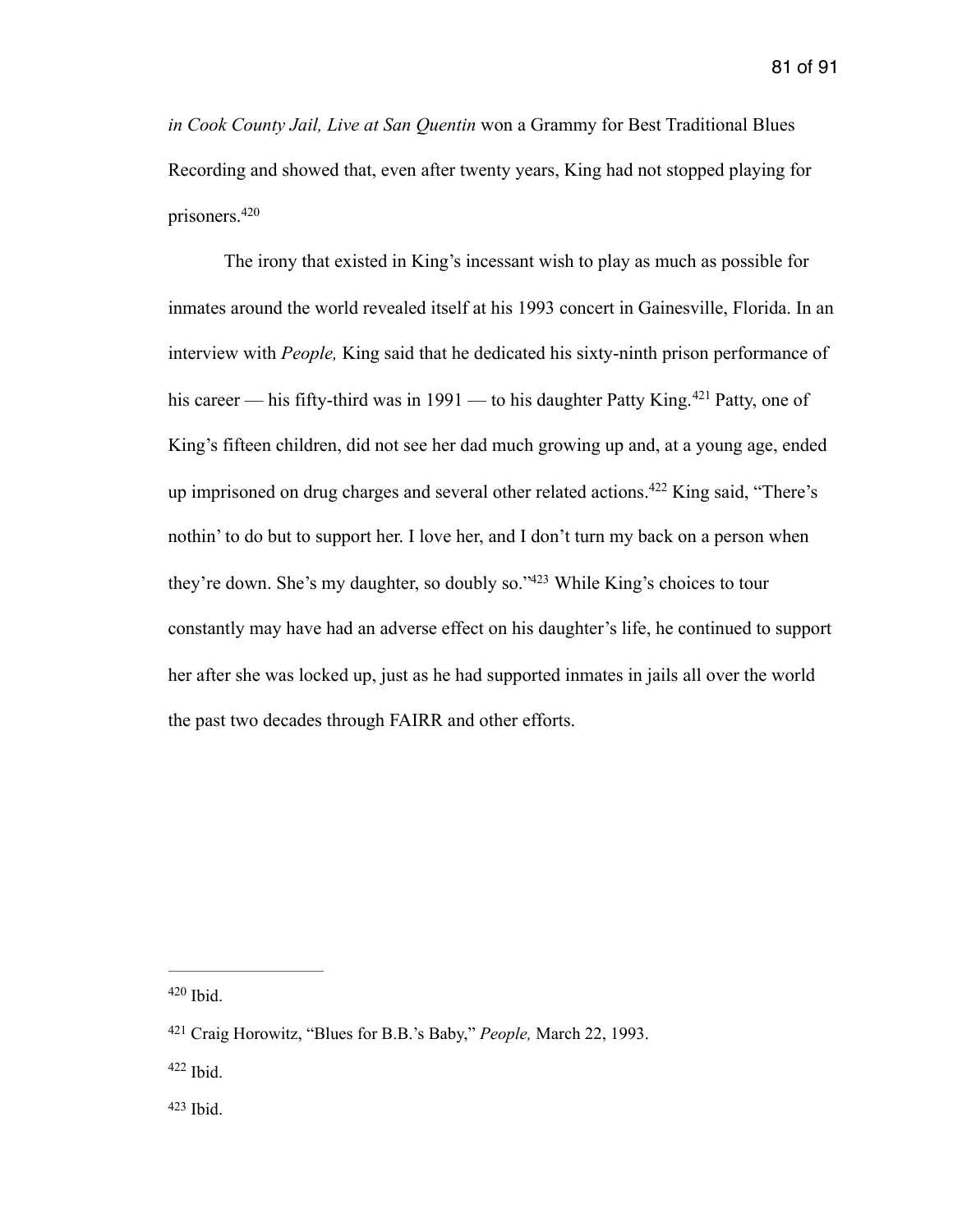# **Afterword**

 It is clear that King's performance in Cook County Jail affected far more than those in attendance. The album sold over a million copies and propelled the blues, King's career, and discussions of prison and jail life into the national spotlight. It was also the springboard that led to King performing in more than seventy correctional facilities across the United States and forming FAIRR. Moreover, the album, and King's subsequent prison tour and activism, inspired many other entertainers to take their talents into correctional facilities to both perform for the inmates and bring transparency to inmates' lives. The impact of the performance and album was significant during the period, and it is still being felt today.

 In August of 2015, residents of Little Village, the jail's surrounding neighborhood, created an event to bring awareness to the racial inequality that still exists at Cook County Jail. The group parked one hundred cars of different colors in front of the jail, sixty-seven black, nineteen brown, and fourteen white, to represent the unequal percentage of minorities that inhabited the jail. In contrast to the jail's racial demographic, a 2013 Census report of Cook County provided that 43 percent of the county's general population was white, while 25 percent was black, and 25 percent was Latino. During the event each car radio was tuned to a local radio station's special broadcast of King's *Live in Cook County Jail*. With their windows rolled down, one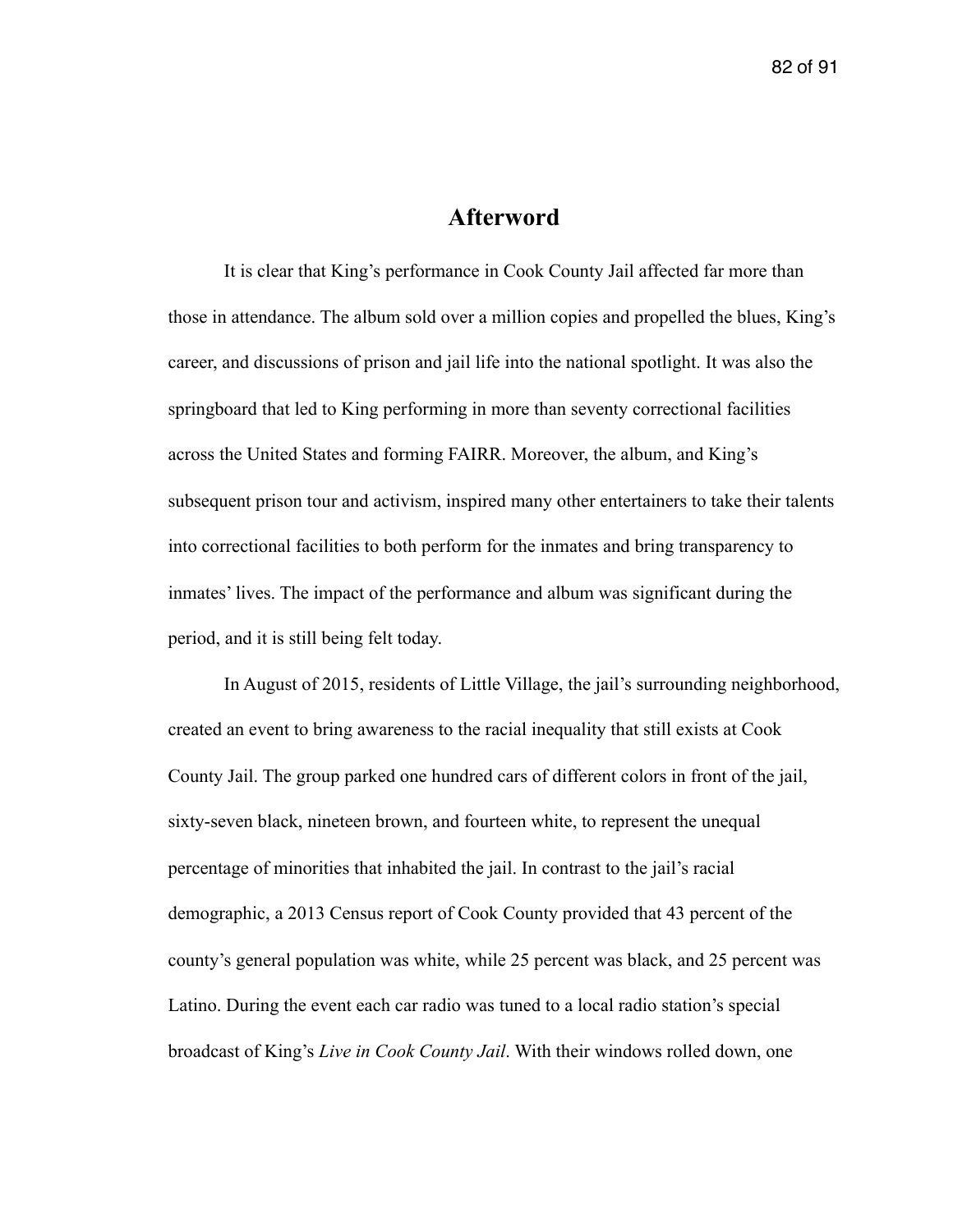hundred car speakers blared *Live in Cook County Jail* to demonstrate that issues of race and control still affected the jail in 2015*.* [424](#page-83-0)

<span id="page-83-2"></span> The gesture illustrated that, while King's concert had a positive effect on the jail, many of the problems in Cook County Jail, and in many of the nation's correctional facilities, had not progressed or, in many ways, had become worse since 1970. The inmate population at Cook County Jail had grown from 2,800 in 1970 to 9,000 by 2015. Cook County's massive increase in inmate population corresponds with imprisonment statistics nationwide. The United States— home to 5 percent of world's population but 25 percent of the world's prisoners — has grown from 300,000 in 1972 to 2.3 million in 2015. Of this 2.3 million, 40 percent are black, leading some academics to project that one-out-of-every-three young, black males will serve time in a correctional facility.[425](#page-83-1) Lately, awareness of the current problem within the prison-industrial complex has increased, bringing scholars to discuss the topic and propose possible solutions. For the most part, however, the prison system still functions as it has for the last forty years.

<span id="page-83-3"></span> While King's impact on correctional facilities may have been minimized by the "law and order" agenda of countless politicians since the 1970s, King's prison activism set a precedent for future entertainers to follow. For any positive change to come to the U.S. prison system, it should begin with inmates understanding that the outside world

<span id="page-83-0"></span> $424$  Erica Demarest, "100 Cars Will Line Cook County Jail to Show Racial Makeup, Community Impact," DNAinfo Chicago. August 13, 2015. Accessed March 27, 2017. https:// www.dnainfo.com/chicago/20150813/little-village/100-cars-will-line-cook-county-jail-showracial-makeup-community-impact.

<span id="page-83-1"></span><sup>&</sup>lt;sup>[425](#page-83-3)</sup> 13th: From Slave to Criminal With One Amendment. Directed by Ava DuVernay. Netflix. September 30, 2016.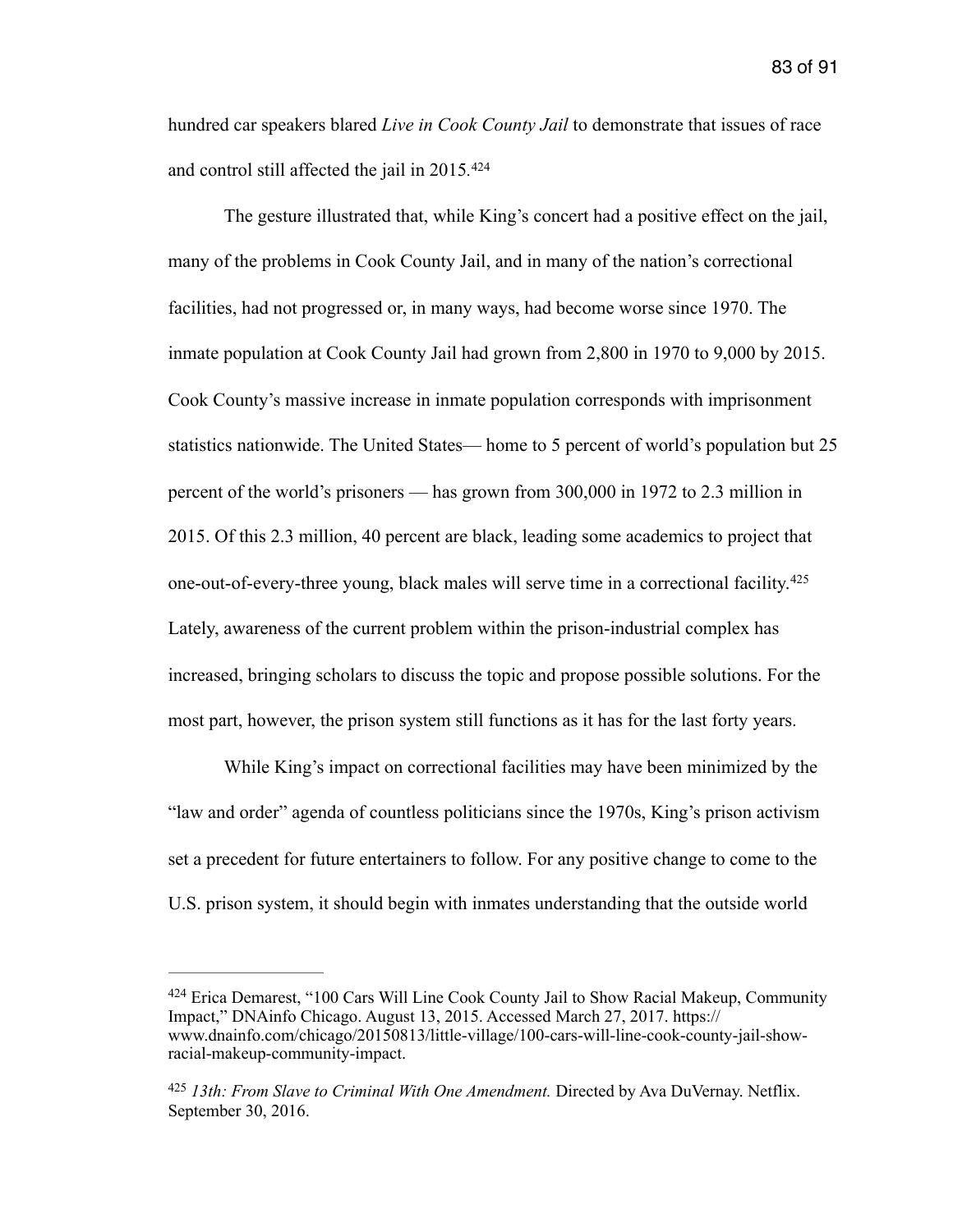84 of 91

cares about them. For the public to become aware of the problems plaguing inmates, transparency regarding prison life must also occur. Making inmates feel that they matter to the public and increasing the transparency of prisons can both be accomplished by entertainers performing in correctional facilities as King did. Following King's words, future entertainers should understand that the more they perform in correctional facilities, the more transparent correctional facilities may become, and the more the prisoners will believe that they matter to society. King died in May of 2015. But he has left a legacy of prison activism that entertainers and other public figures might follow in order to bring about change to the nation's correctional facilities.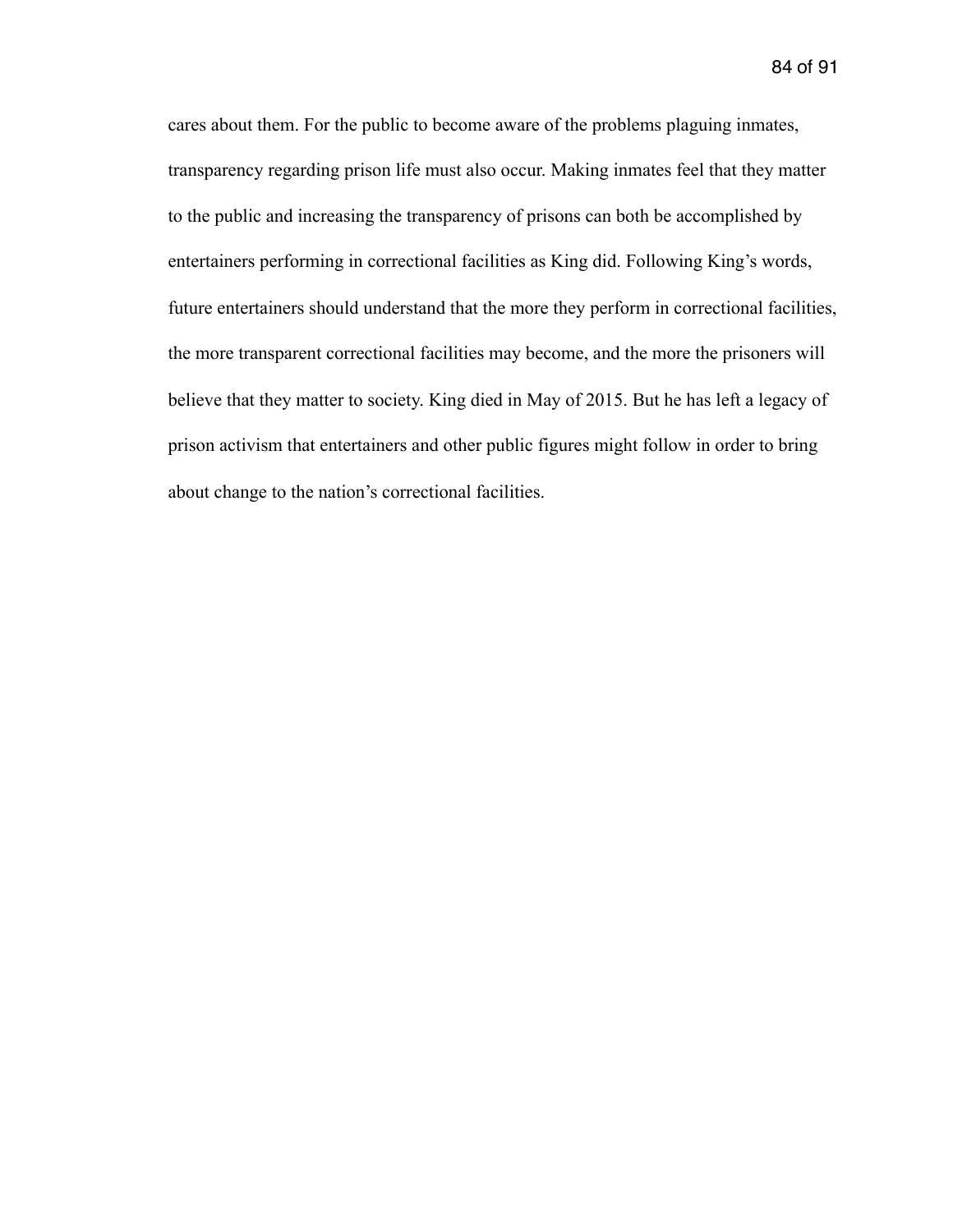### **BIBLIOGRPAHY**

## **Chapter 1:**

- 1. *13th: From Slave to Criminal With One Amendment.* Directed by Ava DuVernay. Netflix. September 30, 2016.
- 2. Adelt, Ulrich. "Being Black Twice: Crossover Politics in B.B. King's Music of the Late 1960s." In Blues Music in the Sixties: A Story in Black and White. Rutgers University, 2010.
- 3. Alexander, Michelle. *The New Jim Crow: Mass Incarceration in the Age of Colorblindness.* New Press, 2012.
- 4. Barretta, Scott, "AAS 337, Lesson 3," *Emergence of the Blues & Early Mississippi Blues,* Ole Miss Blackboard.
- *5.* Danchin, Sebastian*. Blues Boy: The Life and Music of B.B. King.* Jackson: University Press of Mississippi, 1998.
- 6. Drake, St. Clair, and Horace R. Cayton. Black Metropolis: A Study of Negro Life In a Northern City. Vol. 1. New York: Harper & Row, 1962. Appendix: "Black Metropolis 1961," added by authors.
- 7. English, Clarence Richard. *Cook County Jail Barn Boss: Memoirs of a Former Jail Warden.* Kearney, NE: Morris Publishing, 2007.
- 8*.* Hirsch, Arnold R. *Making the Second Ghetto: Race and Housing in Chicago,* 1940-1960. Cambridge: Cambridge University Press, 1983.
- 9*.* Jones, Leroi, "Primitive Blues and Primitive Jazz." Tracy Reader: 89-94, Ole Miss- Blackboard.
- 10*.* Jones, Leroi. "Slave and Post-Slave." Tracy Reader: 83-88. Ole Miss-Blackboard. Jones, William, "Weigh Indictments in County Jail Probe," *Chicago Tribune,*  December 9, 1967. sec 1.
- 11. Judge, Bernard, "Heat's Been on Jail Since Opening," *Chicago Tribune,* May 16, 1968, sec 1D.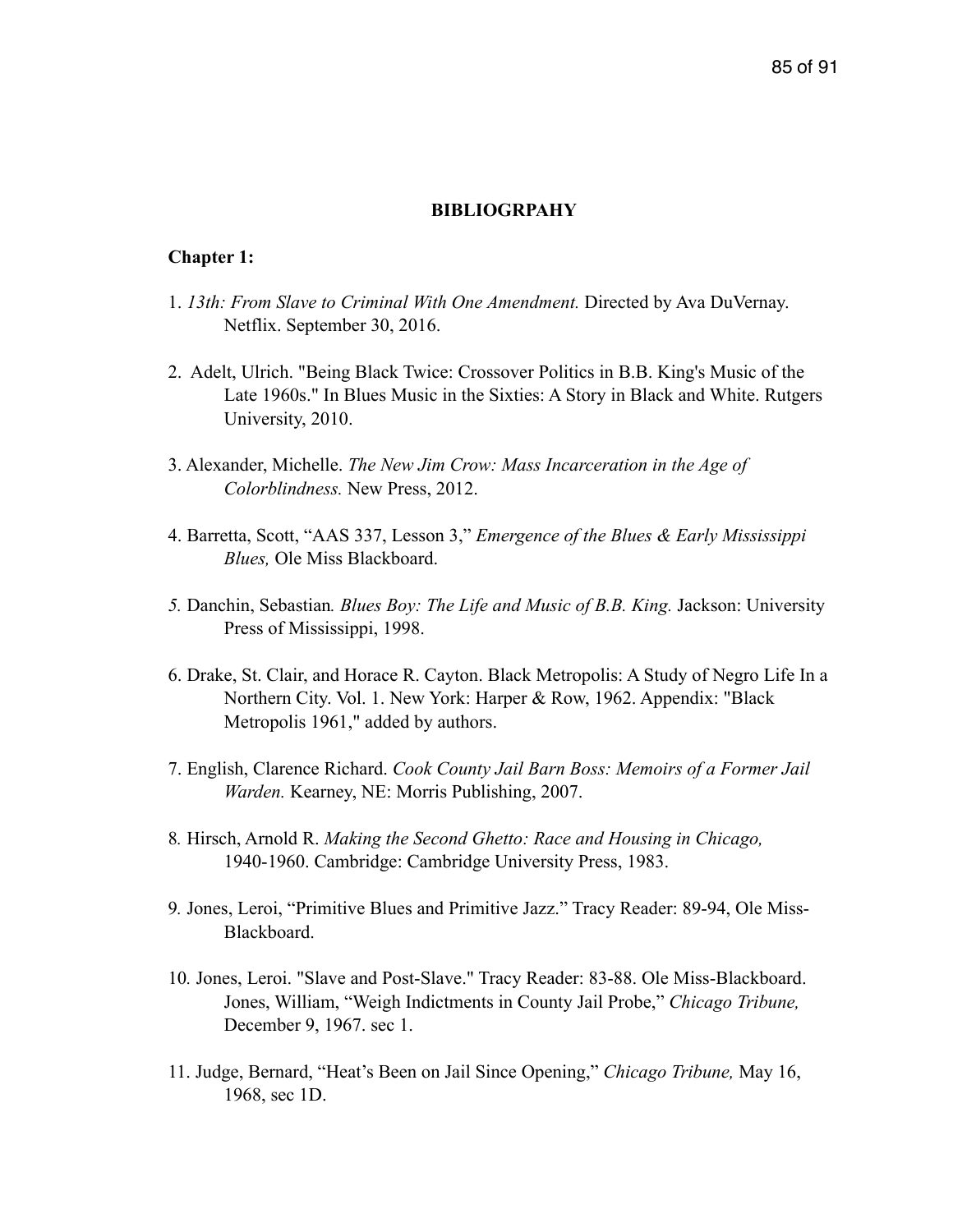- 12. King, B.B., and David Ritz. *Blues All Around Me: The Autobiography of B.B. King.* New York: Avon Books, 1996.
- 13. King B.B. "Live in Cook County Jail," LP recording, 1971.
- 14. Mcpherson, James, "Parchaman's Plantation," *New York Times,* April 28, 1996.
- 15. Palmer, Robert. *Deep Blues: A Musical and Cultural History of the Mississippi Delta.* New York: Viking Press, 1981.
- 16. Rowe, Mike. *Chicago Blues: The City and the Music.* New York: Da Capo Press, 1981
- 17. Sweeney, Annie. "A History of Neglect and Abuse at Cook County Jail." *Chicago Tribune*, November 13, 2014.
- 18. Wilkerson, Isabel. *The Warmth of Other Suns: The Epic Story of America's Great Migration.* New York: Random House, 2010.

## **Chapter 2:**

1. Ackerman, Paul, ed., "Live in Cook County Jail review," *Billboard,* February 6, 1971, 58.

- 2. Adelt, Ulrich, "Being Black Twice: Crossover Politics in B.B. King's Music of the Late 1960s." In Blues Music in the Sixties: A Story in Black and White. Rutgers University, 2010. 21-28
- 3.Back, Les. "How Blue Can You Get? B.B. King, Planetary Humanism and the Blues behind Bars." *Theory, Culture & Society* 32, no. 7-8 (2015): 274-85. doi: 10.1177/0263276415605579.
- 4. Calloway, Earl. "B.B. King Sings to Cheering Fans While Recording In Cook County Jail." *Chicago Daily Defender* (Chicago ), September 17, 1970, Daily ed.Photograph, by George Jones
- 5.. Carman, John. "Cook County Jail's Impresario Lures Stars to Perform for Inmates." *The Milwaukee Journal*, March 6, 1972.
- 6. Cash, Johnny, "Opening Announcements From Hugh Cherry," *At Folsom Prison (Legacy Edition)*, Columbia, 1968.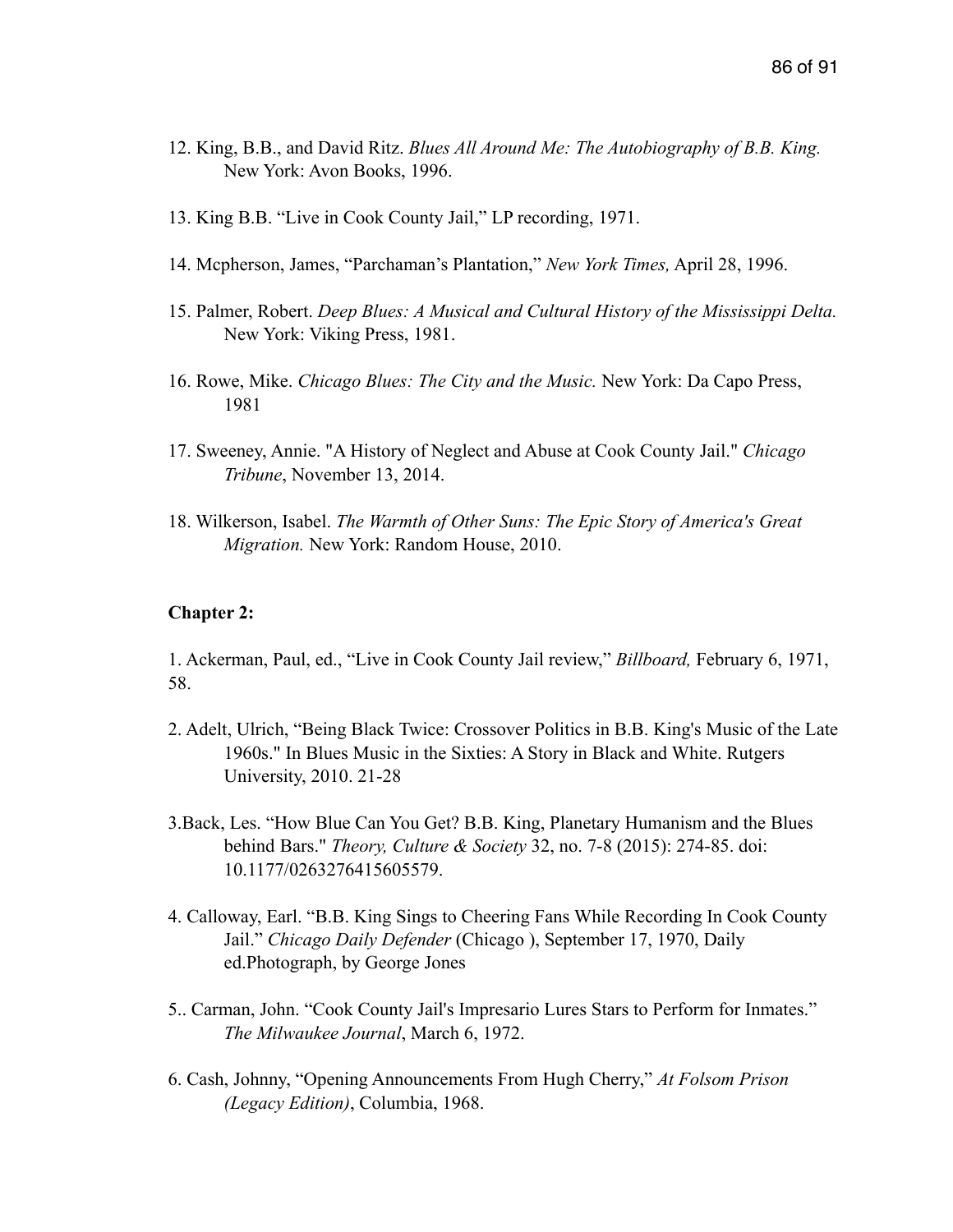- 7. Crimmins, Jerry . "Talk about captive audiences…" *Chicago Daily Defender* (Chicago), January 9, 1972, sec. 11.
- 8. Danchin, Sebastian, *Blues Boy: The Life and Music of B.B. King.* Jackson: University Press of Mississippi, 1998.
- 9. DNAinfoStaff. "The Block Club." The Block Club: A Blog About Chicago Neighborhoods. May 16, 2015. <https://www.dnainfo.com/chicago/20150515/little-village/bb-kings-live-> at cook-county-jail-he-moaned-of-betrayed-love.
- 10. "Get Inside the Blues with B.B." Interview by Joe Rosenthal. [guitar.com](http://guitar.com). <https://www.guitar.com/articles/get-inside-blues-bb-king-interview>.
- 11. Harris, Keith, and Douglas Wolk. "B.B. King's 5 Greatest Live Performances." Rolling Stone. May 15, 2015. [http://www.rollingstone.com/music/lists/b-b-kings-5-greatest-live](http://www.rollingstone.com/music/lists/b-b-kings-5-greatest-live-) performances-20150515/live-in-cook-county-jail-1971-20150515.
- 12. Harding, Geoffrey, "LP Liner," *Live in Cook County Jail,* 1971.
- 13. Johnson, John, ed. "B.B. King Sends Huge Throng At Cook County Jail." *Jet*, October 1, 1970, 58.
- 14. Kapos, Shia. "Retired Warden Remembers Day B.B. King Played Cook County Jail." Crain's Chicago Business. May 15, 2015. <http://www.chicagobusiness.com/article/20150515/>BLOGS03/150519846/retired warden-remembers-day-b-b-king-played-cook-county-jail
- 15. King, B.B., and David Ritz. Blues All Around Me: The Autobiography of B.B. King. New York: Avon Books, 1996.
- 16. King, B.B. "Downhearted," *Blues in my Heart,* Crown, 1963.
- 17. King, B.B. "Every Day I Have the Blues," RPM, 1955.
- 18. King, B.B. *Live in Cook County Jail*. LP. Rec. 10 Sept. 1970. Bill Szymczyk, 1971.
- 19. King, B.B. "Please Accept My Love," Kent, 1958.
- 20. King, B.B. "Sweet Sixteen," Kent, 1959.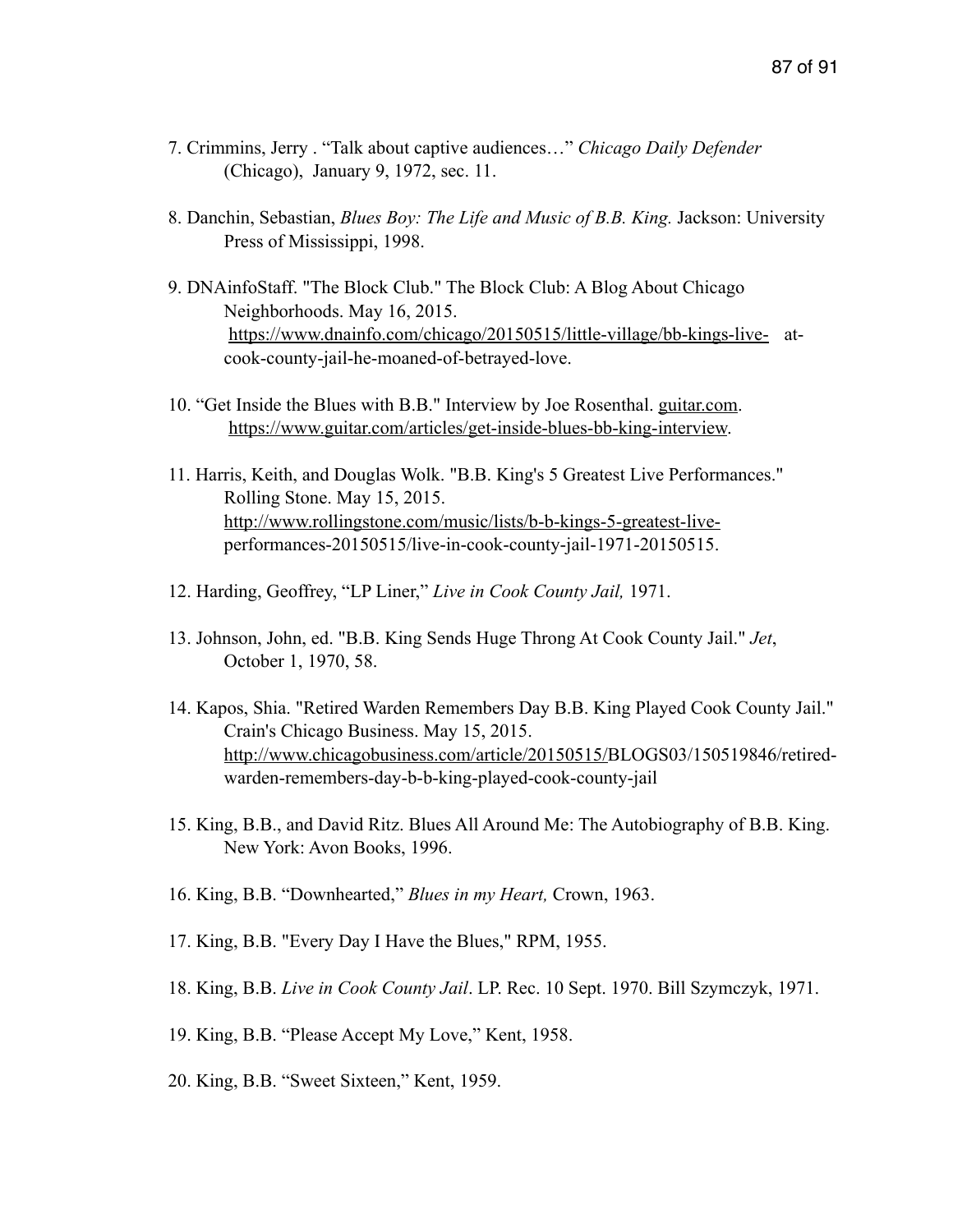- 21. King, B.B. "The Thrill is Gone," *Completely Well,* ABC, 1969.
- 22. King, B.B. "Three O' Clock Blues," RPM, 1951.
- 23. King, B.B. "Worry, Worry" Kent, 1959.
- 24. King, B.B. "You Know I Love You," RPM, 1952.
- 25. Kirby, Fred. "B.B. King, Carla Thomas." *Billboard*, June 13, 1970, 17.
- 26. Konkol, Mark. "Cook County Jail Officials Recall B.B. King Concert: 'A Hell of a Show.'"Chicago Sun-Times (Chicago), May 15, 2015
- 27. Landau, Jon. "Live In Cook County Jail." *Rolling Stone*, March 18, 1971.
- 28. Maycock, James. "And That is Why I Chose to Sing the Blues." The Independent (London, England), September 11, 1998, Features sec.
- 29. Mcgee, David. "B.B. King: There is Always One More Time," Hal Leonard Corporation, 2005.
- 30. Newport, Melanie. "When a Psychologist Was in Charge of Jail." The Marshall Project. 2016. Accessed December 19, 2016. [https://www.themarshallproject.org/2015/05/21/w](https://www.themarshallproject.org/2015/05/21/)hen-a-psychologist-was-in charge-of-jail#.U89qsI0kK
- 31. Popson, Thomas. "B.B. King: Singing the Blues on 'Live from Cook County Jail'" *Chicago Tribune*, February 21, 1971, sec. 5.

### **Chapter 3:**

1. "1990 Interview: B.B. King Performing in Prison." *NBC.* [http://www.nbcnews.com/watch/flashback/1990-interview-b-b-king-on-performing-in](http://www.nbcnews.com/watch/flashback/1990-interview-b-b-king-on-performing-in-prison-446103619579)prison-446103619579

2. A.P. "King Gifts Prison," *Daily Telegraph*, August 13-19, 1972.

- 3. "B.B. at Parchman Farms," *Clarion Ledger,* 1984.
- 4. "B.B. King Performs for 3,000 inmates," *Jet*, March, 26, 1981.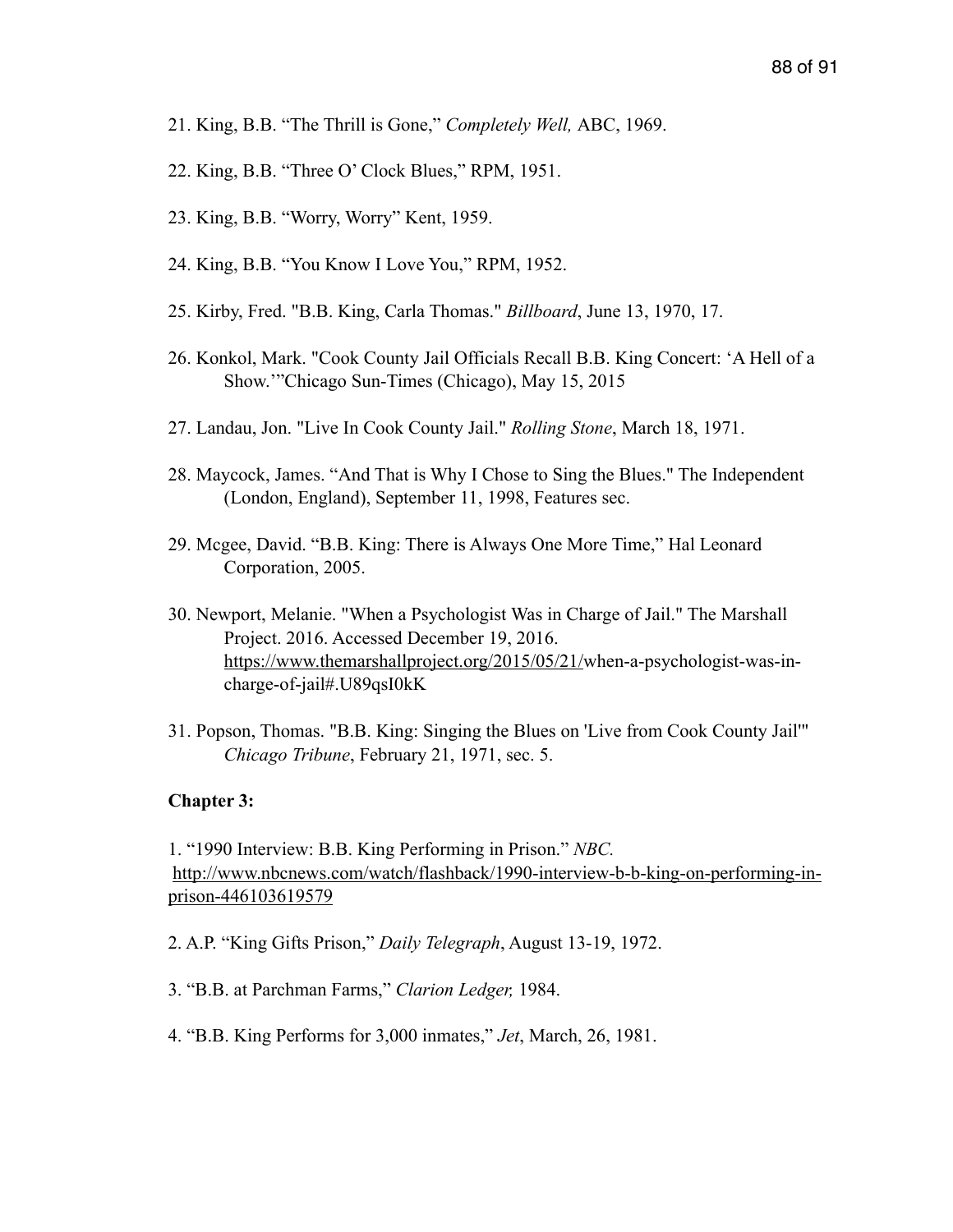- 5. Back, Les. "How Blue Can You Get? B.B. King, Planetary Humanism and the Blues behind Bars." *Theory, Culture & Society* 32, no. 7-8 (2015): 274-85. doi: 10.1177/0263276415605579.
- 6. Bailey, F. Lee, "Oversight Hearings on the Nature and Effectiveness of the Rehabilitation Programs of the U.S. Bureau of Prisons." United States. Congress. Subcommittee on National Penitentiaries. 52-65.
- 7. Bottistein, Dan. "Seeks Artists to Perform In Cook County Jail." *Billboard,* August 5, 1972. 10.
- 8. Calloway, Earl. "B.B. King Sings to Cheering Fans While Recording In Cook County Jail." *Chicago Daily Defender* (Chicago ), September 17, 1970, Daily ed. Photograph, by George Jones
- 9. Carlson, John A. "Letter," Received by B.B. King. November 14, 1972. Cash, Johnny. "Opening Announcements From Hugh Cherry," *At Folsom Prison (Legacy Edition)*, Columbia, 1968.
- 10. Cook, Bruce. "Prisoners Dig B.B. and a Guitar Named Lucille," *National Observer,*  circa 1971.
- 11. Cusick, Dennis. "B.B.'s Blues Rock Prison's Wall," *The Ohio State Lantern*, November 11, 1971.
- 12. Danchin, Sebastian, *Blues Boy: The Life and Music of B.B. King.* Jackson: University Press of Mississippi, 1998.
- 13. DNAinfoStaff. "The Block Club." The Block Club: A Blog About Chicago Neighborhoods. May 16, 2015. <https://www.dnainfo.com/chicago/20150515/little-village/bb-kings-live->at cook-county-jail-he-moaned-of-betrayed-love.
- 14. Feather, Leonard. "Blues Singer, a Barrister and a Cause," *Los Angeles Times,*  December 17, 1972.
- 15. Garcia, Eric. "B.B. King Advocate for Prisoners," *National Journal,* pub. *Atlantic,*  May 15, 2015.
- 16. Goodyear, Sara. "State Report Hits Pre-Trial Waits, Crowding at County Jail." *Chicago Tribune.* December 5, 1970. 3.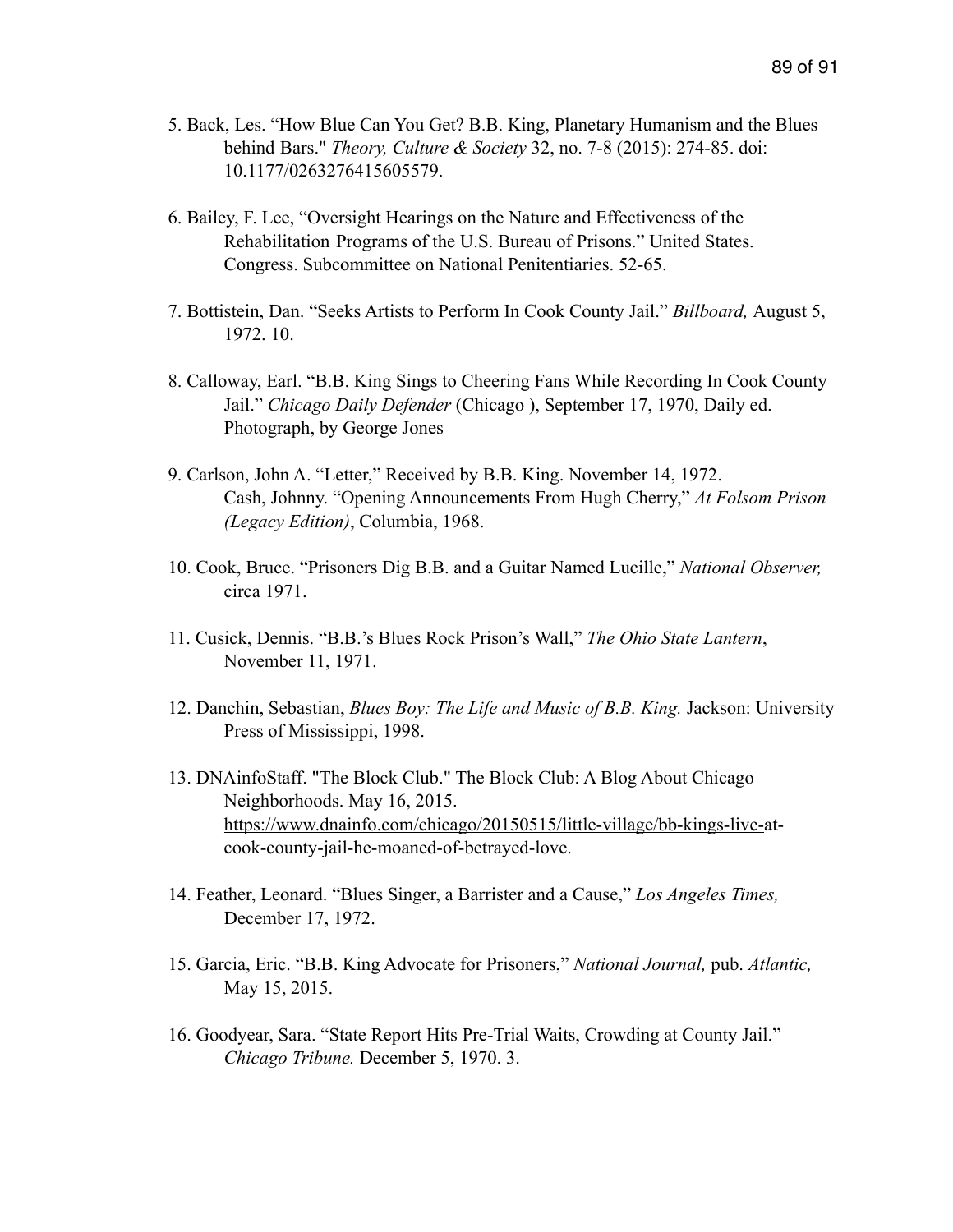- 17. Harris, Keith and Douglas Wolk. "B.B. King's 5 Greatest Live Performances." Rolling Stone. May 15, 2015. [http://www.rollingstone.com/music/lists/b-b-kings-5-greatest-live](http://www.rollingstone.com/music/lists/b-b-kings-5-greatest-live-) performances-20150515/live-in-cook-county-jail-1971-20150515.
- 18. Horowitz, Craig. "Blues for B.B.'s Baby," *People,* March 22, 1993.
- 19. "Jail Breaks Aren't Just Bad Luck," *Chicago Tribune.* May 19, 1975. Sec 2. pg 1.
- 20. Johnson, Josh. ed., "B.B. King Sends Huge Throng At Cook County Jail." *Jet*, October 1, 1970, 58.
- 21. Kapos, Shia. "Retired Warden Remembers Day B.B. King Played Cook County Jail." Crain's Chicago Business. May 15, 2015. <http://www.chicagobusiness.com/article/20150515/>BLOGS03/150519846/retired warden-remembers-day-b-b-king-played-cook-county-jail
- 22. Konkol, Mark. "Cook County Jail Officials Recall B.B. King Concert: 'A Hell of a Show.'" Chicago Sun-Times (Chicago), May 15, 2015
- 23. Landau, Jon. "Live In Cook County Jail." *Rolling Stone*, March 18, 1971.
- 24. Maycock, James. "And That is Why I Chose to Sing the Blues." The Independent (London, England), September 11, 1998, Features sec.
- 25. Moore, Winston. "My Cure for Prison Riots: End Prison Racism," *Ebony,* December, 1971.
- 26. Newport, Melanie. "When a Psychologist Was in Charge of Jail." The Marshall Project. 2016. Accessed December 19, 2016. [https://www.themarshallproject.org/2015/05/21/w](https://www.themarshallproject.org/2015/05/21/)hen-a-psychologist-was-in charge-of-jail#.U89qsI0kK
- 27. Page, Clarence. "B.B. King 17 Jails in 18 Months," *Chicago Tribune*, March 8, 1972. Sec. 2, 6.
- 28. Page, Clarence. "B.B. King Returns to Jail, Draws Enthusiastic Response," *Chicago Tribune,* March, 9, 1972.
- 29. Thompson, Heather Ann. Blood in the Water: The Attica Prison Uprising of 1971 and its Legacy. New York: Pantheon Books, 2016.
- 30. "Touglaloo Honors B.B. King" *Seidenberg Press Release*. 2.